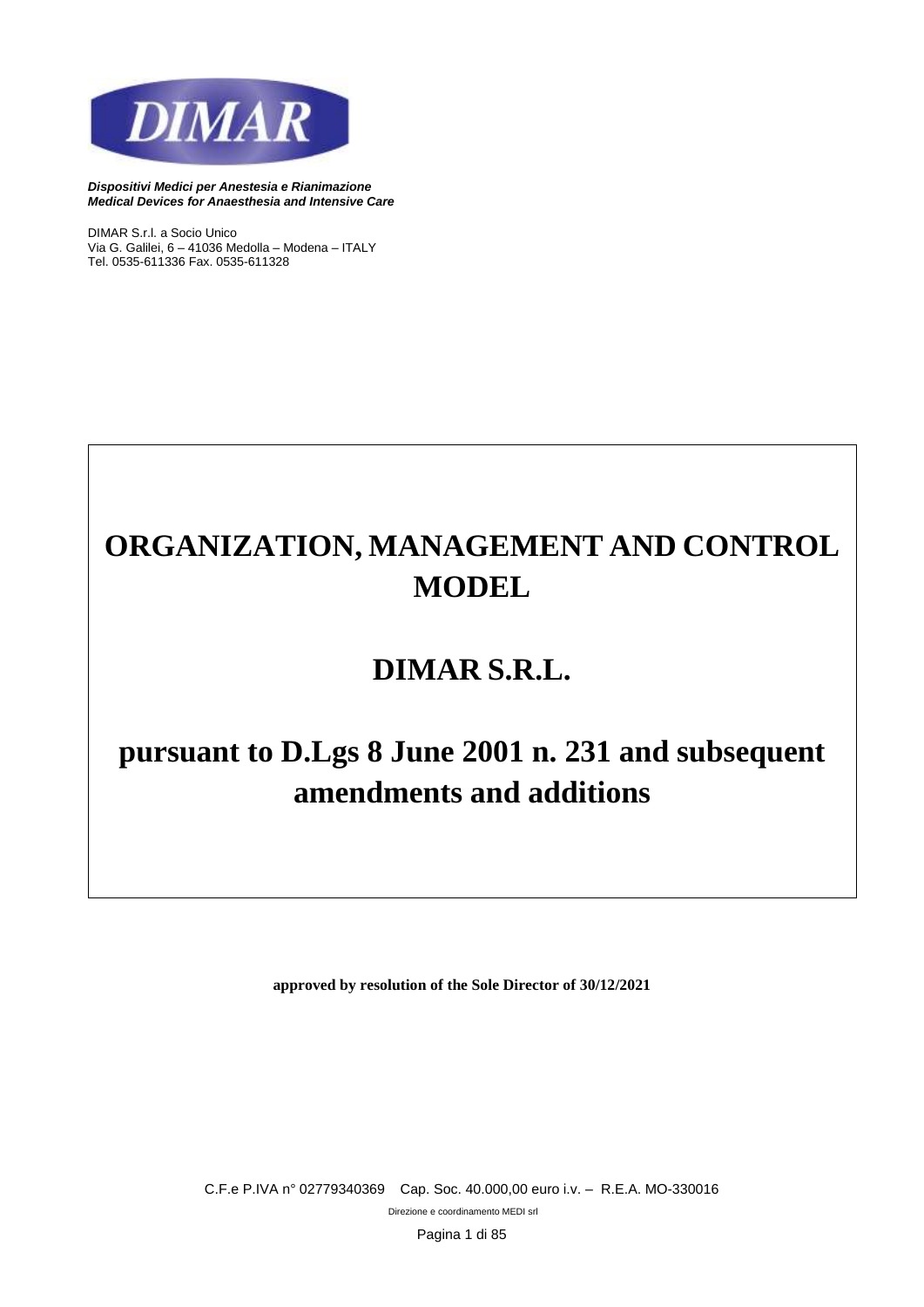

*DIMAR S.r.l. a Socio Unico Via G. Galilei, 6 – 41036 Medolla – Modena – ITALY Tel. 0535-611336 Fax. 0535-611328*

## **INDICE**

## **Parte Generale**

| 1.9. ACTIONS EXEMPTING FROM ADMINISTRATIVE LIABILITY 35                   |  |
|---------------------------------------------------------------------------|--|
|                                                                           |  |
|                                                                           |  |
|                                                                           |  |
| 4. CONSTRUCTION OF THE MODEL: METHODOLOGICAL ELEMENTS41                   |  |
|                                                                           |  |
|                                                                           |  |
|                                                                           |  |
|                                                                           |  |
|                                                                           |  |
| Evaluation / construction / adaptation of the preventive control system52 |  |
| 5. THE IMPLEMENTATION PHASES OF THE MODEL IN DIMAR S.R.L 62               |  |
|                                                                           |  |
|                                                                           |  |
|                                                                           |  |
|                                                                           |  |
|                                                                           |  |
|                                                                           |  |

*C.F.e P.IVA n° 02779340369 Cap. Soc. 40.000,00 euro i.v. – R.E.A. MO-330016*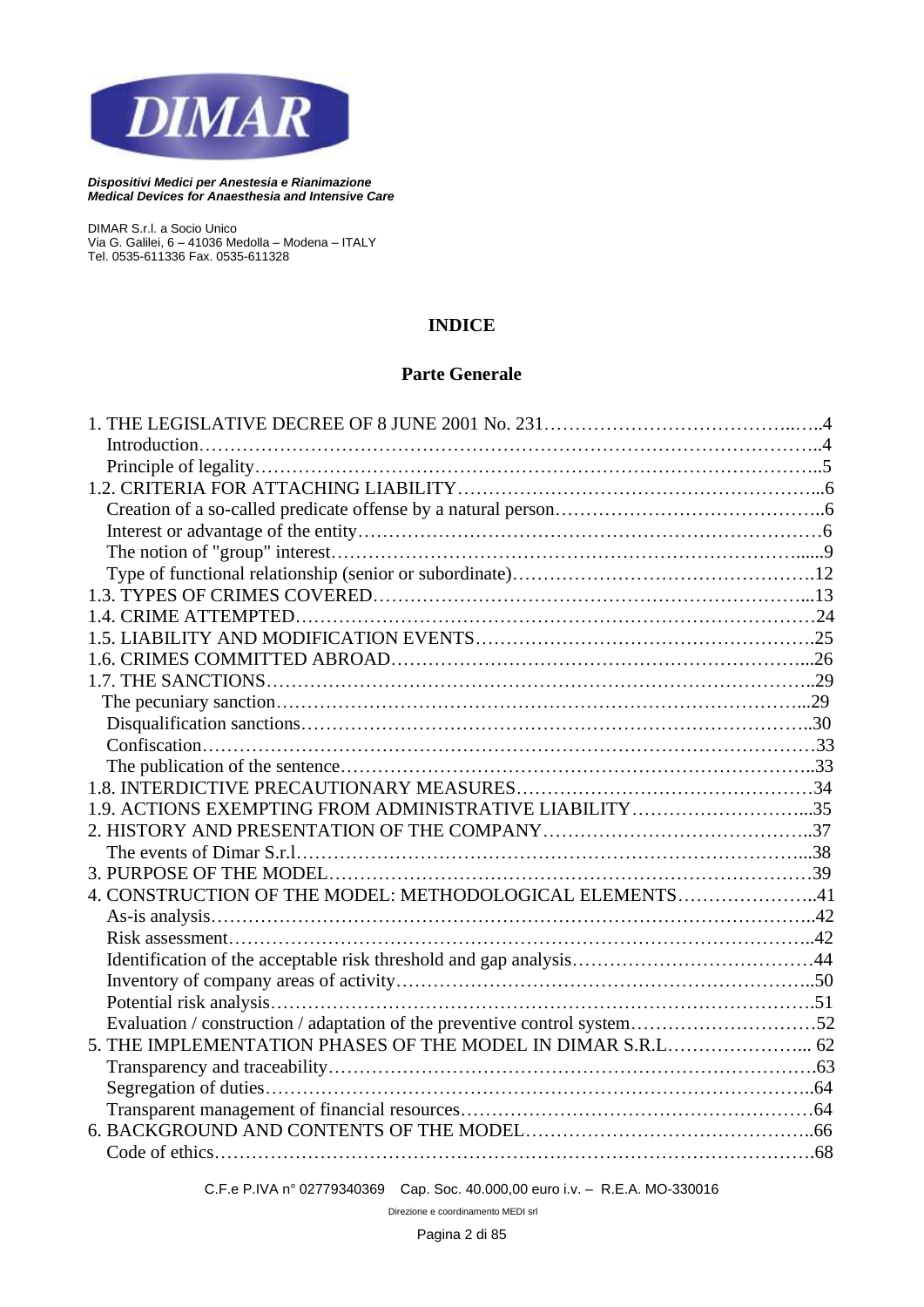

*DIMAR S.r.l. a Socio Unico Via G. Galilei, 6 – 41036 Medolla – Modena – ITALY Tel. 0535-611336 Fax. 0535-611328*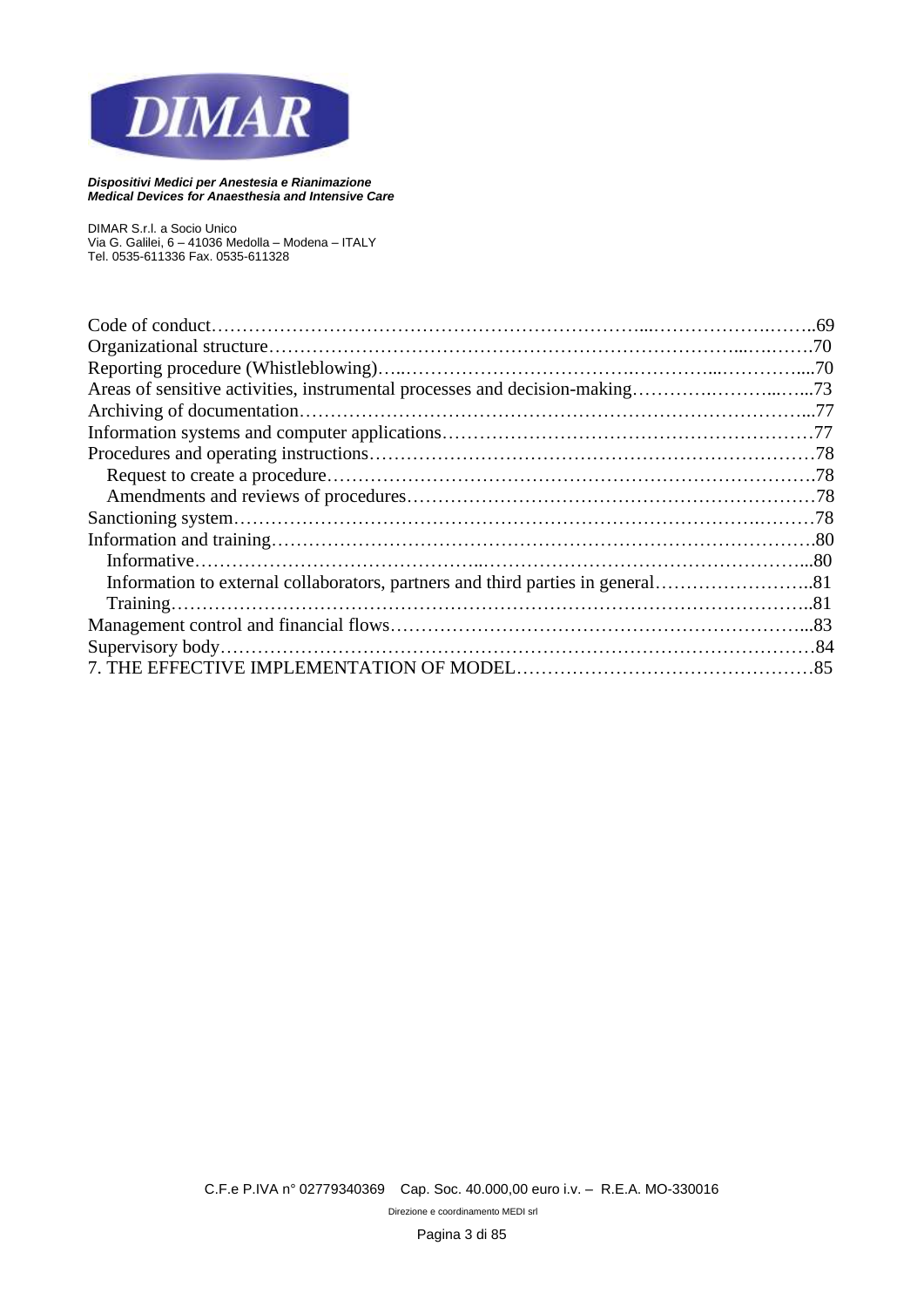

*DIMAR S.r.l. a Socio Unico Via G. Galilei, 6 – 41036 Medolla – Modena – ITALY Tel. 0535-611336 Fax. 0535-611328*

## **1. THE LEGISLATIVE DECREE OF 8 JUNE 2001 N. 231**

#### **Introduction**

The Legislative Decree 8 June 2001, n. 231 (henceforth Legislative Decree 231/01 or the Decree) implementing art. 11 of the Law of 29 September 2000, n. 300, introduced in our legal system, in addition to the criminal liability of the natural person who materially commits the "crime", the "criminal" liability  $(1)$  of the "belonging" body that has drawn interest and / or advantage from it.

In compliance with international and EU obligations  $(2)$ , the Decree in question has introduced into our legal system a form of direct and autonomous liability of collective entities, linked to the commission of specific crimes; liability defined as "administrative", but essentially configurable as a real form of criminal liability  $(^3)$ .

The subjects whose criminal action the Decree associates with the onset of liability of the entity, must be linked to the Company by a functional relationship of dependence.

In particular, art. 5 of Legislative Decree 231/2001 identifies:

- Subjects who hold representation, administration, management functions of the entity or one of its organizational units, endowed with functional financial autonomy, so-called "top management";
- Subjects subject to the management or supervision of representatives and top management;
- Subjects who effectively manage and control the entity.

 $1$  On the exact legal qualification of the Entity's liability, jurisprudence has repeatedly expressed itself by stating that "in spite of the nomen iuris, the new liability, nominally administrative, conceals its substantially criminal nature; perhaps omitted in order not to open delicate conflicts with the personalistic dogmas of criminal indictment, of constitutional rank (Article 27) which can be interpreted in a reductive sense, as a prohibition of responsibility for the acts of others or, in a more variegated way, as a prohibition of responsibility for an innocent fact ". Court of Milan, Judges Section for Preliminary Investigations - dott. Alessandra Cerreti (order 18.03.2008). See: Criminal Cassation n. 3615 / 20.12.2005.

<sup>&</sup>lt;sup>2</sup> Namely, in particular: a) Brussels Convention of 26 July 1995 on the protection of the financial interests of the European Community; b) Brussels Convention of 26 May 1997 on the fight against corruption of public officials both of the European Community and of the Member States; c) OCSE Convention of 17 December 1997 on the fight against corruption of foreign public officials in economic and international transactions

<sup>&</sup>lt;sup>3</sup> The "criminal" nature of this responsibility can be deduced from four elements: a) it derives from a crime in the sense that the crime constitutes a prerequisite for the sanction; b) is ascertained with the guarantees of the criminal trial and by a criminal magistrate; c) involves the application of penalties of a criminal nature (financial penalties and disqualification penalties); 4) central is the role of guilt, operating the principle of guilt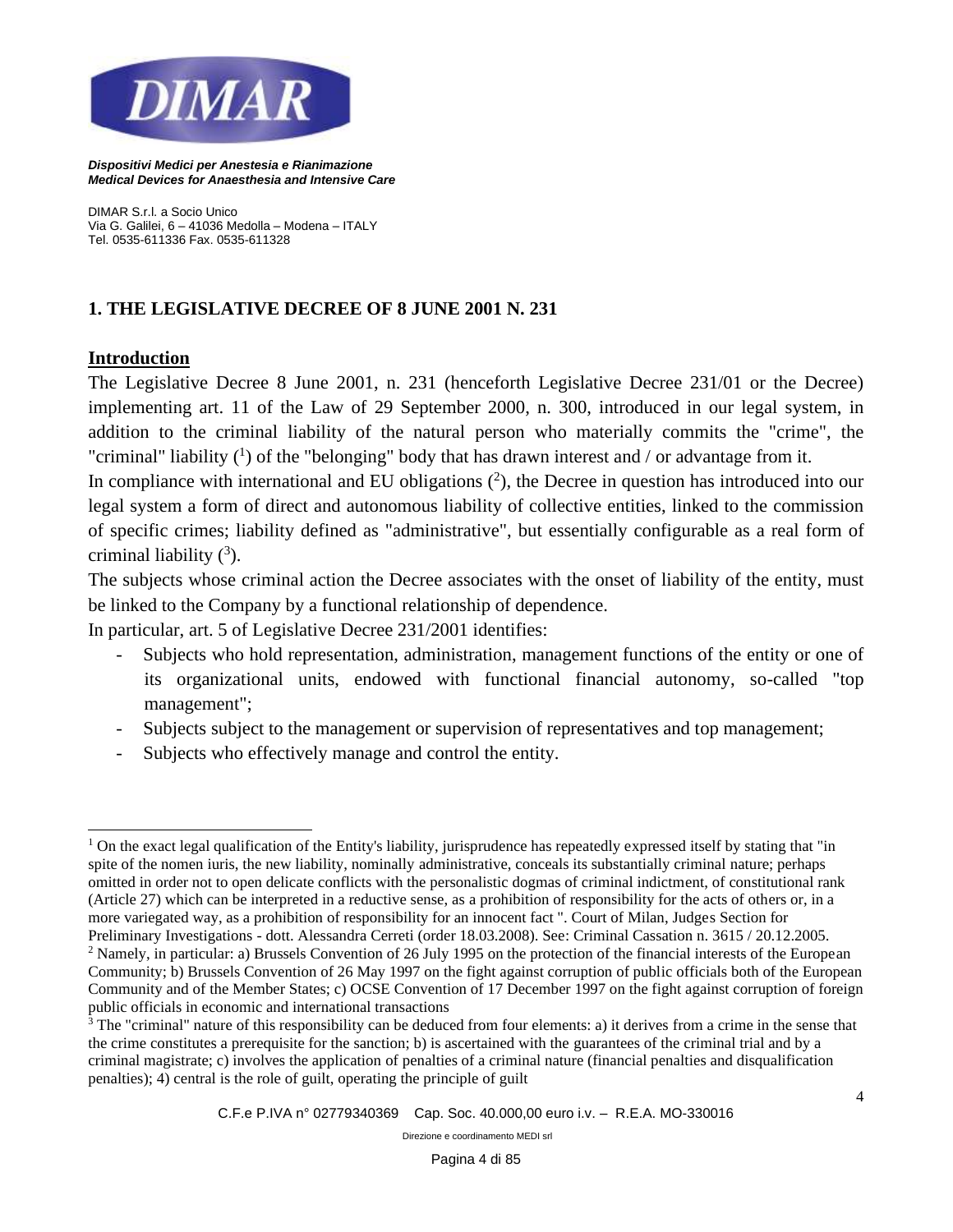

*DIMAR S.r.l. a Socio Unico Via G. Galilei, 6 – 41036 Medolla – Modena – ITALY Tel. 0535-611336 Fax. 0535-611328*

The legislator has also given specific importance to "factual" situations, that is to say those situations in which the powers necessary to act independently are not immediately deducible from the role covered within the organizational structure or from official documentation (proxies, powers of attorney, etc.).

#### *Principle of legality*

The liability of the entity arises within the limits established by law: the entity "cannot be held responsible for a fact constituting a crime, if its [criminal] liability in relation to that crime and the related sanctions are not expressly provided for by a law entered into force before the commission of the fact "(art. 2 of the Decree).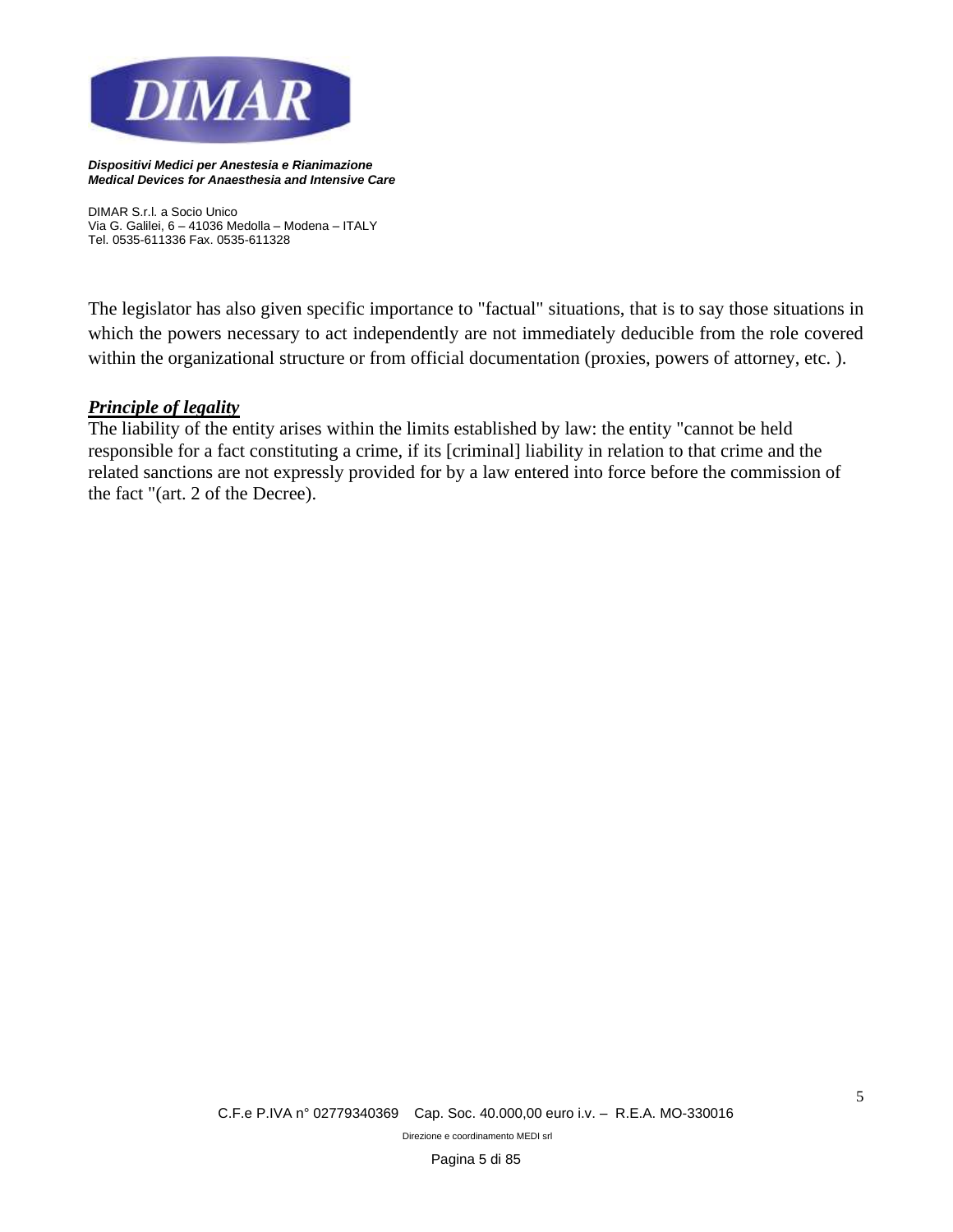

*DIMAR S.r.l. a Socio Unico Via G. Galilei, 6 – 41036 Medolla – Modena – ITALY Tel. 0535-611336 Fax. 0535-611328*

## **1.2. CRITERIA FOR ATTACHING LIABILITY**

The system of administrative liability of entities is based on three cornerstones:

- Creation of a so-called predicate offense by a natural person (ie a type of crime indicated in the Decree from art. 24 to art. 25 sexiesdecies)
- Interest or advantage of the entity;
- Type of functional relationship (management, administration, control or dependence) that binds the individual who is the perpetrator of the predicate offense to the entity.

#### **Creation of a so-called predicate offense by a natural person**

The liability of the Entity arises from connection with the carrying out of a crime, including those strictly indicated by the legislator, by a natural person who is linked to the Entity by a functional relationship, which may be a representative or

subordination  $(^4)$ .

#### **Interest or advantage on the part of the entity**

Constitutive element of the liability in question is represented by the need for the alleged unlawful conduct to be carried out in the interest or to the advantage of the Entity.

The interest or the advantage of the Entity are considered the basis of the responsibility of the latter even if the interests or advantages of the perpetrator or third parties coexist, with the sole limit of the hypothesis in which the interest in commission of the offense by the person in a qualified position within the entity is exclusive of the offender or third parties.

<sup>4</sup> The principle of mandatory crimes that may involve the liability of the entity has been questioned by a recent doctrinal interpretative orientation that emerged in relation to the predicate offense of self-laundering (Article 25 octies of Decree 231). In this regard, there are two orientations: on the one hand, that for which the 231 liability would be limited to cases in which the basic crime of self-laundering is also one of the predicate offenses indicated in decree 231; on the other hand, the one for which the aforementioned responsibility would also occur in the presence of further types of basic crime. It should be noted that, as a result of the extensive interpretation (the second referred to above), the entity could incur 231 liability also in relation to crimes unrelated to the catalog contained in decree 231. This catalog would lose its mandatory nature and would be integrated through the reference indeterminate to further types of offense, with the consequent difficulty of preparing adequate prevention measures and the risk of extending the scope of application of the 231 Models to further areas of compliance not included in the scope of Decree 231.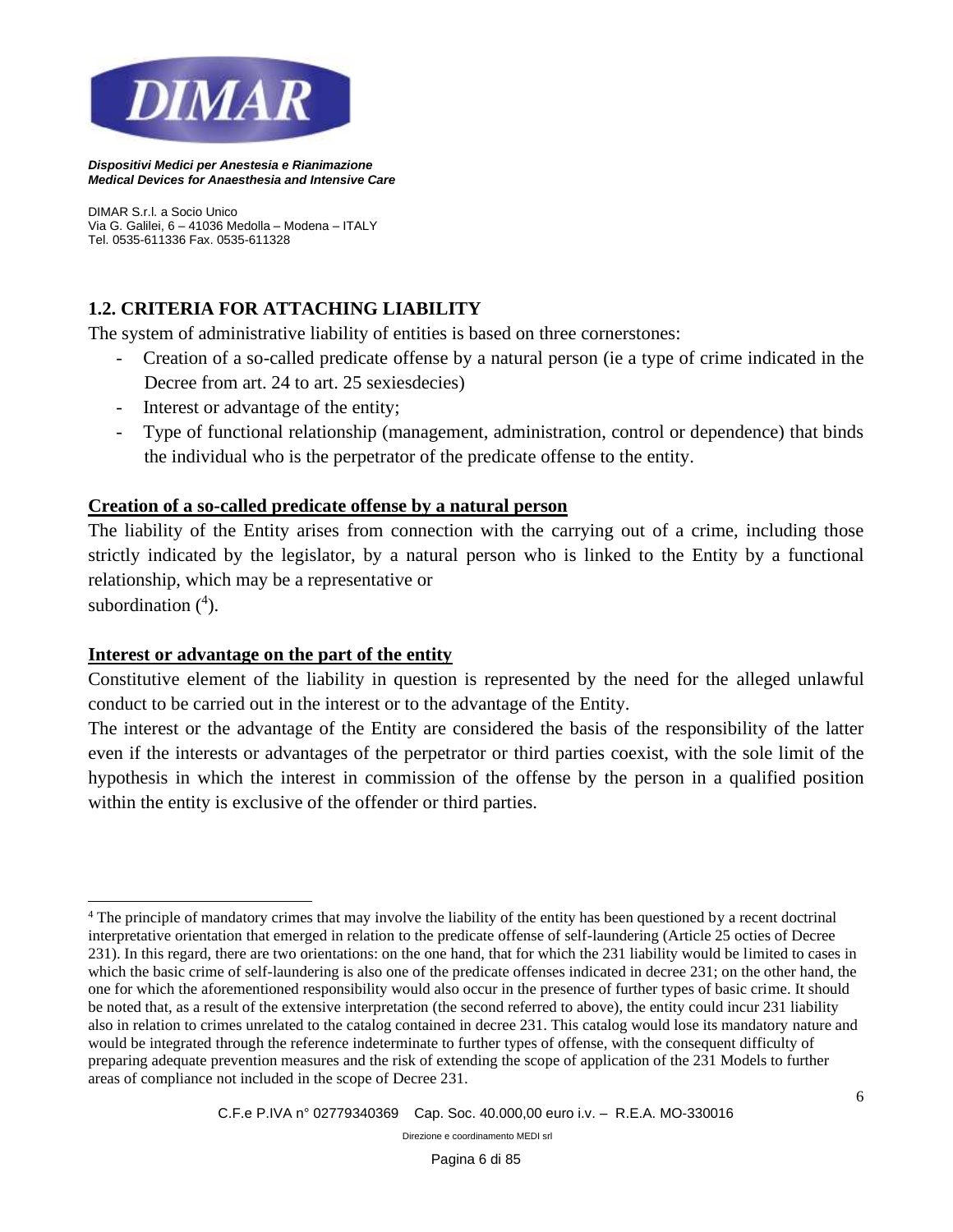

*DIMAR S.r.l. a Socio Unico Via G. Galilei, 6 – 41036 Medolla – Modena – ITALY Tel. 0535-611336 Fax. 0535-611328*

Since no exemption effect has been recognized to the exclusive "advantage" of the perpetrator or third parties, but only - as mentioned - the exclusive interest of these subjects, the Entity must be held responsible even if the latter does not achieve any advantage or when there is an exclusive advantage of the offender or of third parties, provided that the Entity has an interest, possibly concurrent with that of third parties, in the commission of the offense perpetrated by persons in a qualified position in its organization.

Beyond the aforementioned clarifications, the liability envisaged by the Decree therefore arises not only when the unlawful conduct has resulted in an advantage for the Entity itself, but also in the event that, even in the absence of such a concrete result, the unlawful act has found reason in the interest of the organization.

In short, the two words express legally different concepts and represent alternative presuppositions, each with its own autonomy and its own application field.

On the meaning of the terms "interest" and "advantage", the Government Report that accompanies the Decree attributes to the former a markedly subjective value, susceptible of an ex ante evaluation - socalled finalization to utility -, as well as to the second a markedly objective value therefore referring to the actual results of the conduct of the agent who, although not having directly targeted an interest of the entity, has achieved, in any case, with his conduct an advantage in his favor - subject to ex post verification.

The essential characteristics of the interest have been identified in:

- Objectivity, understood as independence from the agent's personal psychological convictions and in the correlative his necessary rooting in external elements susceptible to verification by any observer;
- Concreteness, understood as the inscription of interest in relationships that are not merely hypothetical and abstract, but actually exist, to safeguard the principle of offensiveness;
- Topicality, in the sense that the interest must be objectively subsistent and recognizable when the fact was recognized and must not be future and uncertain, otherwise there is no damage to the property necessary for any offense that is not configured as a mere danger;
	- Not necessary economic relevance, but also attributable to a corporate policy.

In terms of content, the advantage attributable to the Entity - which must be kept distinct from profit can be:

Direct, or attributable exclusively and directly to the Entity;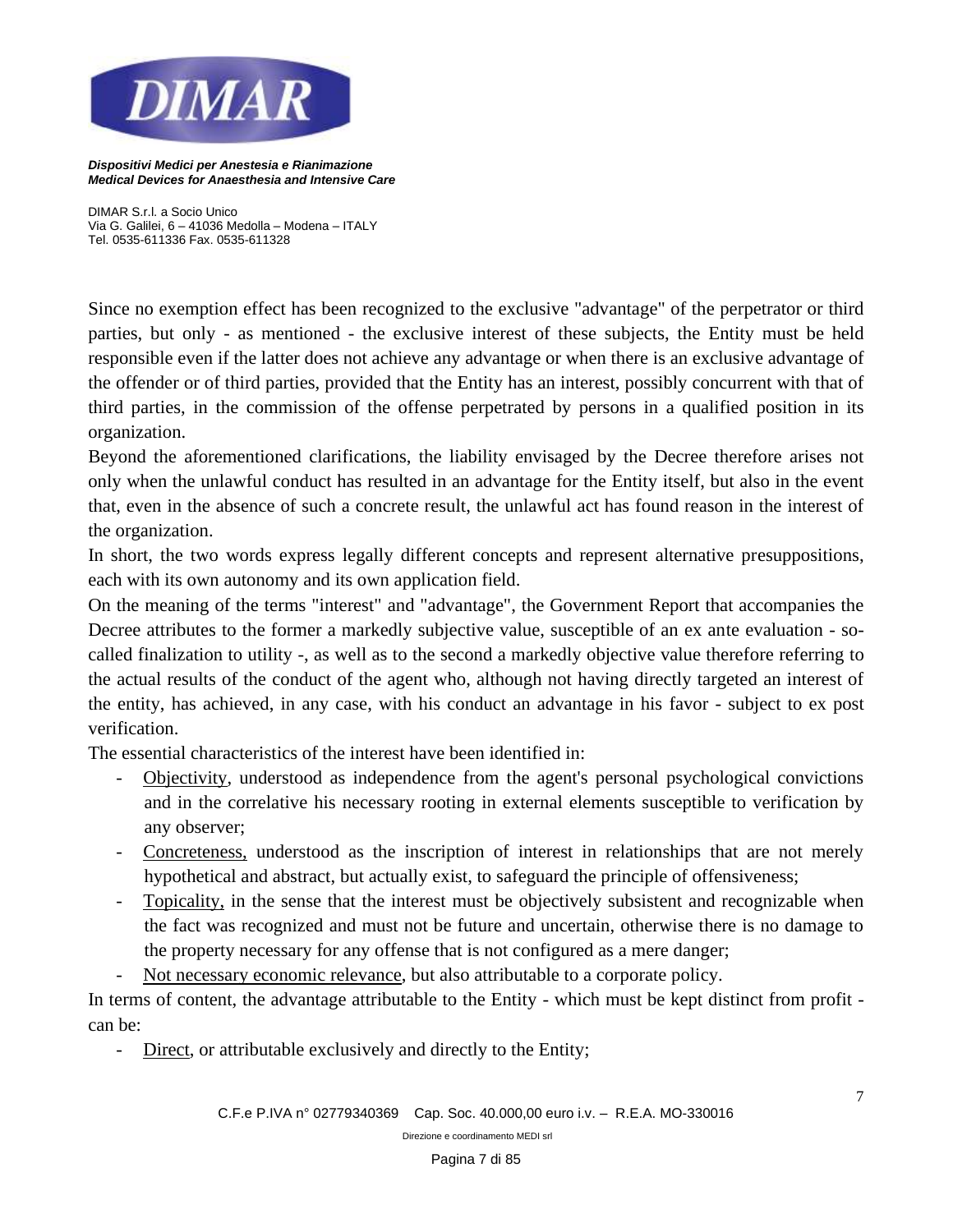

*DIMAR S.r.l. a Socio Unico Via G. Galilei, 6 – 41036 Medolla – Modena – ITALY Tel. 0535-611336 Fax. 0535-611328*

- − Indirect, that is, mediated by results obtained from third parties, which, however, are susceptible to positive repercussions for the Entity;
- − Economical, although not necessarily immediate.

The legislation on the criminal liability of entities is as a rule based on predicate offenses of a malicious nature.

The introduction of culpable crimes relating to safety in the workplace - made by law 3 August 2007, n. 123 ("new" art. 25 septies then repealed and replaced by art. 300 of d.lgs 9 April 2008, no. 81) - has nevertheless re-proposed the absolute centrality of the question inherent in the subjective matrix of the criteria for imputation.

From this point of view, if on the one hand it is affirmed that in culpable crimes the conceptual interest / advantage couple must refer not to the unintended illicit events, but to the conduct that the natural person has had in carrying out his activity, from the on the other hand, it is argued that the culpable crime, from a structural point of view, does not reconcile with the concept of interest.

Jurisprudence has held that in culpable offenses the interest or advantage of the entity should be assessed with regard to the entire offense, not with respect to the event of the same. In fact, while in intentional predicate crimes the event of the crime may well correspond to the interest of the entity, the same cannot be said in culpable predicate crimes, given the counter-will that characterizes the latter to pursuant to Article 43 of the Italian Criminal Code.

In fact, think of crimes relating to health and safety: it is difficult for the injury or death of the worker to express the interest of the entity or translate into an advantage for the same.

In these cases, therefore, the interest or advantage should rather refer to the non-observance of the precautionary rules. Thus, the interest or advantage of the entity could be found in the saving of costs for safety or in the enhancement of the speed of execution of the services or in the increase in productivity, sacrificing the adoption of accident prevention measures, as recently reiterated by the Court of Cassation (see also Cassation, IV Criminal Section, Sentence No. 16713/2018, Cassation, IV Penal Section, Sentence No. 48779/2019, Criminal Cassation Section III, Sentence No. 3157/2019, Cass., IV Criminal Section, Sentence No. 3731/2020).

Starting from these premises, some jurisprudential rulings have recognized the interest in the "finalistic tension of the unlawful conduct of the author aimed at benefiting the body itself, by virtue of an ex ante judgment, that is to be reported at the time of the violation of the precautionary provision ". Only conscious and voluntary conducts aimed at favoring the body are deemed to be attributable to the entity.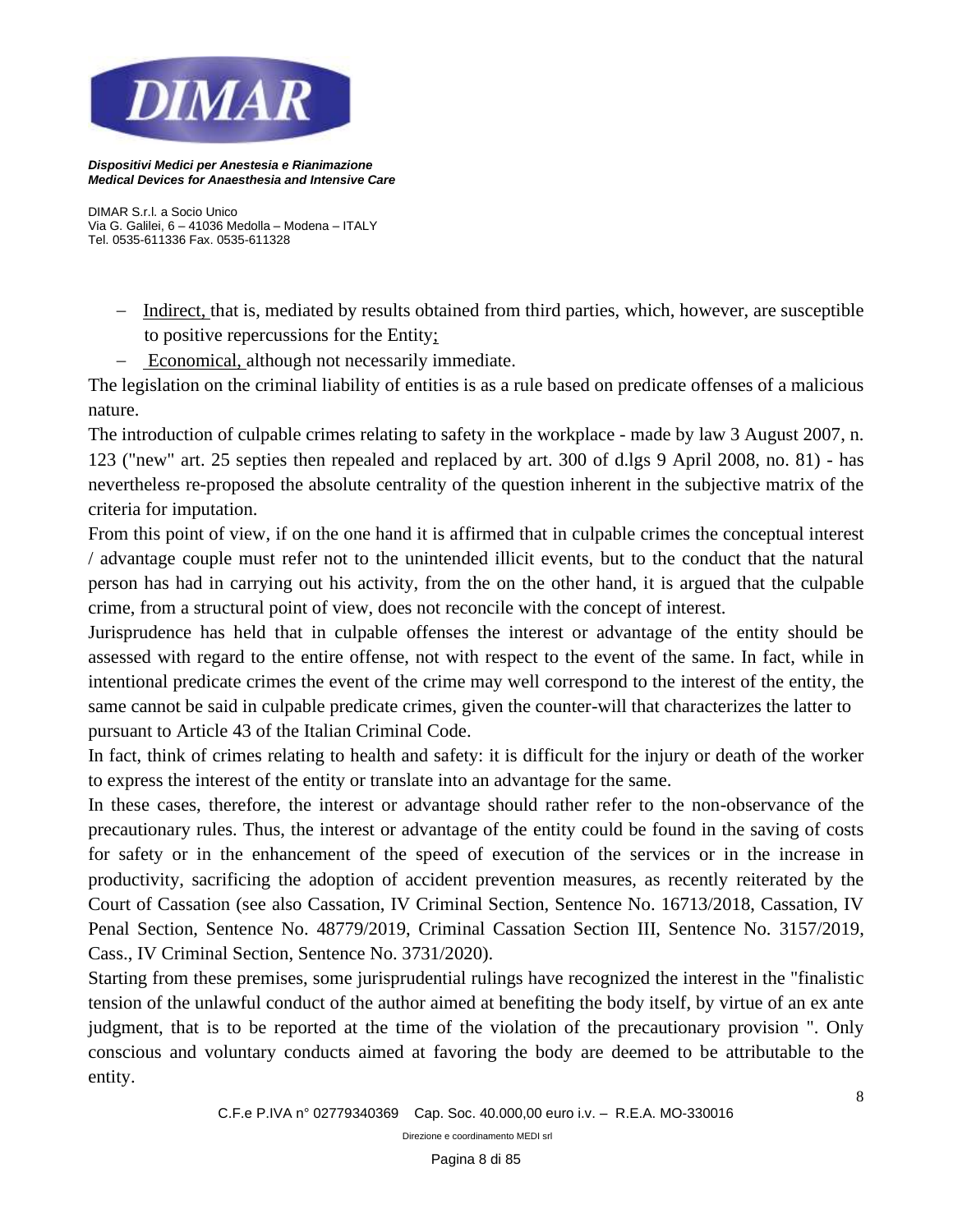

*DIMAR S.r.l. a Socio Unico Via G. Galilei, 6 – 41036 Medolla – Modena – ITALY Tel. 0535-611336 Fax. 0535-611328*

On the other hand, the conduct deriving from simple inexperience, from the mere underestimation of the risk or even from the imperfect execution of the accident prevention measures to be adopted would be irrelevant.

Another part of jurisprudence and doctrine has instead also understood the criterion of interest in an objective key, referring it to the objective or outwardly recognizable tendency of the crime to realize an interest of the entity. Therefore, it should be ascertained from time to time only whether the conduct that led to the event of the crime was or was not determined by choices objectively falling within the sphere of interest of the entity.

With the consequence that ultimately, with respect to culpable crimes, the only criterion really suitable for identifying a link between the action of the natural person and the liability of the entity, would be that of the advantage, to be evaluated objectively and ex post.

The first thesis, which holds distinct interest and advantage even in culpable crimes, seems to reflect more faithfully the system of decree 231, which shows to consider the two concepts separately.

#### *The notion of "group" interest*

The thesis that supports the unitary characterization of the corporate purpose of the holding and its subsidiaries inevitably brings with it the affirmation of the legitimacy of the pursuit of a global and unitary interest within the group.

However, this is an assumption that is not peaceful and in any case not always shared in doctrine and jurisprudence.

The currents of thought, doctrinal, that emerged on the subject, prior to the reform, were basically three.

A first orientation  $(5)$  reconstructed belonging to an enlarged community as an essential connotation of the group, based on a general coordination action by the group leader.

A second and opposite line of interpretation  $(6)$  believed, however, that group interest was an empty and dangerous formula, which in reality only masked the protection of the interests of the parent company and its controlling shareholders, to the detriment of the subsidiaries.

 $5 \hat{E}$  la corrente di pensiero che fa capo a A. Mignoli.

<sup>6</sup> The hermeneutic option in analysis refers to R. Sacchi, On the responsibility of management and coordination in the reform of joint-stock companies, in Giur. comm. 2003, p. 673; and following; but also L. Enriques, vagueness and furore. Again on the conflict of interest in groups of companies in view of the implementation of the delegation for the reform of company law, in Towards a new company law, Disiano Preite Association, Bologna 2002.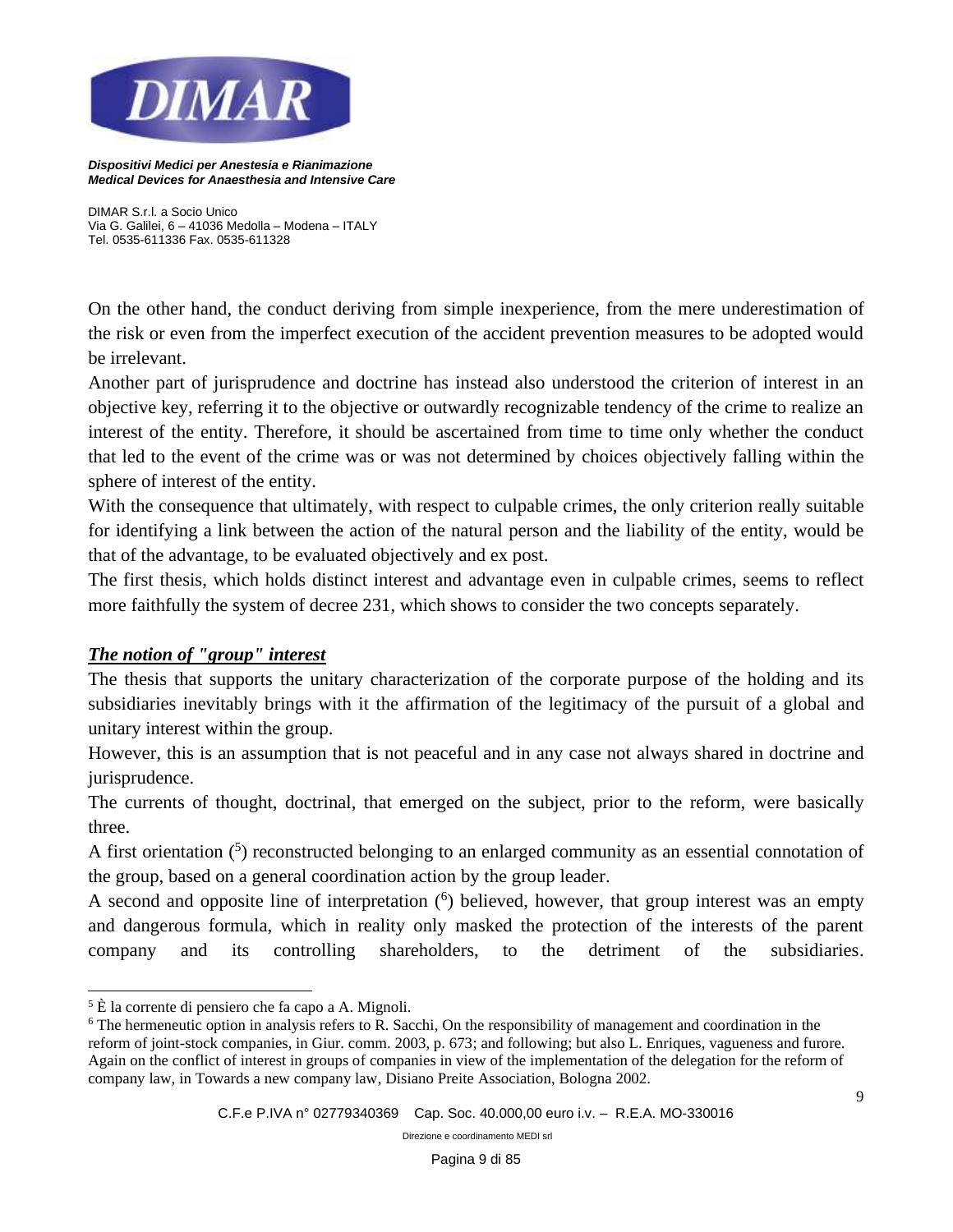

*DIMAR S.r.l. a Socio Unico Via G. Galilei, 6 – 41036 Medolla – Modena – ITALY Tel. 0535-611336 Fax. 0535-611328*

A third, median, orientation  $(7)$ , affirming the idea of ownership in the parent company of a "powerduty" of influence in the management of individual companies, specified the notion of group interest, in relation to the limits and conditions in which they can operations inspired by the interest of the group are considered legitimate.

Based on this reconstructive framework, in particular, it was argued that three different interests emerge within the group: the interest of the parent company, the interest of the subsidiaries and the interest of the group, which, therefore, is nothing more than one of the "additional interests" that arise where companies are organized in group form.

In support of this assumption, both the unfailing socio-notion of control itself was pointed out. In partial acceptance of this last doctrinal orientation, the jurisprudence of the Supreme Court in a 1992 arrest supported, on the one hand, the recognition within the company system of the notion of group interest, stating that "there are no legal obstacles to that the decisions adopted at the management body level of the parent company are then implemented by the companies of the group "; but specified, on the other hand, that "activities which, in pursuing group interests, conflict with those of the companies, to the point of causing harm to them, cannot be considered legitimate".

Although, therefore, with this significant ruling the right of citizenship of the notion of group interest is recognized at the jurisprudential level, the Supreme Court does not go further to deem the sacrifice, albeit temporary or partial, legitimate check.

Therefore, the recognition of the foundations of the innovative theory of compensatory advantages, which was then taking its first steps, is denied, as will later be seen more fully.

Finally, the concept of group interest has entered the reform of joint-stock companies.

Indicative of this express legislative recognition are the provisions of art. 2497 of the Italian Civil Code, relating to the responsibility of the parent company, which admits, as will be seen better, the exclusion from this responsibility in the presence of an "overall result of the management and coordination action"; and art. 2497 ter of the Italian Civil Code according to which "the decisions of companies subject to management and coordination, when influenced by this, must be analytically motivated".

The non-exclusive interest of the Entity as well as the possibility of recognizing an interest of the Entity without advantage of these constitute the foundation on which the possibility of recognizing the

<sup>7</sup> This current of thought refers to: P. Montalenti, Conflict of interest in groups of companies and theory of compensatory advantages, in Giur. comm. 1995, p. 710 and following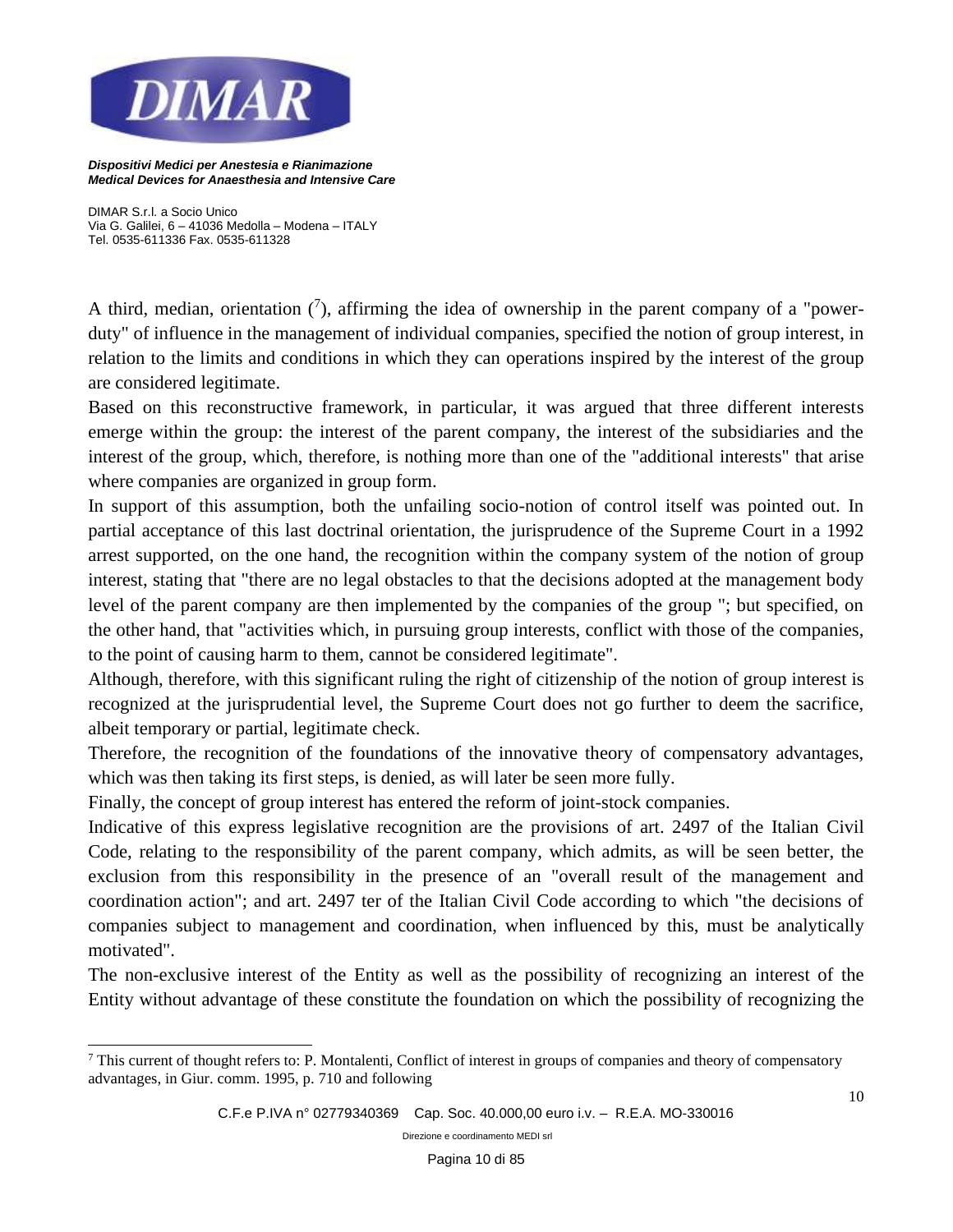

*DIMAR S.r.l. a Socio Unico Via G. Galilei, 6 – 41036 Medolla – Modena – ITALY Tel. 0535-611336 Fax. 0535-611328*

requirement of interest for corporate groups has been built. In this regard, there are two jurisprudential orientations.

According to a first orientation, the liability of the Entity, for offense dependent on a crime that benefited another entity belonging to the same aggregate, would be based precisely on the recognition, by the general legal system, of a group interest, which can be reconstructed

through the statutory regulations on consolidated financial statements, managerial responsibility and company management and coordination.

The group interest, recognized as relevant by the legal system (albeit in other sectors), would therefore be common to all the entities belonging to the same aggregate and as such would integrate the assumption of interest for all the entities of the group, allowing the contestation to each entity of liability for wrongdoing dependent on a crime provided that the perpetrator, at the time of its perpetration, held a qualified position within the entity to which the challenge is made, with consequent indiscriminate expansion of liability in the group on the basis of relationships that can be reconstructed by virtue of purely formal profiles, such as control or shareholding, the powers connected to positions held in the parent company or the nature of holding company of one of the entities involved (G.i.p. Trib. Milan, 20 September 2004, in Foro it., 2005, 556).

On the basis of a second jurisprudential orientation, it is not so much the reference to formal rules and criteria of a civil nature, envisaged for commercial companies and for purposes other than those considered here, that establishes the liability of entities belonging to the same aggregate. Much less is the future and uncertain distribution of profits to constitute the distinction of the extension of responsibility, since it is a phenomenon that pertains to the different requirement of the advantage, which could also not recur even though the underlying interest and the responsibility of the entity for the illicit.

On the other hand, it is believed that, to establish the responsibility of the entity in which the perpetrator of the crime committed to obtain advantages for other entities occupies a qualified position, it is the existence of links or links between the entities involved that do not allow to consider the favored entity as a "third party"; this in consideration of the repercussions that the conditions of one entity have on the conditions of the other and of the fact that the crime is objectively intended to satisfy the interest of several subjects, including the entity in which the perpetrator of the crime occupies a qualified position (G.i.p. Court of Milan, 14 December 2004, in Foro it., 2005, 539).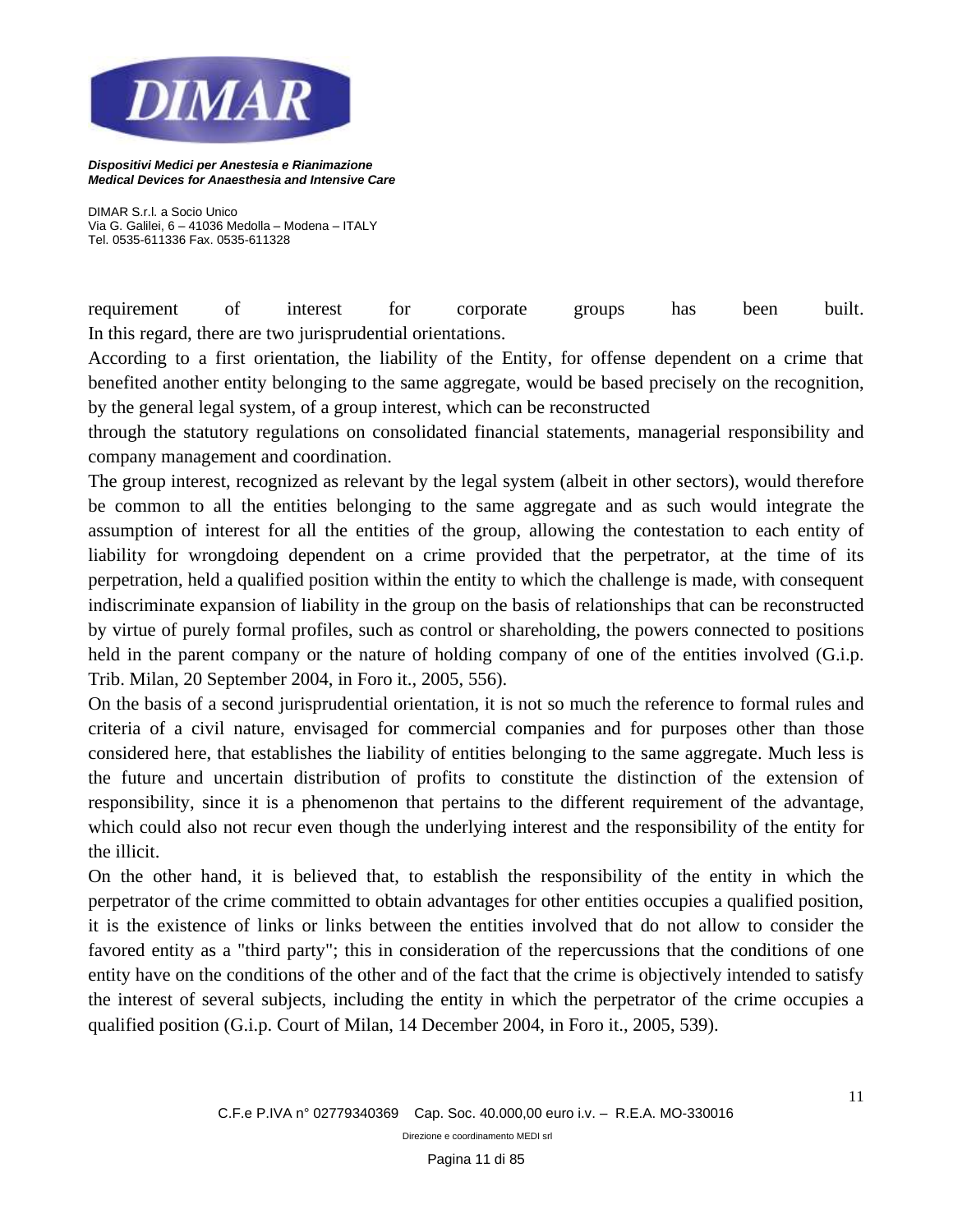

*DIMAR S.r.l. a Socio Unico Via G. Galilei, 6 – 41036 Medolla – Modena – ITALY Tel. 0535-611336 Fax. 0535-611328*

## *Type of functional relationship (senior or subordinate)*

The crime of crime must be committed by:

#### **1. Subjects in senior positions, namely:**

a) "persons who hold representative, administrative or management functions of the entity or one of its organizational units with financial and functional autonomy";

b) "persons who exercise, even de facto, the management and control of the company itself";

**2. Other subjects** "subject to the management or supervision of one of the subjects indicated above".

#### *Participation in the crime and the "231 system"*

It is important to emphasize that the liability of the entity may also exist where the employee who committed the offense has contributed to its realization with subjects unrelated to the organization of the entity itself.

This hypothesis is clearly represented in the criminal code and, in particular, in the articles 110 Italian Criminal Code  $(^{8})$  and 113 Italian Criminal Code  $(^{9})$ .

There may be several business sectors in which the risk of employee involvement in competition can lurk more easily and therefore, if the conditions of interest and / or advantage of the entity are met. In particular, the relationships connected with tenders and, in general, partnership contracts are relevant.

Participation in the crime may be relevant for the purposes of the entity's liability even in the particular case of the so-called participation of the extraneus in the "own" crime. In particular, the liability in competition - pursuant to art. 110 Italian Criminal Code - the extraneus can resort to where he, aware of the particular subjective qualification of his criminal partner (e.g. public official, witness, mayor, etc.), participates in the conduct of the crime precisely attributable to the latter (e.g. abuse in acts of 'office). In this case, the extraneus will respond in concurrence with the same crime envisaged for the qualified person  $(^{10})$ .

<sup>&</sup>lt;sup>8</sup> "When several people participate in the same crime, each of them is subject to the penalty established for this".

<sup>&</sup>lt;sup>9</sup> "In the culpable crime, when the event was caused by the cooperation of several people, each of these is subject to the penalties established for the crime itself".

<sup>&</sup>lt;sup>10</sup> In this regard, the jurisprudence of legitimacy has clarified that "for the purposes of the applicability of art. 117 of the Criminal Code, which governs the change in the title of the offense for some of the competitors, it is necessary, for the extension of the title of the offense to the extraneus competitor, the knowledge of the subjective qualification of the intraneus competitor "(Cass. Pen. Section VI, Sent. N. 25390/2019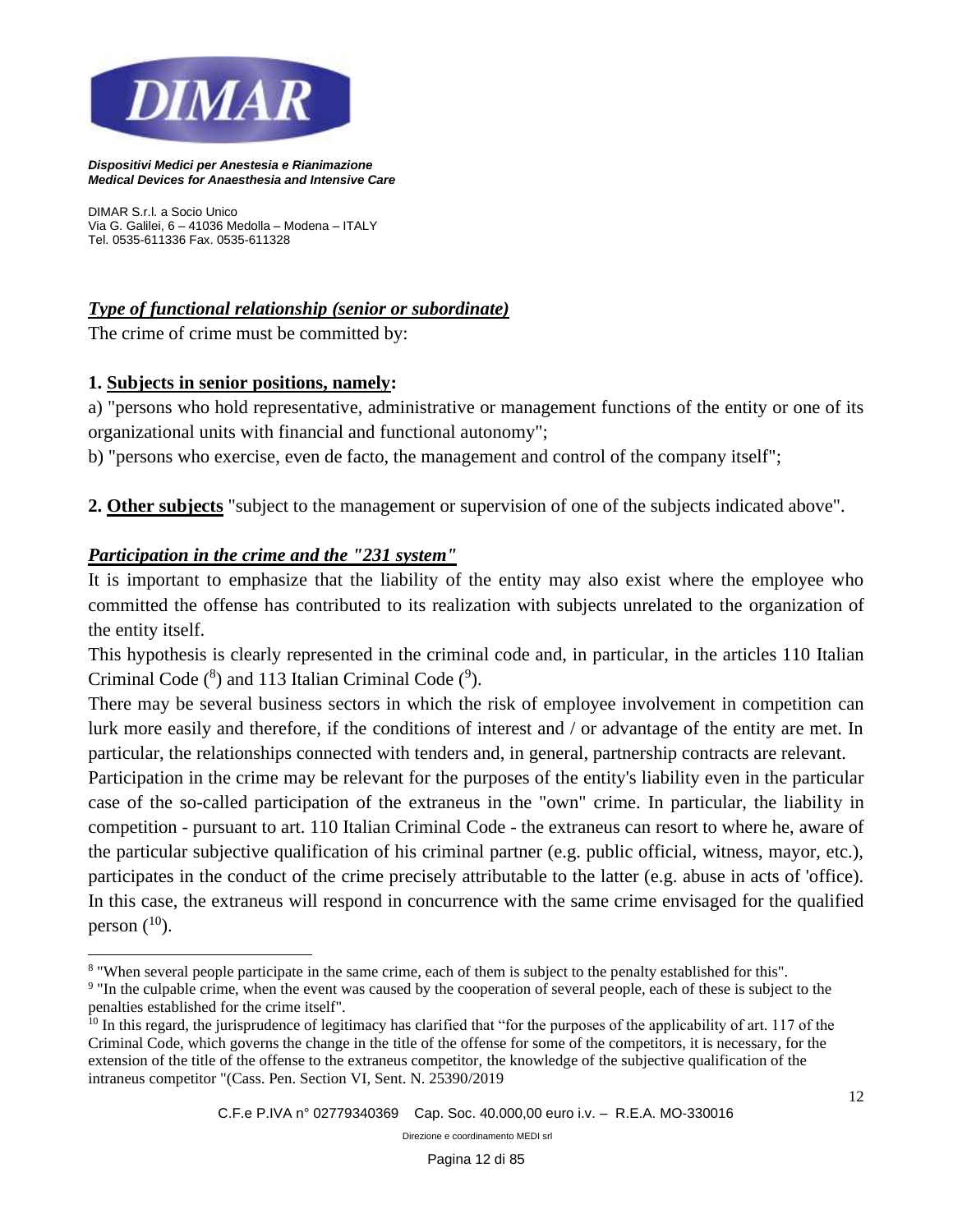

*DIMAR S.r.l. a Socio Unico Via G. Galilei, 6 – 41036 Medolla – Modena – ITALY Tel. 0535-611336 Fax. 0535-611328*

## **1.3. TYPES OF CRIMES COVERED**

**The operational scope of the Decree concerns the following crimes:**

## *Undue receipt of funds, fraud to the detriment of the State, a public body or the European Union or for the achievement of public funds, IT fraud to the detriment of the State or a public body and fraud in public bodies (Article 24)*

Embezzlement to the detriment of the State (Article 316 bis of the Italian Criminal Code);

Undue receipt of funds to the detriment of the State (Article 316 ter of the Italian Criminal Code);

Fraud to the detriment of the State or another public body or on the pretext of having someone exempt from military service (Article 640, paragraph 2, no. 1 of the Italian Criminal Code);

Aggravated fraud for obtaining public funds (Article 640 bis of the Italian Criminal Code);

Computer fraud to the detriment of the State or other public body (Article 640 ter of the Italian Criminal Code);

Fraud in public supplies (Article 356 of the Italian Criminal Code);

Fraud against the European Agricultural Fund (Article 2 of Law no. 898 of 23/12/1986).

## *Computer crimes and unlawful data processing (Article 24 bis)*

IT documents (Article 491 bis of the Criminal Code);

Unauthorized access to an IT or telematic system (Article 615 ter of the Italian Criminal Code);

Unauthorized possession and dissemination of access codes to IT systems (Article 615 quater of the Italian Criminal Code);

Dissemination of programs aimed at damaging or interrupting a computer system (Article 615 quinquies of the Italian Criminal Code);

Illegal interception, impediment or interruption of computer or telematic communications (Article 617 quater of the Italian Criminal Code);

Installation of equipment designed to intercept, prevent or interrupt computer or telematic communications (Article 617 quinquies of the Italian Criminal Code);

Damage to information, data and computer programs (Article 635 bis of the Italian Criminal Code);

Damage to information, data and computer programs used by the State or by another public body or in any case of public utility (Article 635 ter of the Italian Criminal Code);

Damage to IT or telematic systems (Article 635 quater of the Italian Criminal Code);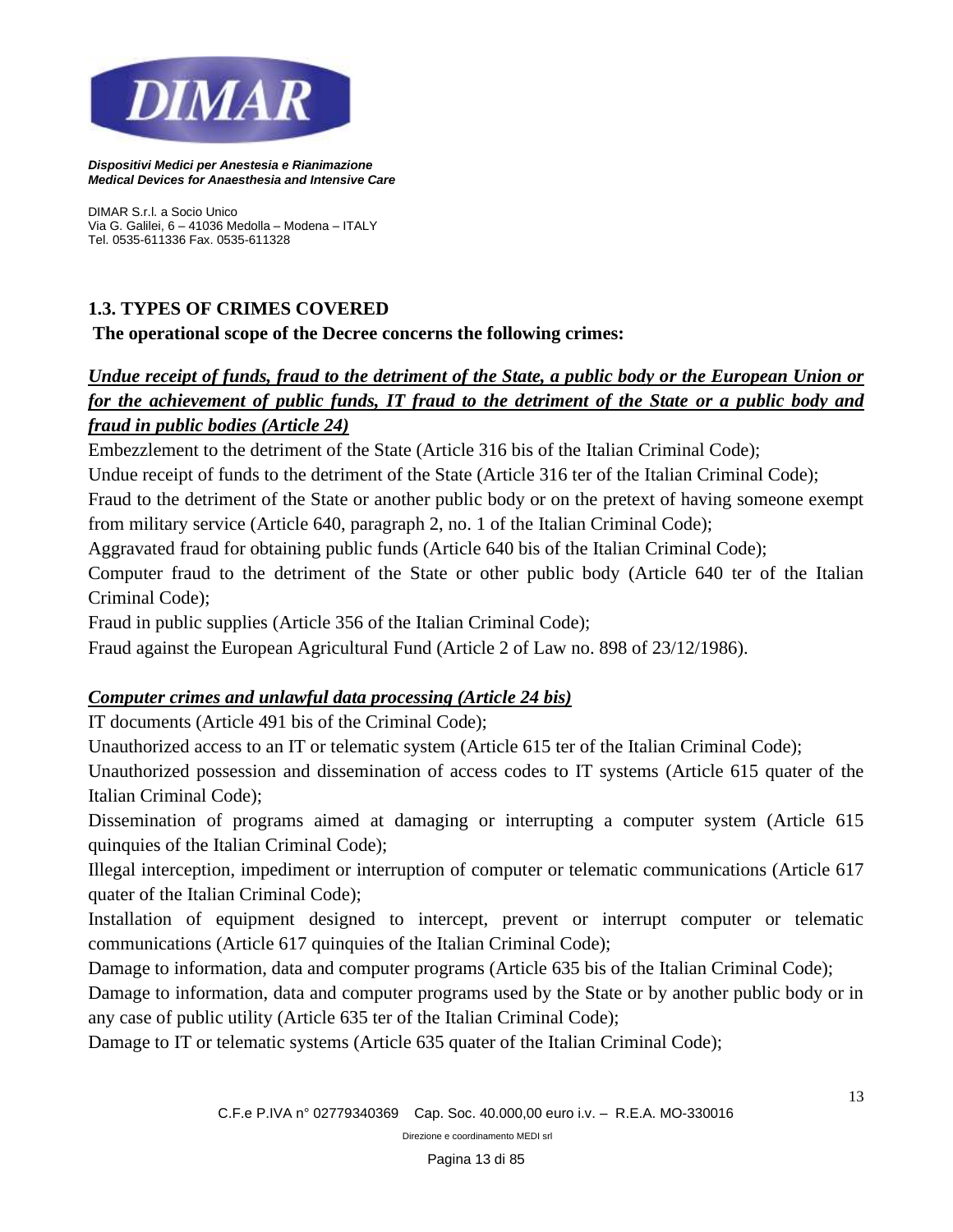

*DIMAR S.r.l. a Socio Unico Via G. Galilei, 6 – 41036 Medolla – Modena – ITALY Tel. 0535-611336 Fax. 0535-611328*

Damage to IT or telematic systems of public utility (Article 635 quinquies of the Italian Criminal Code);

Computer fraud by the electronic signature certifier (Article 640 quinquies of the Italian Criminal Code);

Violation of the rules on the perimeter of national cyber security (Article 1, paragraph 11, Legislative Decree 21 September 2019, n.105).

## *Organized crime offenses (Article 24 ter)*

Criminal association (Article 416 of the Italian Criminal Code);

Mafia-type association, including foreign ones (Article 416 bis of the Italian Criminal Code);

Mafia political electoral exchange (Article 416 ter of the Italian Criminal Code);

Kidnapping for the purpose of extortion (Article 630 of the Italian Criminal Code);

Association for the purpose of illicit trafficking in narcotic or psychotropic substances (Article 74 of Presidential Decree No. 309 of 9 October 1990);

All crimes if committed making use of the conditions provided for by art. 416 bis c.p. to facilitate the activities of the associations provided for in the same article (Law 203/91);

Illegal manufacture, introduction into the State, sale, transfer, possession and port in a public place or place open to the public of war weapons or parts thereof, explosives, clandestine weapons as well as more common firearms excluding those provided for by the article 2, third paragraph, of law no. 110 (art. 407, co. 2 letter a), number 5) Italian criminal procedure code)

## *Embezzlement, extortion, undue inducement to give or promise benefits, corruption and abuse of office (Article 25)*

Extortion (Article 317 of the Italian Criminal Code);

Corruption for the exercise of the function (Article 318 of the Italian Criminal Code);

Corruption for an act contrary to official duties (articles 319);

Aggravating circumstances (Article 319 bis of the Italian criminal code);

Corruption in judicial acts (art.319 ter of the Italian criminal code);

Undue inducement to give or promise benefits (Article 319 quater of the Italian Criminal Code);

Corruption of a person in charge of a public service (Article 320 of the Italian Criminal Code);

Penalties for the briber (Article 321 of the Italian criminal code);

Incitement to corruption (Article 322 of the Italian criminal code);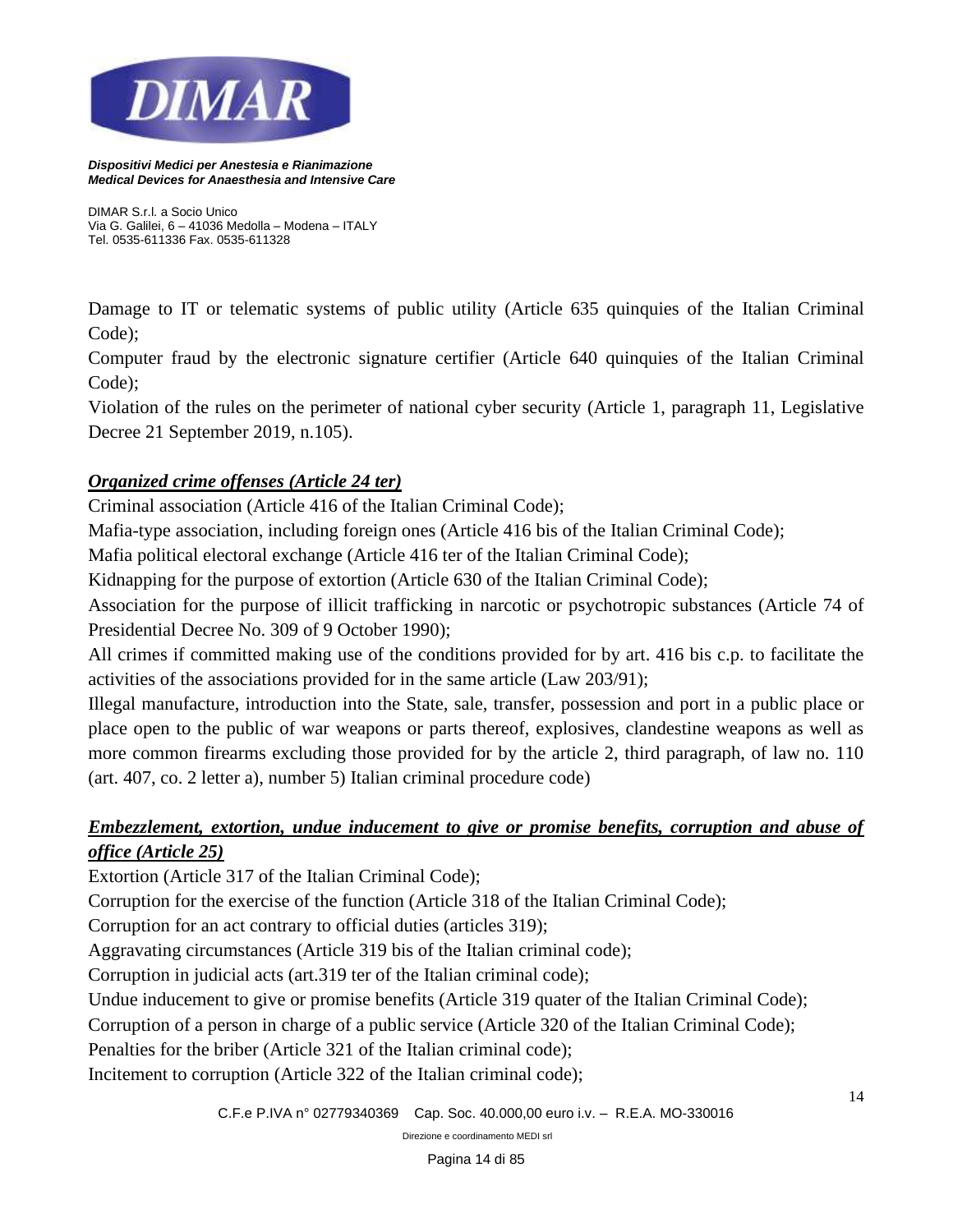

*DIMAR S.r.l. a Socio Unico Via G. Galilei, 6 – 41036 Medolla – Modena – ITALY Tel. 0535-611336 Fax. 0535-611328*

Embezzlement, extortion, undue inducement to give or promise benefits, corruption and incitement to corruption of members of international Courts or bodies of the European Communities or of international parliamentary assemblies or international organizations and officials of the European Communities and foreign states (art. 322 bis of the Italian Criminal Code);

Trafficking of illicit influences (Article 346 bis of the Italian Criminal Code);

Embezzlement (limited to the first paragraph - art.314 of the Italian criminal code);

Embezzled by profit from the error of others (art. 316 of the Italian criminal code);

Abuse of office (Article 323 of the Italian criminal code).

## *Counterfeiting of coins, public credit cards, revenue stamps and identification instruments or signs (Article 25 bis)*

Counterfeiting of money, spending and introduction into the State, after agreement, of counterfeit money (Article 453 of the Italian Criminal Code);

Alteration of money (article 454 of the Italian Criminal Code);

Spending and introduction into the State, without agreement, of counterfeit money (Article 455 of the Italian Criminal Code);

Spending of counterfeit money received in good faith (Article 457 of the Italian Criminal Code)

Falsification of revenue stamps, introduction into the State, purchase, possession or circulation of counterfeit revenue stamps (Article 459 of the Italian Criminal Code);

Counterfeiting of watermarked paper used for the manufacture of public credit cards or revenue stamps (Article 460 of the Italian Criminal Code);

Manufacture and possession of watermarks or tools intended for counterfeiting money, revenue stamps or watermarked paper (Article 461 of the Italian Criminal Code);

Use of counterfeit or altered revenue stamps (Article 464 of the Italian Criminal Code);

Counterfeiting, alteration or use of trademarks or distinctive signs or patents, models and designs (Article 473 of the Italian Criminal Code);

Introduction into the State and trade of products with false signs (Article 474 of the Italian Criminal Code).

#### *Crimes against industry and trade (art. 25 bis 1)*

Disturbed freedom of industry and trade (Article 513 of the Italian Criminal Code); Unlawful competition with threats or violence (Article 513 bis of the Italian Criminal Code);

*C.F.e P.IVA n° 02779340369 Cap. Soc. 40.000,00 euro i.v. – R.E.A. MO-330016*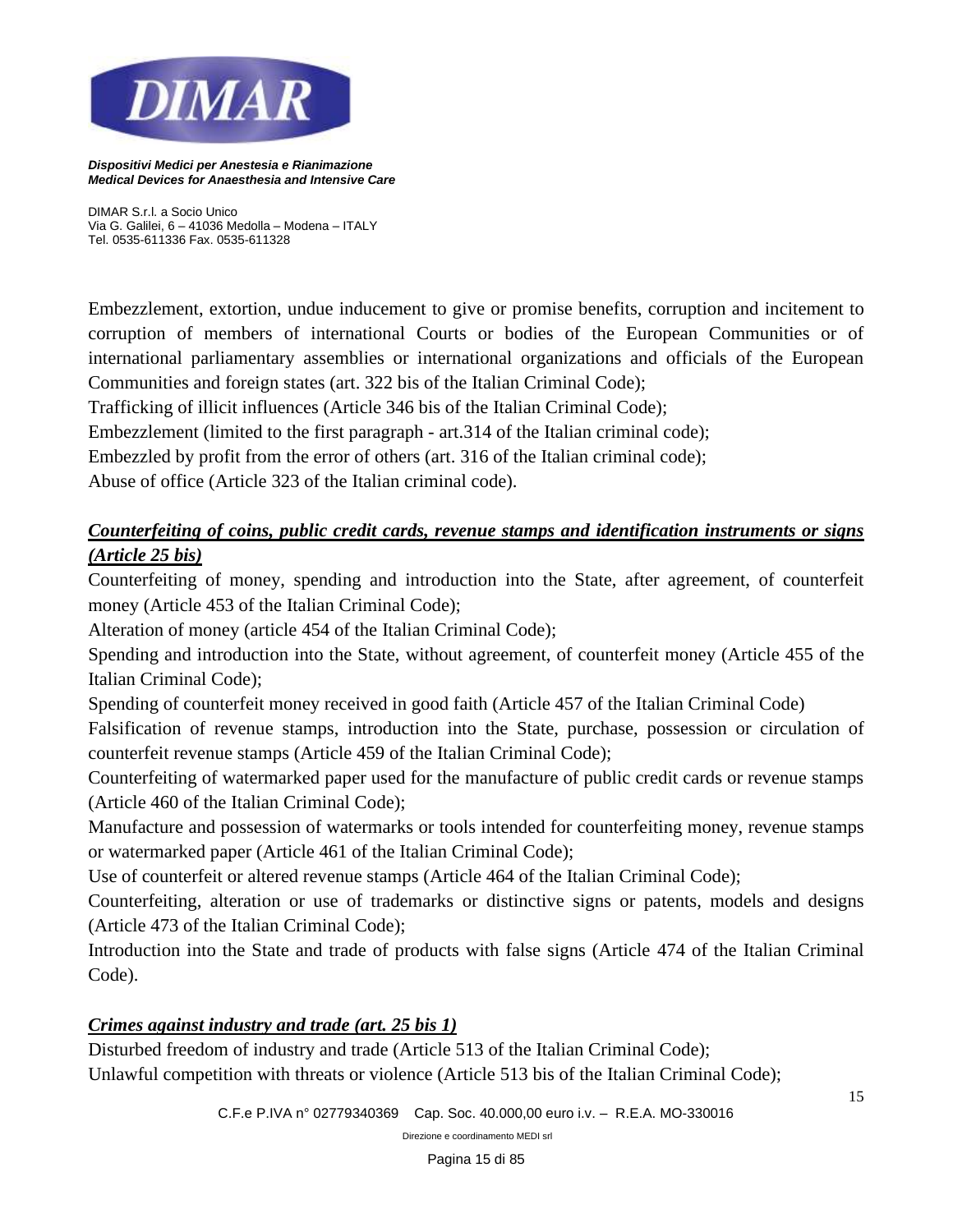

*DIMAR S.r.l. a Socio Unico Via G. Galilei, 6 – 41036 Medolla – Modena – ITALY Tel. 0535-611336 Fax. 0535-611328*

Fraud against national industries (Article 514 of the Italian Criminal Code);

Fraud in the exercise of trade (Article 515 of the Italian Criminal Code);

Sale of non-genuine food substances as genuine (Article 516 of the Italian Criminal Code);

Sale of industrial products with misleading signs (Article 517 of the Italian Criminal Code);

Manufacture and trade of goods made by usurping industrial property rights (Article 517 ter of the Italian Criminal Code);

Counterfeiting of geographical indications or designations of origin of agri-food products (Article 517 quater of the Italian Criminal Code).

## *Corporate offenses (Article 25 ter)*

False corporate communications (Article 2621 of the Italian Civil Code);

Minor facts (Article 2621 bis of the Italian Civil Code);

False corporate communications in listed companies (Article 2622 of the Italian Civil Code);

False in prospectus (Article 2623 of the Italian Civil Code - Article 173 bis of Law No. 58 of February 24, 1998);

Falsehood in reports or communications from auditing companies (Article 2624 of the Italian Civil Code - repealed by Article 37, paragraph 34 of Legislative Decree no. 39/2010 and replaced identically by Article 27 of the same decree as follows: "False in the reports or communications of the statutory auditors ");

Prevented control (Article 2625 of the Civil Code - paragraph 1 amended by Article 37, paragraph 35 of Legislative Decree no. 39/2010 and referred to by Article 29 of the same decree);

Undue return of contributions (Article 2626 of the Italian Civil Code);

Illegal distribution of profits and reserves (Article 2627 of the Italian Civil Code);

Unlawful operations on shares or quotas of the company or of the parent company (Article 2628 of the Italian Civil Code);

Transactions to the detriment of creditors (Article 2629 of the Italian Civil Code);

Failure to communicate a conflict of interest (Article 2629 bis of the Italian Civil Code);

Fictitious capital formation (Article 2632 of the Italian Civil Code);

Undue distribution of company assets by liquidators (Article 2633 of the Italian Civil Code);

Corruption between private individuals (Article 2635 of the Italian Civil Code);

Incitement to corruption between private individuals (Article 2635 bis of the Italian Civil Code) Unlawful influence on the assembly (Article 2636 of the Italian Civil Code);

*C.F.e P.IVA n° 02779340369 Cap. Soc. 40.000,00 euro i.v. – R.E.A. MO-330016*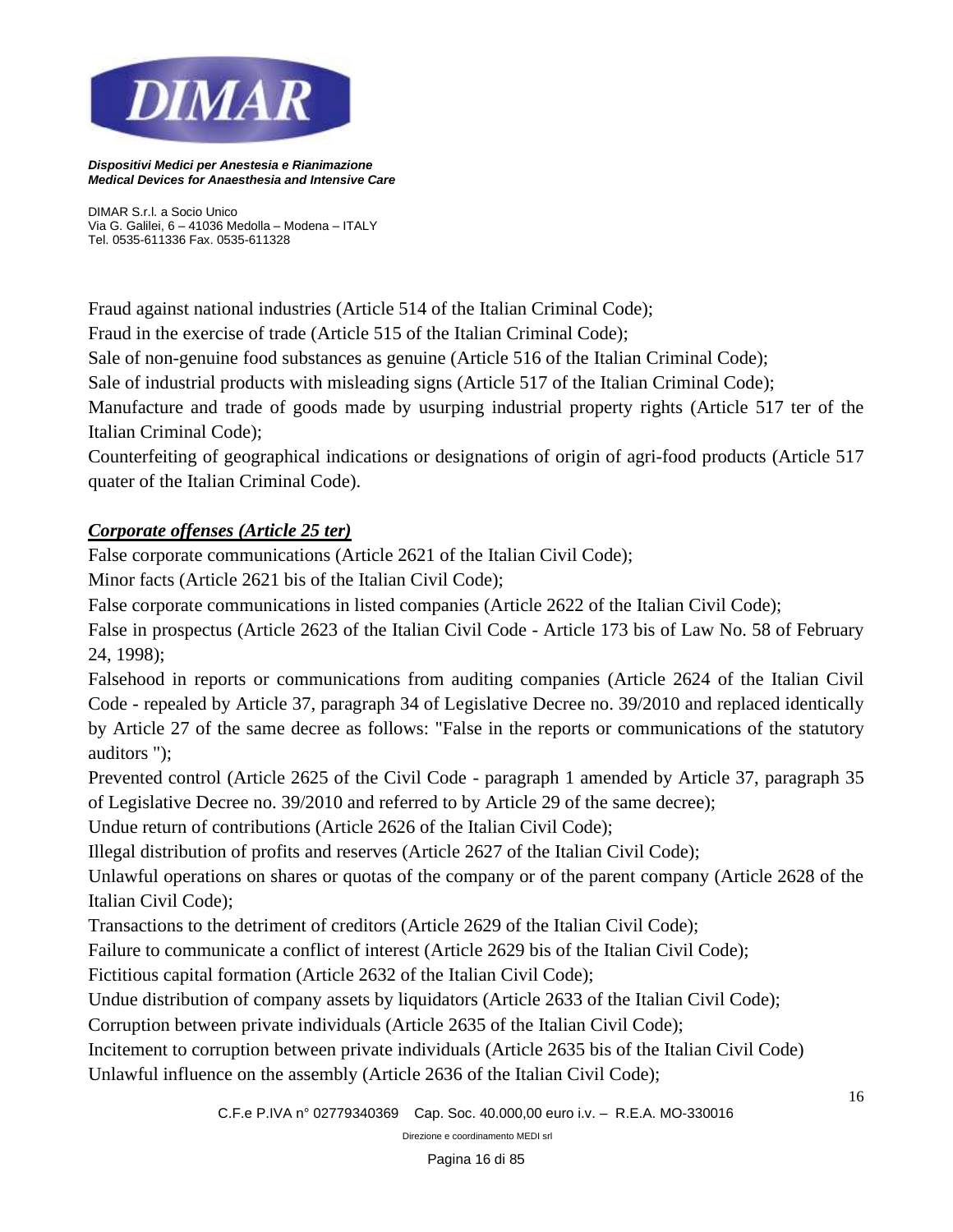

*DIMAR S.r.l. a Socio Unico Via G. Galilei, 6 – 41036 Medolla – Modena – ITALY Tel. 0535-611336 Fax. 0535-611328*

Stock manipulation (Article 2637 of the Italian Civil Code);

Obstacle to the exercise of the functions of public supervisory authorities (Article 2638 of the Italian Civil Code).

## *Crimes with the purpose of terrorism and subversion of the democratic order provided for by the criminal code and special laws (Article 25 quater)*

Subversive associations (art.270 of the Italian Criminal Code);

Associations with the purpose of terrorism, including international ones or subversion of the democratic order (Article 270 bis of the Italian Criminal Code);

Assistance to associates (art.270 ter of the Italian Criminal Code);

Recruitment for terrorist purposes, including international ones (Article 270 quater of the Italian Criminal Code);

Training in activities for terrorist purposes, including international ones (Article 270 quinquies of the Italian Criminal Code);

Financing of conduct for terrorist purposes (Article 270 quinquies 1 of the Italian Criminal Code);

Theft of assets or money subject to seizure (Article 270 quinquies 2 of the Italian Criminal Code);

Conduct for terrorist purposes (Article 270 sexies of the Italian Criminal Code);

Attack for terrorist or subversion purposes (Article 280 of the Criminal Code);

Acts of terrorism with deadly or explosive devices (Article 280 bis of the Italian Criminal Code);

Acts of nuclear terrorism (Article 280 ter of the Italian Criminal Code);

Kidnapping for the purpose of terrorism or subversion (Article 289 bis of the Italian Criminal Code);

Seizure for the purpose of coercion (Article 289 ter of the Italian Criminal Code);

Incitement to commit any of the crimes envisaged by the first and second chapters (Article 302 of the Italian Criminal Code);

Political conspiracy by agreement (Article 304 of the Italian Criminal Code);

Political conspiracy by association (Article 305 of the Italian Criminal Code);

Armed gang: training and participation (art.306 of the Italian Criminal Code);

Assistance to participants in conspiracy or armed gangs (Article 307 of the Italian Criminal Code);

Possession, hijacking and destruction of an airplane (Law n. 342/1976, art. 1);

Damage to ground installations (Law n. 342/1976, art. 2);

Sanctions (Law no. 422/1989, art. 3);

Active repentance (D.lgs n. 625/1979, art. 5);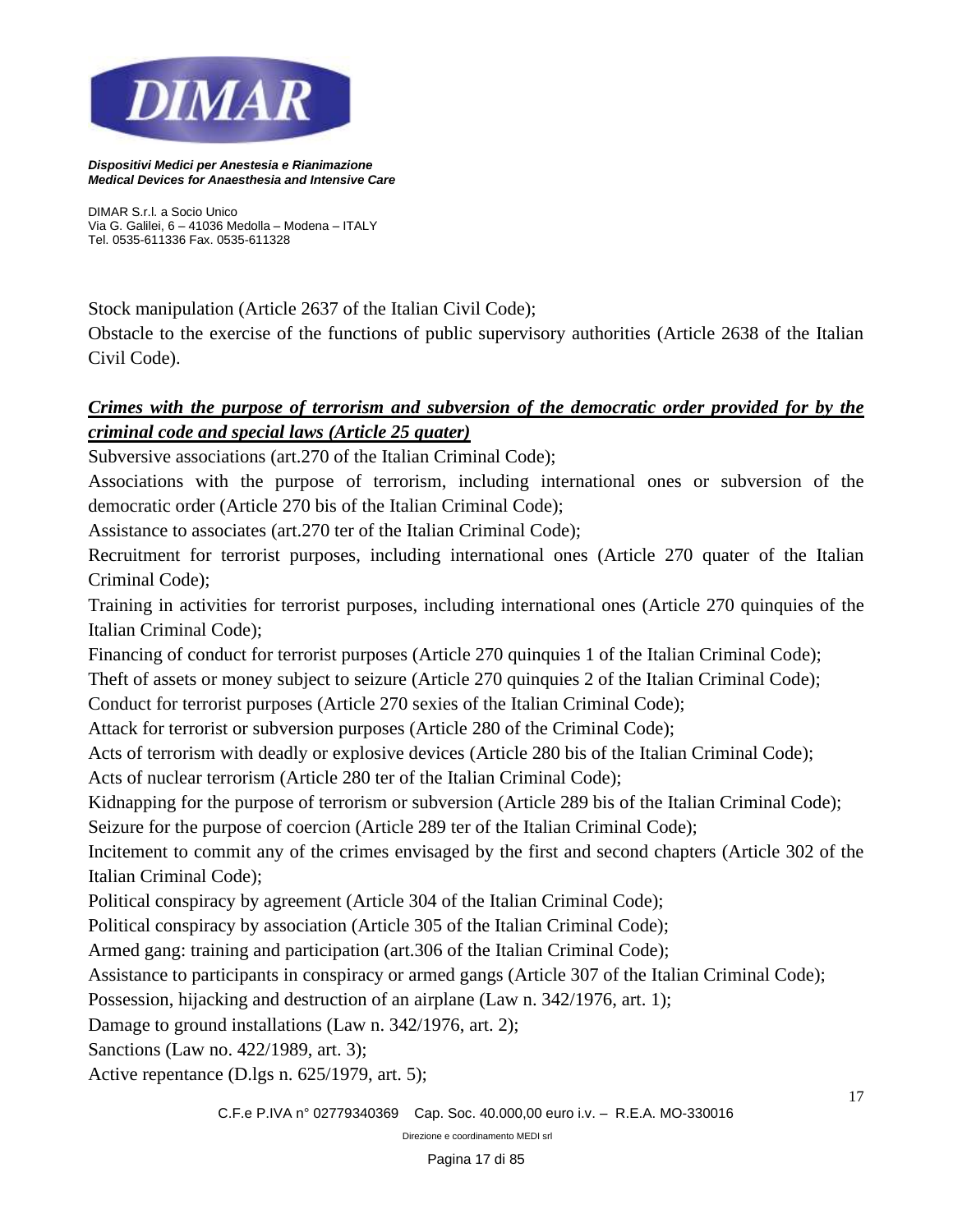

*DIMAR S.r.l. a Socio Unico Via G. Galilei, 6 – 41036 Medolla – Modena – ITALY Tel. 0535-611336 Fax. 0535-611328*

New York Convention of 9 December 1999 (art.2).

#### *Female genital mutilation practices (Article 25 quater 1)*

Practices of mutilation of female genital organs (Article 583 bis of the Italian Criminal Code).

#### *Crimes against the individual (Article 25 quinquies)*

Reduction or maintenance in slavery or servitude (Article 600 of the Italian Criminal Code); Child prostitution (Article 600 bis of the Italian Criminal Code); Child pornography (Article 600 ter of the Italian Criminal Code); Possession of pornographic material (Article 600 quater of the Italian Criminal Code); Virtual pornography (art. 600 quater 1 Italian Criminal Code); Tourist initiatives aimed at the exploitation of child prostitution (Article 600 quinquies of the Italian Criminal Code); Trafficking in persons (Article 601 of the Italian Criminal Code); Purchase and sale of slaves (Article 602 of the Italian Criminal Code); Illicit intermediation and exploitation of labor (Article 603 bis of the Italian Criminal Code); Solicitation of minors (Article 609 undecies of the Italian Criminal Code).

## *Market abuse offenses (art.25 sexies)*

Market manipulation (Article 185 of D.lgs No. 58 of 24 February 1998); Abuse of privileged information (Article 184 of D.lgs No. 58 of 24 February 1998).

## *Crimes of manslaughter and serious or very serious negligent injuries, committed in violation of accident prevention regulations and the protection of hygiene and health at work (Article 25 septies)*

Manslaughter (Article 589 of the Italian Criminal Code); Negligent personal injury (Article 590 of the Italian Criminal Code).

## *Receiving, laundering and use of money, goods or benefits of illicit origin, as well as self-laundering (Article 25 octies)*

Receiving (Article 648 of the Italian Criminal Code);

Money laundering (Article 648 bis of the Italian Criminal Code);

Use of money, goods or benefits of illicit origin (Article 648 ter of the Italian Criminal Code);

*C.F.e P.IVA n° 02779340369 Cap. Soc. 40.000,00 euro i.v. – R.E.A. MO-330016*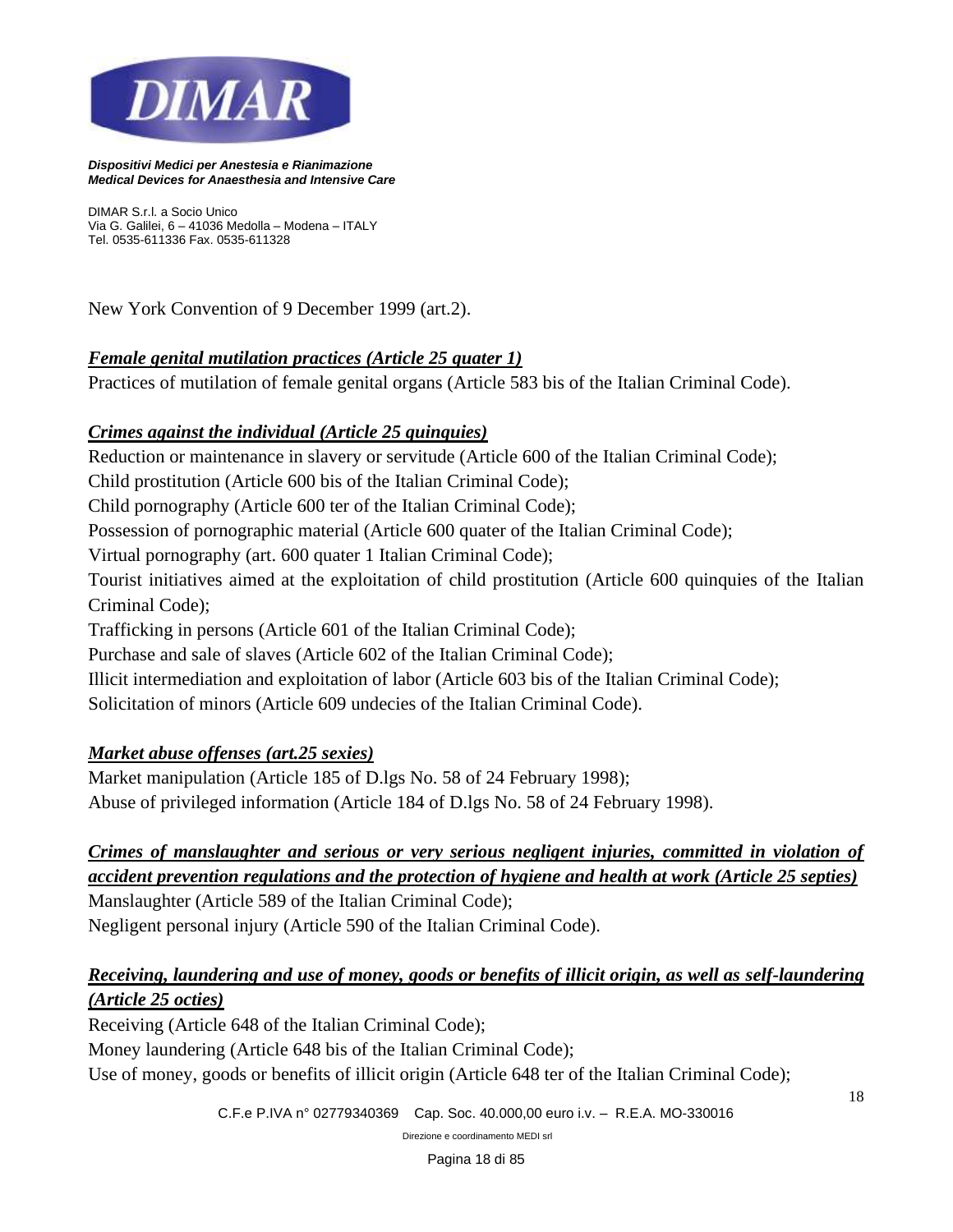

*DIMAR S.r.l. a Socio Unico Via G. Galilei, 6 – 41036 Medolla – Modena – ITALY Tel. 0535-611336 Fax. 0535-611328*

Self-laundering (Article 648 ter. 1 Italian Criminal Code).

#### *Crimes relating to infringement of copyright (Article 25 novies)*

Making available to the public, in a system of telematic networks, through connections of any kind, of a protected intellectual work, or part of it (Article 171, Law 633/1941 paragraph 1 letter a) bis);

Crimes referred to in the previous point committed on the works of others not intended for publication if their honor or reputation is offended (Article 171, Law no. 633/1941 paragraph 3);

Illegal duplication, for profit, of computer programs; import, distribution, sale or possession for commercial or business purposes or leasing of programs contained in media not marked by the SIAE; provision of means to remove or circumvent the protection devices of computer programs (Article 171 bis of Law 633/1941, paragraph 1);

Reproduction, transfer to another medium, distribution, communication, presentation or demonstration in public of the contents of a database; extraction or reuse of the database; distribution, sale or rental of data banks (Article 171 bis of Law 633/1941 paragraph 2);

Unauthorized duplication, reproduction, transmission or dissemination in public by any procedure, in whole or in part, of intellectual works intended for the television or cinema circuit, for the sale or rental of records, tapes or similar supports or any other medium containing phonograms o videograms of similar musical, cinematographic or audiovisual works or sequences of moving images; literary, dramatic, scientific or didactic, musical or musical dramatic, multimedia works, even if inserted in collective or composite works or databases; unauthorized reproduction, duplication, transmission or dissemination, sale or trade, transfer for any reason or illegal import of more than fifty copies or specimens of works protected by copyright and related rights; entry into a system of telematic networks, through connections of any kind, of an intellectual work protected by copyright, or part of it (Article 171 ter of Law no. 633/1941);

Failure to notify the SIAE of the identification data of the supports not subject to marking or false declaration (Article 171 septies of Law 633/1941);

Fraudulent production, sale, import, promotion, installation, modification, use for public and private use of equipment or parts of equipment suitable for the decoding of conditional access audiovisual broadcasts carried out over the air, via satellite, via cable, in both analogue and digital form (Article 171 octies of Law 633/1941).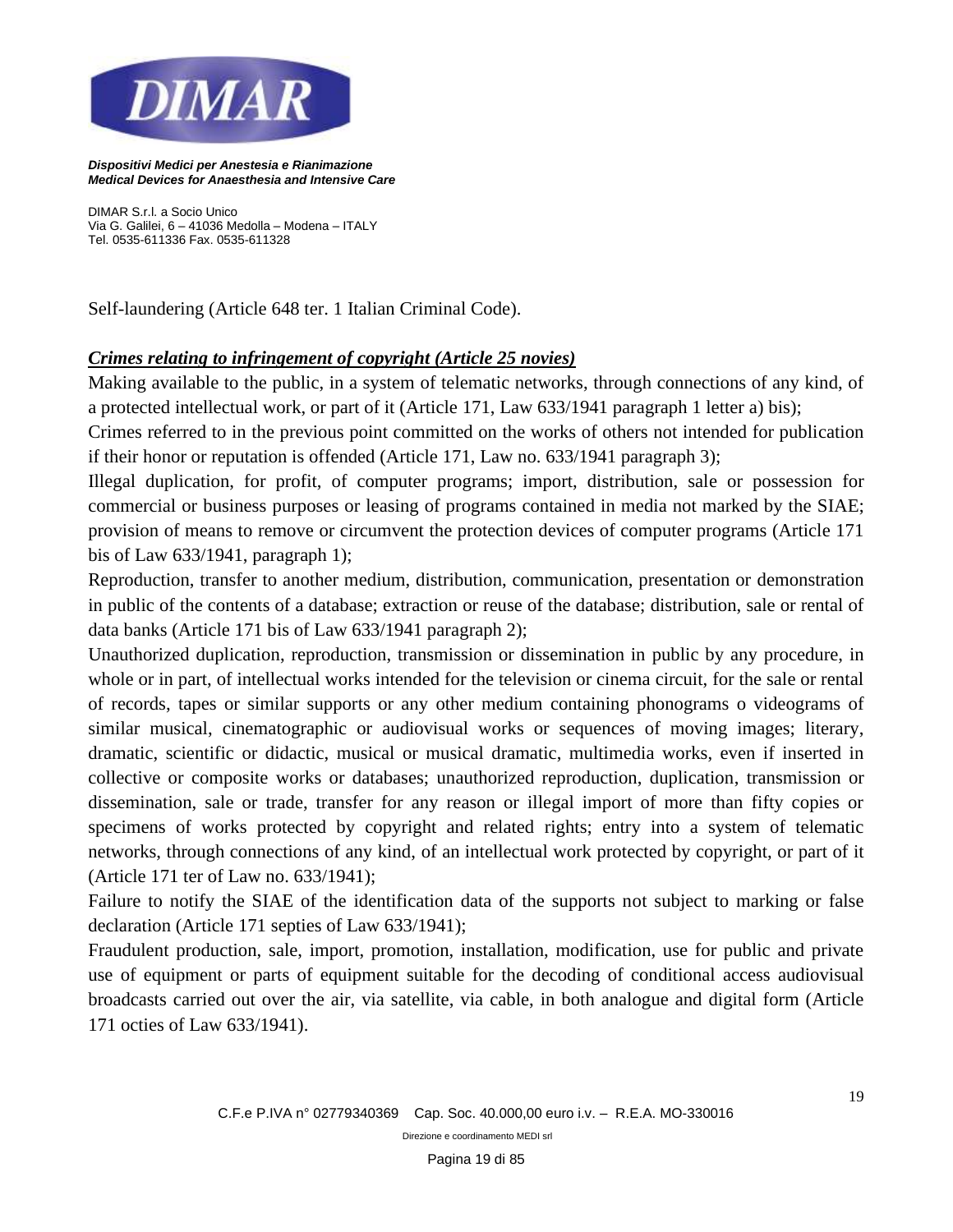

*DIMAR S.r.l. a Socio Unico Via G. Galilei, 6 – 41036 Medolla – Modena – ITALY Tel. 0535-611336 Fax. 0535-611328*

## *Inducement not to make statements or to make false statements to the judicial authority (Article 25 decies)*

Inducement not to make statements or to make false statements to the judicial authority (Article 377 bis of the Italian Criminal Code), at national level.

## *Environmental offenses (Article 25 undecies)*

Environmental pollution (Article 452 bis of the Italian Criminal Code);

Environmental disaster (Article 452 quater of the Italian Criminal Code);

Culpable crime against the environment (Article 452 quinquies of the Italian Criminal Code);

Traffic and abandonment of highly radioactive material (Article 452 sexies of the Italian Criminal Code);

Aggravating circumstances (Article 452 octies of the Italian Criminal Code);

Killing, destruction, capture, removal, possession of specimens of protected wild animal or plant species (Article 727 bis of the Italian Criminal Code);

Import, export, possession, use for profit, purchase, sale, display or possession for sale or for commercial purposes of protected species (Law n.150 / 1992, art. 1, art. 2, art. 3 bis and art. 6);

Industrial waste water discharges containing dangerous substances; discharges to the soil, subsoil and groundwater; discharge into sea waters by ships or aircraft (D.Lgs n.152 / 2006, art. 137);

Unauthorized waste management activities (D.Lgs n.152 / 2006, art. 256);

Pollution of the soil, subsoil, surface water or groundwater (D.lgs no. 152/2006, art. 257);

Illicit waste trafficking (D.Lgs 152/2006, art. 259);

Violation of the obligations of communication, keeping of compulsory registers and forms (D.Lgs n.152 / 2006, art. 258);

Organized activities for the illegal trafficking of waste (Article 452 quaterdecies of the Italian Criminal Code);

False indications on the nature, composition and chemical-physical characteristics of the waste in the preparation of a waste analysis certificate; insertion in the SISTRI of a false waste analysis certificate; omission or fraudulent alteration of the paper copy of the SISTRI form - waste handling area (D.Lgs n.152 / 2006, art. 260 bis);

Sanctions (D.Lgs no. 152/2006, art. 279);

Intentional pollution caused by ships (D.Lgs n.202 / 2007, art. 8);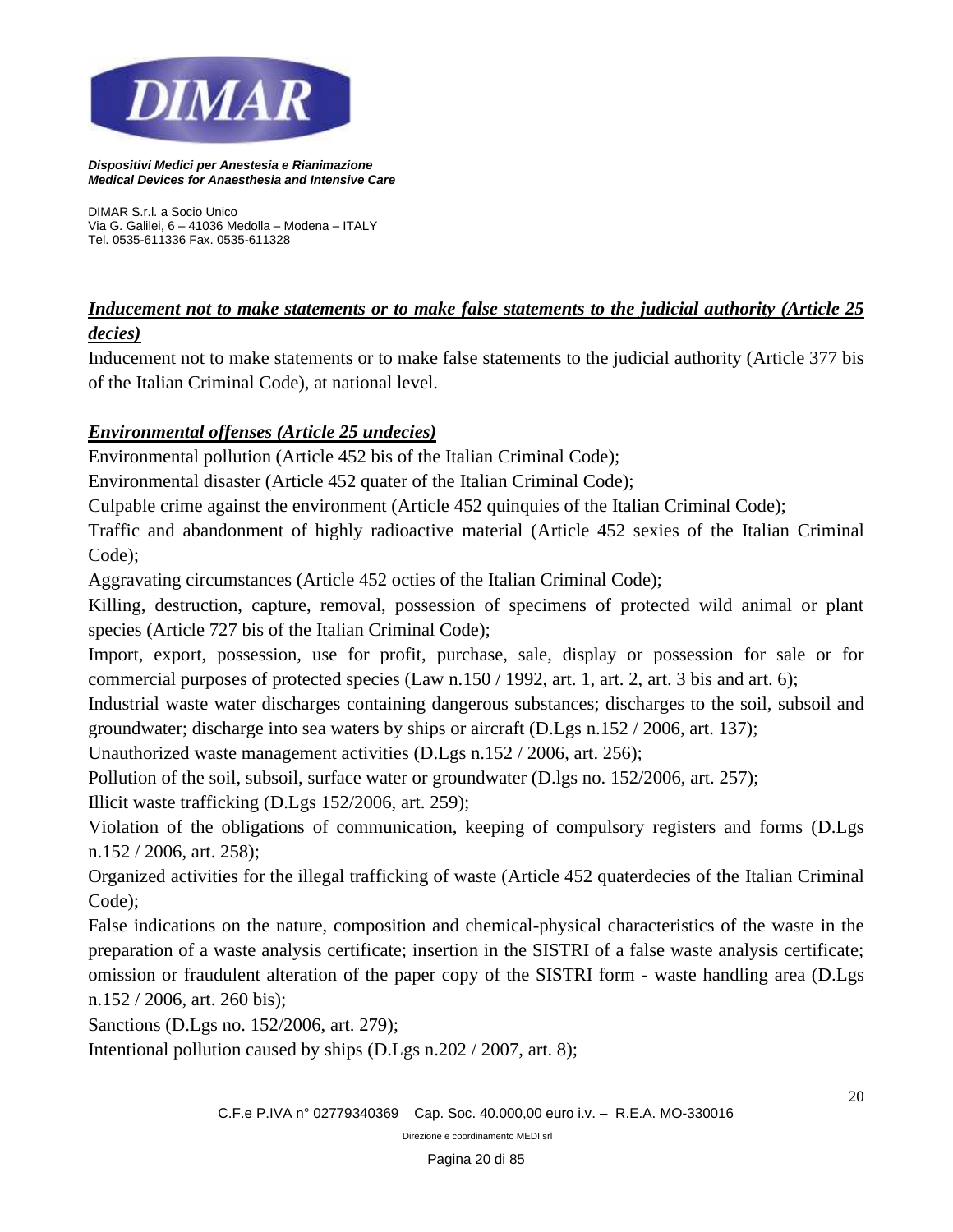

*DIMAR S.r.l. a Socio Unico Via G. Galilei, 6 – 41036 Medolla – Modena – ITALY Tel. 0535-611336 Fax. 0535-611328*

Negligent pollution caused by ships (D.Lgs no.202 / 2007, art.9); Termination and reduction of the use of harmful substances (Law no. 49/1993 art. 3).

#### *Employment of illegally staying third-country nationals (Article 25 duodecies)*

Provisions against illegal immigration (Article 12, paragraph 3, 3 bis, 3 ter and paragraph 5, D.lgs no. 286/1998);

Employment of citizens of third countries whose stay is irregular (Article 22, paragraph 12 bis, D.lgs no. 286/1998).

#### *Racism and xenophobia (art.25 terdecies)*

Propaganda and incitement to crime on grounds of racial, ethnic and religious discrimination (Article 604 bis of the Italian Criminal Code).

## *Fraud in sports competitions, abusive gambling or betting and gambling exercised by means of prohibited devices (Article 25 quaterdecies)*

Fraud in sports competitions (Article 1, Law no. 401/1989);

Unauthorized exercise of gambling or betting activities (Article 4, Law no. 401/1989).

#### *Tax offenses (Article 25 quinquiesdecies)*

Fraudulent declaration through the use of invoices or other documents for non-existent operations (Article 2, paragraph 1, 2 bis, D.lgs n.74/2000);

Fraudulent declaration through other devices (Article 3 D.lgs n. 74/2000);

Issue of invoices or other documents for non-existent transactions (Article 8, paragraph 1, 2 bis D.lgs 74/2000);

Concealment or destruction of accounting documents (Article 10 D.lgs 74/2000);

Fraudulent subtraction from the payment of taxes (Article 11 D.lgs 74/2000);

Unfaithful declaration (Article 4 D.lgs 74/2000);

Omitted declaration (Article 5 D.lgs 74/2000);

Undue compensation (Article 10 quater D.lgs 74/2000).

#### *Smuggling (Article 25 sexiesdecies)*

Smuggling in the movement of goods across land borders and customs spaces (Article 282 of

21

*C.F.e P.IVA n° 02779340369 Cap. Soc. 40.000,00 euro i.v. – R.E.A. MO-330016*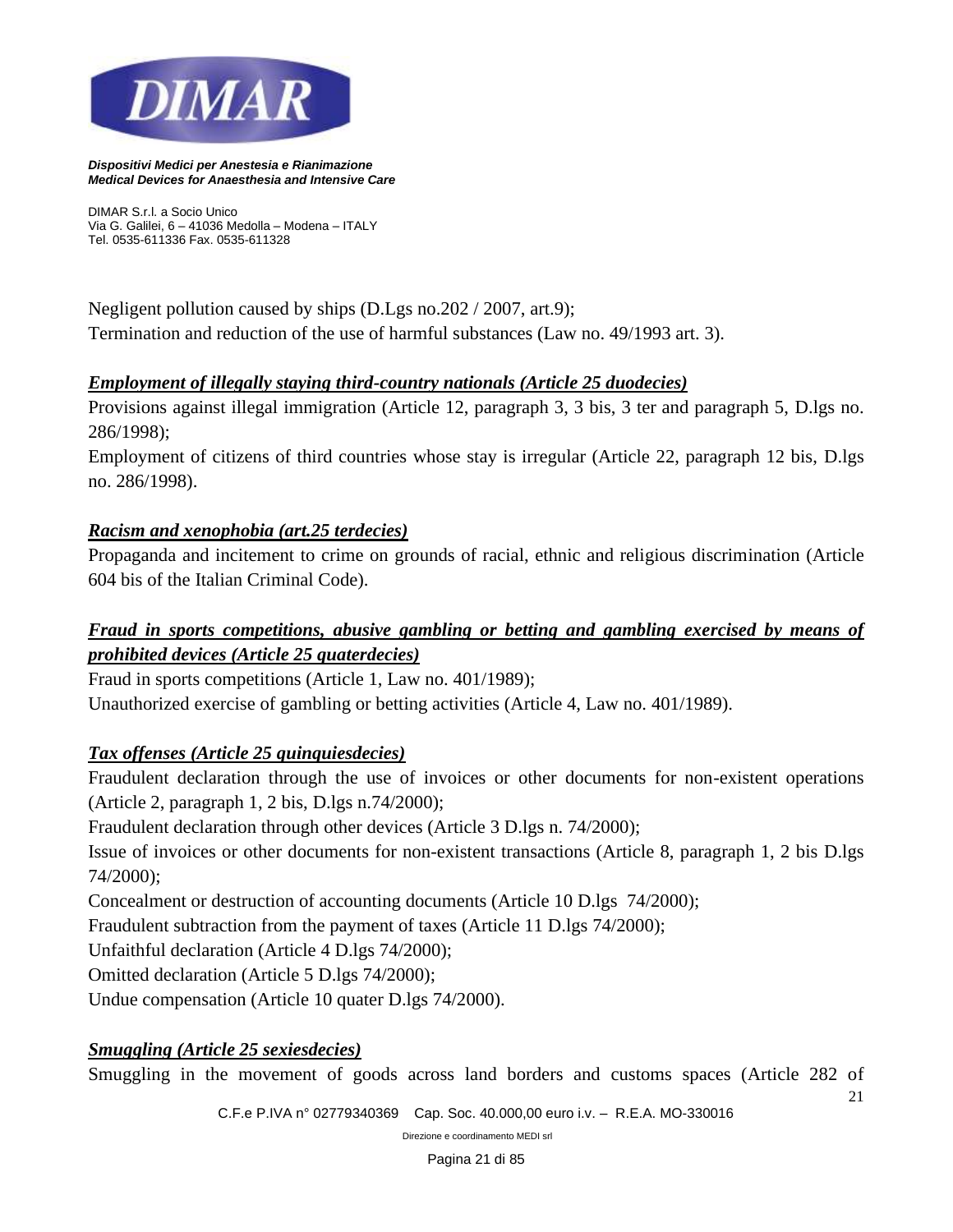

*DIMAR S.r.l. a Socio Unico Via G. Galilei, 6 – 41036 Medolla – Modena – ITALY Tel. 0535-611336 Fax. 0535-611328*

Presidential Decree no. 73/1943);

Smuggling in the movement of goods in the border lakes (art. 283 DPR n. 73/1943);

Smuggling in the maritime movement of goods (Article 284 of Presidential Decree no. 73/1943);

Smuggling in the movement of goods by air (Article 285 of Presidential Decree no. 73/1943);

Smuggling in non-customs areas (Article 286 of Presidential Decree no. 73/1943);

Smuggling for improper use of imported goods with customs facilities (Article 287 of Presidential Decree no. 73/1943);

Smuggling in customs warehouses (Article 288 of Presidential Decree no. 73/1943);

Smuggling in cabotage and circulation (Article 289 of Presidential Decree no. 73/1943);

Smuggling in the export of goods eligible for restitution of rights (Article 290 of Presidential Decree no. 73/1943);

Contraband in the import or temporary export (art. 291 DPR n. 73/1943);

Smuggling of foreign manufactured tobaccos (art. 291 bis DPR n. 73/1943);

Aggravating circumstances of the crime of smuggling of foreign manufactured tobacco (Article 291 ter of Presidential Decree no. 73/1943);

Criminal association aimed at smuggling foreign manufactured tobacco (Article 291 quater of Presidential Decree no. 73/1943);

Other cases of smuggling (art. 292 DPR n. 73/1943);

Aggravating circumstances of smuggling (Article 295 of Presidential Decree no. 73/1943).

## *Liability of entities for administrative offenses resulting from a crime (Article 12, Law no. 9/2013) [They constitute a prerequisite for entities operating within the virgin olive oil supply chain]*

Use, adulteration and counterfeiting of food substances (art.440 of the Italian criminal code);

Trade in counterfeit or adulterated food substances (Article 442 of the Italian Criminal Code):

Trade in harmful food substances (Article 444 of the Italian Criminal Code);

Counterfeiting, alteration or use of distinctive signs of intellectual property or industrial products (Article 473 of the Italian Criminal Code);

Introduction into the State and trade of products with false signs (Article 474 of the Italian Criminal Code);

Fraud in the exercise of commerce (art. 515 of the Italian criminal code);

Sale of non-genuine food substances as genuine (Article 516 of the Italian Criminal Code);

Sale of industrial products with misleading signs (Article 517 of the Italian Criminal Code);

*C.F.e P.IVA n° 02779340369 Cap. Soc. 40.000,00 euro i.v. – R.E.A. MO-330016*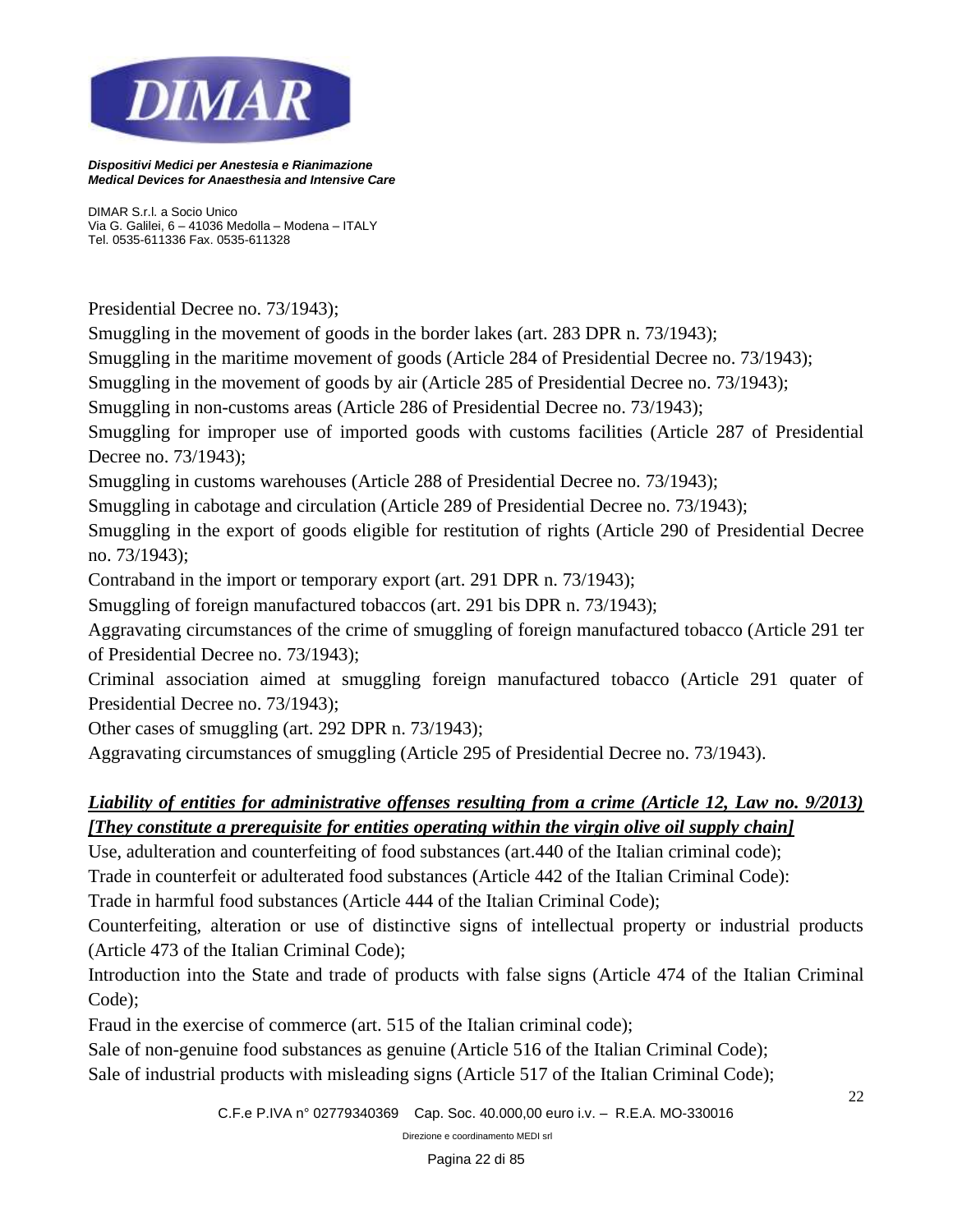

*DIMAR S.r.l. a Socio Unico Via G. Galilei, 6 – 41036 Medolla – Modena – ITALY Tel. 0535-611336 Fax. 0535-611328*

Counterfeiting of geographical indications denominations of origin of agri-food products (Article 517 quater of the Italian Criminal Code).

#### **Transnational crimes (Law no. 146/2006)**

## **[The following crimes are a prerequisite for the administrative liability of entities if committed transnationally]**

Provisions against illegal immigration (Article 12, paragraphs 3, 3 bis, 3 ter and 5, of the consolidated act as per D.lgs.no. 286 of 25 July 1998);

Association for the purpose of illicit trafficking in narcotic or psychotropic substances (Article 74 of the consolidated text referred to in Presidential Decree no. 309 of 9 October 1990);

Criminal association for the purpose of smuggling foreign manufactured tobaccos (Article 291 quater of the consolidated act as per Presidential Decree 23 January 1973, no. 43);

Inducement not to make statements or to make false statements to the judicial authorities (Article 377 bis of the Italian Criminal Code);

Personal aiding and abetting (Article 378 of the Italian Criminal Code);

Criminal association (Article 416 of the Italian Criminal Code);

Mafia-type association (Article 416 bis of the Italian Criminal Code).

For the purposes of the Decree, the situations prior to the committing of the Offenses as well as the subsequent events of the entity are also relevant**.**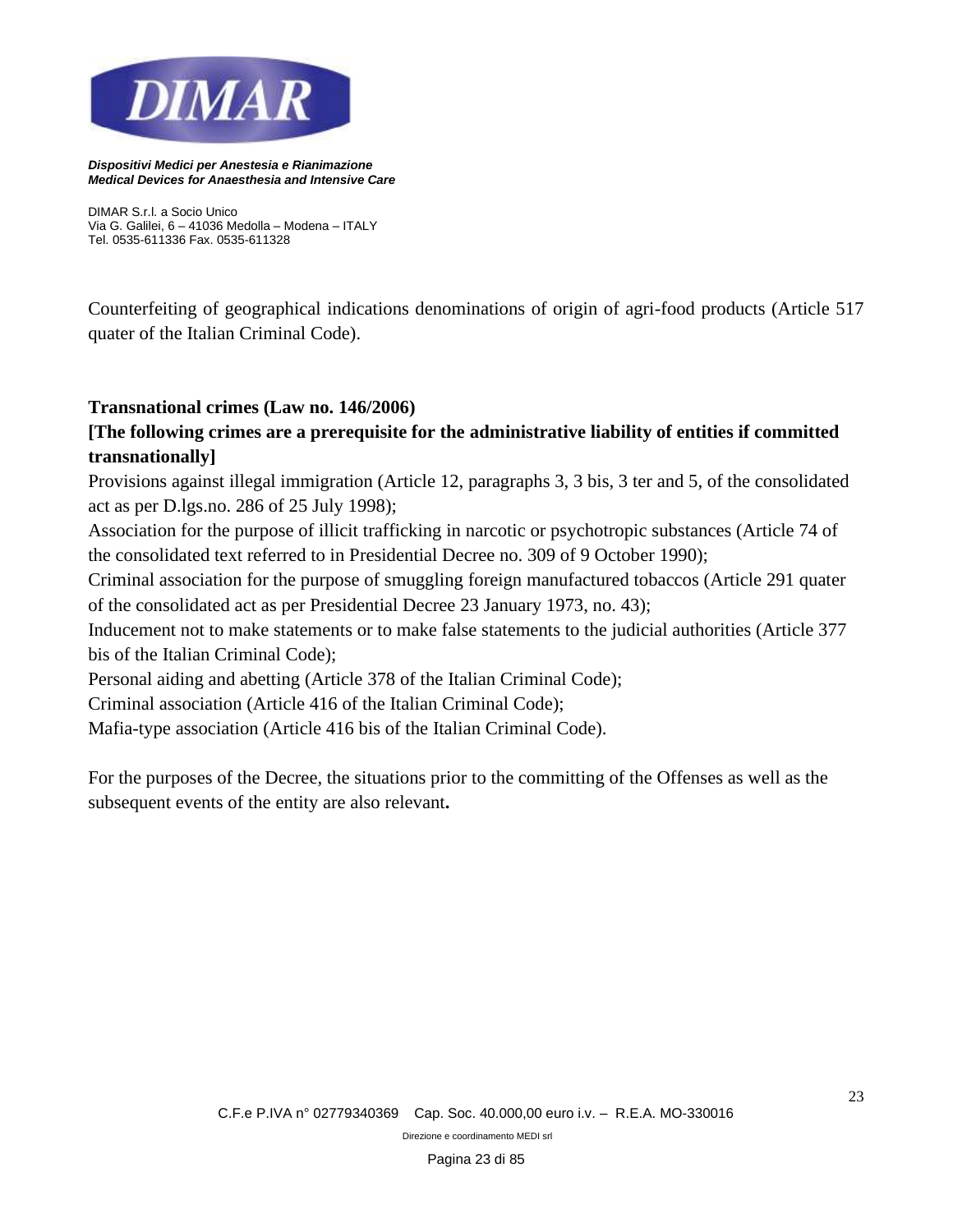

*DIMAR S.r.l. a Socio Unico Via G. Galilei, 6 – 41036 Medolla – Modena – ITALY Tel. 0535-611336 Fax. 0535-611328*

#### 1.4. **CRIME ATTEMPTED**

The Decree provides for and regulates the cases in which the crime is committed only in the forms of an attempt. Art. 26 of the Decree establishes that "the pecuniary and disqualifying sanctions are reduced by one third to one half in relation to the commission, in the form of an attempt, of the crimes indicated in this chapter of decree 231/2001. The entity is not liable for the crimes attempted when it voluntarily prevents the carrying out of the action or the realization of the event**".**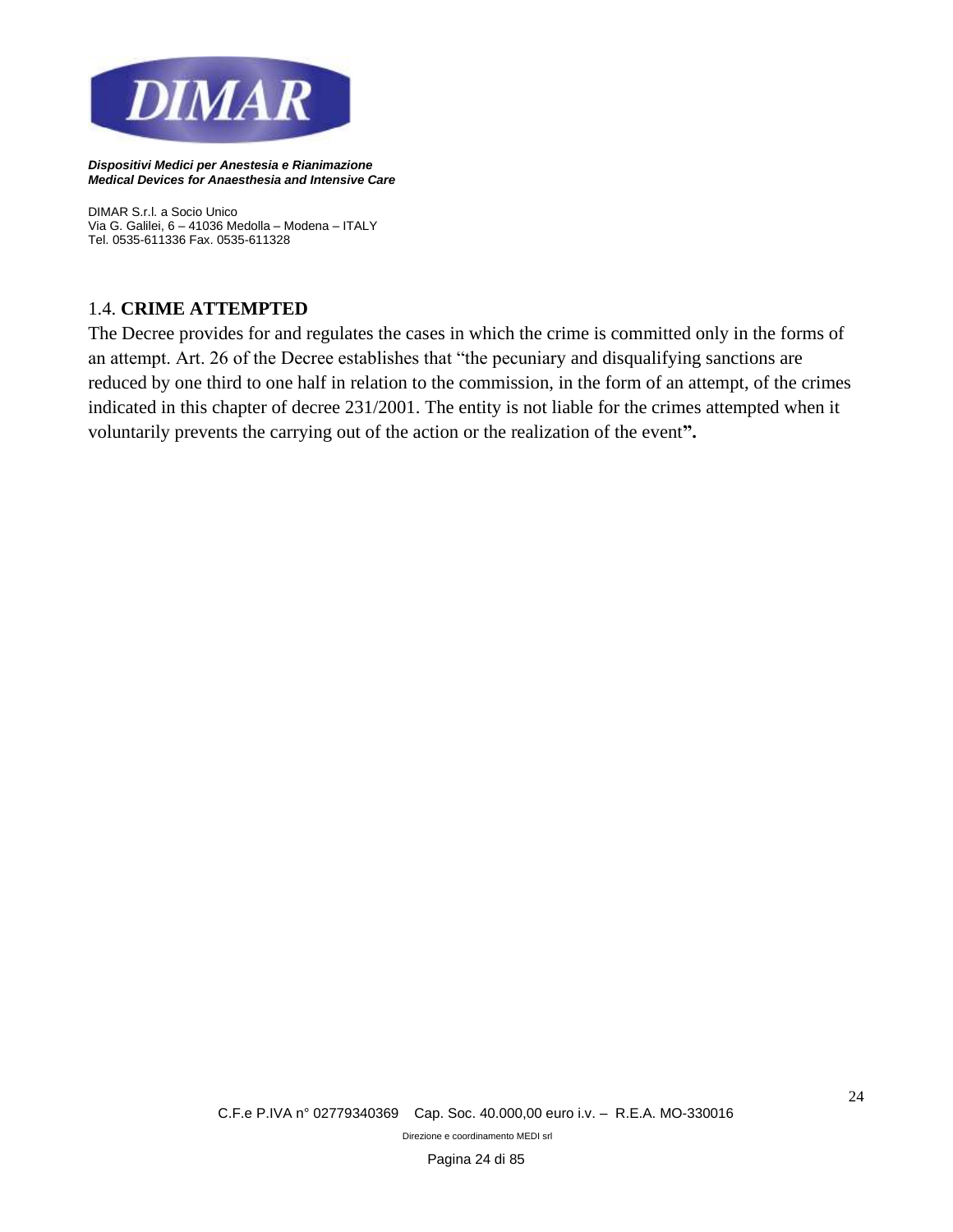

*DIMAR S.r.l. a Socio Unico Via G. Galilei, 6 – 41036 Medolla – Modena – ITALY Tel. 0535-611336 Fax. 0535-611328*

#### 1.5. **LIABILITY AND MODIFICATION EVENTS**

The Decree governs the liability regime if the Company changes its structure after the commission of a crime (Articles 28, 29, 30, 31, 32 and 33 of the Decree).

In the event of transformation or merger, the company resulting from the change is responsible for the crimes committed by the original entity, with consequent application of the sanctions imposed. In the event of partial demerger, the liability of the demerged entity for crimes committed prior to the demerger remains unaffected. However, the beneficiary entities of the split are solidly obliged, limited to the value of the assets transferred, to pay the fines owed by the split body for crimes prior to the split. Any disqualification sanctions imposed are applied to entities to which the branch of activity in which the offense was committed has remained or has been transferred, even in part.

In the event of the sale or transfer of the company in which the offense was committed, the transferee is solidly obliged with the transferor to pay the pecuniary sanction, without prejudice to the benefit of the prior enforcement of the transferor body and in any case within the limits of value of the company sold. In any case, the responsibility of the transferee is limited to the pecuniary sanctions resulting from the obligatory accounting books or relating to administrative offenses of which the aforementioned transferee was in any case aware.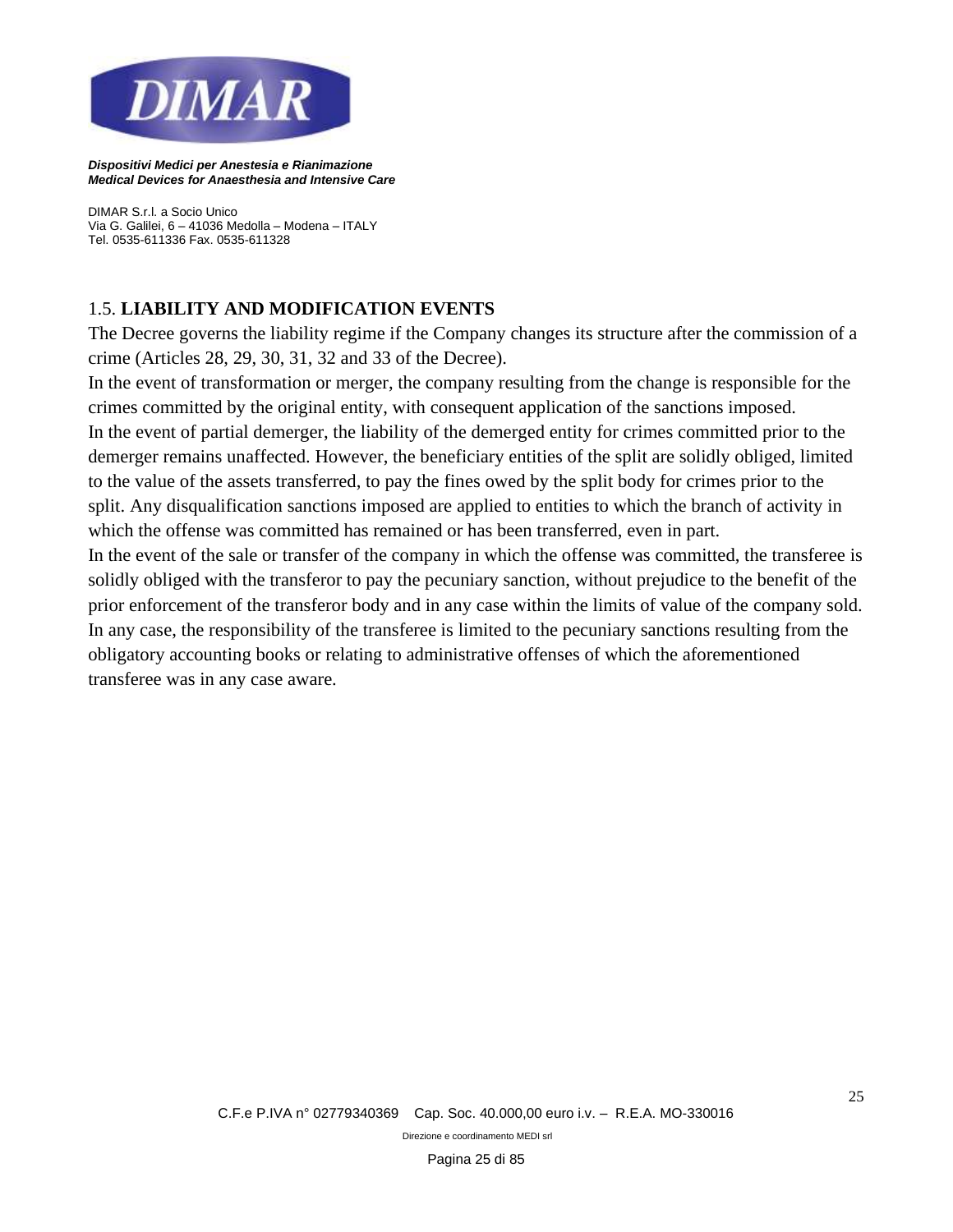

*DIMAR S.r.l. a Socio Unico Via G. Galilei, 6 – 41036 Medolla – Modena – ITALY Tel. 0535-611336 Fax. 0535-611328*

## **1.6. CRIMES COMMITTED ABROAD**

Art. 4 of the decree in question expressly establishes that:

1. "In the cases and under the conditions provided for in articles 7, 8, 9 and 10 of the criminal code, the entities having their headquarters in the territory of the State are also liable in relation to crimes committed abroad, provided that the State of the place where the crime was committed.

2. In cases where the law provides that the guilty party is punished at the request of the Minister of Justice, proceedings are brought against the entity only if the request is also formulated against the latter ".

The assumptions on which this responsibility is based are:

- The offense must be committed abroad by a person functionally linked to the company;
- The company must have its head office in the territory of the Italian State;
- The company can respond only in the cases and under the conditions provided for by art. 7, 8, 9 and 10 of the criminal code and if the law provides that the guilty person - a natural person - is punished at the request of the Minister of Justice, proceedings are brought against the company only if the request is also made against the latter;
- If the cases and conditions provided for by the aforementioned articles of the criminal code exist, the company is liable as long as the State of the place where the offense was committed does not proceed against it.

From another point of view, namely that of crimes committed in Italy by bodies governed by foreign law, it is worth remembering that the most ancient jurisprudence of merit had ruled in the sense of the recognition of responsibility pursuant to Legislative Decree 231/2001 also against legal persons based abroad when the predicate offenses were committed in the territory of the State  $(1)$ .

<sup>&</sup>lt;sup>11</sup> See on this point, Court of Milan G.I.P., Ord. 04.27.2004 - Siemens Ordinance: in the well-known Siemens case, the Court of Milan had held that both legal persons and foreign natural persons must comply with Italian law when they carry out an activity in the territory of the State and therefore also the D.lgs. 231/2001, regardless of the existence in the country of origin of rules governing the same matter in a similar way. This orientation was subsequently confirmed by the same Court in 2007 [Trib. Milan G.U.P., Ord. 13.06.2007] but above all by the ruling of the Court of Lucca [Trib. Lucca, Sent. 07/31/2017 n. 222/2017] regarding the Viareggio disaster in 2017. On that occasion, the Court had to judge the responsibility of Trenitalia and Ferrovie dello Stato, but above all that of two foreign companies, suppliers of freight trains containing this gas and required to maintain them. The latter, accused of violation of the rules on safety at work pursuant to art. 25 septies of Legislative Decree 231/2001 were condemned for these facts, having considered the Court to apply the rules on the matter to foreign entities, regardless of the presence on the national territory of a secondary office or an establishment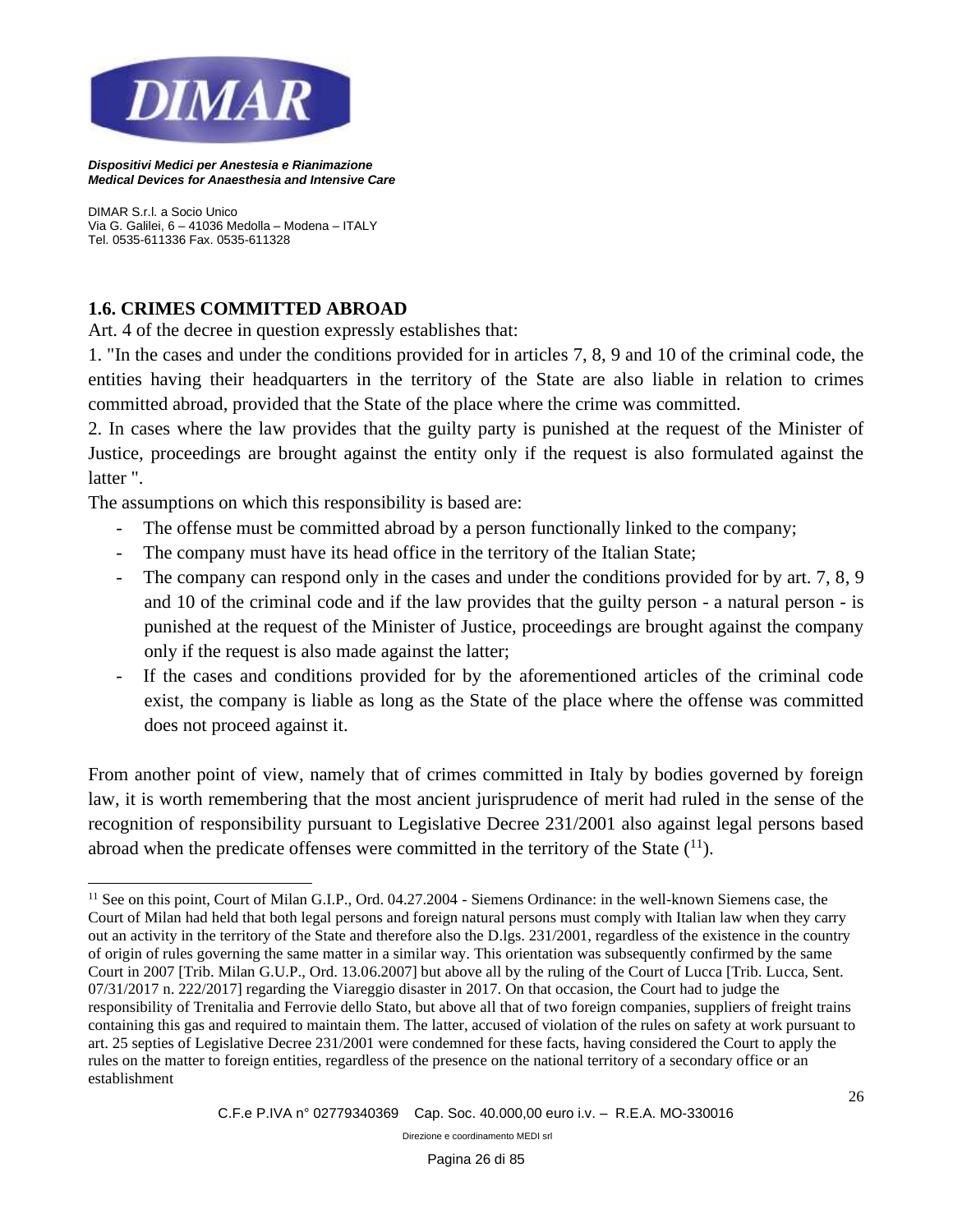

*DIMAR S.r.l. a Socio Unico Via G. Galilei, 6 – 41036 Medolla – Modena – ITALY Tel. 0535-611336 Fax. 0535-611328*

Almost twenty years after the introduction of Legislative Decree 231/2001, for the first time the Court of Cassation with Sent. n. 11626/2020 expressed itself on the issue of criminal liability of foreign entities, confirming the orientation shared up to that moment by the judges of merit.

The Court, on a preliminary basis, in motivating the decision relies on art. 1 of the Legislative Decree. 231/2001, which does not provide for any distinction between foreign and Italian entities, but in particular on art. 8 of the decree, a rule that establishes the autonomy of the liability of entities, to underline that although this responsibility is autonomous, it still "derives" from a crime "of such a nature that jurisdiction should be appreciated with respect to the predicate crime, noting anything that the fault in the organization and therefore the preparation of unsuitable models occurred abroad ", this consistently with the provisions of Articles 36 and 38 of the decree.

In the opinion of the Supreme Court, even art. 4 Legislative Decree 231/2001, as previously illustrated, supports this conclusion.

In accordance with what was established by the judges of merit, the Supreme Court has in fact held that, as well as for foreign natural persons who commit a crime in the territory of the state, Italian law applies (articles 3 and 6 of the criminal code), the application to entities foreigners of a different discipline would create "a clear and unjustified inequality of treatment" between the foreign natural person and the foreign company.

It must therefore be considered that the entity is liable, like "anyone" for the effects of its "conduct" regardless of nationality or the place where its head office is located or the center where it carries out its activity in a stable manner, if the predicate offense is committed in Italy, and the other criteria for attributing responsibility provided for by the decree are integrated.

Even if you want to support the body's exemption from liability for a crime committed in Italy as the country of origin is subject to rules other than those provided for by Legislative Decree 231/2001, an undue alteration of free competition with respect to national bodies would take place, allowing foreign bodies "to operate on the Italian territory without having to incur the costs necessary for the preparation and implementation of suitable organizational models."

Having made these considerations, the Supreme Court, in accordance with the substantive jurisprudence, affirmed the principle of law according to which "the legal person is called to answer for the administrative offense deriving from a predicate offense for which jurisdiction exists nationality committed by its legal representatives or subjects subject to the direction or supervision of others, as the entity is subject to the obligation to observe Italian law and, in particular, criminal law, regardless of its nationality or the place where it has its registered office and regardless of the existence or not in

27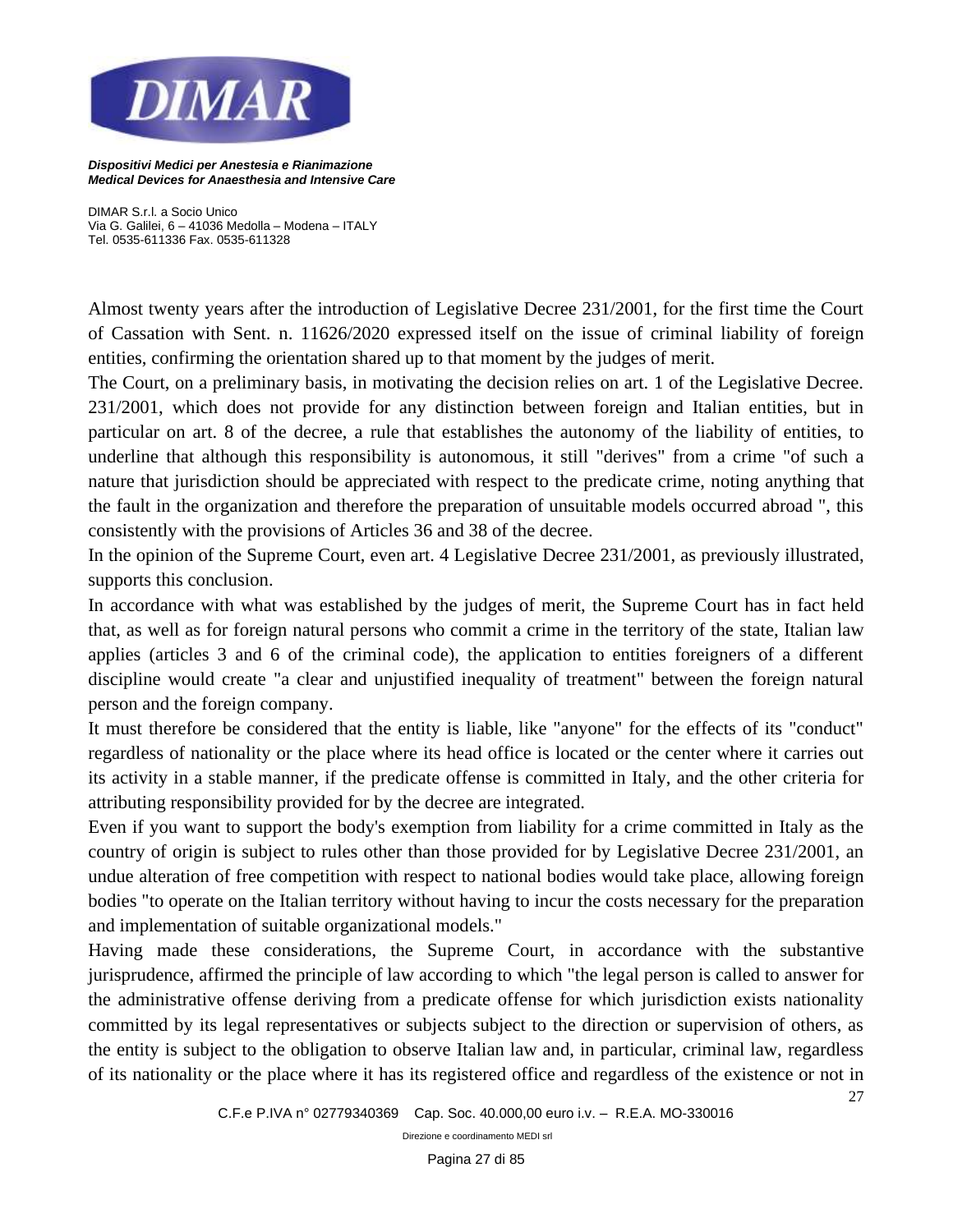

*DIMAR S.r.l. a Socio Unico Via G. Galilei, 6 – 41036 Medolla – Modena – ITALY Tel. 0535-611336 Fax. 0535-611328*

the country of origin of rules that similarly govern the same matter also with regard to the preparation and effective implementation of organization and management models designed to prevent the commission of source offenses administrative responsibility of the entity itself".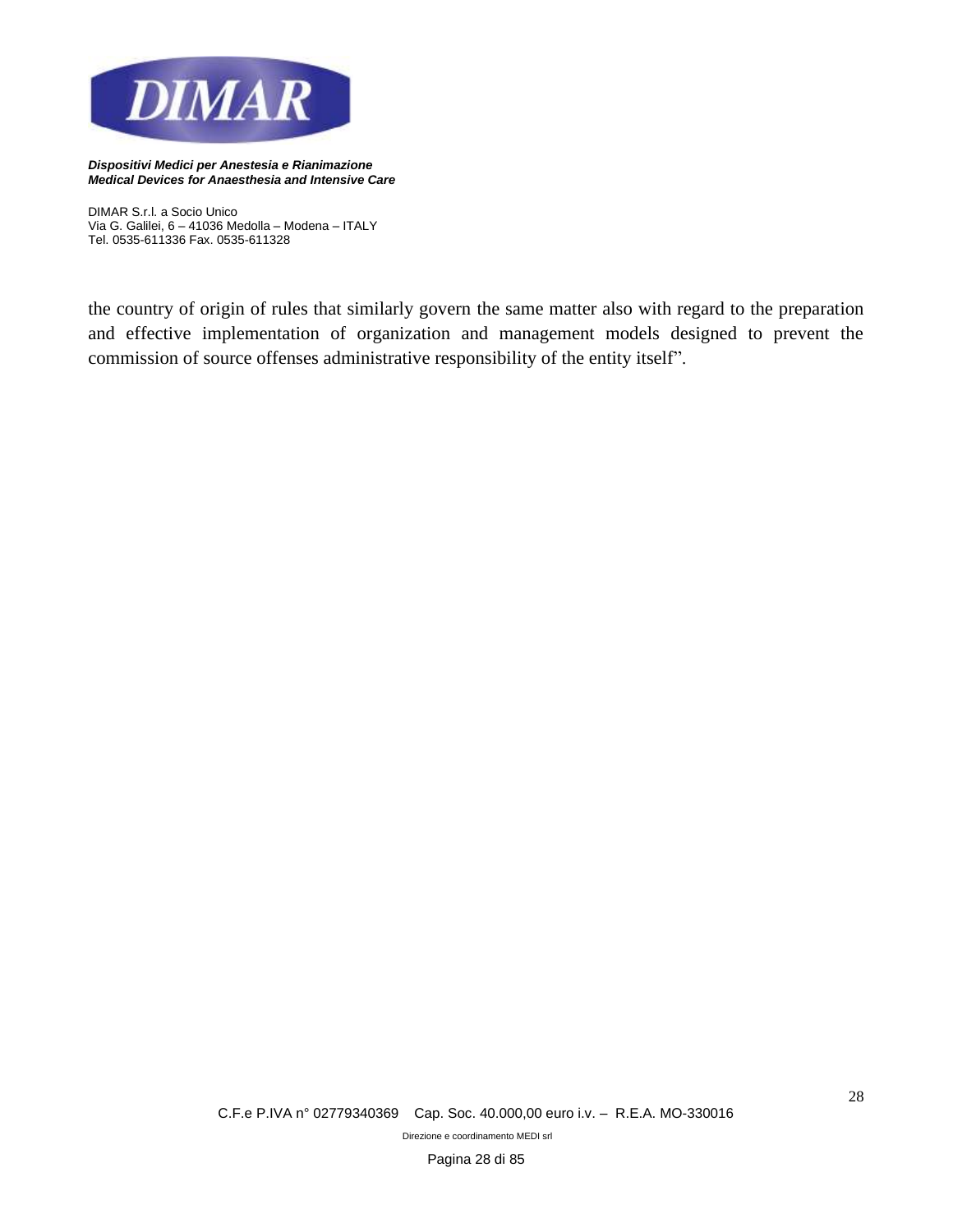

*DIMAR S.r.l. a Socio Unico Via G. Galilei, 6 – 41036 Medolla – Modena – ITALY Tel. 0535-611336 Fax. 0535-611328*

#### **1.7. THE SANCTIONS**

Pursuant to D.lgs n. 231/2001, the sanctions that can be imposed on the Company for administrative offenses depending on the crime are:

- The pecuniary sanction;
- The disqualification sanctions;
- Confiscation;
- The publication of the sentence.

#### *The pecuniary sanction*

The pecuniary sanction is indefectible and is applied with the quota system. The amount of a share, in a number of not less than one hundred or more than a thousand, ranges from a minimum of  $\epsilon$  258.23 to a maximum of  $\in$  1,549.37.

In the calculation of the pecuniary sanction, the judge determines the number of shares taking into account the seriousness of the fact, the degree of responsibility of the Company as well as the activity carried out to eliminate or mitigate the consequences of the fact and to prevent the commission of further offenses. The value of the share is also fixed on the basis of the economic and financial conditions of the Company in order to ensure the effectiveness of the sanction.

Reduced payment is not allowed.

## *Forecast of hypotheses of reduction of the pecuniary sanction (Article 12 paragraph 1 D.lgs. n. 231/2001)*

#### *50% reduction*

- If the perpetrator of the crime has committed the fact in the prevailing interest of himself or of third parties and the entity has not benefited from it or has obtained a minimal advantage from it;
- If the pecuniary damage caused is particularly minor.

#### *33-55-66% reduction*

- − If, before the opening declaration of the first instance hearing:
- − The entity has fully compensated the damage and eliminated the harmful or dangerous consequences of the crime or has in any case taken effective action in this sense;

*C.F.e P.IVA n° 02779340369 Cap. Soc. 40.000,00 euro i.v. – R.E.A. MO-330016*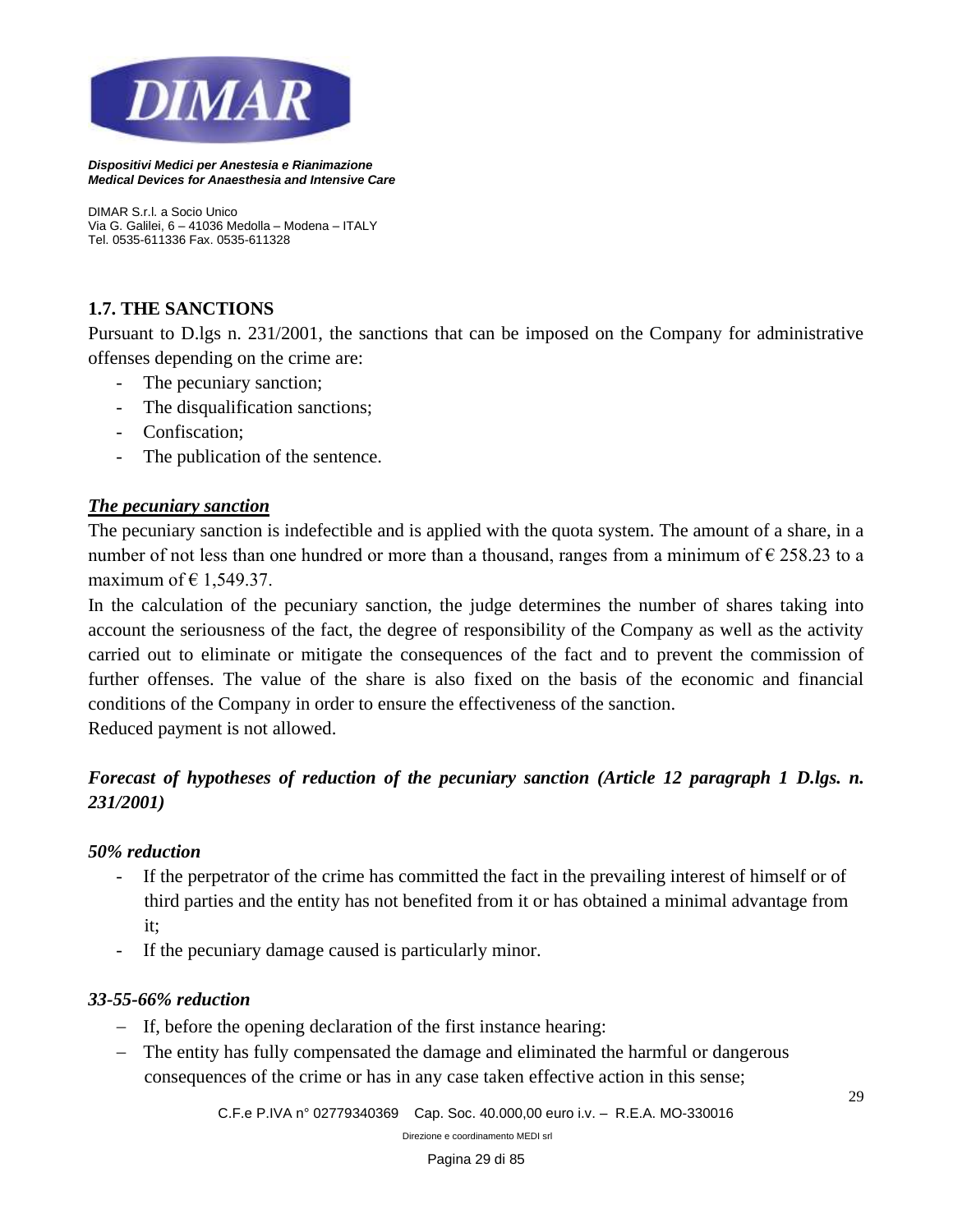

*DIMAR S.r.l. a Socio Unico Via G. Galilei, 6 – 41036 Medolla – Modena – ITALY Tel. 0535-611336 Fax. 0535-611328*

− An organizational model suitable for preventing crimes of the type that occurred was adopted and made operational.

#### *The disqualification sanctions*

The disqualification sanctions are:

- The ban from exercising the business;
- The suspension or revocation of authorizations, licenses or concessions functional to the commission of the offense;
- The prohibition of contracting with the Public Administration, except to obtain the performance of a public service;
- Exclusion from concessions, loans, contributions or subsidies and the possible revocation of those already granted;
- The ban on advertising goods or services.

The disqualification sanctions are applied in relation to the crimes for which they are expressly provided for, when at least one of the following conditions is met:

- The Company made a significant profit from the offense and the offense was committed by persons in top positions or subject to the management of others if the commission of the offense was determined or facilitated by serious organizational deficiencies;
- In case of reiteration of the offenses (reiteration occurs when the Company, already definitively convicted at least once for offense dependent on a crime, commits another one in the five years following the final conviction).

If necessary, the disqualification sanctions can also be applied jointly.

The disqualification sanctions cannot be applied, pursuant to art. 17 D.lgs 231/2001, if before the opening declaration of the first instance hearing:

- − The entity has fully compensated the damage and eliminated the harmful or dangerous consequences of the crime or has in any case taken effective action in this regard;
- − The entity has eliminated the organizational deficiencies that led to the crime by adopting and implementing organizational models suitable for preventing crimes of the kind that occurred;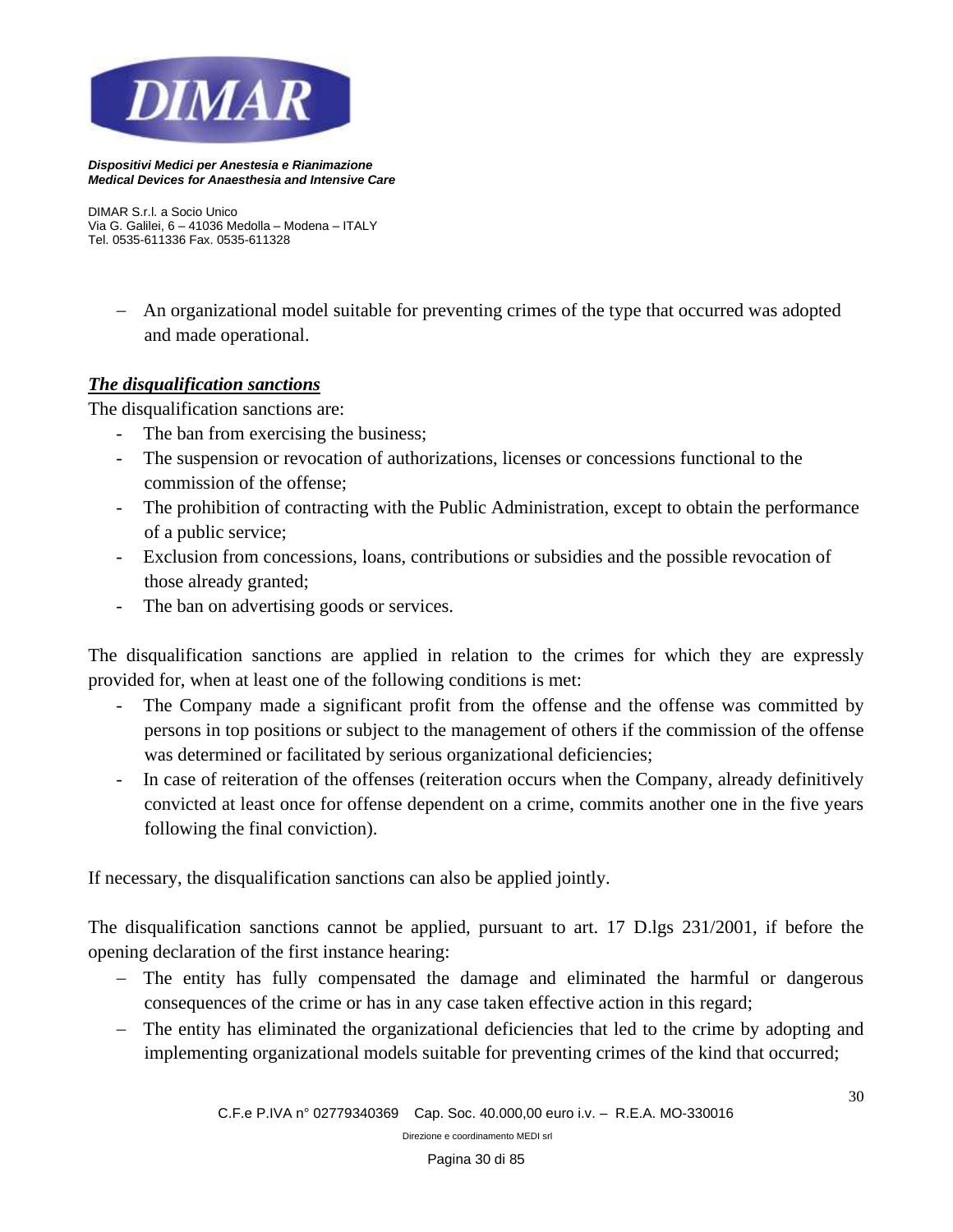

*DIMAR S.r.l. a Socio Unico Via G. Galilei, 6 – 41036 Medolla – Modena – ITALY Tel. 0535-611336 Fax. 0535-611328*

- The entity has made the profit made available for the purposes of confiscation.

Finally, the law 9 January 2019, n. 3, containing "Measures for combating crimes against the public administration and in the matter of transparency of political parties and movements" (the so-called Corrupt Sweep Law) introduced a specific discipline for the application of disqualification sanctions to certain crimes against the Public Administration , or extortion, corruption of one's own simple and aggravated by the significant profit obtained by the entity, corruption in judicial acts, undue inducement to give or promise benefits, bestowal or promise to the public official or to the public service officer of money or other benefit by of the briber, incitement to bribery.

In particular, the law has ordered a tightening of the sanctioning treatment, distinguishing two different edictal scissors according to the qualification of the offender: the disqualification sanctions may have a duration of between 4 and 7 years if the crime is committed by a senior person and between 2 and 4 years if the perpetrator is a subordinate person. The law instead provided for the application of disqualification sanctions to the basic extent referred to in art. 13, co. 2 of decree 231 (3 months - 2 years) if the entity, for the same crimes mentioned and before the first instance sentence, has taken steps to avoid further consequences of the crime and has collaborated with the judicial authority to ensure evidence of the offense, to identify those responsible and has implemented suitable organizational models to prevent new offenses and / to avoid the organizational shortcomings that caused them.

If the conditions exist for the application of a disqualification sanction that determines the interruption of the activity of the entity, the judge, instead of applying the sanction, orders the continuation of the activity of the entity by a commissioner ( Article 15 D.lgs 231/2001) for a period equal to the duration of the disqualification penalty that would have been applied, when at least one of the following conditions is met:

- The body carries out a public service or a service of public necessity whose interruption can cause serious harm to the community;
- The interruption of the activity of the entity may cause, taking into account its size and the economic conditions of the territory in which it is located, significant repercussions on employment.

The judge determines the duties of the judicial commissioner.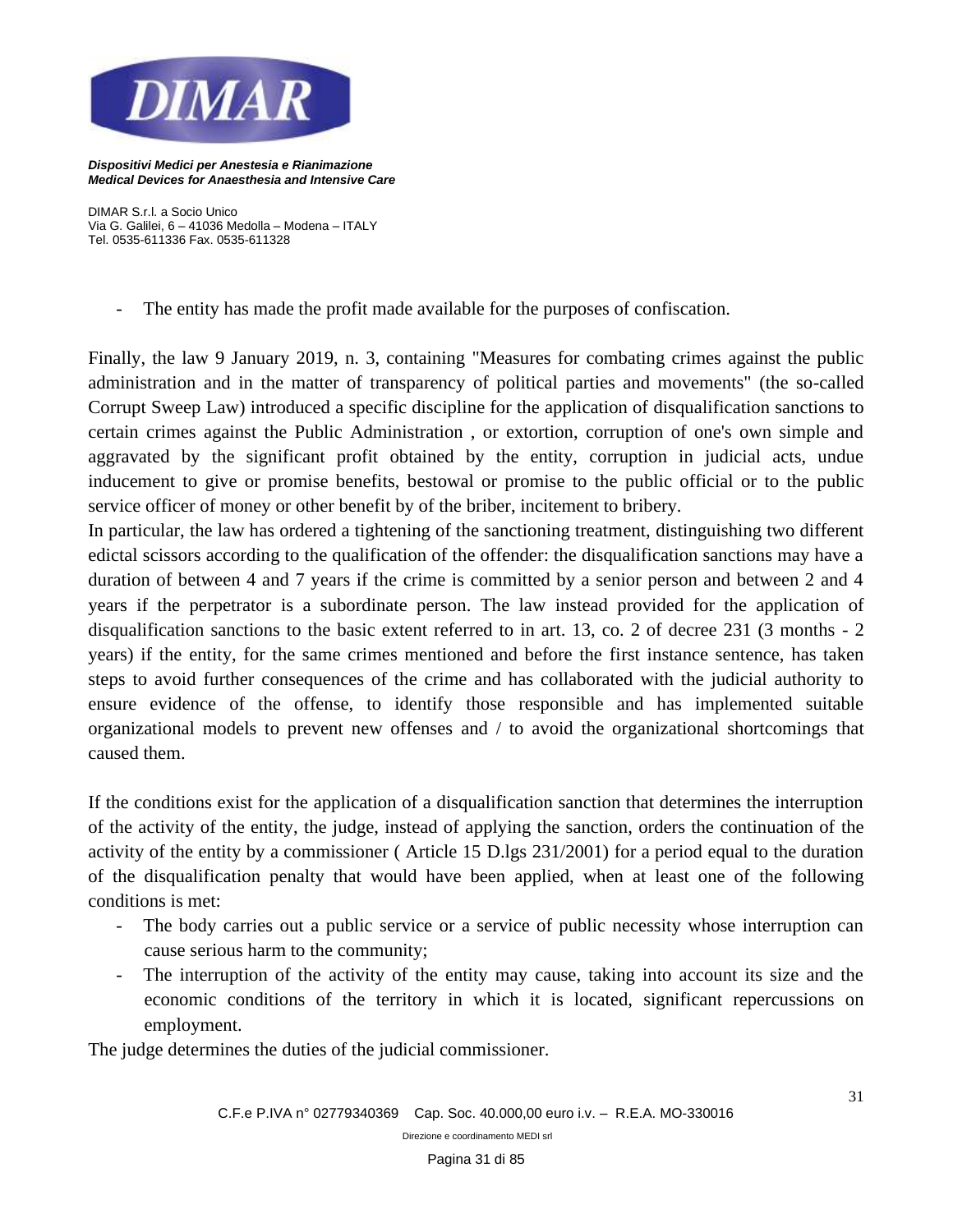

*DIMAR S.r.l. a Socio Unico Via G. Galilei, 6 – 41036 Medolla – Modena – ITALY Tel. 0535-611336 Fax. 0535-611328*

The commissioner reports every three months to the execution judge and to the public prosecutor on the progress of the management and, once the assignment is completed, sends the judge a report on the activity carried out in which he reports on the management, also indicating the extent of the profit to be subjected to confiscation and the ways in which the organizational models were implemented.

The expenses relating to the activity carried out by the commissioner and his remuneration are borne by the institution

The profit resulting from the continuation of the business is confiscated.

The definitive ban from exercising the business can be ordered, pursuant to art. 16 D.lgs 231/2001, if the company has drawn a significant profit from the crime and has already been sentenced, at least three times in the last seven years, to a temporary ban from carrying on the business.

The judge can definitively apply to the company the sanction of the prohibition to contract with the Public Administration or the prohibition of advertising goods or services when it has already been sentenced to the same sanction at least three times in the last seven years.

If the company or one of its organizational units is permanently used for the sole or prevailing purpose of allowing or facilitating the commission of crimes in relation to which its responsibility is envisaged, a definitive ban from exercising the activity is always arranged

Anyone who, in carrying out the activity of the entity to which a sanction or an interdicting precautionary measure has been applied, infringes the obligations or prohibitions inherent to such sanctions or measures, is punished, pursuant to art. 23 D.lgs 231/2001, with imprisonment from six months to three years.

In this case, a pecuniary administrative sanction of two hundred and six hundred shares is applied to the entity in the interest or for the benefit of which the crime was committed, and the confiscation of the profit, pursuant to article 19.

If the entity has drawn a significant profit from the crime, disqualification sanctions are applied, even different from those previously imposed..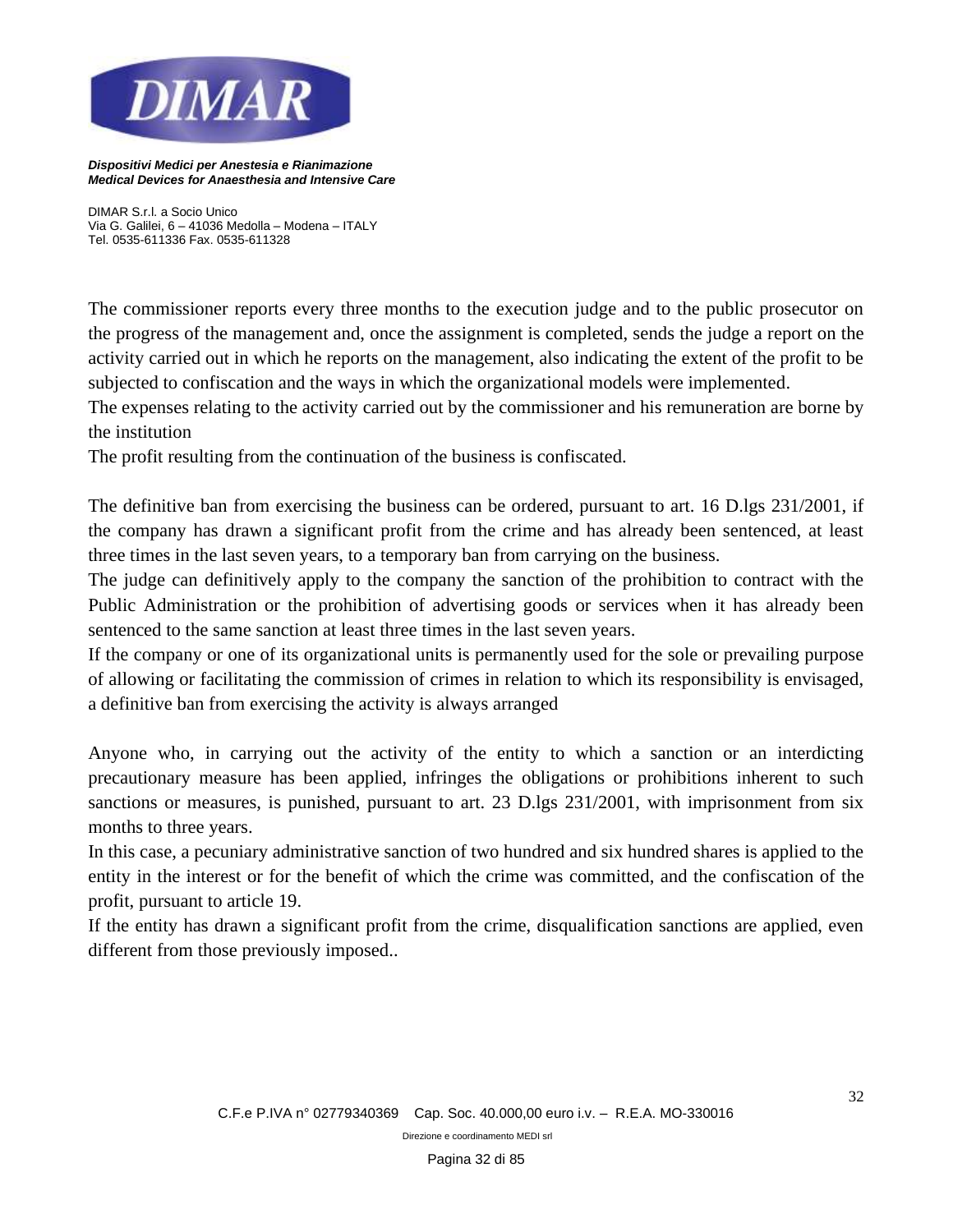

*DIMAR S.r.l. a Socio Unico Via G. Galilei, 6 – 41036 Medolla – Modena – ITALY Tel. 0535-611336 Fax. 0535-611328*

#### **Confiscation**

With regard to the Company, the confiscation of the price or profit of the crime is always ordered with the sentence, except for the part that can be returned to the injured party.

The rights acquired by third parties of good faith are reserved. When it is not possible to carry out the indicated confiscation, it may concern sums of money, goods or other benefits of a value equivalent to the price or profit of the crime

#### **The publication of the sentence**

The publication of the sentence can be ordered when a disqualification sanction is applied to the Company. The sentence is published only once, in excerpt or in full, in one or more newspapers indicated by the judge in the sentence, as well as by posting in the Municipality where the Company has its head office. The publication of the sentence is carried out by the Chancellery of the judge and at the expense of the Compan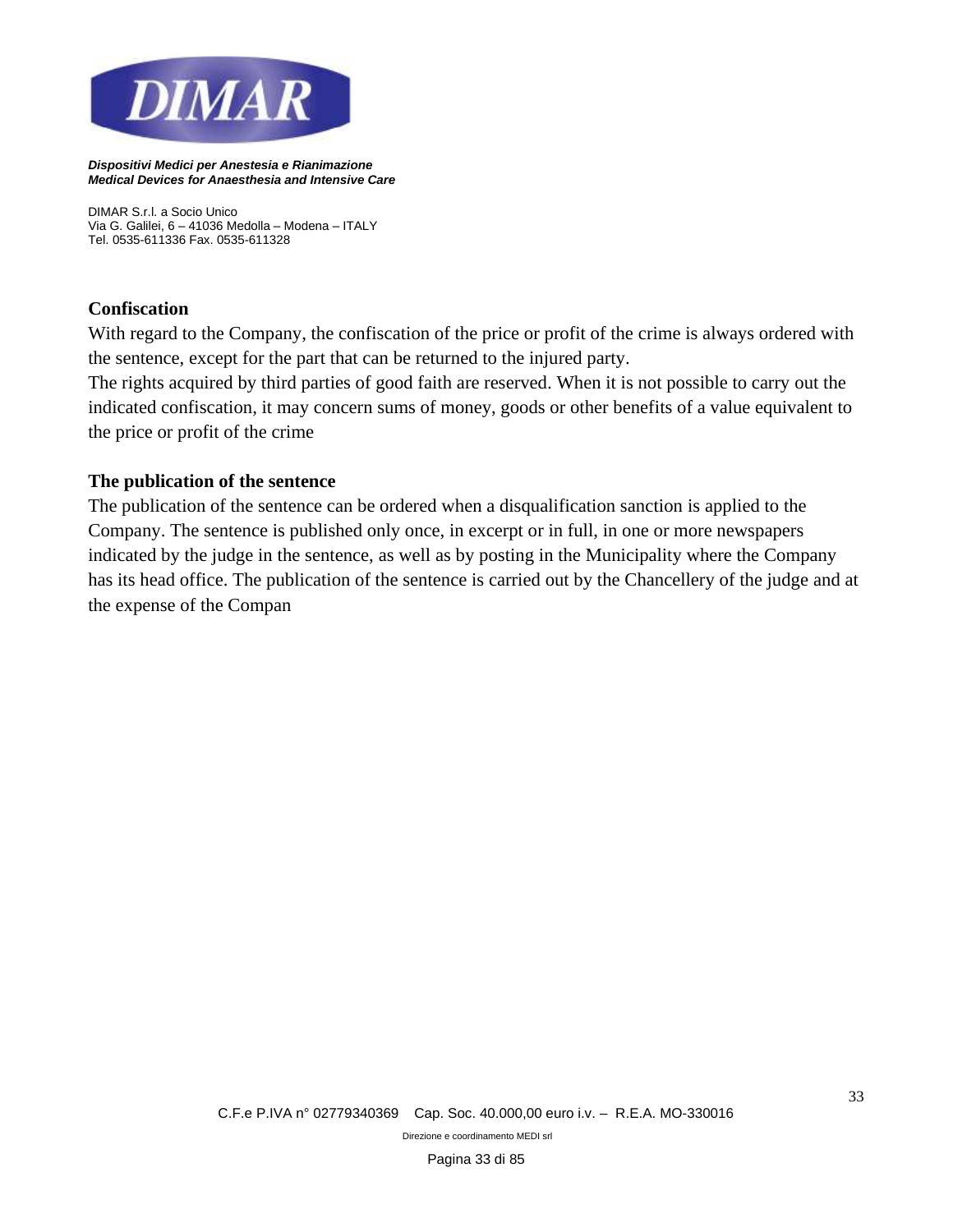

*DIMAR S.r.l. a Socio Unico Via G. Galilei, 6 – 41036 Medolla – Modena – ITALY Tel. 0535-611336 Fax. 0535-611328*

#### **1.8. INTERDICTIVE PRECAUTION MEASURES**

The Public Prosecutor may request the application, as a precautionary measure, of one of the disqualification sanctions (including the commissioner or the interdiction from the activity), or can order the preventive or conservative seizure.

The precautionary disqualification measure - which consists in the temporary application of a disqualification sanction - is ordered in the presence of two requisites: serious indications exist if one of the conditions provided for by art.13 of the Decree is found: the company has derived from the crime - committed by one of its employees or by a person in a senior position - a significant profit and the commission of the crime has been determined or facilitated by serious organizational deficiencies; in case of recurrence of the offenses); b) if there are well-founded and specific elements that make it possible to believe that there is a real danger that illicit acts of the same nature as the one for which one proceeds are committed.

The real precautionary measures take the form of preventive seizure and conservative seizure.

The preventive seizure is ordered in relation to the price or profit of the offense, where the crime is attributable to the company, not caring that there are serious indications of guilt against the company itself.

The conservation seizure is ordered in relation to movable or immovable property of the company as well as in relation to sums or things owed to it, if there is well-founded reason to believe that the guarantees for the payment of the pecuniary sanction, of the costs of the procedure are missing or dispersed. and any other sum due to the state treasury.

Also in this context, art. 23 D.lgs 231/2001, which provides for the crime of «Non-compliance with disqualification sanctions».

This offense is committed if, in carrying out the activity of the Entity to which an interdictive precautionary measure has been applied, the obligations or prohibitions inherent in such measures are violated.

In addition, if the Entity draws a significant profit from the commission of the aforementioned crime, the application of disqualification measures, even different, and additional, than those already imposed is envisaged.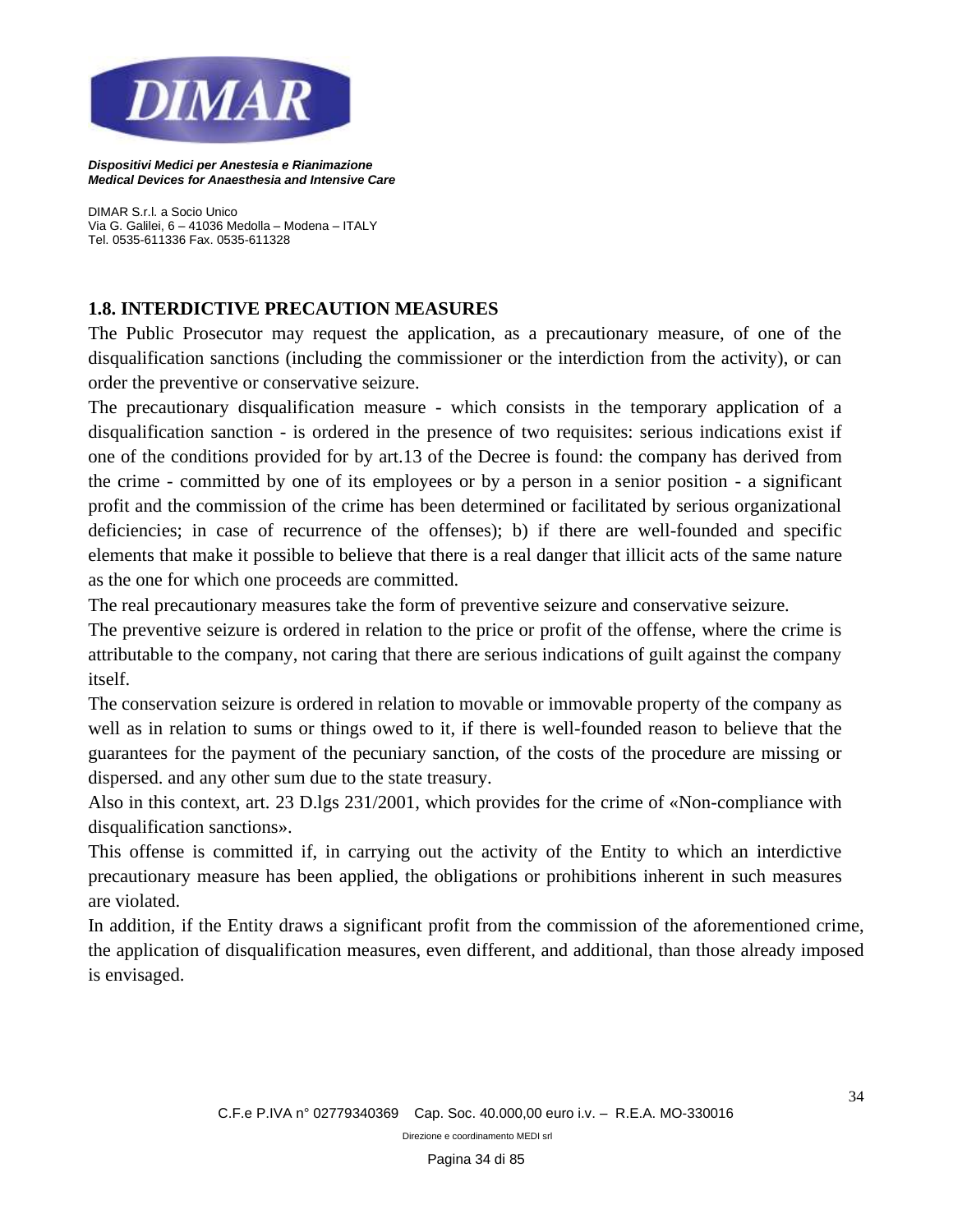

*DIMAR S.r.l. a Socio Unico Via G. Galilei, 6 – 41036 Medolla – Modena – ITALY Tel. 0535-611336 Fax. 0535-611328*

#### **1.9. ACTIONS EXEMPTING FROM ADMINISTRATIVE LIABILITY**

Art. 6 of the Decree provides that, in the event that the offense has been committed by persons in top positions, the Company is not liable if it proves that:

- − The management body has adopted and effectively implemented, before the commission of the fact, models of organization, management and control suitable for preventing crimes of the kind committed;
- − The task of supervising the functioning and observance of the models, of ensuring their updating has been entrusted to a "body" with autonomous powers of initiative and control;
- − The people have committed the crime by fraudulently evading the organization and management models;
- − There was no omission or insufficient supervision by the Body;

Art. 6 paragraph 2 of the Decree also provides that the model must meet the following requirements:

- − Identify the business risks, or the activities in the context of which the crimes may be committed;
- − Exclude that any person operating within the Company can justify their conduct by citing ignorance of the corporate disciplines and avoid that, in the normal case, the crime may be caused by the error - also due to negligence or inexperience - in the evaluation of company directives;
- − Introduce a disciplinary system suitable for sanctioning non-compliance with the measures indicated in the model;
- − Identify methods for managing financial resources suitable for preventing the commission of such crimes;
- − Provide a system of preventive controls that cannot be circumvented unless intentionally;
- − Provide information obligations towards the Supervisory Body in charge of checking the functioning and compliance with the model.

Art. 6 paragraph 2 bis of the Decree - introduced with the law of 30 November 2017, n. 179 (Whistlebowing) - imposes that the model must provide:

− One or more channels that allow the subjects indicated in Article 5, paragraph 1, letters a) and b), to submit, in order to protect the integrity of the entity, detailed reports of illegal conduct, relevant pursuant to this decree and based on precise and concordant facts, or of violations of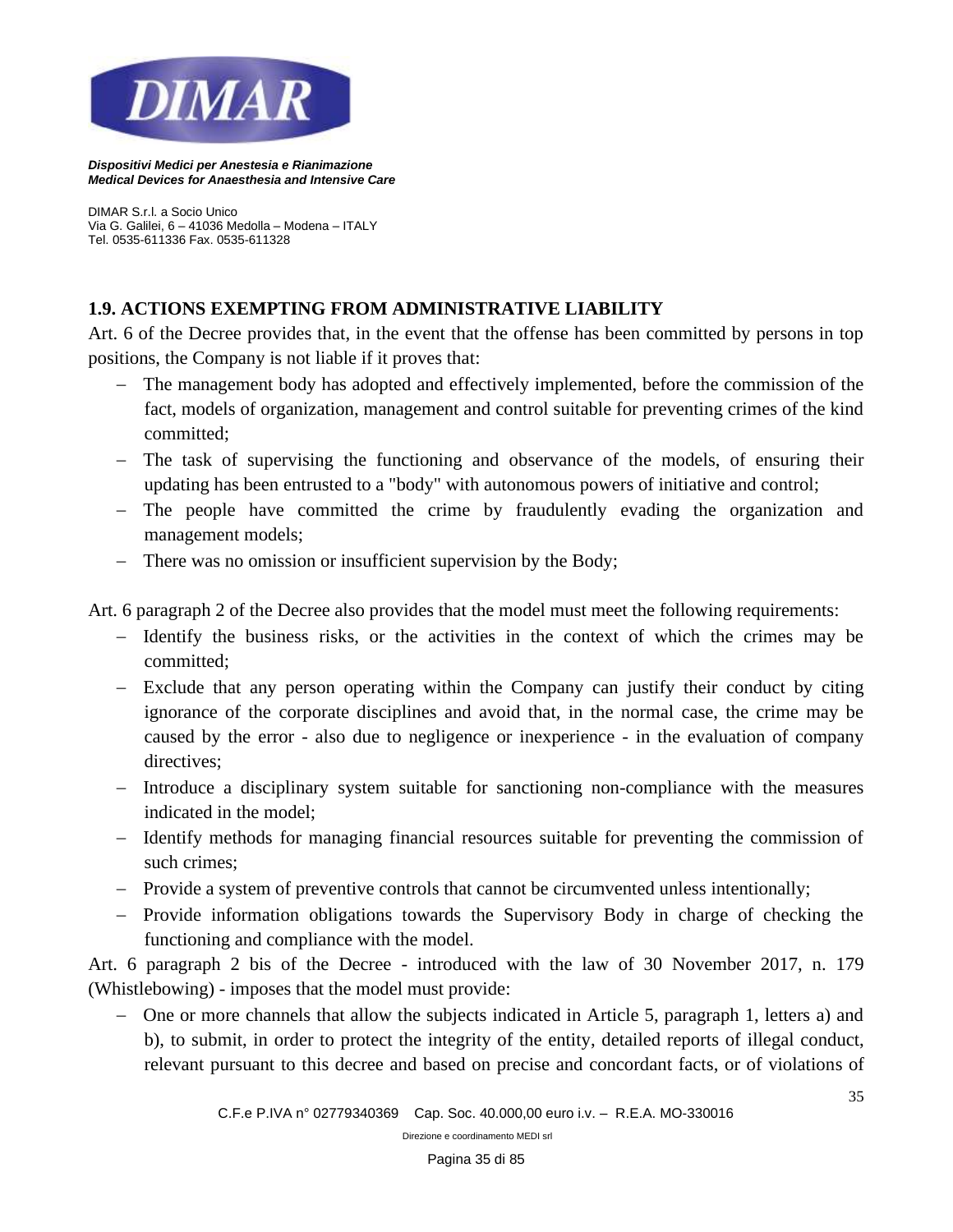

*DIMAR S.r.l. a Socio Unico Via G. Galilei, 6 – 41036 Medolla – Modena – ITALY Tel. 0535-611336 Fax. 0535-611328*

> the organization and management model of the entity, of which they have come aware of the functions performed; these channels guarantee the confidentiality of the identity of the whistleblower in the management of the report;

- − At least one alternative reporting channel suitable for guaranteeing, with IT methods, the confidentiality of the identity of the whistleblower;
- − The prohibition of retaliation or discriminatory acts, direct or indirect, against the whistleblower for reasons connected, directly or indirectly to the report,
- − In the disciplinary system adopted pursuant to paragraph 2, letter e), sanctions against those who violate the protection measures of the whistleblower, as well as those who make reports with willful misconduct or gross negligence that turn out to be unfounded.

Art. 7 provides that the entity is liable if the commission of the offense by a subject subject to another's management was made possible by the failure to comply with management and supervision obligations; in any case, non-compliance with management or supervision obligations is excluded if the entity, prior to the commission of the offense, has adopted and effectively implemented an organization, management and control model suitable for preventing offenses of the type that occurred. The existence of organizational models therefore constitutes a prerequisite of defense for the entity in both cases.

The defensive potential of these instruments is associated with some requisites attributable to the same "ratio": the effectiveness and suitability of the models to prevent offenses, in relation to the extension of the delegated powers and the risk of committing crimes, for senior figures and, in relation to the nature and size of the organization, as well as the type of activity carried out, for subordinates. These are substantially organizational definitions, aimed at identifying a correct profile of the models in relation to the functions, powers and competences concretely deployed within the organization of the entity, whose different formulation does nothing but recognize a different area of operations between directors and managers, on the one hand, and employees and collaborators, on the other, within the same sphere of interests.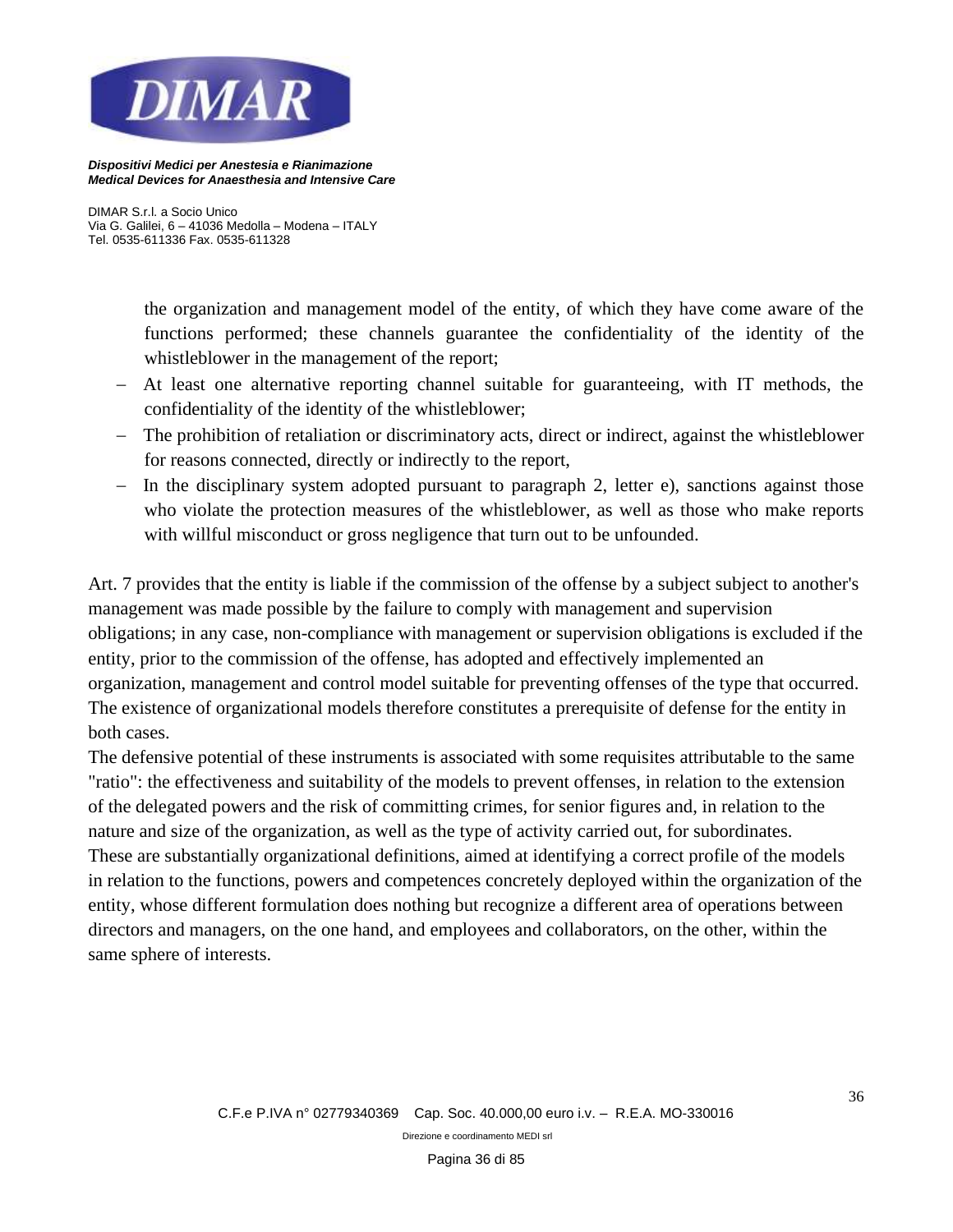

*DIMAR S.r.l. a Socio Unico Via G. Galilei, 6 – 41036 Medolla – Modena – ITALY Tel. 0535-611336 Fax. 0535-611328*

# **2. HISTORY AND PRESENTATION OF THE COMPANY**

DIMAR is a company belonging to small / medium enterprises (PMI) and operating in the biomedical sector, specialized in the production and marketing of medical devices and highly innovative technologies for the treatment of acute respiratory failure (IRA) and non-invasive ventilation (NIV).

Founded in 2002, at the moment it counts 125 Italian hospitals among its customers, serving about 500 departments, as well as two multinational distributors who, in turn, serve hundreds of structures throughout Europe, for a total of a few thousand departments. The main users are the intensive care, pulmonology, first aid, emergency, medicine, hematology and infectious disease, cardiology and neonatology departments.

The management of DIMAR has more than 30 years of experience in managing companies operating in the ventilation sector, such as Dar, Mallinkrodt, Rusch, Teleflex, Starmed, Covidien and, since 1999, has been dealing in particular with the invasive treatment of acute respiratory failure, working for the creation of innovative Non Invasive Ventilation systems.

The company follows every phase of the projects, from conception to implementation. Distribution takes place through the DIMAR sales office, in charge of stipulating contracts with multinational distributors. DIMAR acquires orders above all by directly participating in public and private tenders. The company's main customers are therefore of two types: local health companies (for the Italian market) and international distributors, for example the Covidien company (for the international market).

DIMAR has always believed in investing in Research and Development as a winning strategy to stand out from the competition and, for this reason, has decided to specialize in devices for Non-Invasive Ventilation, offering the solution of the future both in the hospital and at home.

In fact, these products drastically reduce the risk of infections and can be used in various environments. Maurizio Borsari, sole owner of DIMAR, in 1991 designed the first version of the helmet as an interface suitable for use in a hyperbaric chamber. In 1999 he founded Starmed, the world's first manufacturer of helmets for Non-Invasive Ventilation, later acquired by Intersurgical. In 2002, Mr. Borsari founded DIMAR, with the aim of developing a global philosophy on NIV, supported by innovative technologies.

During the COVID emergency, the Company was at the forefront for the supply of helmets, masks, devices and equipment for the treatment of respiratory failure, contributing to the reduction of hospitalization in resuscitation of the most critically ill patients.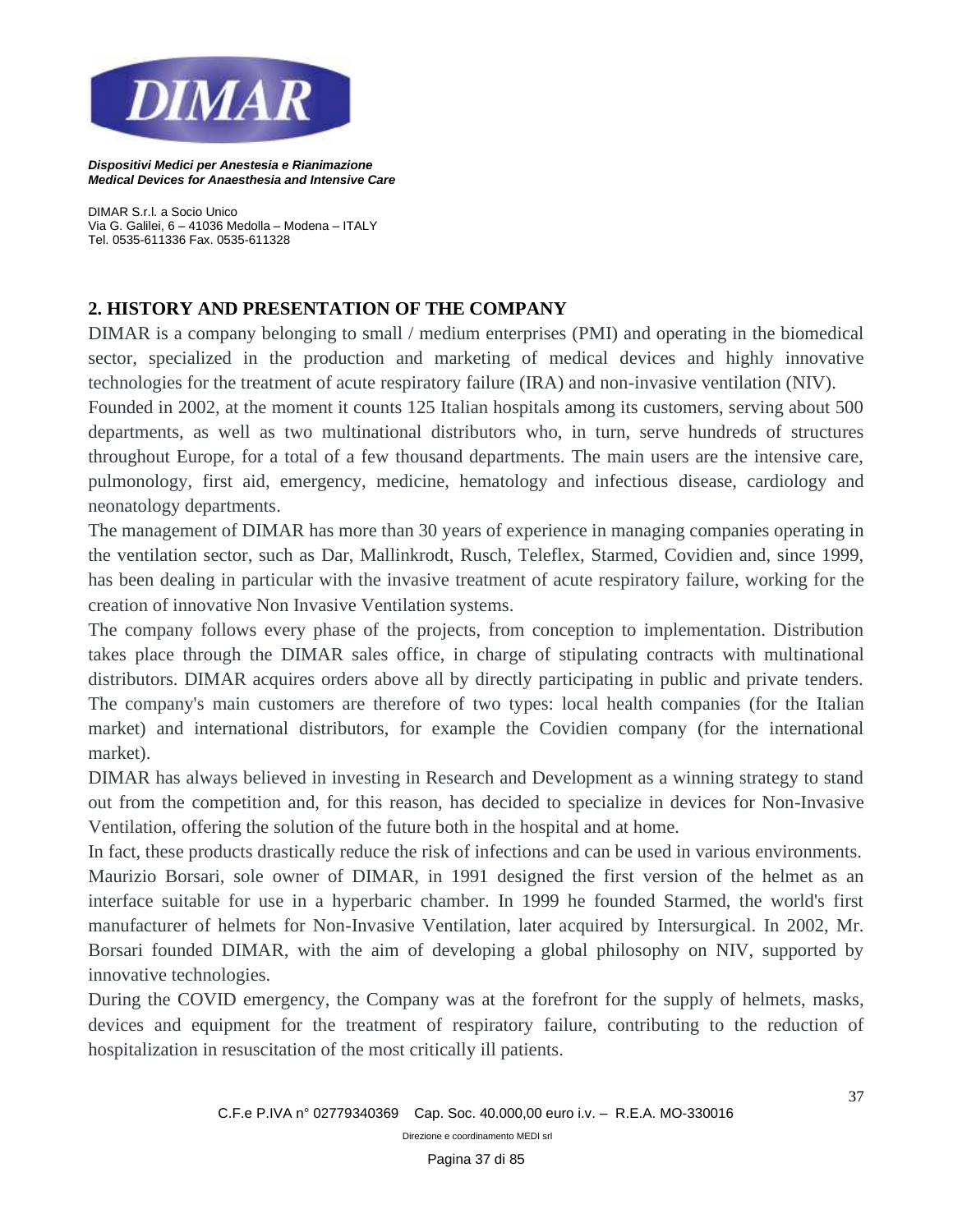

*DIMAR S.r.l. a Socio Unico Via G. Galilei, 6 – 41036 Medolla – Modena – ITALY Tel. 0535-611336 Fax. 0535-611328*

In DIMAR, all research and development, production and marketing of products is focused on customer satisfaction.

**The certifications** omitted

**The events of Dimar S.r.l.** omitted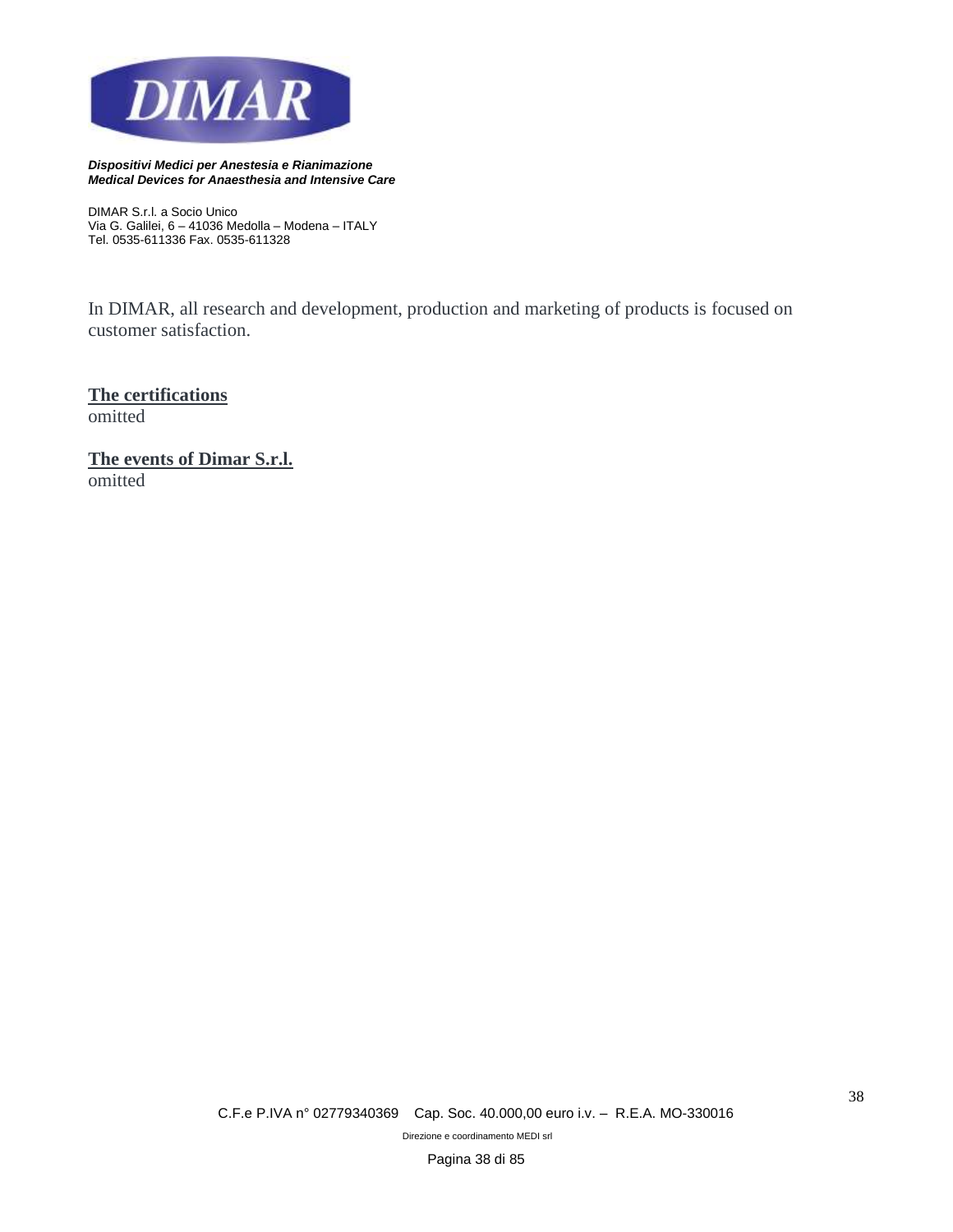

*DIMAR S.r.l. a Socio Unico Via G. Galilei, 6 – 41036 Medolla – Modena – ITALY Tel. 0535-611336 Fax. 0535-611328*

# **3. PURPOSE OF THE MODEL**

Dimar S.r.l., in order to ensure conditions of correctness and transparency in the conduct of business and company activities, has deemed it necessary to adopt the model in line with the provisions D.lgs no. 231 of 2001.

Model:

- Provides information on the contents of the Decree which introduced administrative liability of companies and entities into our legal system for crimes committed, in their interest or to their advantage, by their representatives or employees;
- Outlines an organization, management and control system aimed at informing about the contents of the Decree, directing company activities in line with the Model and supervising the functioning and observance of the model itself.

In particular, the purpose of the Model is the construction of a structured and organic system of procedures as well as control activities, to be carried out also in a preventive manner (ex ante control), aimed at preventing the commission of crimes and offenses.

In particular, by identifying the Areas at Risk ("mark sensitive areas") and their subsequent proceduralization, the Model aims to:

- Establish, in all those who work in the name and on behalf of Dimar S.r.l., especially in activities related to the Areas at Risk, the awareness of being able to incur, in the event of violation of the provisions contained therein, in an offense subject to sanctions, on the criminal and administrative, not only towards oneself but also towards Dimar S.r.l .;
- Reiterate that these forms of illicit behavior are strongly condemned by Dimar S.r.l. in that (even if Dimar S.r.l. were apparently in a position to take advantage of it) they are in any case contrary not only to the provisions of the law, but also to the ethical and social principles which it intends to adhere to in carrying out its corporate mission;
- Allow Dimar S.r.l. thanks to a monitoring action on the Areas at Risk, to intervene promptly to prevent or counter the commission of crimes and offenses.

The rules contained in the Model, as well as those contained in the Code of Ethics, will apply to the following subjects:

- The sole administrator;
- The corporate control bodies (OdV);
- Those responsible;
- Employees with permanent or fixed-term employment contracts;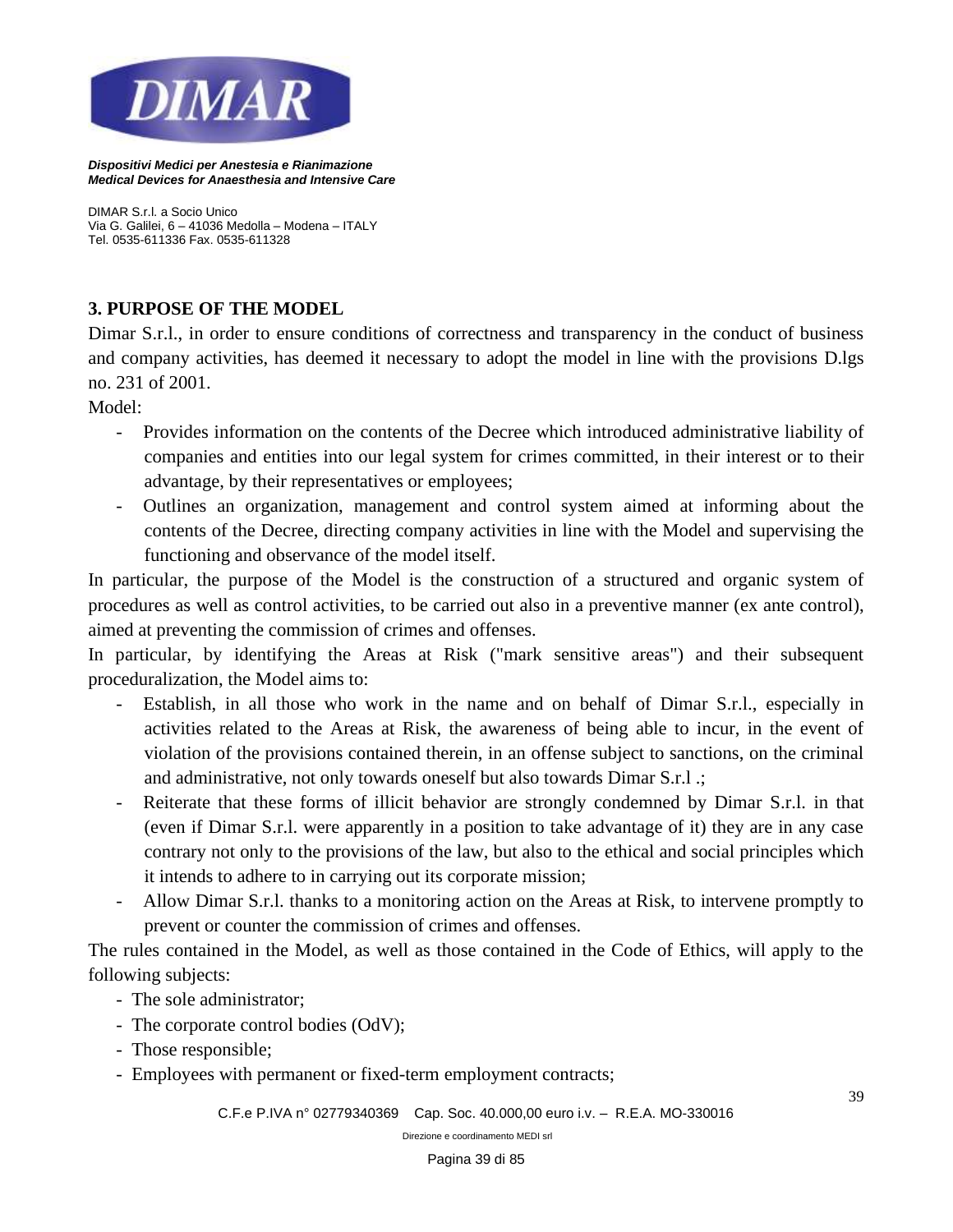

*DIMAR S.r.l. a Socio Unico Via G. Galilei, 6 – 41036 Medolla – Modena – ITALY Tel. 0535-611336 Fax. 0535-611328*

- External collaborators and consultants;
- The other subjects (e.g. suppliers and commercial partners) with whom the company entertains contractual relationships for the achievement of company objectives, which involve performance of work, even temporary, or carrying out activities in the name and on behalf of the company, such to establish a relationship of trust with the latter.

Furthermore, compliance with the rules and provisions contained in the Model, as well as in the Code of Ethics, is an integral and essential part of the contractual obligations arising from employment relationships, for employees and contractual regulations, for non-subordinate collaborators.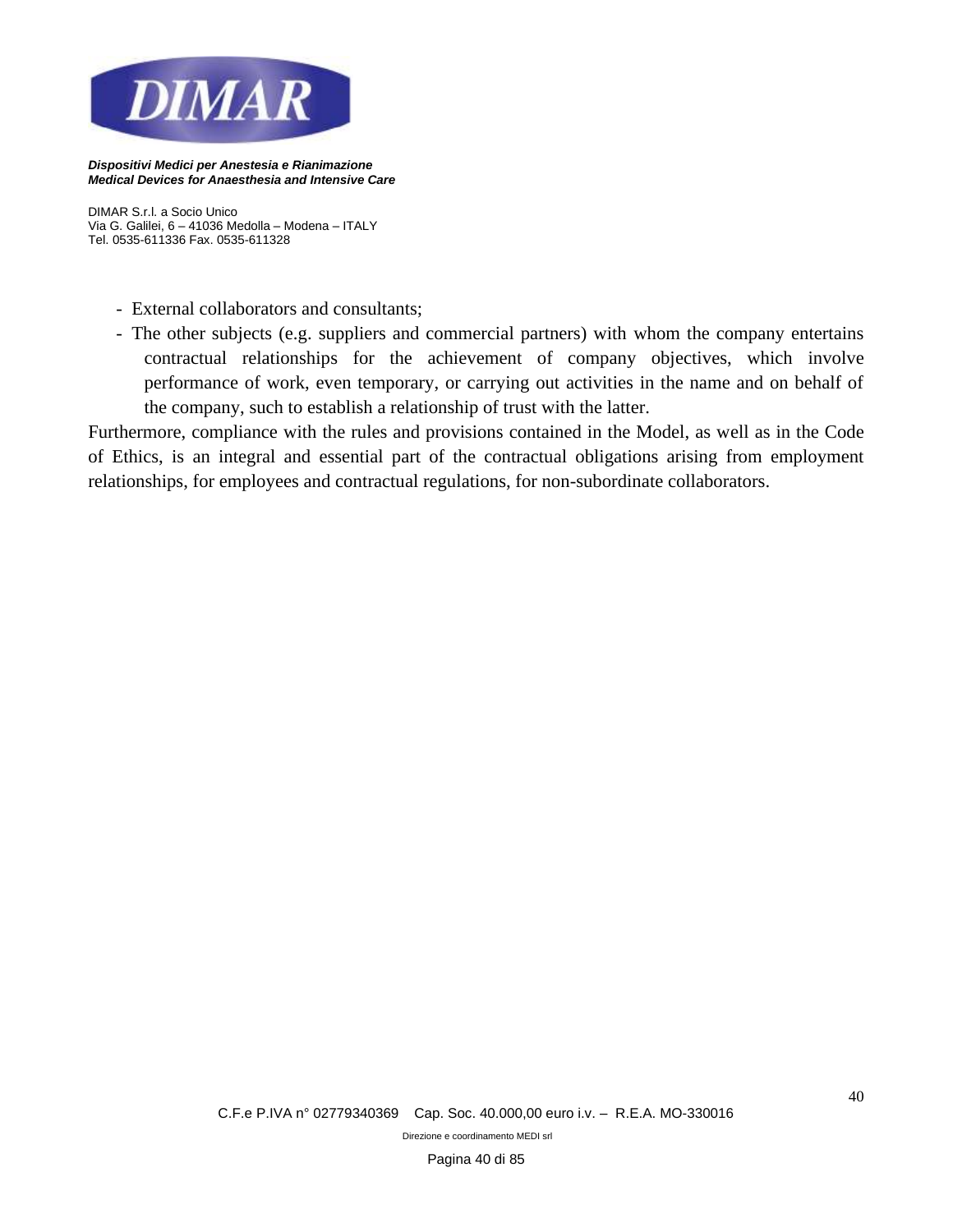

*DIMAR S.r.l. a Socio Unico Via G. Galilei, 6 – 41036 Medolla – Modena – ITALY Tel. 0535-611336 Fax. 0535-611328*

## **4. CONSTRUCTION OF THE MODEL: METHODOLOGICAL ELEMENTS**

In accordance with the provisions of the Confindustria Guidelines of 7 March 2002 (most recently updated to June 2021) and the CNDCEC Guidelines of December 2018, the construction of an organizational model that can be considered suitable represents a complex procedure, which it requires various activities, which must be carried out taking into account the aforementioned objectives and the principles set out below. While it is not possible to separate these activities and order them chronologically in a clear and well-defined manner, the following highlights the main phases and activities that are considered to be an essential part for the development of a suitable Model. The practical implementation of the Model necessarily involves the following phases:

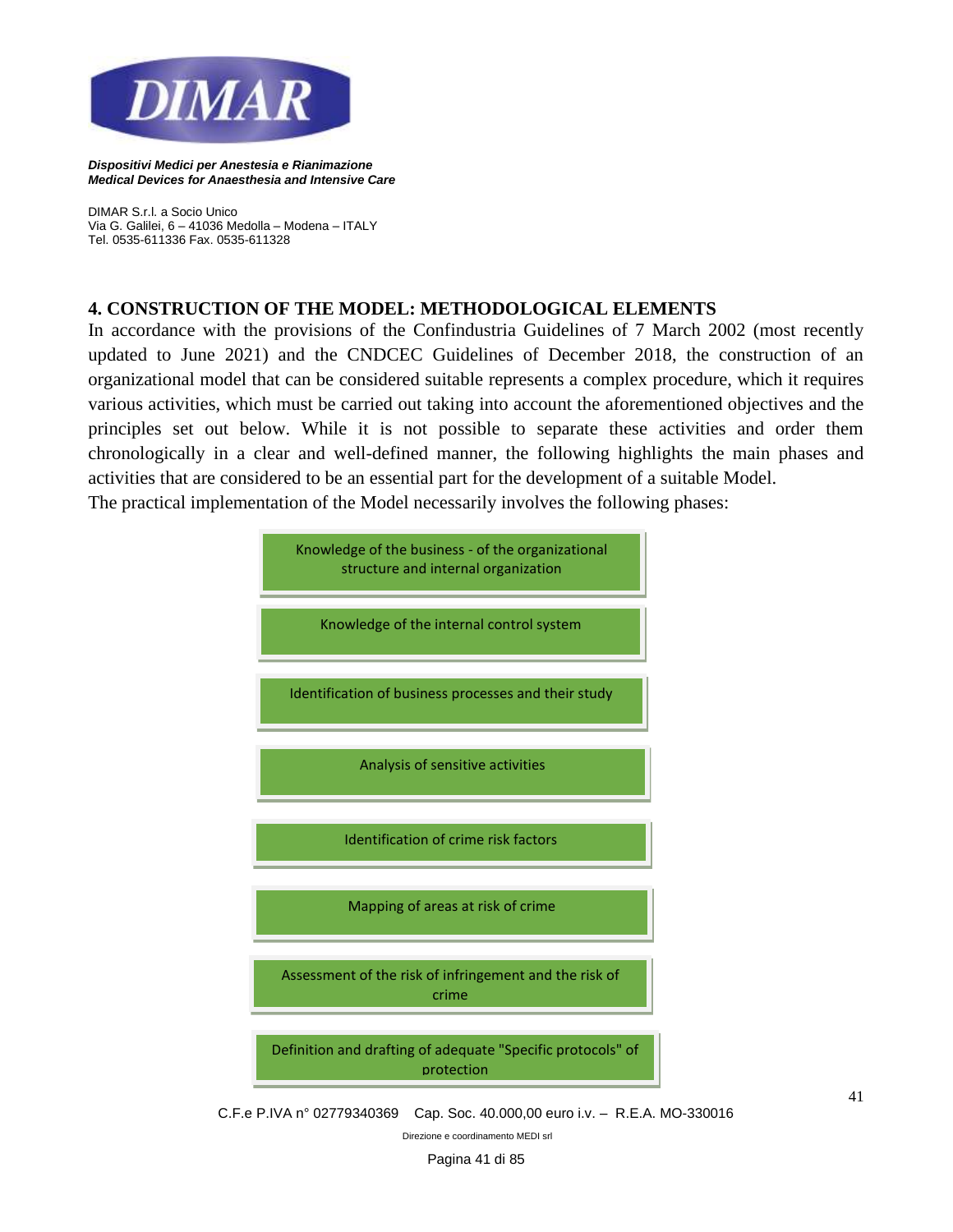

*DIMAR S.r.l. a Socio Unico Via G. Galilei, 6 – 41036 Medolla – Modena – ITALY Tel. 0535-611336 Fax. 0535-611328*

The Model must be built according to a scheme that incorporates the Risk Assessment and Risk Management processes normally implemented in companies and must be well structured, with a minimum mandatory content.

This approach must of course be preceded by a careful analysis of the procedures to verify their updating and effective application.

The methodological approach adopted in order to draft it must include the following stages:

### *As-is analysis*

For the purposes of implementing the Organizational Model pursuant to D.lgs 231/2001, it is essential to carry out a preliminary check-up activity that allows to reach a sufficient degree of general knowledge of the Entity, in order to identify the aspects that will be the subject of in-depth analysis and specific examination in the subsequent phases. In particular, the analysis in question, aimed at acquiring the necessary documentation, as well as an initial identification of sensitive activities and risk factors, should concern the following elements:

- Representative and descriptive documentation of the organizational structure, corporate governance, dimensional data, type of activity carried out and business areas;
- In the case of Corporate Groups, information specifying the role of the Company within the Group and the relationships of the same Company with other legal entities, especially for distribution processes or for outsourced activities. In particular, the presence of contracts that regulate intra-group relations and the responsibilities of each corporate structure must be verified;
- Codes of ethics and conduct, self-regulatory rules, "compliance program" which constitute the codification of the values and rules of the Body.

### *Risk assessment*

The mapping of risks in company processes allows to identify, in particular detail, the behaviors most at risk from which, in the case of an offense committed in the interest or to the advantage of the entity, the administrative liability dealt with D.lgs 231 / 2001.

The process, which appears to be preparatory to the construction of the Model, also directs continuous actions to improve and strengthen the preventive measures for the commission of offenses within the scope of "D.lgs 231/2001 ", as it requires constant follow-up and updating.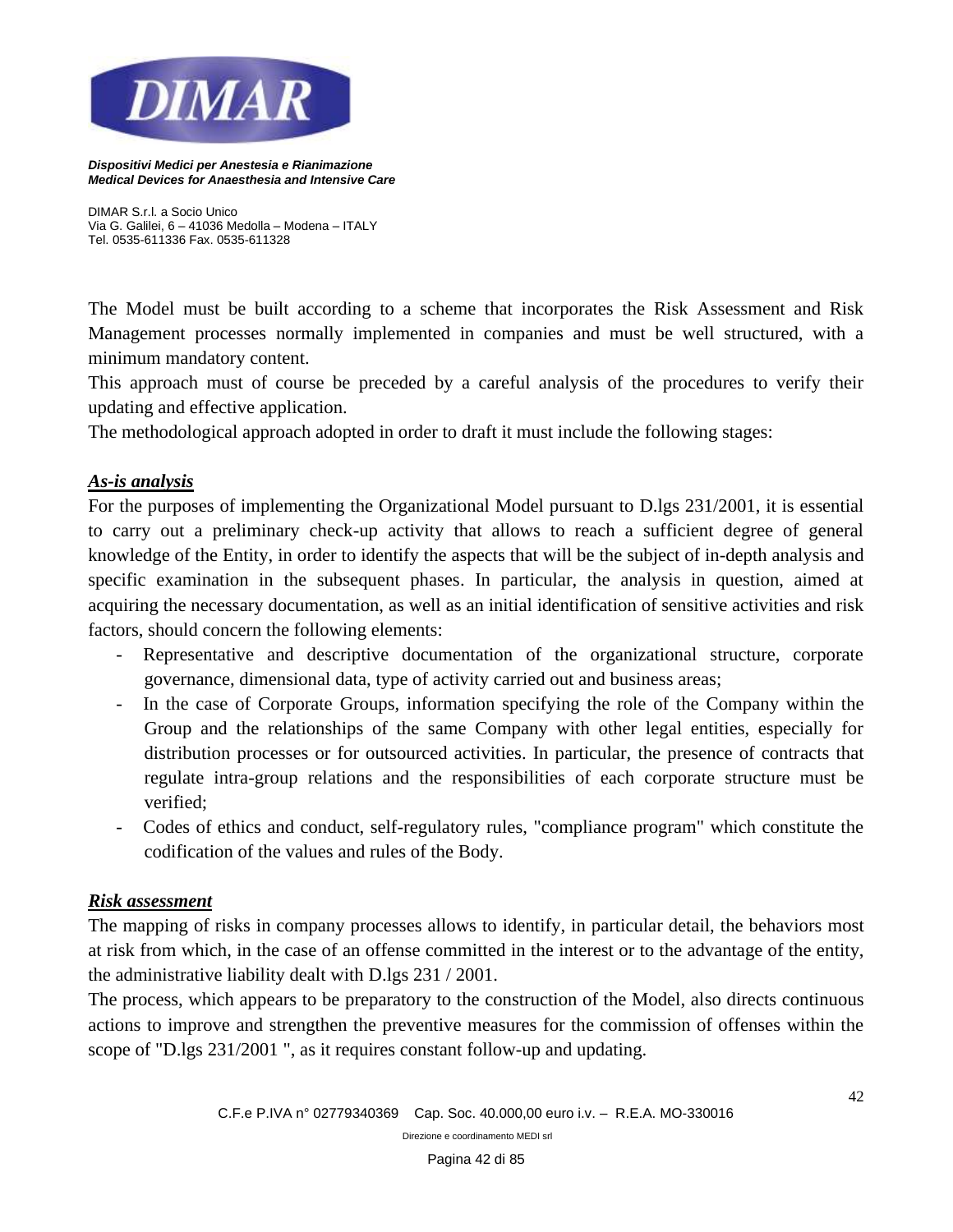

*DIMAR S.r.l. a Socio Unico Via G. Galilei, 6 – 41036 Medolla – Modena – ITALY Tel. 0535-611336 Fax. 0535-611328*

In order to provide general indications relating to the purposes and phases of the "Risk Assessment 231/2001" process, it is necessary to identify, through documentary analyzes and meetings with the managers of the structures:

- Areas at risk of potential commission of crimes ("sensitive macro activities").

 By "risk" we mean any variable or factor that within the company, alone or in correlation with other variables, can negatively affect the achievement of the objectives indicated by decree 231 (in particular in Article 6, paragraph 1, letter a); therefore, depending on the type of crime, the areas of activity at risk may be more or less extensive. For example, in relation to the risk of manslaughter or serious or very serious negligent injury committed in violation of the rules on health and safety in the workplace, the analysis will probably extend to all company areas and activities;

- The types of crime that are abstractly applicable and the methods of commission relating to the specific activity;
- Organizational functions / company roles involved in the process;
- Existing controls;
- Any areas for improvement;
- Suggestions for overcoming the identified areas for improvement ("specific prevention protocols").

Particularly precise must be the description, also referring to existing procedures, of the specific control points, as they allow to provide a sufficient preventive control of "behaviors at risk of crime" which have been considerably extended in recent years.

In a nutshell, the purpose of this activity is to ascertain the presence and functioning of appropriate safeguards that can ensure compliance of the activity carried out with current legislation on the administrative liability of entities. In particular, it is advisable to check, by way of example, the presence of:

- Formal rules that define the roles and responsibilities relating to the processes analyzed as well as appropriate methods of traceability and reconstruction of decision-making processes;
- Principles of conduct and control actions on the activities carried out in order to prevent risky behaviors in the 231/2001 area;
- Company policies for the management and prevention of conflicts of interest;
- Control procedures at each operational level;
- Preparation of information systems for the interception of anomalies;

*C.F.e P.IVA n° 02779340369 Cap. Soc. 40.000,00 euro i.v. – R.E.A. MO-330016*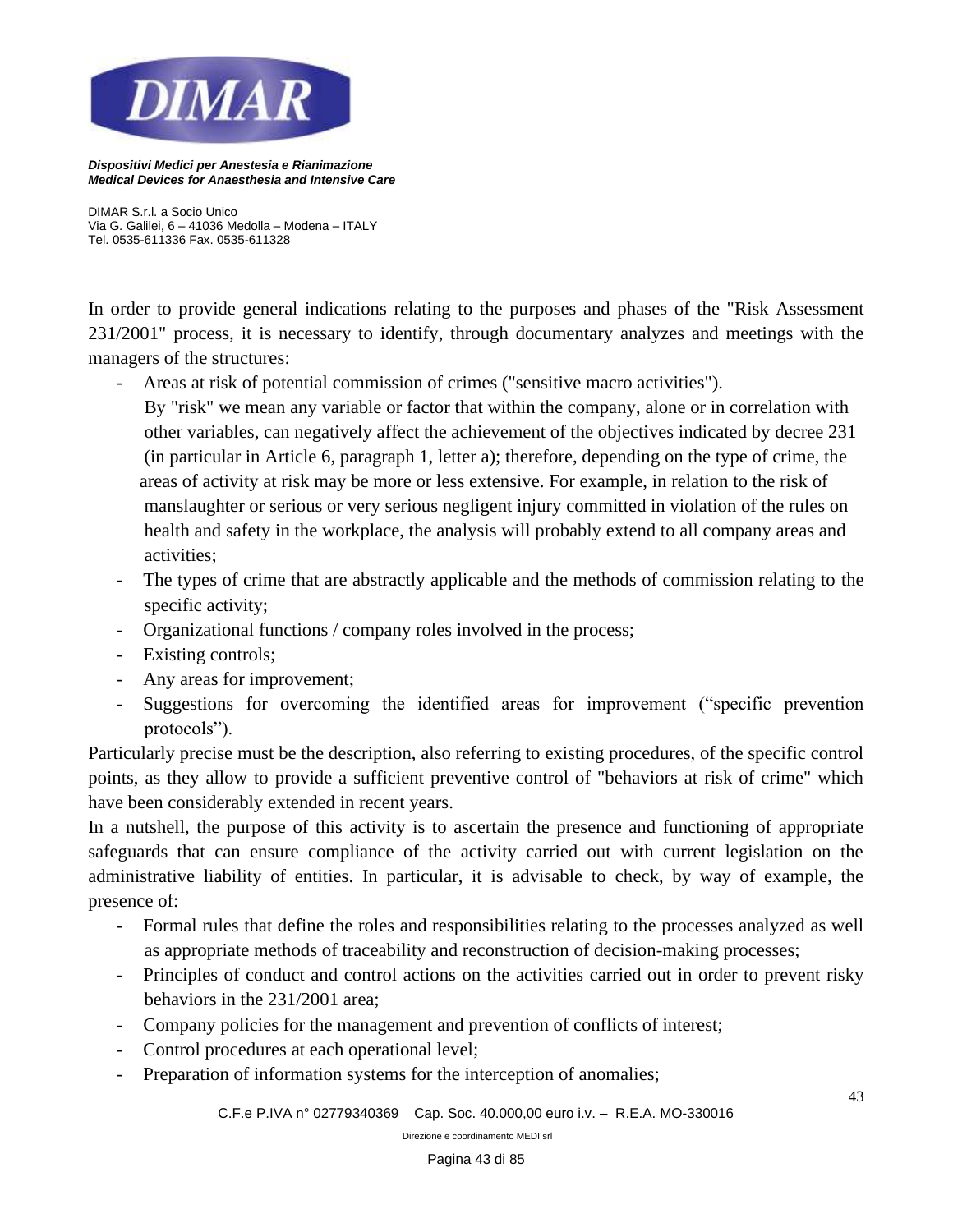

*DIMAR S.r.l. a Socio Unico Via G. Galilei, 6 – 41036 Medolla – Modena – ITALY Tel. 0535-611336 Fax. 0535-611328*

- Recording of every management event with an adequate degree of detail;
- Formalized procedures for the management of financial resources;
- Specific formalized powers;
- Formalized procedures for drafting contracts;
- Any past events in which cases of crimes or critical events have already occurred.

The risk can be analyzed on the basis of two fundamental components, which allow it to be assessed and guide the risk mitigation activities to be implemented:

- The probability that the offense can actually occur,
- The consequences and impact of the event  $(^{12})$ ,

from the connection of which the exposure to risk emerges, represented by the interrelation between the probability that the risk materializes and its potential impact on the Entity.

## *Identification of the acceptable risk threshold and gap analysis*

The assessment of the adequacy of the existing internal control system must be examined in relation to the desirable and considered optimal level of effectiveness and efficiency of control protocols and standards. The assessment in question (gap analysis) and the consequent activities are therefore expressed in the adaptation of the existing control mechanisms to the prevention of the identified risk cases.

In defining or improving the procedures, it is appropriate to refer to the concept of risk appetite, which will be established in relation to the probability of commission of the crime and the potential costs that would ensue: for the purposes of assessing the "acceptable risk", for the crimes assumed for which has been assessed that there are no activities at risk or that the same is very limited, it is possible not to carry out corrective actions or to implement them with subordinate priority with respect to the activities carried out for the activities and processes most at risk.

With regard to the intensity and pervasiveness of controls, in order to avoid burdening the operational activities of the entity through the establishment of excessively rigid procedures that would have the effect of slowing down their regular performance, it is necessary to use the general reference principle, which can also be invoked in criminal law, of the concrete collectability of behavior, summarized by the Latin brocardo "ad impossibilia nemo tenetur".

*Direzione e coordinamento MEDI srl*

44

 $12$  In the field of 231, to define the impact associated with the commission of a crime, the main factors to be taken into consideration certainly include the sanctions that may be imposed on the body, both of a monetary and disqualifying nature.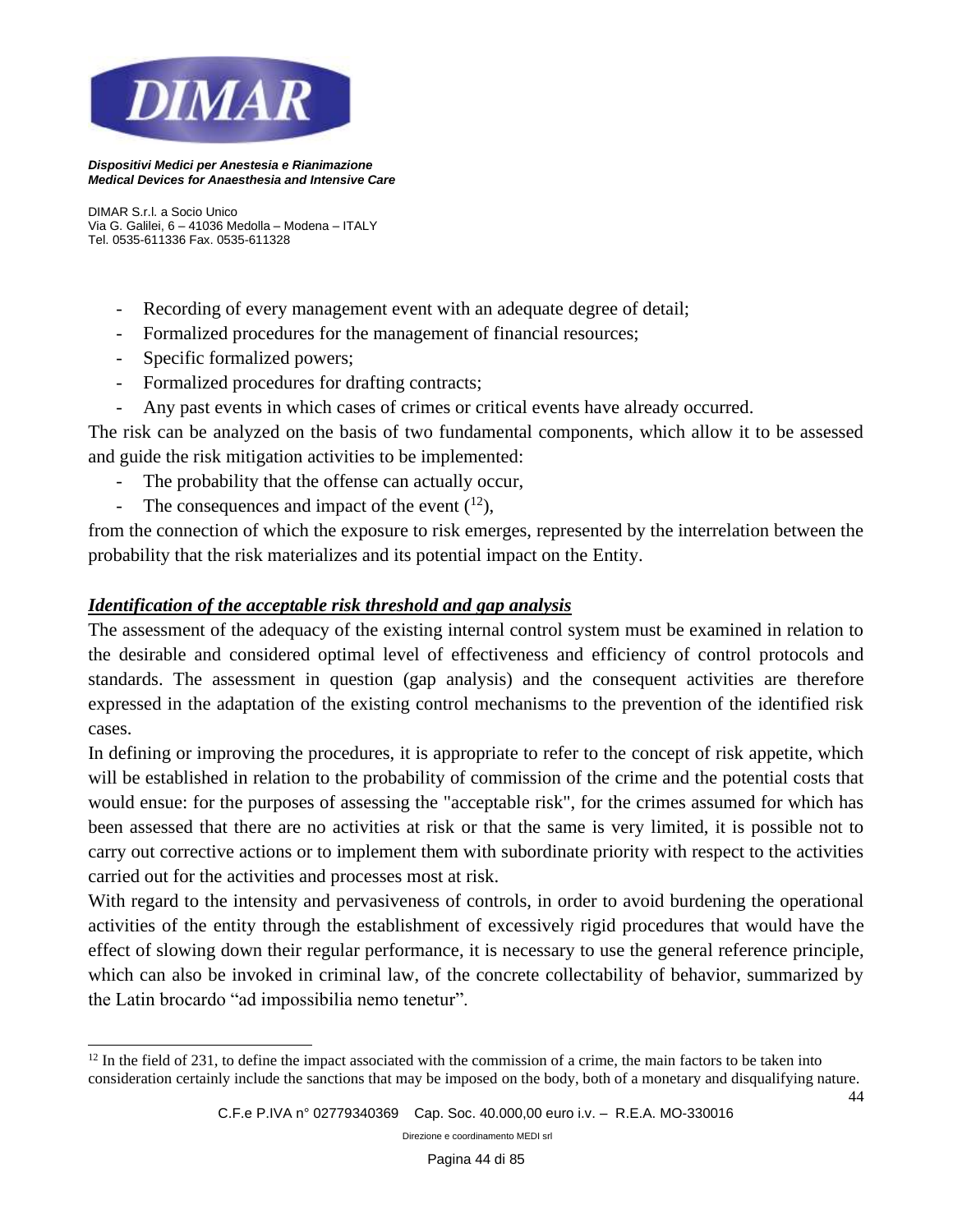

*DIMAR S.r.l. a Socio Unico Via G. Galilei, 6 – 41036 Medolla – Modena – ITALY Tel. 0535-611336 Fax. 0535-611328*

The determination of the risk tolerance threshold, therefore, is configured as a fundamental operation for the purposes of implementing the Model and the risk response actions to be implemented: only if the verified risk level is considered higher than acceptable, it will be necessary to intervene through risk reduction / risk mitigation operations, creating specific protocols and prevention mechanisms

|                | <b>PHASE</b>                 | <b>INSTRUMENT</b>                             | <b>DESCRIPTION</b>                   |
|----------------|------------------------------|-----------------------------------------------|--------------------------------------|
| 1              | Corporate Check up           | General and in-depth knowledge of the         | Permanent dossier                    |
|                |                              | company and acquisition of related            | <b>Tax Dossier</b>                   |
|                |                              | documentation                                 | Governance dossier                   |
|                |                              |                                               | Check list                           |
|                |                              |                                               | Dossier Operating units              |
| $\overline{2}$ | <b>SCI</b> evaluation        | Analysis of the existing internal control     | Operating units                      |
|                |                              | system                                        |                                      |
| 3              | Identification of activities | Analysis of the procedures in detail "As is   | Determination Risk of infringement   |
|                | and processes                | analysis"                                     |                                      |
| $\overline{4}$ | Identification of risk       | Identification of strengths and weaknesses to | Determination of the risk of         |
|                | factors                      | be monitored "Risk Assessment"                | infringement                         |
|                |                              |                                               | Compliance checks on the procedures  |
|                |                              |                                               | detected (to be shared with the risk |
|                |                              |                                               | matrix)                              |
| 5              | Mapping of sensitive areas   | Determination of possible and probable        | <b>Risks Matrix</b>                  |
|                | and crime risk processes     | offenses "Risk Assessment"                    | "Risk Assessment" Governance         |
|                |                              |                                               | Dossier                              |
| 6              | Crime risk assessment and    | Analysis and mapping of the risk of           | Final risk classification and        |
|                | its management               | committing one of the predicate offenses and  | management of the same "Risk"        |
|                |                              | management of the same "Risk Management"      | management"                          |
|                |                              |                                               | Governance dossier                   |

### *Summary "as is" analysis e "risk approach"*

Returning to what has already been mentioned previously, a key concept in the construction of a preventive control system is that of acceptable risk.

In the design of control systems to protect business risks, defining the acceptable risk is a relatively simple operation, at least from a conceptual point of view. The risk is considered acceptable when the additional controls "cost" more than the resource to be protected (for example: common cars are equipped with an alarm and not even an armed security guard).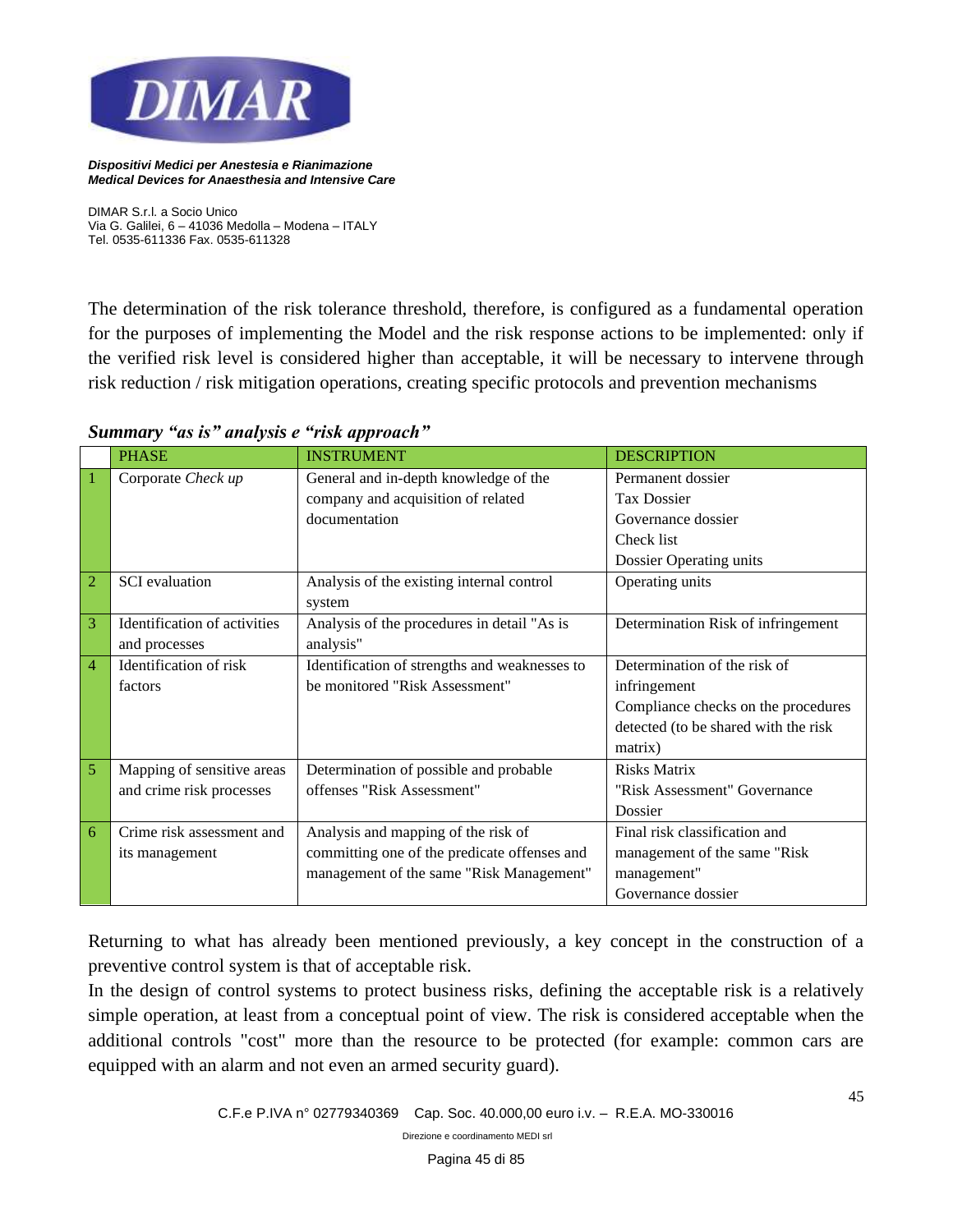

*DIMAR S.r.l. a Socio Unico Via G. Galilei, 6 – 41036 Medolla – Modena – ITALY Tel. 0535-611336 Fax. 0535-611328*

However, in the case of decree 231 of 2001, the economic logic of costs cannot be a reference that can be used exclusively. It is therefore important that for the purposes of applying the rules of the decree an effective threshold is defined that allows for a limit to be placed on the quantity / quality of the prevention measures to be introduced to avoid the commission of the offenses considered. In the absence of a previous determination of the acceptable risk, the quantity / quality of preventive controls that can be instituted is, in fact, virtually infinite, with the foreseeable consequences in terms of company operations.

Moreover, the general principle, which can also be invoked in criminal law, of the concrete enforceability of the conduct represents an ineliminable reference criterion even if, often, it appears difficult to concretely identify the limit.

With regard to the preventive control system to be built in relation to the risk of committing the types of offenses contemplated by decree 231, the conceptual threshold of acceptability, in cases of willful crimes, is represented by a: prevention system that cannot be circumvented if not fraudulently. In light of 231, that is, also on the basis of the wording of the rule  $(13)$ , in relation to the safeguards and controls to be established to deal with the risk of committing the types of offenses envisaged, the conceptual threshold of acceptability is represented by a prevention system such that it can only be evaded fraudulently  $(^{14})$ .

The conceptual threshold of acceptability, for the exemption effects of decree 231, must be modulated differently in relation to the crimes of manslaughter and negligent personal injury committed in violation of the rules on health and safety in the workplace, as well as environmental crimes punishable by negligence.

<sup>14</sup> Jurisprudence has also expressed itself on this point, sometimes in a way that is not entirely clear. For example, the Supreme Court (Criminal Section V, sentence no. 4677 of 2014) after having established that "the use of the adverb 'fraudulently' clearly indicates, not a complex interweaving of tricks and deceptions to the detriment of the model organizational and managerial, but the violation of duties by the corporate bodies and - therefore - an abuse of powers ", he then specified that" the fraud cannot even consist in the mere violation of the provisions contained in the model, having to be determined by a circumvention of the 'security measures' capable of forcing their effectiveness ".

<sup>&</sup>lt;sup>13</sup> The Decree, among the conditions exempt from liability of the Entity, mentions the case in which "the persons have committed the crime by fraudulently evading the organization and management models" (art. 6, par. 1, lett. C).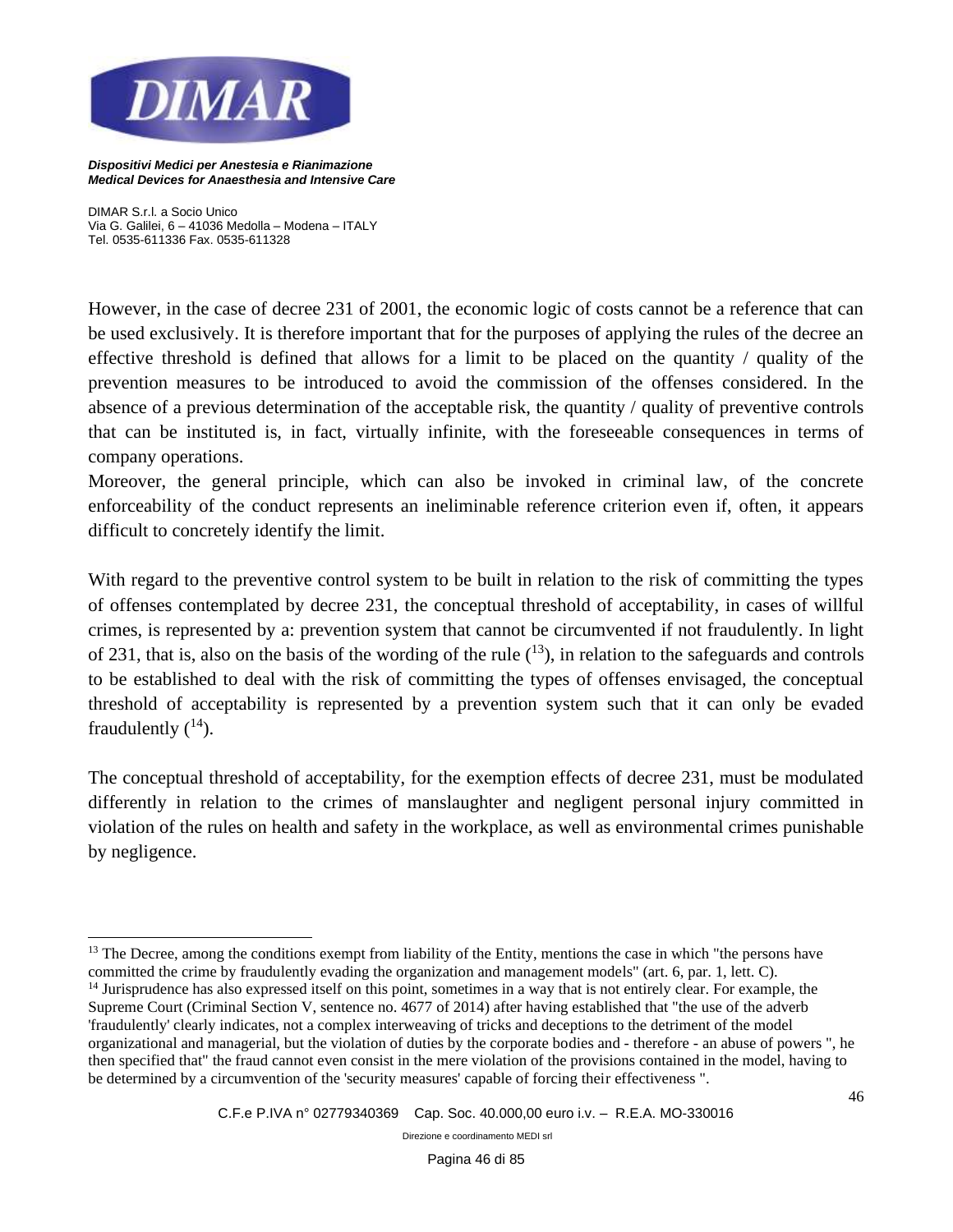

*DIMAR S.r.l. a Socio Unico Via G. Galilei, 6 – 41036 Medolla – Modena – ITALY Tel. 0535-611336 Fax. 0535-611328*

The fraudulent avoidance of organizational models, in fact, appears incompatible with the subjective element of culpable crimes, in which the will of the event damaging the physical integrity of the workers or the environment is lacking.

In these cases, the acceptable risk threshold is represented by the implementation of a conduct in violation of the organizational model of prevention (and, in the case of crimes relating to health and safety, of the underlying mandatory obligations prescribed by the prevention regulations), despite the strict observance of the supervisory obligations envisaged by decree 231 by the Supervisory Body.

According to the Guidelines, the same crimes can also be committed once the model has been implemented. However, in this case, since these are intentional crimes, the agent must have wanted both the conduct and the event (where the latter is a constitutive element of the crime). In this hypothesis, the model and the relative measures must be such that the agent must not only "want" the crime event (for example, bribe a public official) but will be able to implement his criminal purpose only by fraudulently circumventing the instructions of the entity.

In the hypothesis, however, of culpable crimes, only the conduct must be desired, not even the event.

The methodology for creating a risk management system that will be set out below has a general value.

The procedure described, in fact, can be applied to various types of risk: legal (compliance with the law), operational, financial reporting, etc.

This feature allows the same approach to be used even if the principles of decree 231 are extended to other areas.

### *Integrated risk management system*

It is now well known that the risk of compliance, i.e. non-compliance with the rules, entails for companies the risk of incurring judicial or administrative sanctions, significant financial losses or reputational damage as a result of violations of mandatory rules or self-regulation, many of the which fall within the category of offenses referred to D.lgs 231/2001.

Having said this, the management of the numerous compliance obligations, according to a traditional approach, can be characterized by a plurality of processes, potentially inconsistent information, potentially non-optimized controls, with consequent redundancy in activities.

An integrated approach should therefore include common procedures that guarantee efficiency and streamlining and that do not generate overlapping of roles (or lack of safeguards), duplication of checks

47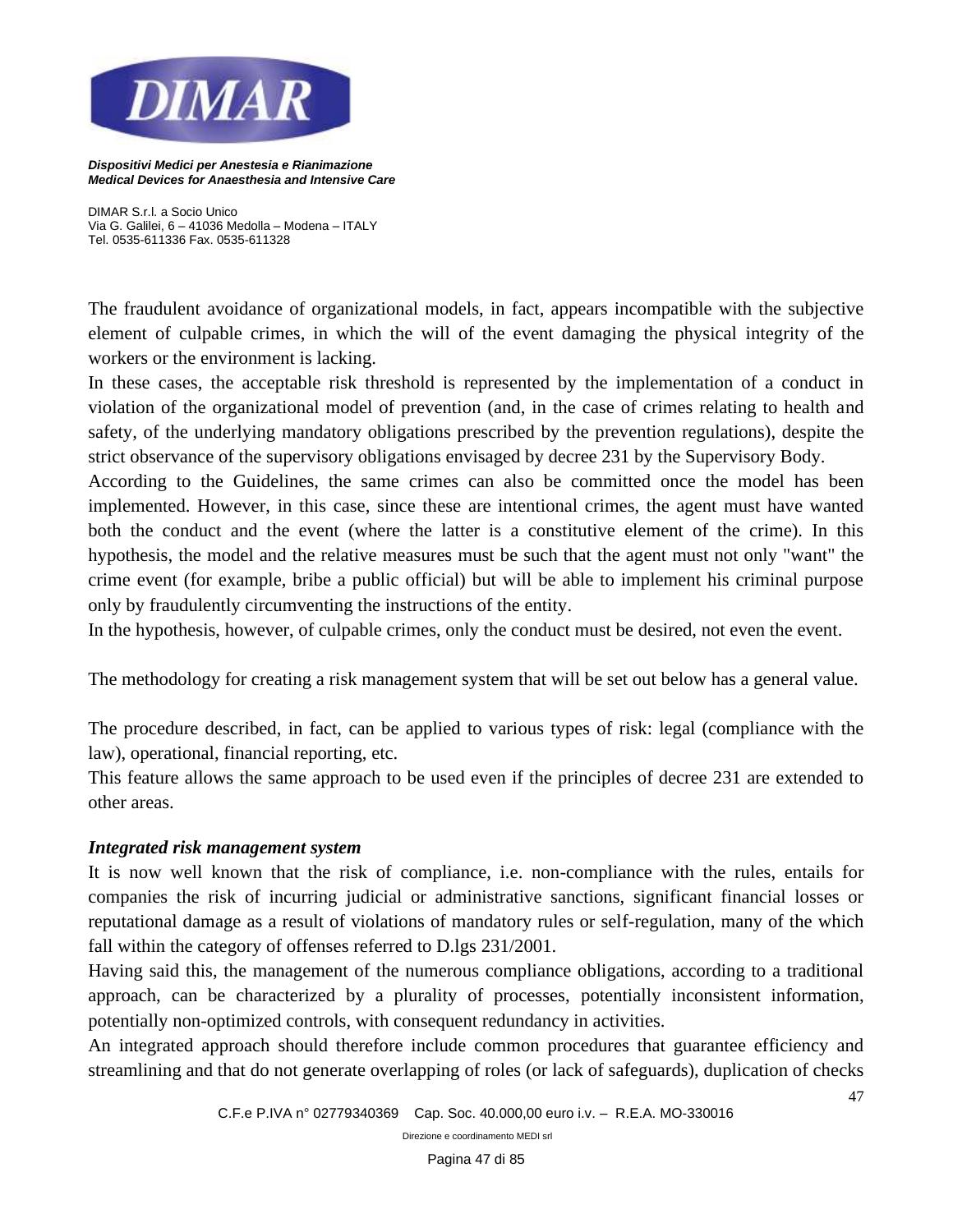

*DIMAR S.r.l. a Socio Unico Via G. Galilei, 6 – 41036 Medolla – Modena – ITALY Tel. 0535-611336 Fax. 0535-611328*

and corrective actions, in broader terms, of compliance with the abundant reference legislation. , where these roles respectively affect and insist on the same processes.

## *Control systems for tax compliance purposes*

From the perspective of the integrated approach just described, for the purposes of adapting to tax crimes, pursuant to art. 25 quinquiesdecies of the legislative decree n. 231/2001, it would be desirable to leverage what has already been implemented by companies for the purposes of: a) mitigating the tax risk, deriving from the adaptation to the provisions of the relevant legislation (so-called "tax compliance"); b) adaptation to other regulations.

In this sense, the so-called Tax Control Framework (TCF), which represents a further system that allows companies to assess and mitigate the tax risk as a whole (by enhancing all the risk management models present) and therefore to strengthen the related supervision.

This is a structured risk management and control model that introduces a system of preventive selfassessment of tax risk and privileged dialogue with the Revenue Agency, aimed at supervising all corporate processes and transactions of a tax nature, in the convergent interest of the tax administration and the taxpayer.

Therefore, the companies that have adopted the TCF have in fact already implemented a "tax risk detection, measurement, management and control system", understood as the "risk of operating in violation of tax regulations or in contrast with the principles or with the purposes of the tax system ".

It is therefore a system that can constitute the platform for orienting organizational models towards an effective containment of the risk of commission of recently introduced crimes (Article 25 quinquiesdecies, D.lgs 231/2001).

In fact, the positive opinion expressed on the TCF by the Revenue Agency for admission to the collaborative compliance procedure could represent a useful element of evaluation, without prejudice to the independent assessment by the judicial authority, also in light of the

systems diversity described.

Finally, it is noted that there is currently a subject of subjective limitation of the scope of application of the TCF system to taxpayers who are among those who in terms of size can adhere to the collaborative compliance regime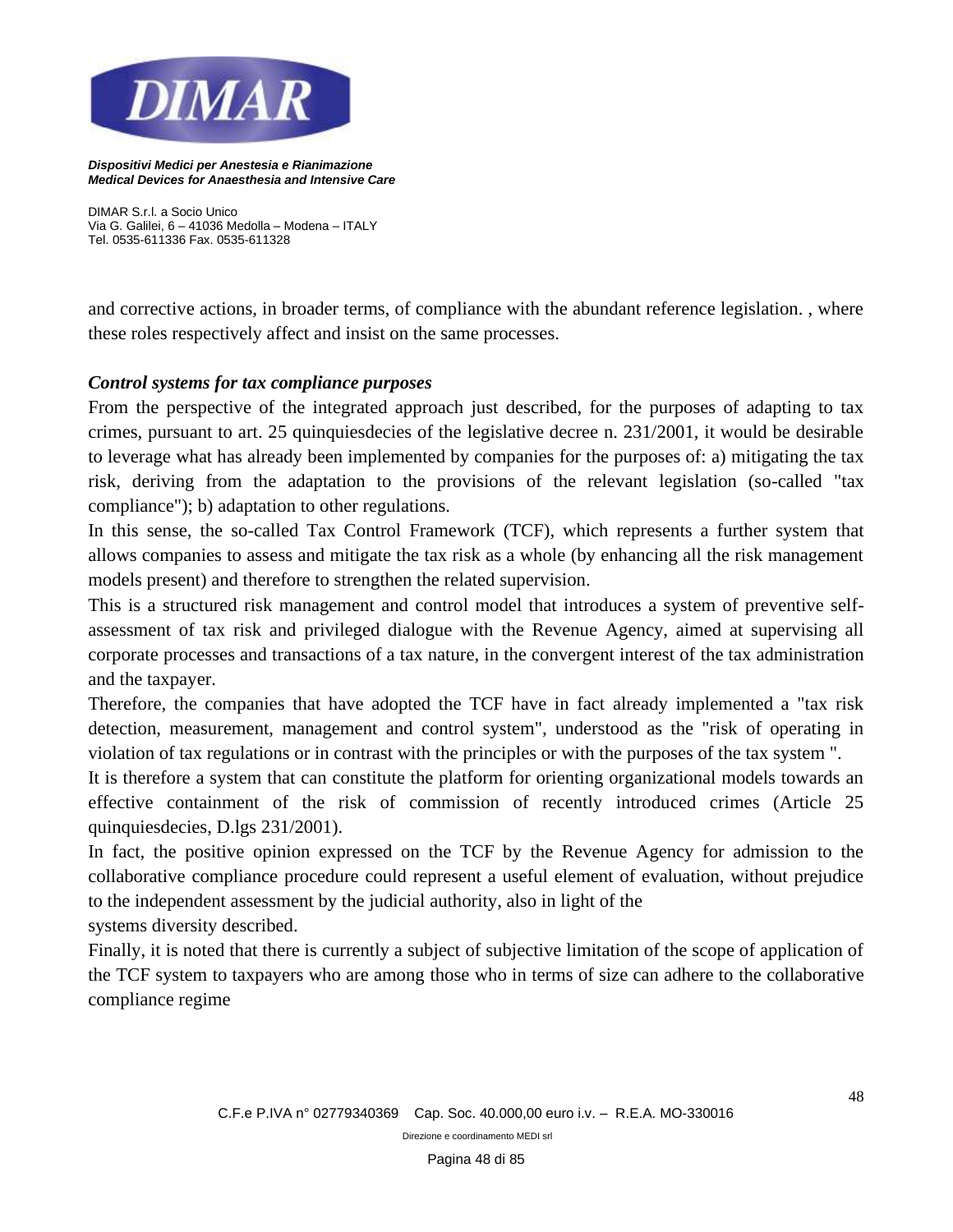

*DIMAR S.r.l. a Socio Unico Via G. Galilei, 6 – 41036 Medolla – Modena – ITALY Tel. 0535-611336 Fax. 0535-611328*

## *Risk management of occupational diseases and accidents*

The existing preventive legislation on health and safety at work (Article 2087 of the Italian Civil Code, D.lgs No. 81 of 2008 and subsequent amendments) dictates mandatory principles and mandatory organizational requirements for the purposes of risk management. In this case, when the company decides to adopt an organization and management model, it must ensure the presence of a company system for the fulfillment of the provisions of decree 81 of 2008. In this way, the body will have a system of prevention and management of risks in terms of health and safety in the workplace complying with the requirements imposed by decree 81 (in order to minimize the risks of occupational diseases and accidents) and by decree 231 (to reduce the risk to an "acceptable" level conduct deviating from the rules set by the organizational model).

Such a solution can allow a more effective risk prevention activity, with significant advantages in terms of rationalization and sustainability of the prevention systems.

Of course, for those organizations that have already activated internal self-assessment processes, including certified ones, it is a question of focusing their application, if this is not the case, on all types of risk and with all the methods contemplated D.lgs no. 231 of 2001.

### *Risk management operating procedures*

In this regard, it should be remembered that risk management is a maieutic process that companies must activate internally in the manner deemed most appropriate, obviously in compliance with the obligations established by the law. The models that will then be prepared and implemented at company level will be the result of the documented methodological application, by each individual body, of the indications provided here, according to its internal operating context (organizational structure, territorial structure, dimensions, etc.) and external (economic sector, geographical area), as well as the individual crimes hypothetically connected to the specific activities of the entity considered at risk. With regard to the operational methods of risk management, especially with reference to which corporate subjects / functions may be specifically appointed to do so, the possible methods are essentially two:

- Evaluation by a company body that carries out this activity with the collaboration of the line management;
- Self-assessment by the operational management with the support of a methodological tutor / facilitator.

*C.F.e P.IVA n° 02779340369 Cap. Soc. 40.000,00 euro i.v. – R.E.A. MO-330016*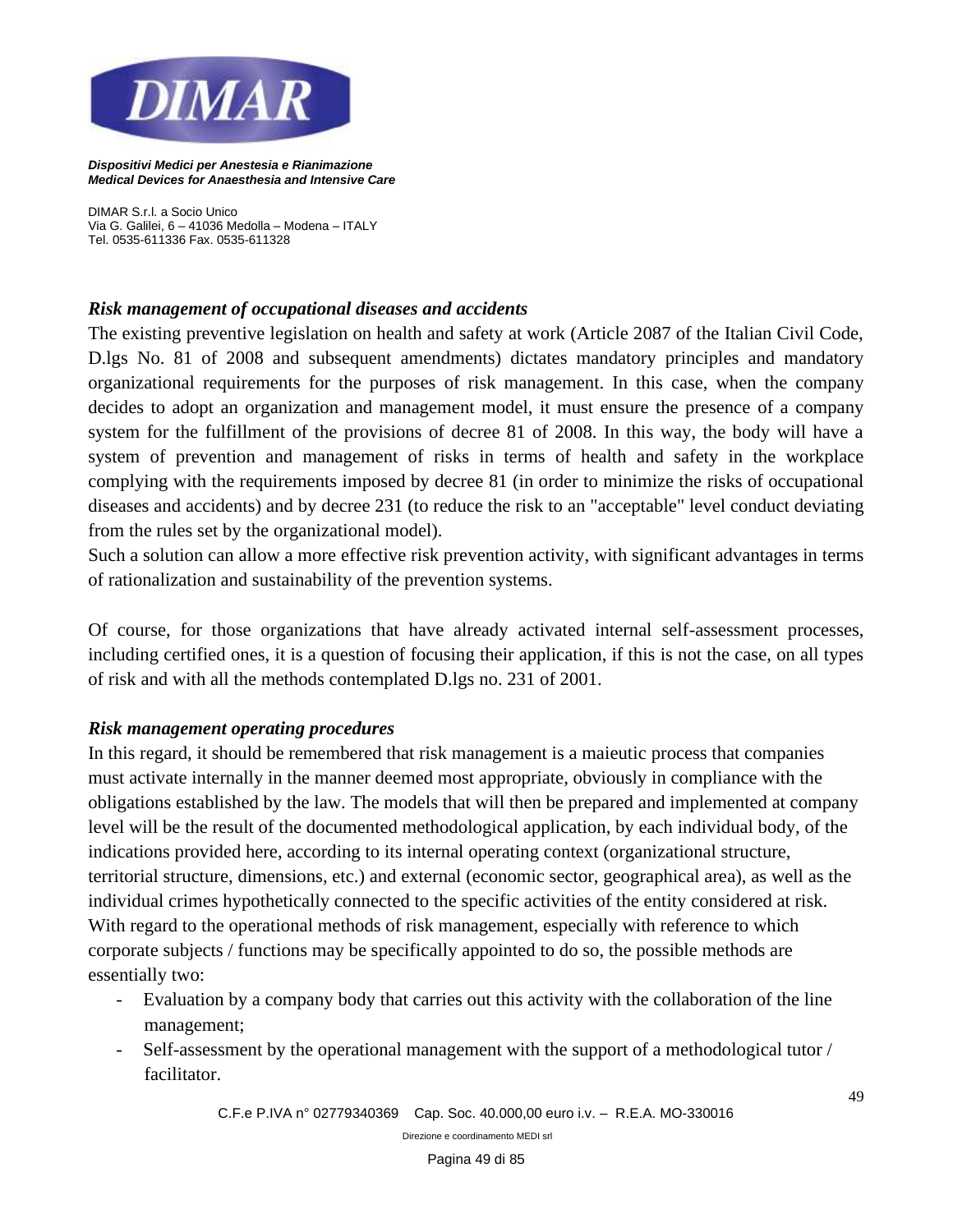

*DIMAR S.r.l. a Socio Unico Via G. Galilei, 6 – 41036 Medolla – Modena – ITALY Tel. 0535-611336 Fax. 0535-611328*

According to the logic outlined above, the operational steps that the Company will have to take to activate a risk management system consistent with the requirements imposed D.lgs no. 231 of 2001. In describing this logical process, emphasis is placed on the relevant results of the self-assessment activities implemented for the purposes of implementing the system.

# *Inventory of company areas of activity*

The performance of this phase can take place according to different approaches, among others, by activity, by function, by process.

In particular, it involves carrying out an exhaustive periodic review of the corporate reality, with the aim of identifying the areas that are affected by potential crime cases.

In particular, it will be necessary to identify the types of offenses relevant to the entity and at the same time the areas that, due to the nature and characteristics of the activities actually carried out, are affected by any crime cases.

Particular attention must be paid to the "history" of the entity, or to any prejudicial events that may have affected the company and the responses identified for overcoming the weaknesses of the internal control system that have favored such events.

With regard to the crimes of homicide and serious or very serious negligent injury committed in violation of the rules for the protection of health and safety at work, it is not possible to exclude a priori any area of activity, since this series of crimes can in fact involve all the components business.

As part of this process / function review procedure at risk, it is appropriate to identify the subjects subjected to the monitoring activity which, with reference to malicious crimes, in certain particular and exceptional circumstances, could also include those who are linked to the company from mere parasubordination relationships, such as agents, or from other collaborative relationships, such as commercial partners, as well as the employees and collaborators of the latter.

From this point of view, for the culpable crimes of homicide and personal injury committed in violation of the rules for the protection of health and safety at work, subjects subjected to monitoring are all workers to whom the same legislation is addressed.

In this regard, it is necessary to reiterate the absolute importance that in every risk assessment process there is timely consideration of the hypotheses of participation in the crime.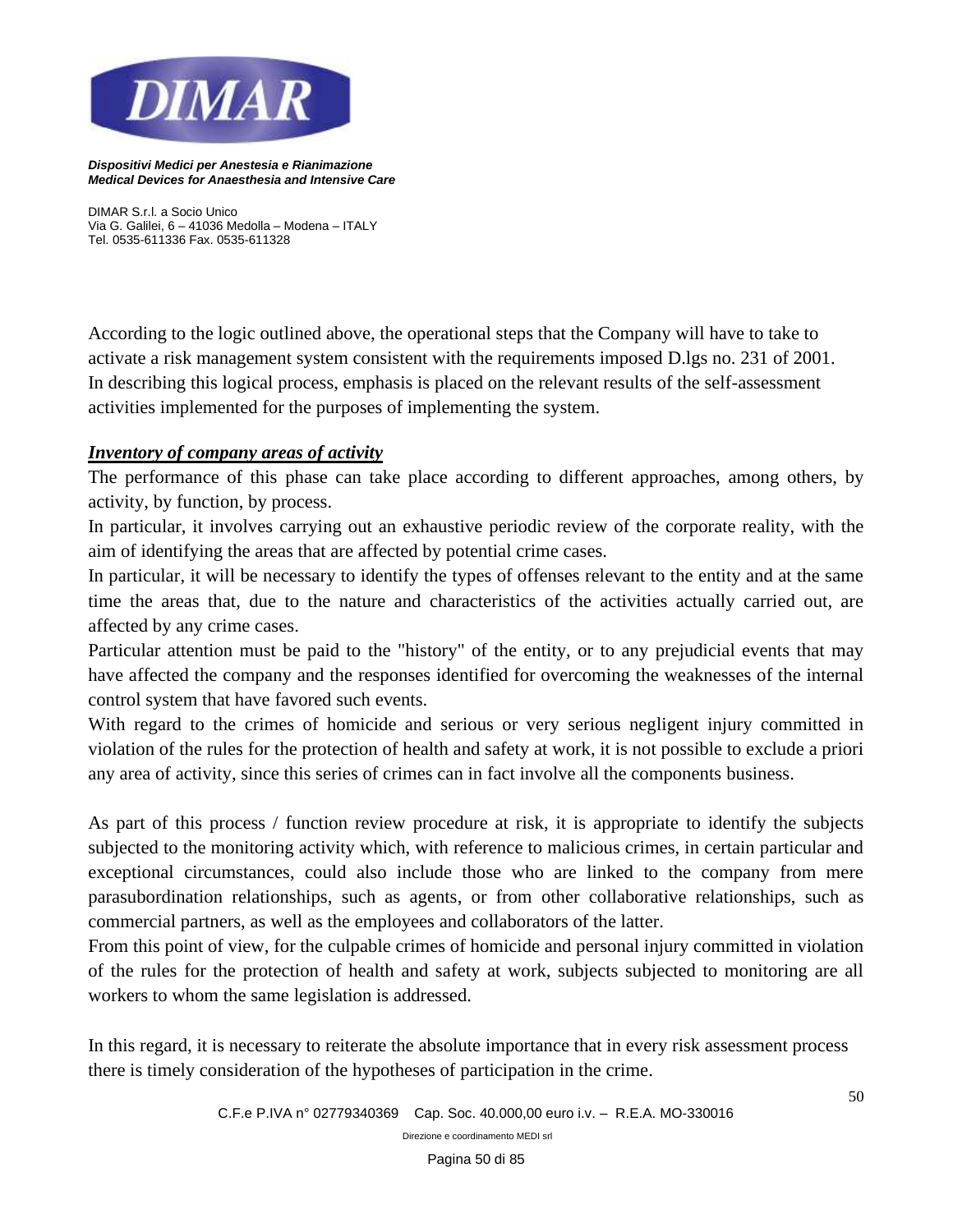

*DIMAR S.r.l. a Socio Unico Via G. Galilei, 6 – 41036 Medolla – Modena – ITALY Tel. 0535-611336 Fax. 0535-611328*

Furthermore, considering that - as already mentioned - by risk we mean any variable that directly or indirectly could have a negative impact on the objectives set by decree 231, as part of the complex risk assessment process, it is necessary to consider the systemic interdependence existing between the various risky events: each of them, that is, can in turn become a cause and generate the so-called cascade. "Domino effect".

In the same context, it is also advisable to carry out due diligence exercises every time in which, during the risk assessment, "indicators of suspicion" have been detected (for example, conducting negotiations in areas with a high rate of corruption, particularly complex, presence of new personnel unknown to the entity) relating to a particular commercial operation.

Finally, it should be emphasized that each company / sector has its own specific areas of risk that can only be identified through a precise internal analysis.

A position of obvious importance for the purposes of the application of Legislative Decree no. 231 of 2001, however, cover the processes of the financial area. The rule, probably for this reason, highlights them with a separate treatment (Article 6 paragraph 2 letter c), even if an accurate evaluation analysis of the "at risk" business areas should still bring out the financial one as one of certain relevance.

# *Potential risk analysis*

The analysis of potential risks must have regard to the possible methods of implementing the crimes in the various company areas (identified according to the process referred to in the previous point). The analysis, preparatory to a correct design of preventive measures, must lead to an exhaustive representation of how the types of crime can be implemented with respect to the internal and external operational context in which the company operates.

In this regard, it is useful to take into account both the history of the entity, that is, its past events, and the characteristics of the other parties operating in the same sector and, in particular, of any offenses committed by these in the same branch of activity.

In particular, the analysis of the possible methods of implementation of the crimes of homicide and serious or very serious negligent injury committed in violation of the obligations to protect health and safety at work, corresponds to the assessment of occupational risks carried out according to the criteria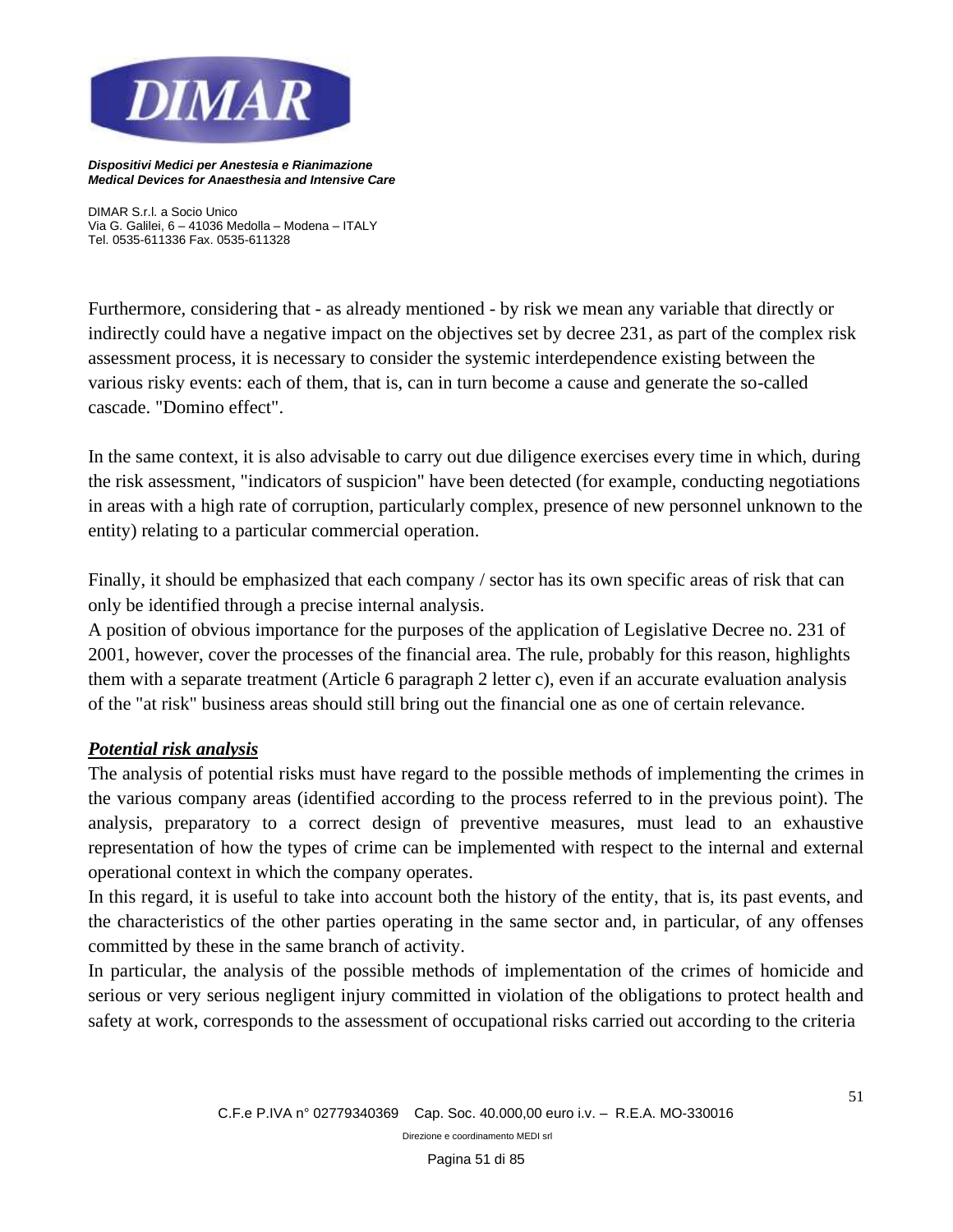

*DIMAR S.r.l. a Socio Unico Via G. Galilei, 6 – 41036 Medolla – Modena – ITALY Tel. 0535-611336 Fax. 0535-611328*

provided for by art. 28 of Legislative Decree no. 81 of 2008 (<sup>15</sup>).

# *Evaluation / construction / adaptation of the preventive control system*

The activities described above are completed with an assessment of the existing preventive control system and its adaptation when this proves necessary, or with its construction when the institution does not have it.

The preventive control system must be such as to ensure that the risks of committing crimes, according to the methods identified and documented in the previous phase, are reduced to an "acceptable level", according to the definition set out in the introduction. In essence, it is a question of designing those that D.lgs n. 231 of 2001 defines "specific protocols aimed at planning the formation and implementation of the entity's decisions in relation to the crimes to be prevented".

The components of an internal (preventive) control system, for which consolidated methodological references exist, are manifold. However, it should be emphasized that the components that will be indicated must be integrated into an organic system, in which not all of them must necessarily coexist and where the possible weakness of a component can be counterbalanced by the strengthening of one or more of the other components in a compensatory key.

However, it should be reiterated that, for all entities, the preventive control system must be such that the same:

- In the case of willful crimes, it cannot be circumvented except fraudulently;

- An assessment of all the risks for the health and safety of workers existing in the company context;
- The prevention and protection measures adopted in the light of this assessment;

The risk assessment document must be revised immediately when:

- Changes affecting the safety or health of workers are made to the production process or work organization;
- Innovations are introduced, especially in the field of technology;
- Significant injuries occur;

-

The results of the health surveillance highlight the need.

<sup>&</sup>lt;sup>15</sup> It is therefore necessary to prepare a risk assessment document containing:

<sup>-</sup> The program of measures suitable for improving safety levels over time and identifying the procedures for implementing the measures and, among other things, the roles of the company organization that will have to implement them;

<sup>-</sup> Indication of the subjects who collaborated in the risk assessment (head of the prevention and protection service, worker safety representative, competent doctor);

The identification of the specific risks of certain tasks, which require adequate training and specific professional skills.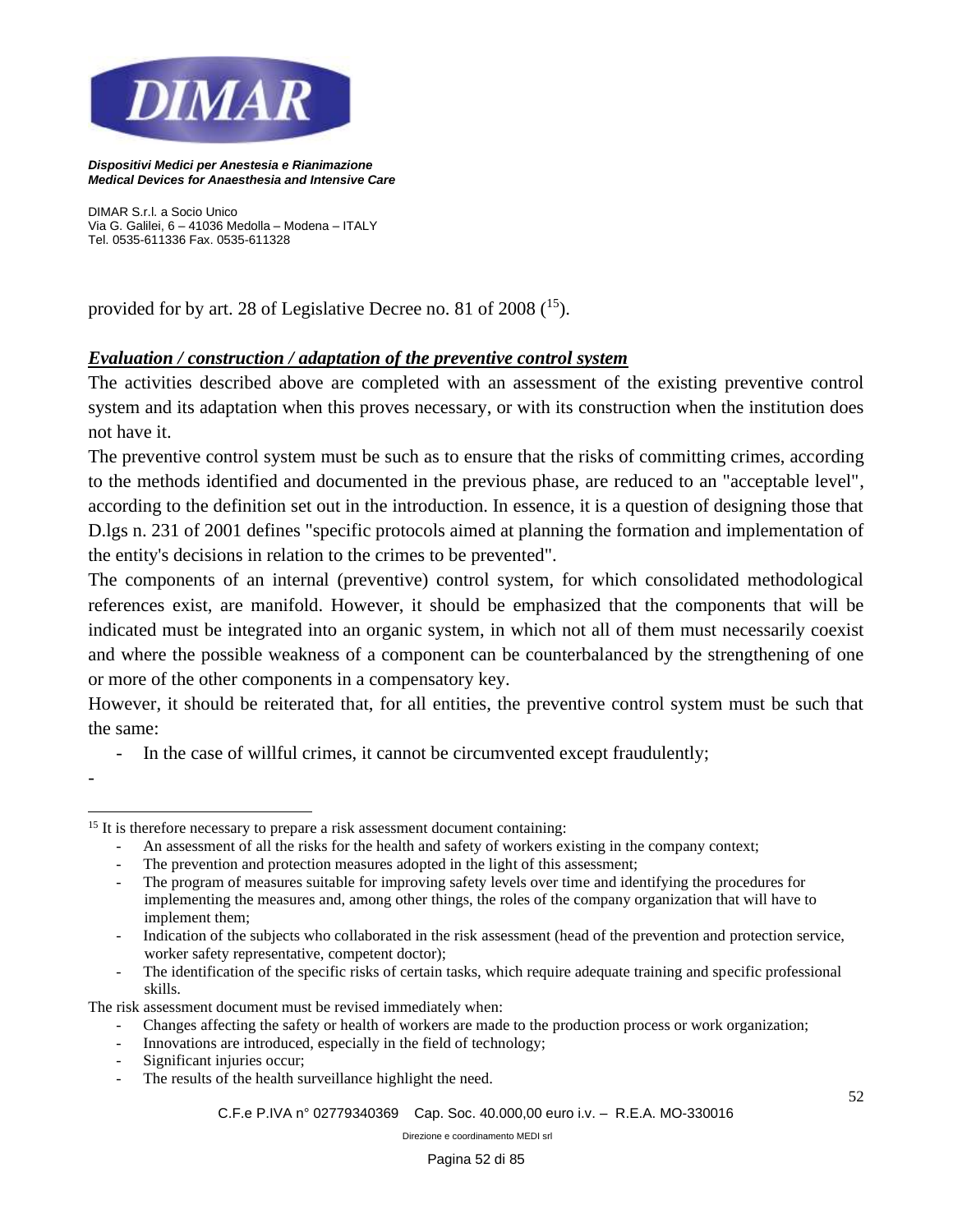

*DIMAR S.r.l. a Socio Unico Via G. Galilei, 6 – 41036 Medolla – Modena – ITALY Tel. 0535-611336 Fax. 0535-611328*

- In the case of culpable crimes, as such incompatible with fraudulent intentionality, it is in any case violated, despite the timely compliance with the supervisory obligations by the appropriate supervisory body.

In particular, the following levels of supervision are outlined:

- A 1st level of control, which defines and manages the so-called line controls, inherent in the operating processes, and the related risks. It is generally carried out by the internal resources of the structure, both in self-control by the operator, and by the person in charge / manager but may involve, for specialized aspects (for example for instrumental checks), the use of other resources internal or external to the company. It is also good that the verification of organizational and procedural measures relating to health and safety is carried out by the subjects already defined in the assignment of responsibilities (generally these are managers and supervisors). Among these, the Prevention and Protection Service is of particular importance, which is called upon to elaborate, as far as it is concerned, the control systems of the measures adopted;
- A 2nd level of control, carried out by company technical structures competent on the subject and independent from those of the 1st level, as well as from the work sector subject to verification. This monitoring oversees the management and control process of the risks associated with the operation of the system, ensuring consistency with the company objectives;
- For more structured and medium-large organizations, a 3rd level of control, carried out by Internal Audit, which provides assurance, i.e. independent assessments on the design and operation of the overall Internal Control System, accompanied by improvement plans defined in agreement with the Management.

According to the information provided above, they are listed below, with distinct reference to the willful and negligent crimes provided for D.lgs no. 231 of 2001, which are generally considered the components (protocols) of a preventive control system, which must be implemented at the company level to ensure the effectiveness of the model.

### *A. Preventive control systems for malicious crimes*

The most relevant components of the control system, according to the Guidelines proposed by Confindustria, are:

- *Code of ethics or conduct with reference to the offenses considered.*

*C.F.e P.IVA n° 02779340369 Cap. Soc. 40.000,00 euro i.v. – R.E.A. MO-330016* 

*Direzione e coordinamento MEDI srl*

53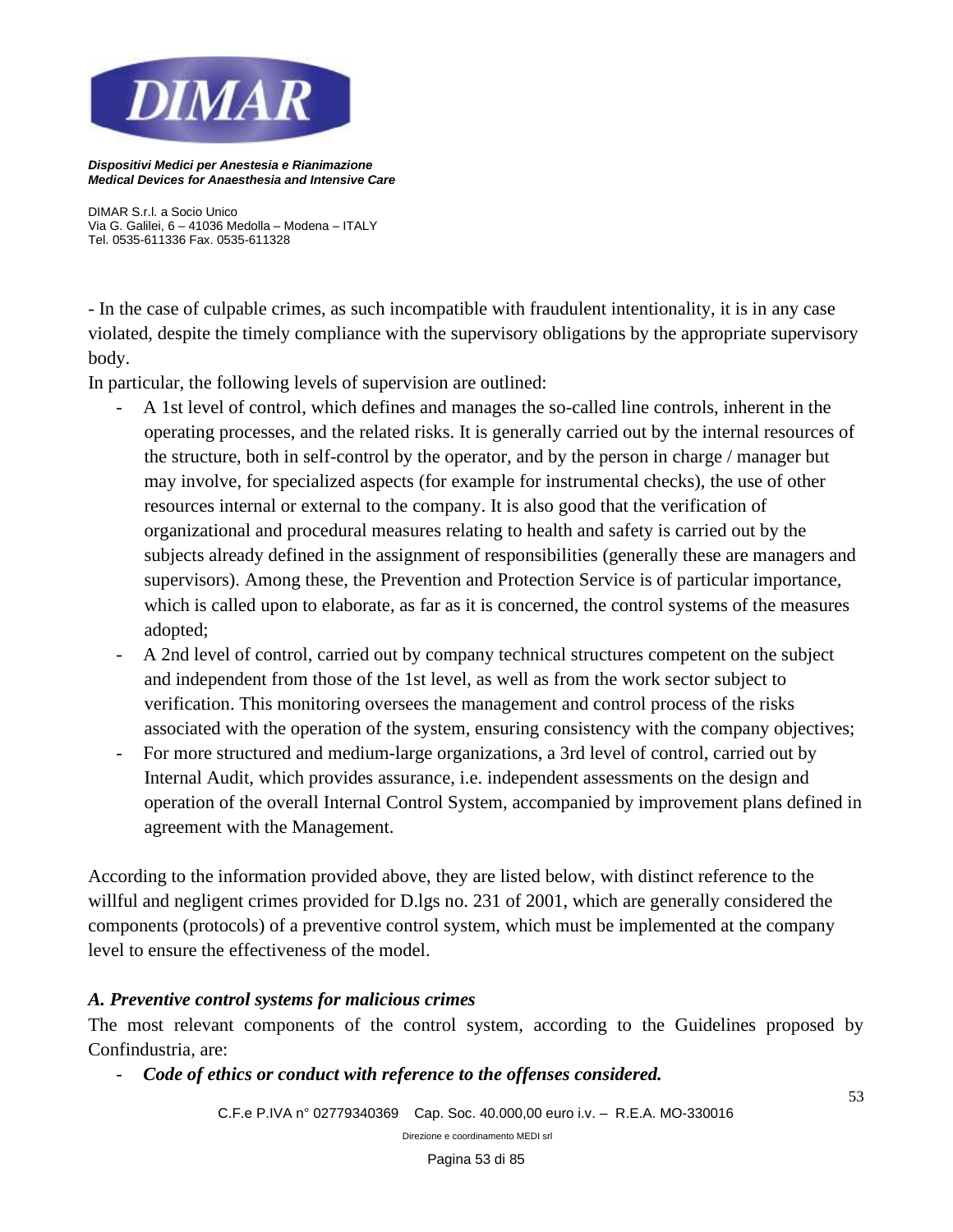

*DIMAR S.r.l. a Socio Unico Via G. Galilei, 6 – 41036 Medolla – Modena – ITALY Tel. 0535-611336 Fax. 0535-611328*

> The adoption of ethical principles, or the identification of the primary corporate values which the company intends to comply with, is the expression of a specific corporate choice and constitutes the basis on which to establish the preventive control system.

- − **Organizational system sufficiently updated, formalized and clear**, especially as regards the attribution of responsibility, hierarchical dependency lines and the description of tasks, with specific provision of control principles.
- **Manual and computerized procedures (information systems)** such as to regulate the performance of activities by providing the appropriate control points (balancing; detailed information on particular subjects such as agents, consultants, intermediaries).

In this context, the control tool represented by the separation of tasks between those who carry out crucial phases (activities) of a process at risk has particular preventive effectiveness.

Particular attention must be paid to financial flows that do not fall within the typical business processes, especially if they are areas not adequately proceduralized and with impromptu and discretionary characteristics. In any case, it is necessary that the principles of transparency, verifiability, inherence to the business activity are always safeguarded.

It will be appropriate to evaluate the separation of duties within each process at risk over time, verifying that company procedures and / or operating practices are periodically updated and constantly take into account the changes or innovations that have occurred in company processes and in the organizational system.

− **Authorization and signature powers** assigned in accordance with the defined organizational and managerial responsibilities.

Certain functions can be delegated to a person other than the one originally holder; for this purpose, a precise indication of the approval thresholds for the expenses made by the delegate may prove useful.

It is also important to provide for a coherent and integrated system that includes all corporate proxies or powers of attorney (including those relating to accident prevention and environmental matters) that are periodically updated in the light of both regulatory changes and any changes in the corporate organizational system. It would then be advisable to guarantee the documentability of the system of proxies, in order to facilitate its possible subsequent reconstruction.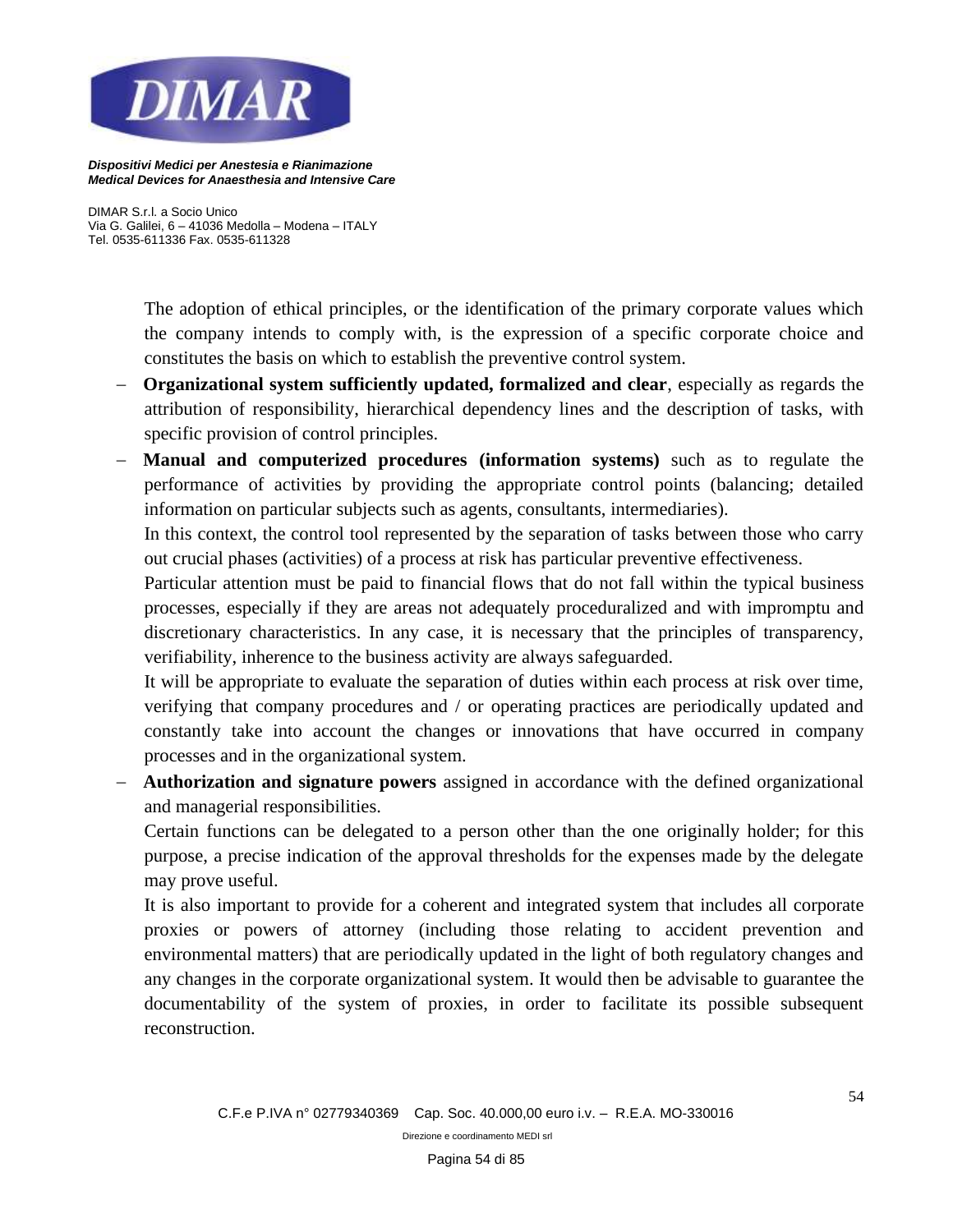

*DIMAR S.r.l. a Socio Unico Via G. Galilei, 6 – 41036 Medolla – Modena – ITALY Tel. 0535-611336 Fax. 0535-611328*

#### - **Communication to personnel and their training.**

With reference to communication, it must obviously concern the Code of Ethics, but also other tools such as authorization powers, hierarchical dependency lines, procedures, information flows and everything that contributes to transparency in daily operations. Communication must be: capillary, effective, authoritative (ie issued from an adequate level), clear and detailed, periodically repeated. In addition, it is necessary to allow access and consultation of the documentation constituting the Model also through the company intranet.

Alongside communication, an adequate training program must be developed, modulated according to the levels of the recipients. It must illustrate the reasons of expediency - as well as legal ones - that inspire the rules and their concrete scope. In this regard, it is appropriate to provide for the content of the training courses, their frequency, the compulsory participation in the courses, the frequency and quality checks on the content of the programs, the systematic updating of the contents of the training events due to the updating of the Model. It is important that the training activity on decree 231 and on the contents of the organizational models adopted by each body is promoted and supervised by the Supervisory Body of the company, which, depending on the individual situation, may make use of the operational support of the competent corporate functions or external consultants. Furthermore, the model should provide for the methods of training delivery (classroom sessions, e-learning).

- **Integrated control systems.** They must consider all operational risks, in particular relating to the potential commission of predicate offenses, in order to provide timely reporting of the existence and occurrence of general and / or particular critical situations. It is necessary to define suitable indicators for the individual types of risk detected (for example brokerage agreements that provide for off-shore payments) and the risk-assessment processes internal to the individual company functions.

# **B. Preventive control systems for culpable crimes relating to the protection of health and safety at work and the environment**

Without prejudice to what has already been specified in relation to the types of willful crime, in this context, the most relevant components of the control system are:

− **Code of ethics** with reference to the crimes considered; It is an expression of the company policy for health and safety at work or for respect for the environment and indicates the vision, essential values and beliefs of the company in this area. It therefore serves to define the direction, the principles of action and the objectives to aim for in the matter.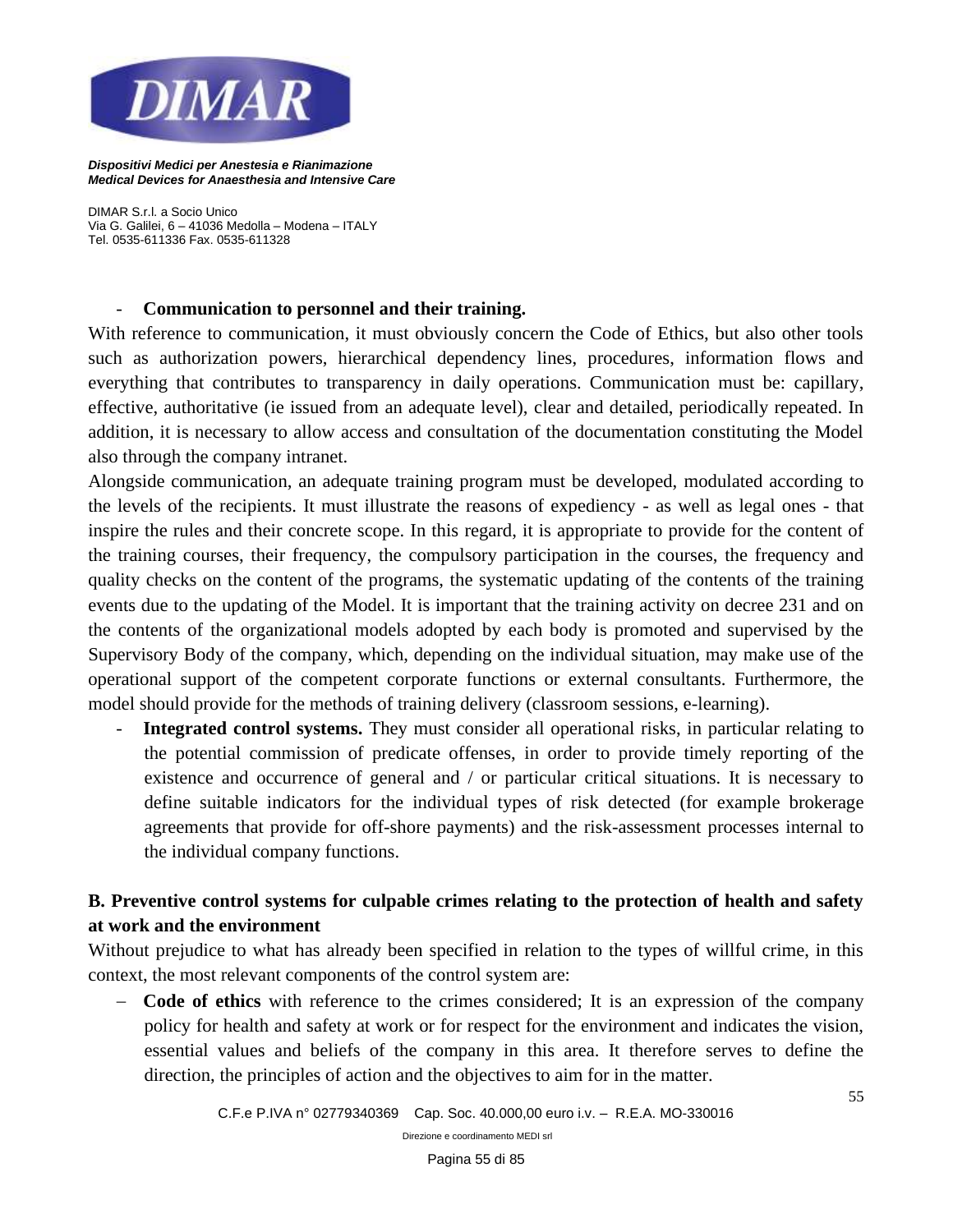

*DIMAR S.r.l. a Socio Unico Via G. Galilei, 6 – 41036 Medolla – Modena – ITALY Tel. 0535-611336 Fax. 0535-611328*

> **Organizational structure**. With reference to crimes relating to the safety and health of workers, an organizational structure is required with tasks and responsibilities formally defined in accordance with the organizational and functional scheme of the company. An articulation of functions must be provided to ensure adequate technical skills and the necessary powers to assess, manage and control the risk to the health and safety of workers (Article 30, paragraph 3, D.lgs no. 81/2008). The degree of articulation of the functions will adapt to the nature and size of the company and the characteristics of the activity carried out.

Particular attention should also be paid to specific figures operating in this area (RSPP - Head of the Prevention and Protection Service, ASPP - Prevention and Protection Service Workers, MC - Competent Doctor, where applicable and, if present, RLS - Workers' Representative for Security, first aid officers, emergency officer in case of fire).

This approach essentially implies that:

- o o The duties of the company management, managers, supervisors, workers, the RSPP, the competent doctor and all the other subjects present in the company and provided for by decree 81 of 2008 in relation to the safety activities of their respective competence are explained , as well as the related responsibilities;
- o o In particular, the duties of the Head of the Prevention and Protection Service and of any employees of the same service, of the Workers' Safety Representative, of the emergency management staff and of the competent doctor are documented.

In order to prevent environmental offenses, the organization of the company must instead contemplate specific operating procedures to effectively carry out the management of environmental risks that may contribute to the commission of the offenses referred to in article 25 undecies of decree 231. Among the numerous initiatives and measures to be promoted, it would therefore be necessary:

- o Proceduralize and monitor the environmental risk assessment activity according to the regulatory framework and the naturalistic-environmental context on which the company insists;
- o Formalize appropriate organizational provisions in order to identify those responsible for compliance with environmental legislation and the operational managers for the management of environmental issues, in the light of the above risk assessment;
- o Proceduralize and monitor the activities of planning and finalizing costs in the environmental field, qualification, evaluation and monitoring of suppliers (e.g. the

56

*C.F.e P.IVA n° 02779340369 Cap. Soc. 40.000,00 euro i.v. – R.E.A. MO-330016*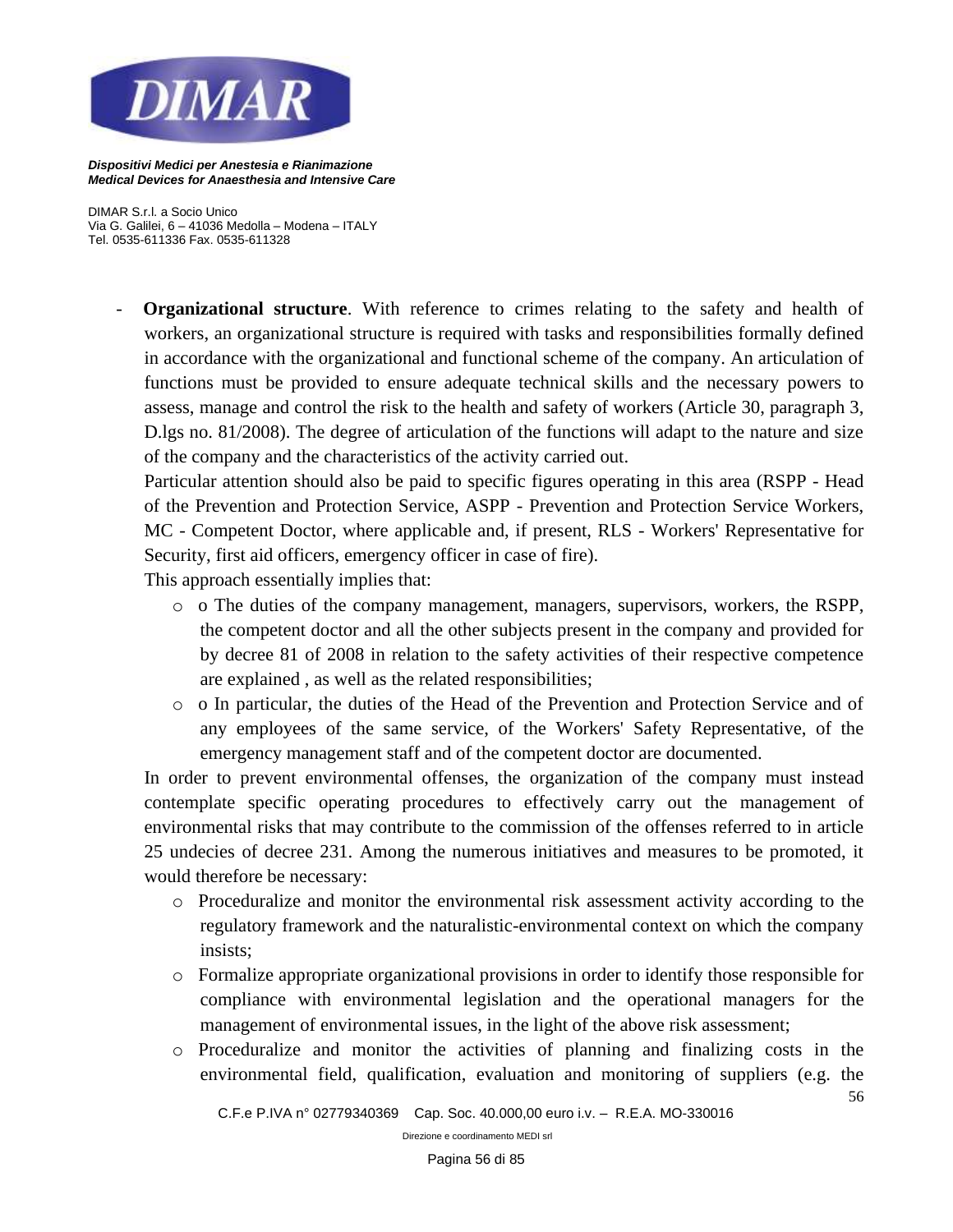

*DIMAR S.r.l. a Socio Unico Via G. Galilei, 6 – 41036 Medolla – Modena – ITALY Tel. 0535-611336 Fax. 0535-611328*

> laboratories in charge of the characterization and classification of waste, the execution of sampling, analysis and environmental monitoring, rather that of transporters, disposers, intermediaries in charge of waste management);

- o Ensure the updating of the model to the legislation on environmental crimes, which is complex and constantly evolving.
- **Education and training.** The performance of tasks that can affect health and safety in the workplace requires adequate competence, to be verified and nurtured through the provision of training and training aimed at ensuring that all personnel, at all levels, are aware of the importance of compliance of their actions. with respect to the organizational model and the possible consequences due to behaviors that deviate from the rules dictated by the model.

The company should organize training and training, according to the needs detected periodically, taking into account the peculiarities of the different risk areas and the professionalism of the staff who work there.

In concrete terms, each worker / company operator must receive sufficient and adequate training with particular reference to their workplace and their duties. This must take place when hiring, transferring or changing duties or introducing new work equipment or new technologies, new dangerous substances and preparations. The company should organize training and training according to the needs identified periodically.

On the other hand, it is likely that professional profiles are involved in education and training on environmental crimes who, in carrying out their duties, are exposed to the risk of commission or participation in the commission of an environmental crime.

For other subjects it will be sufficient to provide basic and immediately understandable information. Finally, with reference to both issues, particular attention must be paid to the need to update training needs, with respect to the modification of the techniques / technologies used, both for production purposes and for the purposes of prevention or mitigation of the identified risks.

- **Communication and involvement:** the circulation of information within the company assumes a significant value to encourage the involvement of all stakeholders and allow adequate awareness and commitment at all levels.

Involvement, with reference to the health and safety of workers, should be achieved through: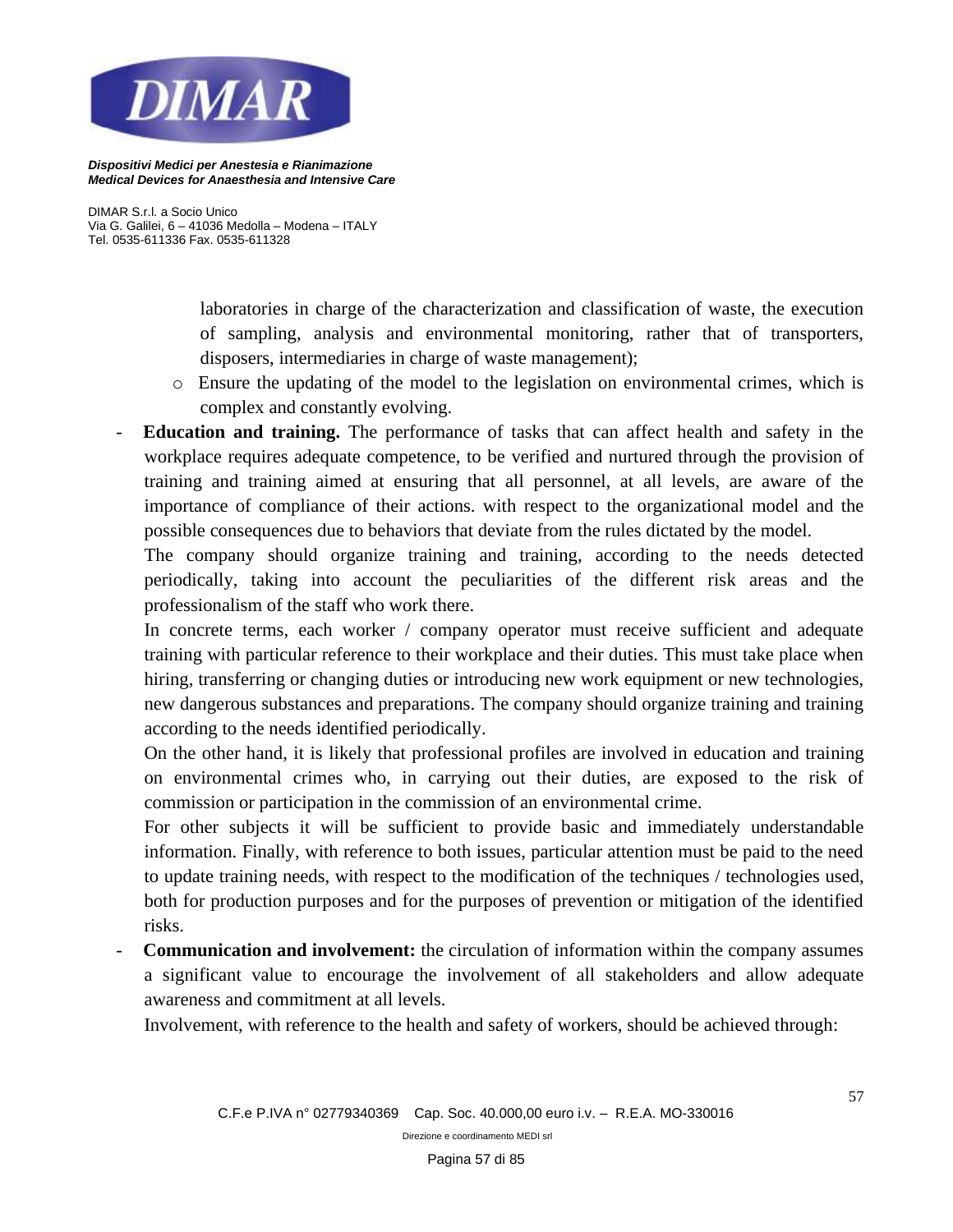

*DIMAR S.r.l. a Socio Unico Via G. Galilei, 6 – 41036 Medolla – Modena – ITALY Tel. 0535-611336 Fax. 0535-611328*

- o The preventive consultation of the RLS, where present, and of the competent Doctor, where required, regarding the identification and assessment of risks and the definition of preventive measures;
- o Periodic meetings that take into account not only the requests established by current legislation, but also the reports received from workers and the operational needs or problems encountered. Furthermore, with reference to environmental crimes, the communication and involvement of the interested parties should be carried out through periodic meetings of all the competent figures to verify the correct management of environmental issues, after which adequate dissemination of the results should be provided. (e.g. performance, accidents and near-miss environmental accidents) within the organization and, therefore, also towards the workers.
- **Operational management.** The control system, in relation to the risks to health and safety in the workplace, should integrate and be congruent with the overall management of company processes.

From the analysis of business processes and their interrelation and from the results of the risk assessment derives the definition of the methods for carrying out safely the activities that have a significant impact on health and safety at work.

The company, having identified the areas of intervention associated with health and safety aspects, should exercise a regulated operational management. In this sense, particular attention should be paid to:

- o Staff hiring and qualification;
- o Organization of work and workstations;
- o Acquisition of goods and services used by the company and communication of appropriate information to suppliers and contractors;
- o Normal and extraordinary maintenance;
- o Qualification and choice of suppliers and contractors;
- o Management of emergencies;
- o Procedures for dealing with discrepancies with respect to the objectives set and the rules of the control system;

In addition to the aforementioned indications, the risk prevention and management model of environmental crimes should instead identify, based on the results of the risk analysis, appropriate measures for the prevention, protection and mitigation of the identified risks**.**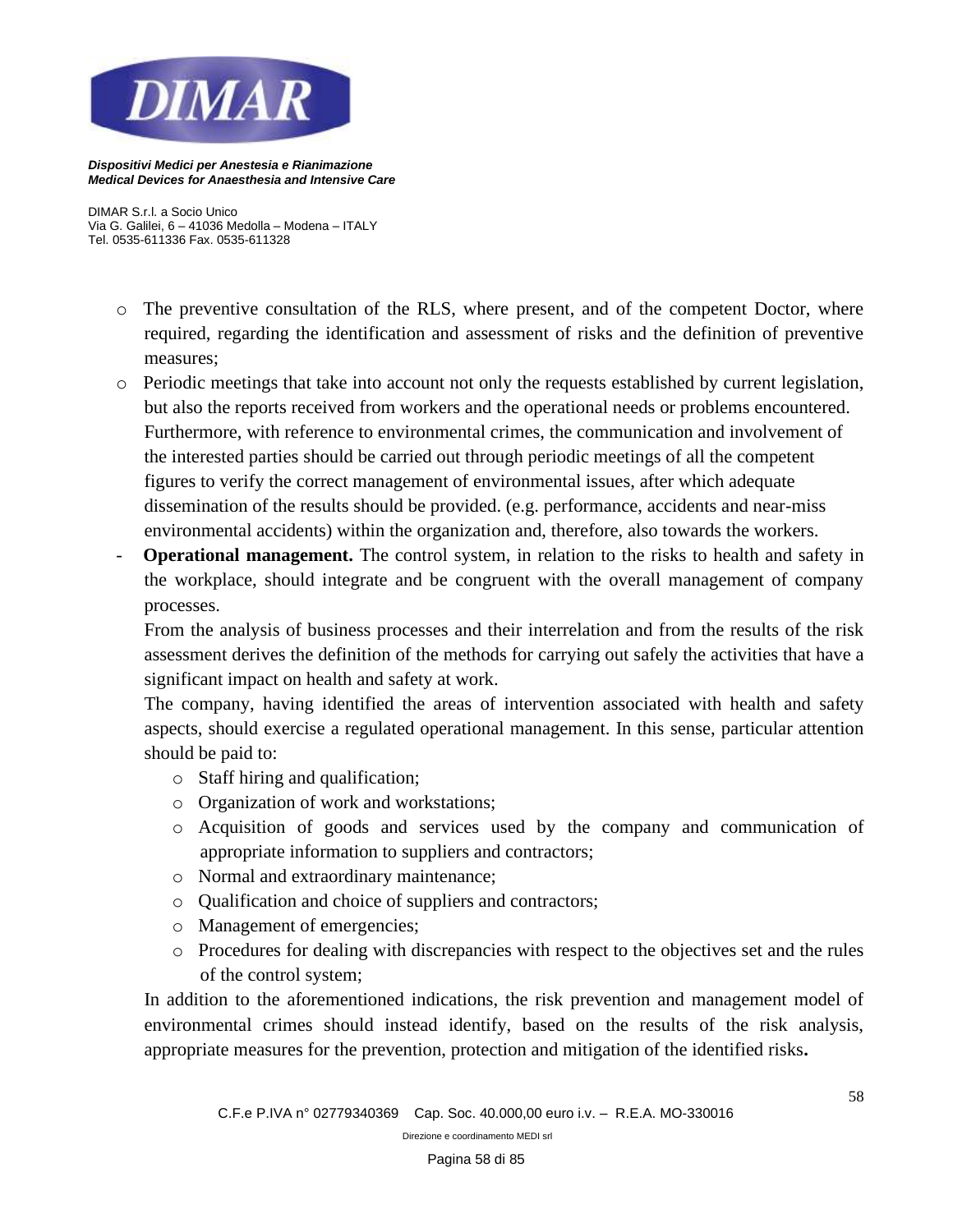

*DIMAR S.r.l. a Socio Unico Via G. Galilei, 6 – 41036 Medolla – Modena – ITALY Tel. 0535-611336 Fax. 0535-611328*

> Similarly, for example, all the management issues of any company fleet (vehicles, boats, aircraft, etc.), of the plants containing ozone-depleting substances, as well as the treatment and disposal of waste, special or even dangerous, are relevant. which must be governed in specific company protocols aimed at directing the work of the employees, in line with the articulated legislation of reference (e.g., compliance with time constraints, volumes and physical spaces dedicated to the temporary storage of materials intended for disposal ; checks to be implemented on the accesses of third-party companies involved in transport and disposal).

> Again with regard to waste management and disposal, checks also require particular attention both in the contractual phase, with recourse also to specific precautionary clauses, and in the actual performance - inherent to the suppliers to whom these activities are entrusted;

Monitoring system. The management of health and safety in the workplace should include a phase of verification of the maintenance of the risk prevention and protection measures adopted and assessed as suitable and effective. The technical, organizational and procedural measures of prevention and protection implemented by the company should be subject to planned monitoring.

The setting up of a monitoring plan should be developed through:

- o Time scheduling of checks (frequency);
- o Attribution of tasks and executive responsibilities;
- o Description of the methodologies to be followed;
- o Methods of reporting any non-conforming situations.

Therefore, systematic monitoring should be envisaged, the methods and responsibilities of which should be established together with the definition of the methods and responsibilities of operational management.

According to the Confindustria Guidelines, the components described above must be organically integrated into a system architecture that respects a series of control principles, including:

- Every operation, transaction, action must be verifiable, documented, consistent and congruous. For each operation, there must be adequate documentary support on which checks can be carried out at any time that certify the characteristics and reasons for the operation and identify who authorized, carried out, registered, verified the operation itself.
- No one can independently manage an entire process.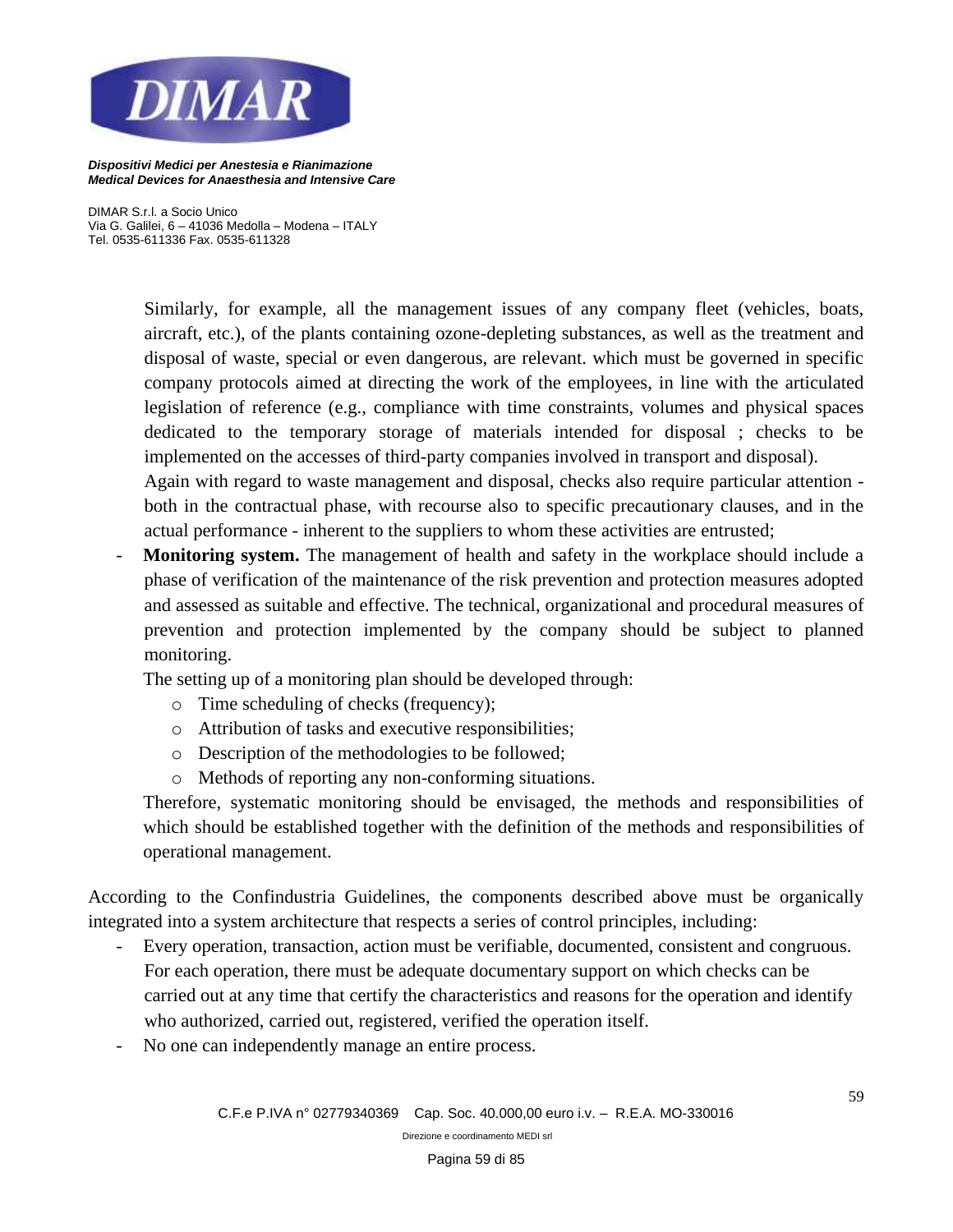

*DIMAR S.r.l. a Socio Unico Via G. Galilei, 6 – 41036 Medolla – Modena – ITALY Tel. 0535-611336 Fax. 0535-611328*

The system must ensure the application of the principle of separation of functions, whereby the authorization to carry out an operation must be under the responsibility of a person other than the person who accounts, operates or controls the operation.

Furthermore, it is necessary that:

- o No one is given unlimited powers;
- o The powers and responsibilities are clearly defined and known within the organization;
- o The authorization and signature powers are consistent with the organizational responsibilities assigned and appropriately documented in order to ensure, if necessary, an easy ex post reconstruction;
- Controls must be documented. The control system must document (possibly through the preparation of reports) the performance of controls, including supervision.

In particular, the principles of control (ie of regulated management) can be summarized in the general scheme shown below.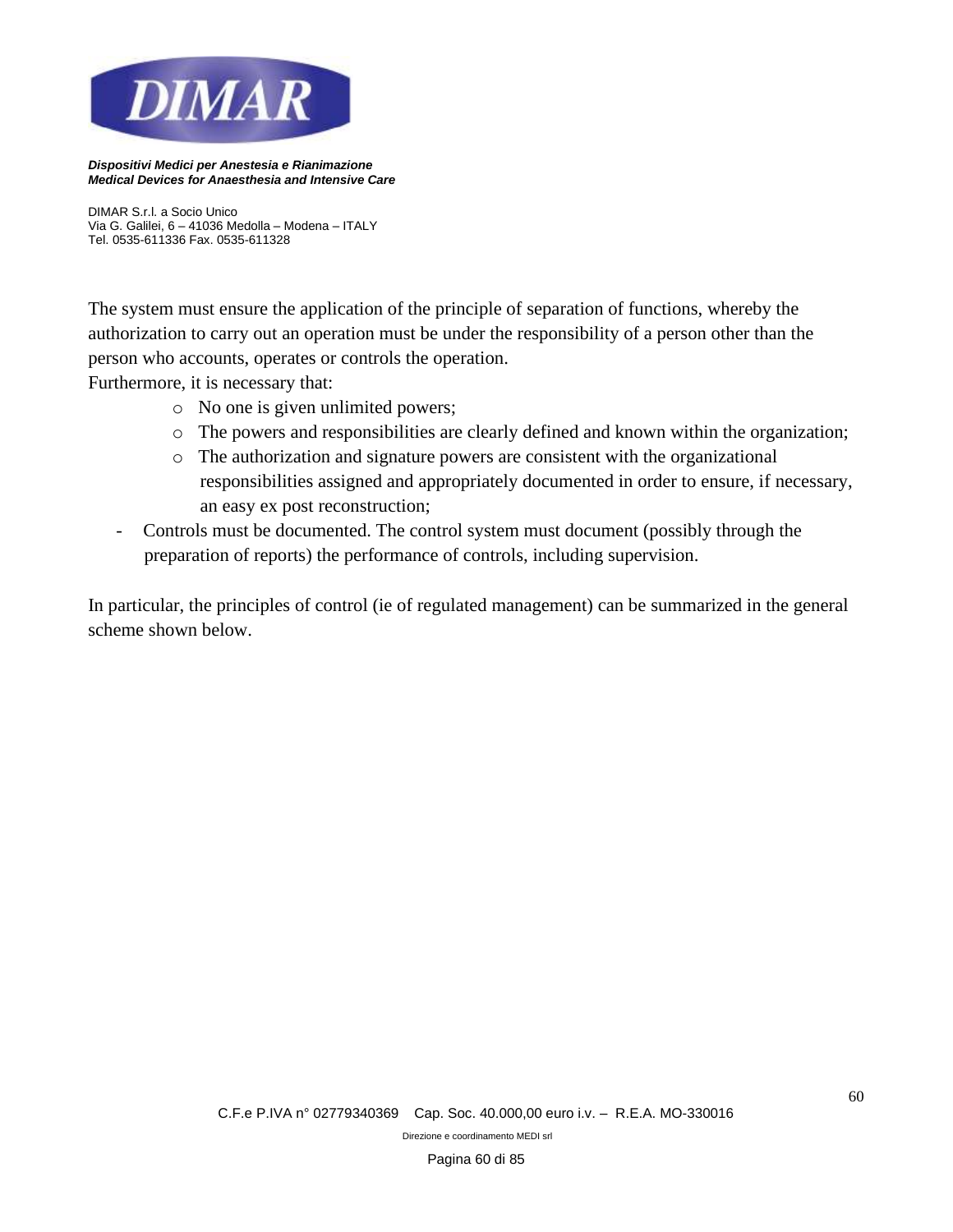

*DIMAR S.r.l. a Socio Unico Via G. Galilei, 6 – 41036 Medolla – Modena – ITALY Tel. 0535-611336 Fax. 0535-611328*



**Riesame e miglioramento = Review and improvement Monitoraggio = Monitoring Esame finale = Final exam Politica= Politics Pianificazione e organizzazione = Planning and Organization Sensibilizzazione azione = Action sensitization**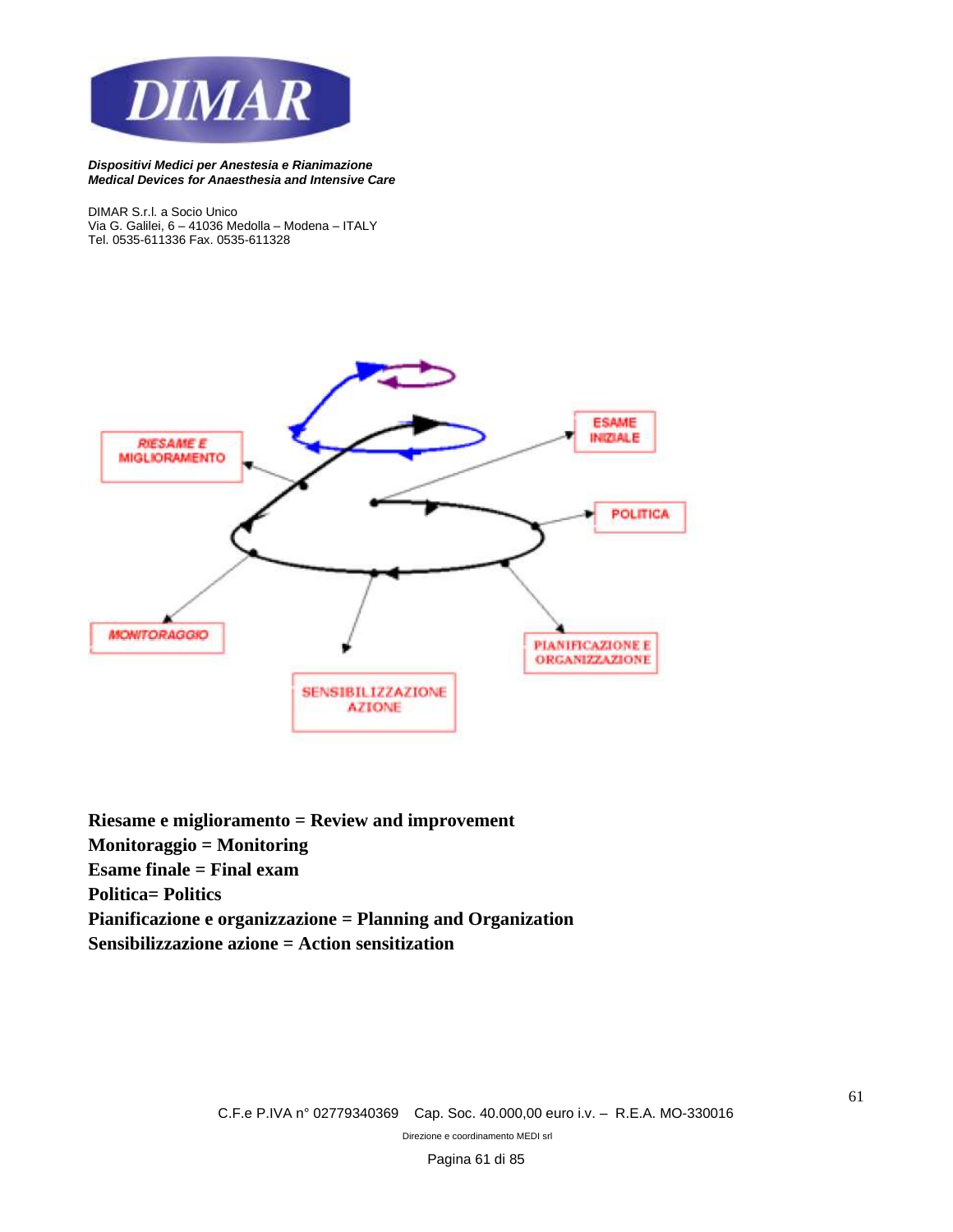

*DIMAR S.r.l. a Socio Unico Via G. Galilei, 6 – 41036 Medolla – Modena – ITALY Tel. 0535-611336 Fax. 0535-611328*

# **5. THE IMPLEMENTATION PHASES OF THE MODEL IN DIMAR S.R.L.**

With a meeting of 8 February 2021, the 231 Working Group presented the company with the launch of the project aimed at developing the organization, management and control model of Dimar S.r.l., pursuant to art. 6, paragraph 2, lett. a) of Legislative Decree 231/01.

This Model is inspired by the Confindustria Guidelines for the construction of organization, management and control models pursuant to Legislative Decree 231/2001, updated as of June 2021, by the Guidelines for the construction of organization, management and control models for pursuant to Legislative Decree no. 231/2001 of Confindustria Medical Devices (formerly Assobiomedica) updated to 2013, to the CNDCEC Guidelines of December 2018 as well as to the Code of Ethics of Confindustria Medical Devices (formerly Assobiomedica) updated to September 2020.

The key moments of the Model, in methodological consistency with what was stated above, were:

- − Mapping of "sensitive" corporate activities, ie those activities within which the offenses referred to in Legislative Decree 231/2001 may be committed, also highlighting the activities instrumental to the commission of the offenses. The mapping must highlight in detail the type of offenses that can be committed, the person or function that can commit the offense, the implementation method through which the offense can be committed and the occasion (the "when") that makes possible the realization of the offense;
- − Analysis of existing control procedures and definition of specific prevention protocols that regulate dangerous activities in the most stringent and effective way possible;
- − Analysis, definition and formalization of the organizational system. This system must be adequately updated and formalized. It will have to provide for a clear attribution of responsibilities, a clear definition of the hierarchical lines of dependence and a clear description of the tasks. The incentive systems will also have to be analyzed and constructed so that no direct incentives are set up for the commission of offenses;
- − Definition of the requirements of the Supervisory Body;
- − Formalization of the rules of operation of the Supervisory Body and assignment of specific supervisory tasks on the effective and correct functioning of the Model. Explicit provision of adequate measures to promptly discover and eliminate risk situations;
- − Definition of information flows to the Supervisory Body;
- − Definition of a sanctioning system for both employees and top management for the violation of procedural or control obligations deriving from the introduction of the Model;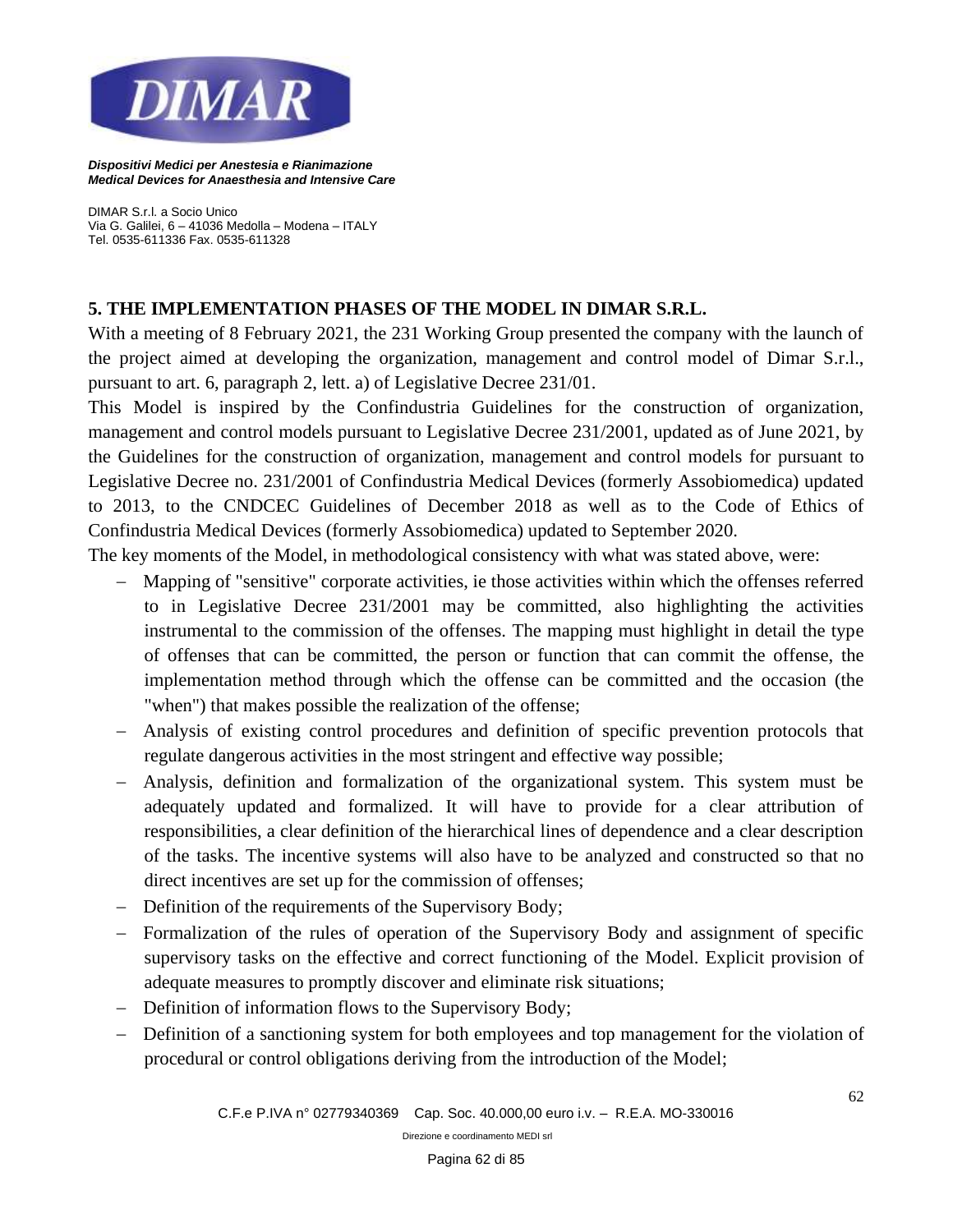

*DIMAR S.r.l. a Socio Unico Via G. Galilei, 6 – 41036 Medolla – Modena – ITALY Tel. 0535-611336 Fax. 0535-611328*

- Sensitization and dissemination at all company levels of the rules of conduct and established procedures. The communication of the models to the staff must be authoritative, effective, widespread, clear and detailed and must be repeated and renewed periodically. Furthermore, it will be necessary to expressly provide for a training program, which must be appropriately calibrated according to the levels of the recipients. This program must explicitly report the content of the courses, their frequency and mandatory participation. Finally, it will be necessary to provide for frequency and quality checks on the content of the courses;
- Definition of an ethical code of conduct in relation to the offenses referred to in D.lgs 231 which provides for the need to observe the laws and regulations in force and to base relations with the Public Administration on principles of correctness and transparency. This code of conduct must then be brought to the attention and observed by Dimar S.r.l. and by all those who have relationships with the Company (suppliers, contractors, collaborators, employees, etc.).

The organization, management and control model, without prejudice to the specific purposes described above and relating to the exemption value provided for by the Decree, is part of the wider control system already in place and adopted in order to provide a reasonable guarantee regarding the achievement of the objectives. company in compliance with laws and regulations, the reliability of financial information and the protection of assets, also against possible fraud.

In particular, with reference to the so-called sensitive areas of activity, the Company has identified the following key principles of its Model, which by regulating these activities represent the tools aimed at planning the formation and implementation of the Company's decisions and guaranteeing suitable control over the themselves, also in relation to the crimes to be prevented.

# *Transparency and traceability*

In compliance with the general principle of verifiability, the performance of each process must be traceable, both in terms of document archiving and at the level of information systems. In order to comply with this principle, it is necessary to build formalized procedures thanks to which every action, operation, transaction, etc., is adequately verifiable and documented, with particular reference to the authorization and verification mechanisms of the various operating processes. This means that each initiative must be characterized by adequate support that favors controls and ensures the appropriate evidence of operations. Traceability also serves to ensure greater transparency of company management, allowing the best identification of the process owners and the subjects involved in certain

63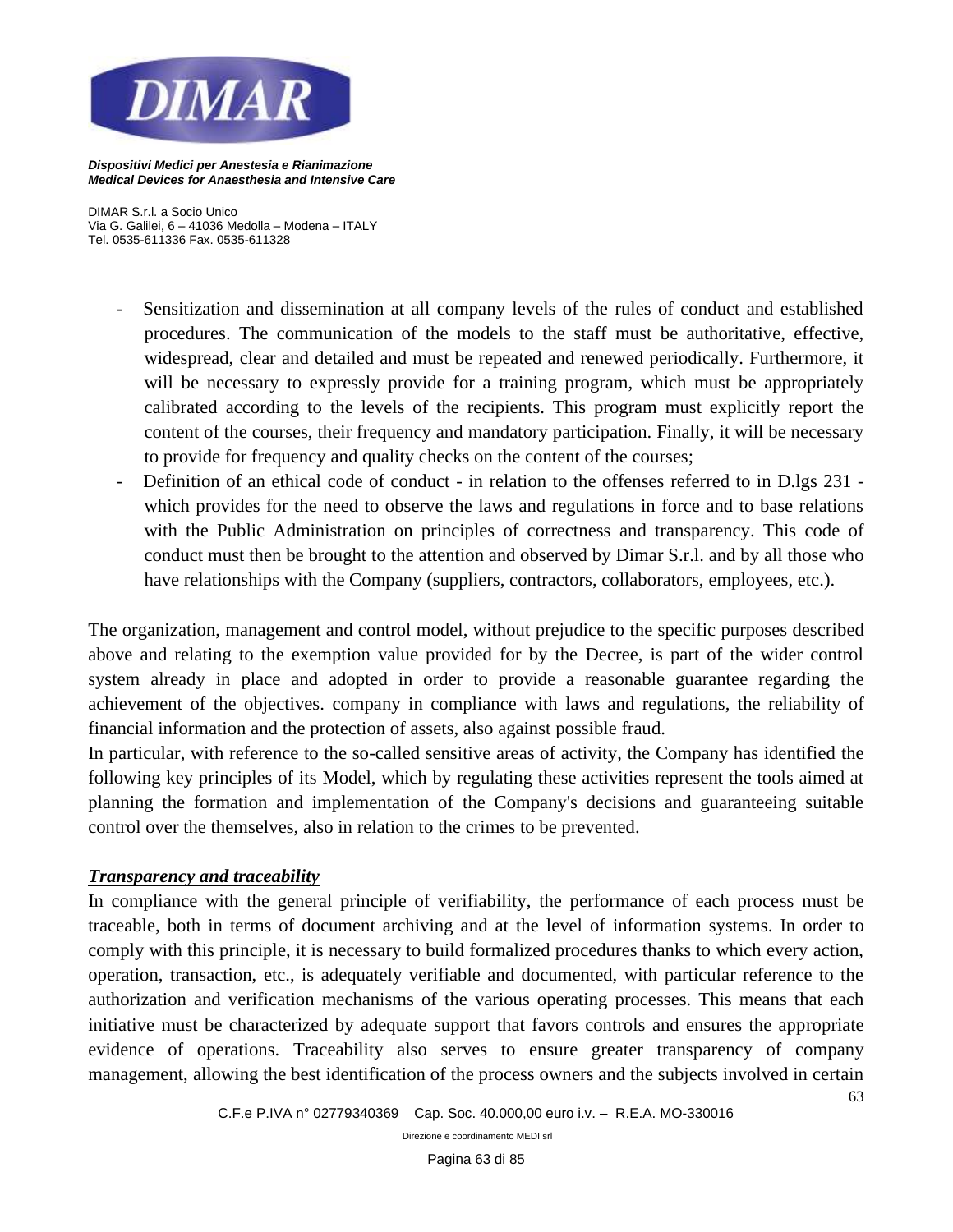

*DIMAR S.r.l. a Socio Unico Via G. Galilei, 6 – 41036 Medolla – Modena – ITALY Tel. 0535-611336 Fax. 0535-611328*

operational processes. In order to build effective control measures, which also comply with the aforementioned principles of traceability and transparency, it is necessary to build a specific matrix of proxies, which identifies in a timely manner the subjects appointed to perform functions or manage particularly sensitive processes.

### *Segregation of functions*

In line with what has been outlined so far, it is clear that no person should independently manage an entire process, since in order to limit the risk of crime, the various activities that comprise it must not be assigned to a single individual, but divided among several actors. For this reason, the structure of the company procedures must guarantee the separation between the phases of:

- Decision
- Authorization
- Execution
- Control
- Recording and filing of operations concerning the various company activities, with specific reference to those deemed most sensitive, or subject to a high risk of committing one of the predicate offenses. Consider, for example, specific activities such as relations with public bodies, participation in public tenders, the management of inspections or audits, the process of forming corporate communications and so on; it is necessary to identify cross-signature mechanisms, particular authorization procedures for sensitive transactions by type or amount, an adequate control system and so on.

### *Transparent management of financial resources*

Among the few ideas offered directly by the law, it is worth underlining a specific reference to the need to identify "methods of managing financial resources suitable for preventing the commission of crimes". Particular attention must therefore be paid to this aspect, in order to define procedures that ensure a transparent and correct management of the institution's liquidity.

The specific focus on this issue is imposed by the possibility that poor management of financial resources can represent an instrumental element (for example through the creation of hidden funds) for the commission of certain predicate crimes also characterized by very incisive sanctions, such as money laundering, self-laundering, corruption, etc. Consequently, the Model should provide for specific procedures aimed at establishing amount thresholds, cross-signature mechanisms, formal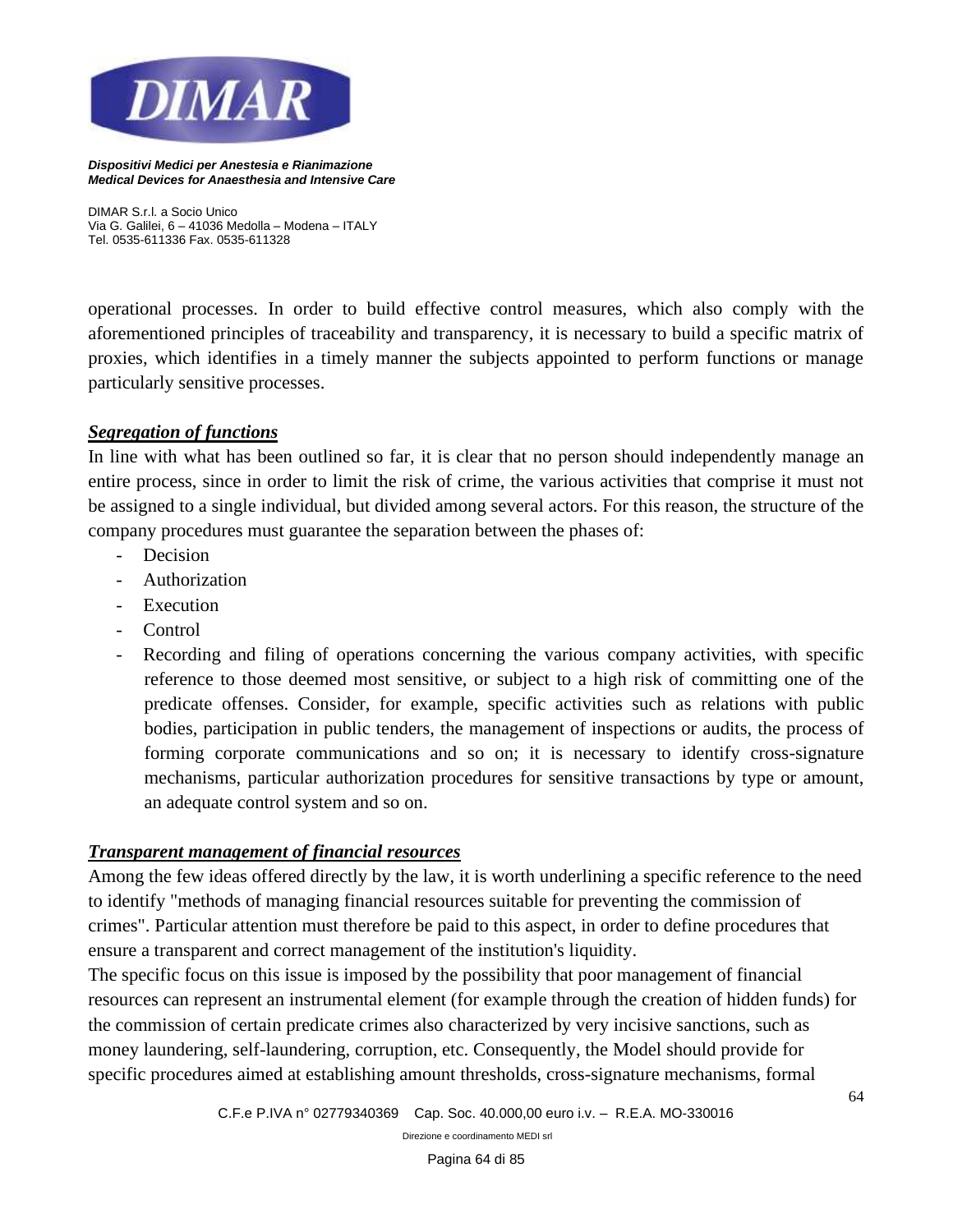

*DIMAR S.r.l. a Socio Unico Via G. Galilei, 6 – 41036 Medolla – Modena – ITALY Tel. 0535-611336 Fax. 0535-611328*

mandates for banking relationships and payments and all the safeguards necessary to reduce risks in this area.

The principles described above appear to be consistent with the indications provided by the Guidelines issued by Confindustria, and are considered by the Company to be reasonably suitable also for preventing the crimes referred to in the Decree. For this reason, the Company considers it essential to ensure the correct and concrete application of the aforementioned control principles in all areas of socalled sensitive corporate activities identified and described in the Special Parts of this Model.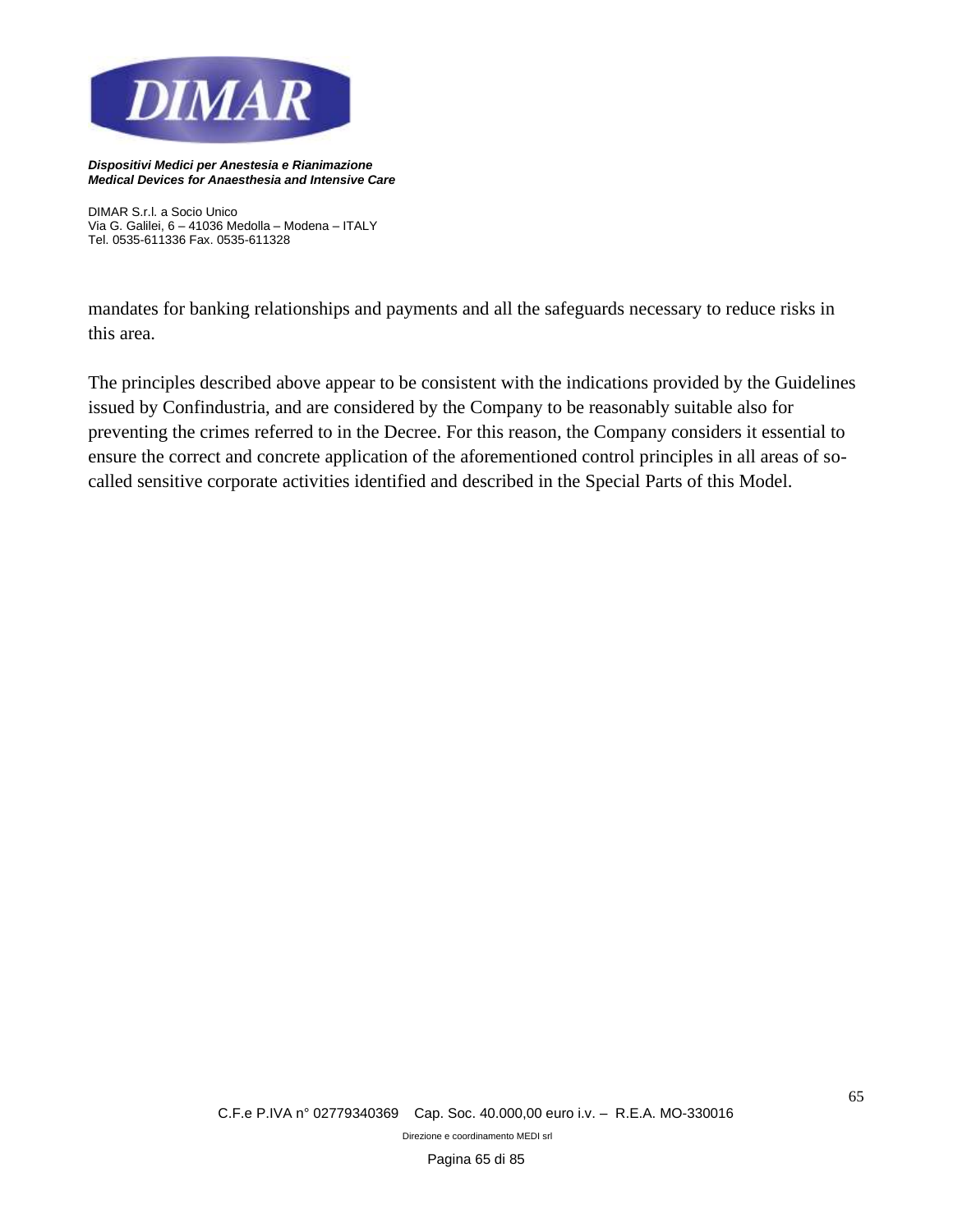

*DIMAR S.r.l. a Socio Unico Via G. Galilei, 6 – 41036 Medolla – Modena – ITALY Tel. 0535-611336 Fax. 0535-611328*

# **6. BACKGROUND AND CONTENTS OF THE MODEL**

The Model prepared by Dimar S.r.l. is based on:

- − The Code of Ethics and the Code of Conduct, intended to establish the general lines of conduct;
- − The organizational structure that defines the assignment of tasks providing, as far as possible, the separation of functions or alternatively compensatory controls - and the subjects called to check the correctness of conduct;
- − The mapping of sensitive company areas, that is to say the description of those processes within which it is easier for crimes to be committed;
- − Processes instrumental to sensitive corporate areas, or those processes through which financial instruments and / or substitute means are managed that can support the commission of crimes in areas at risk of crime;
- − The use of formalized company procedures, aimed at regulating the correct operating methods for making and implementing decisions in the various sensitive company areas;
- − The indication of the persons involved in overseeing these activities, in the desirably distinct roles of both executors and controllers, for the purpose of a segregation of management and control tasks;
- − A Criminal Manual aimed at describing the types of crime theoretically conceivable for the company, also indicating possible implementation methods within the company
- − The identification of methodologies and tools that ensure an adequate level of monitoring and control, both direct and indirect, being the first type of control entrusted to the specific operators of a given activity and the person in charge, as well as the second control to the management and to the Supervisory Body;
- − The specification of the information supports for the traceability of monitoring and control activities (eg files, printouts, reports, etc.);
- − The reporting procedure, to protect the integrity of the entity, of illegal conduct, relevant pursuant D.lgs 231/2001 or of violations of the organization, management and control model of the entity, guaranteeing the confidentiality of the identity of the whistleblower in the management of the report;
- The definition of a system of sanctions for those who violate the rules of conduct established by the Company. System which, on the one hand, must provide for the prohibition of retaliation or discriminatory acts, direct or indirect, against those who make reports within the terms set out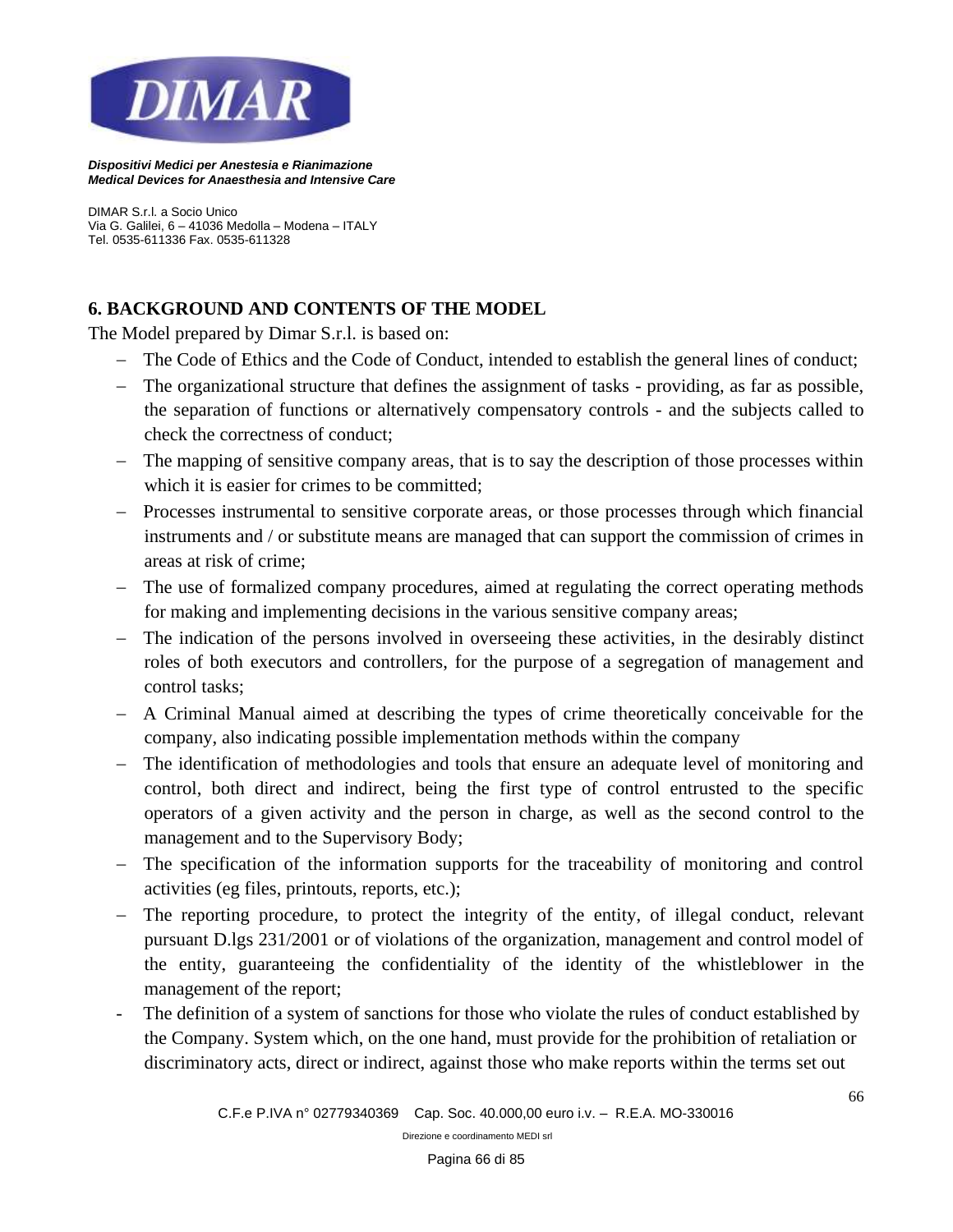

*DIMAR S.r.l. a Socio Unico Via G. Galilei, 6 – 41036 Medolla – Modena – ITALY Tel. 0535-611336 Fax. 0535-611328*

> in the reporting procedure, for reasons connected, directly or indirectly to the report and, for other reasons towards, must provide for sanctions against those who violate the protection measures of the whistleblower, as well as those who make reports with willful misconduct or gross negligence that prove to be unfounded;

- The implementation of a plan: 1) for the training of managerial staff and executives who operate in sensitive areas, administrators and the Supervisory Body; 2) information of all other interested parties;
- The establishment of a Supervisory Body which is assigned the task of supervising the effectiveness and correct functioning of the model, its consistency with the objectives and its periodic updating.

The documentation relating to the Model consists of the following parts:

Criminal Manual

General part

General part - internet version

Special section A - Code of ethics

Special Part B - Code of Conduct

Special part C - Organizational structure

Special Part D - Regulations of the Supervisory Body

Special Section E - Penalty System

Special Section F - Crimes against the Public Administration and against the State

Special Section G - Crimes relating to forgery of money, public credit cards, revenue stamps and identification tools or signs

Special section H - Corporate offenses

Special Section I - Crimes against the individual

Special Section J - Crimes of receiving, laundering and use of money, goods or utilities of illicit origin, as well as self-laundering

- Special Section K Crimes relating to safety in the workplace
- Special Section L Offenses relating to organized crime
- Special section M Transnational crimes
- Special Section N Crimes relating to cybercrime and illegal data processing
- Special Section O Crimes relating to copyright infringement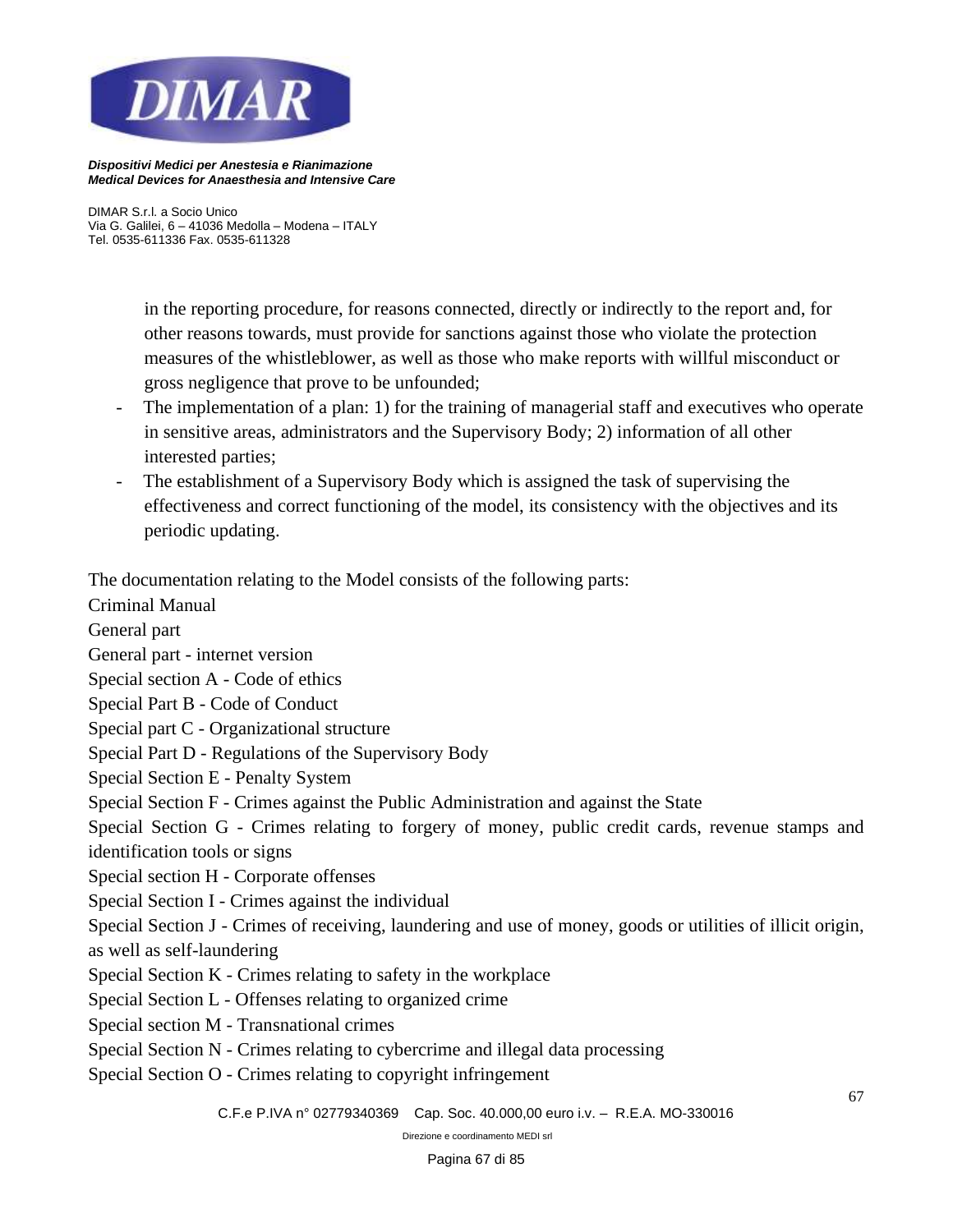

*DIMAR S.r.l. a Socio Unico Via G. Galilei, 6 – 41036 Medolla – Modena – ITALY Tel. 0535-611336 Fax. 0535-611328*

Special Section P - Crimes against industry and trade

Special Section Q - Offense pursuant to art. 377 bis c.p.

Special Section R - Crime of employment of illegally staying third-country nationals

Special section S - Environmental crimes

Special Section T - Tax Offenses

Special Section U - Customs Offenses

## **Procedure for reporting to the Supervisory Body**

## **Code of ethics**

The preparation and adoption of a Code containing the relevant ethical principles pursuant to D.lgs 231/2001 which the entity must comply with does not raise particular concerns and difficulties in adapting to small businesses.

The minimum contents of the Code of Ethics essentially consist in compliance with the regulations in force, in the monitoring of each operation carried out and in the expression of a series of principles which the activity of the entity must be based on in carrying out commercial relations with relevant subjects.

These contents, which are essential for the effectiveness and credibility of a Code of Ethics, are to be considered of generalized application and must therefore also be implemented by small businesses.

Precisely with reference to the Code of Ethics, it is noted that the conduct of directors, managers, employees, as well as of the so-called external subjects must comply with the general principles and rules of conduct as reported in the Code adopted by the company with the resolution of the Sole Director of 8 April 2021 and revised on 12/30/2021

This Code was drawn up in order to translate ethical values into behavioral principles, which the Recipients of the same are required to follow in the conduct of business and their activities, also in relation to the behaviors that can integrate the types of offenses envisaged by the Decree.

The principles and rules of conduct contained in this Model are integrated with what is expressed in the Code of Ethics adopted by the company, while presenting the Model with a different scope than the Code itself, for the purposes it intends to pursue in implementation of the provisions of the Decree. From this point of view, it is appropriate to specify that:

The Code represents an instrument adopted autonomously and susceptible of application on a general level by the Company in order to express a series of principles of corporate ethics that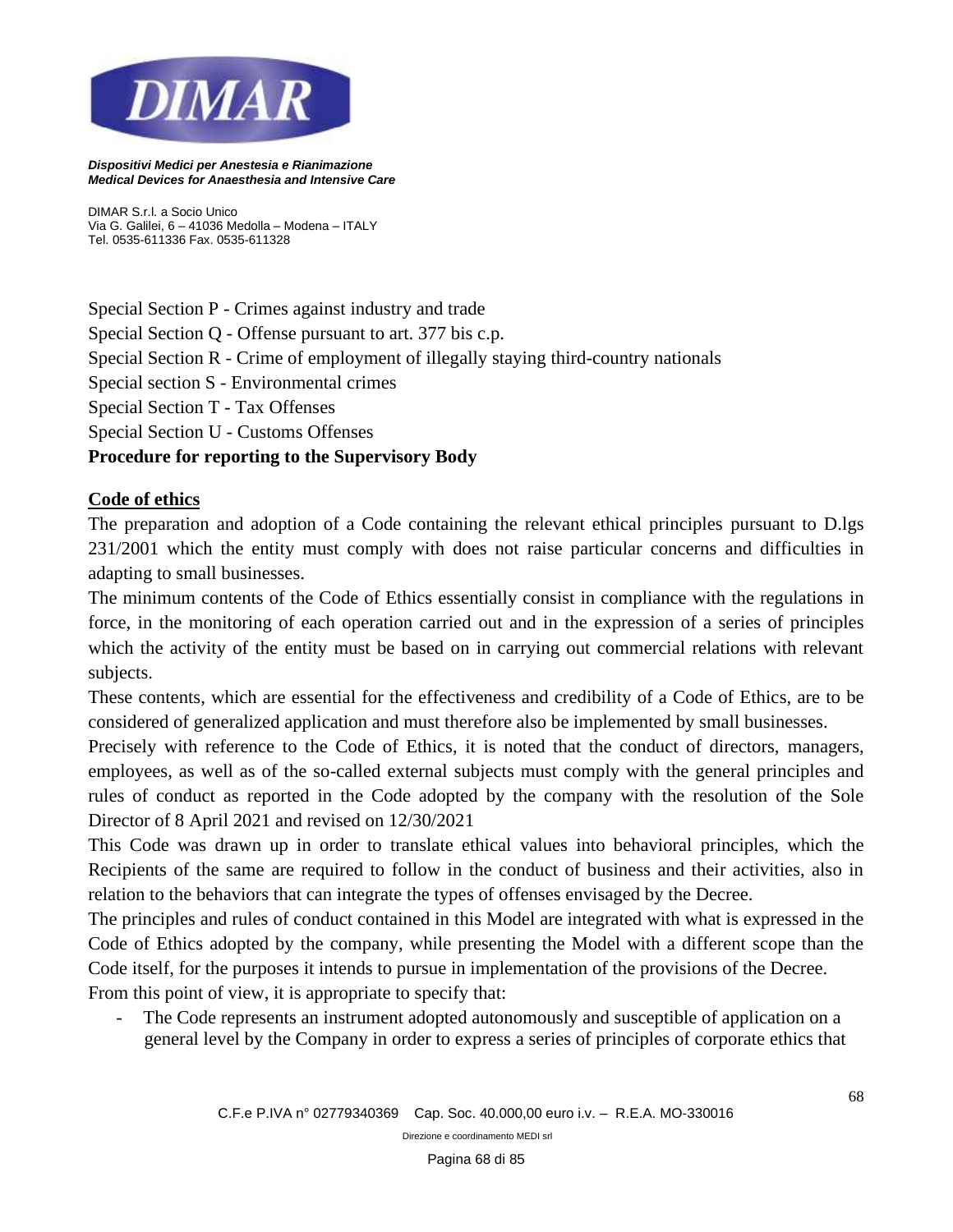

*DIMAR S.r.l. a Socio Unico Via G. Galilei, 6 – 41036 Medolla – Modena – ITALY Tel. 0535-611336 Fax. 0535-611328*

> the Company recognizes as its own and on which it intends to refer to the observance of all its employees and all those who cooperate in the pursuit of corporate purposes.

The Model, on the other hand, responds to specific provisions contained in the Decree, aimed at preventing the commission of particular types of crimes for facts which, apparently committed in the interest or to the advantage of the Company, may involve administrative liability based on the provisions of the Decree itself . However, in consideration of the fact that the Code refers to principles of conduct that are also suitable for preventing the unlawful conduct referred to in the Decree, it acquires relevance for the purposes of the Model and therefore formally constitutes an integral component of the Model itself.

The Company's Code of Ethics is reported in "Special Part A: Code of Ethics".

## **Code of Conduct**

The Code of Conduct constitutes a guarantee instrument, aimed at preventing and combating any form of sexual harassment, bullying and discrimination, in absolute respect for confidentiality. In particular, with the adoption of this Code of Conduct, Dimar intends to:

- Protect the dignity and equality of women and men in the workplace, promoting and encouraging the adoption of decisions and behaviors inspired by the principles of fairness, respect, equal opportunities, collaboration and fairness;
- Define the conducts that, beyond individual sensitivities, constitute situations of harassment, bullying or discrimination;
- Ensure, in the event of a report of harmful conduct, immediate recourse to timely and impartial procedures, aimed at resolving, with discretion and effectiveness, cases of sexual harassment, mobbing or discrimination and to prevent recurrence;
- Identify the actors involved and their respective roles, as part of the action to prevent and combat harmful conduct governed by the Code;
- Identify and monitor incidents of sexual harassment, bullying, or discrimination, in order to prepare adequate management strategies for prevention and contrast;
- Promote knowledge and application of current legislation and to protect equality and equal opportunities for all workers and promote information on the rules on sexual harassment, bullying and discrimination in the workplace.

The Company's Code of Conduct is set out in "Special Part B: Code of Conduct".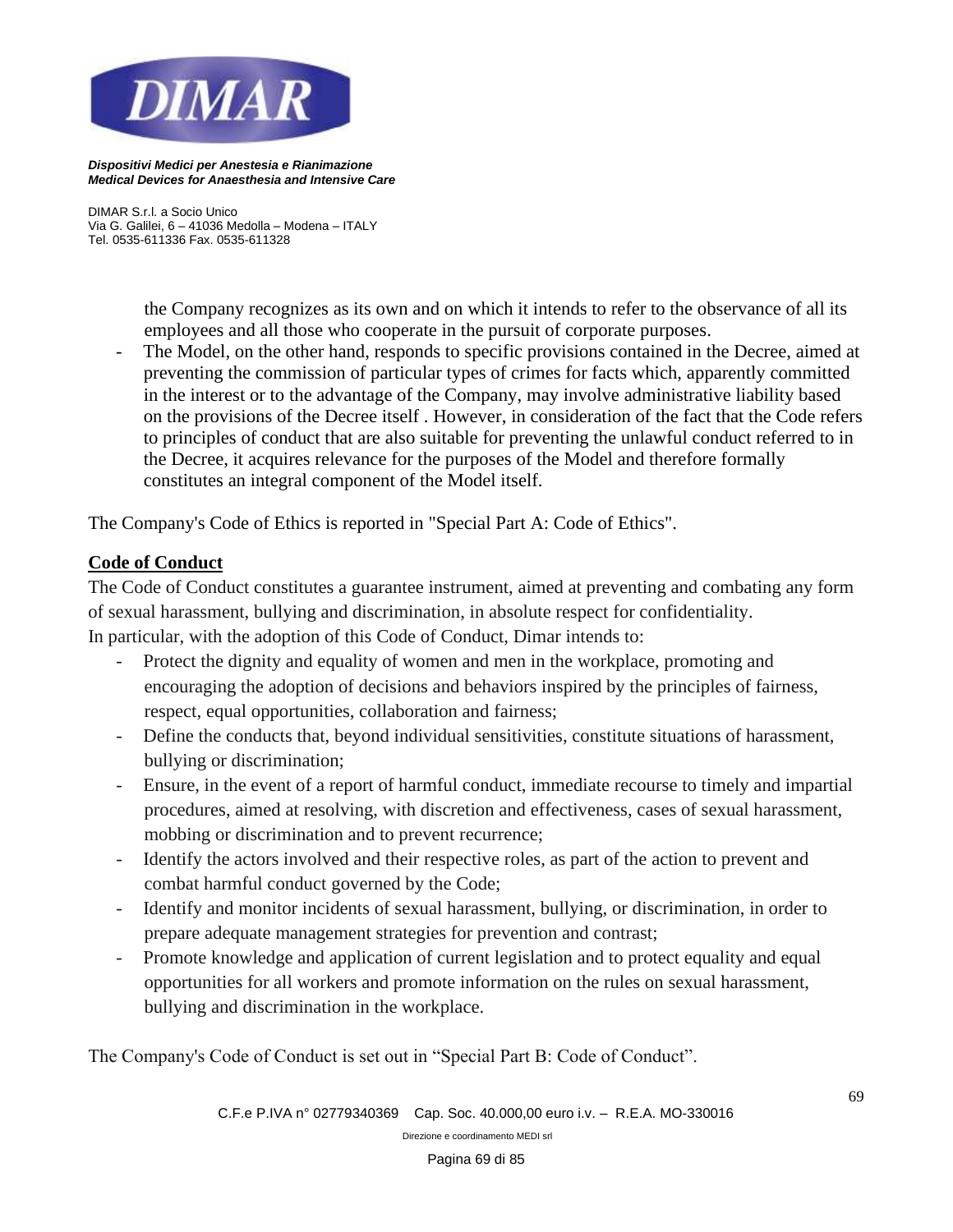

*DIMAR S.r.l. a Socio Unico Via G. Galilei, 6 – 41036 Medolla – Modena – ITALY Tel. 0535-611336 Fax. 0535-611328*

## *Organizational structure*

The organizational system of the Company is defined through the issuance of organizational provisions (service orders, job descriptions, internal organizational directives) by the Management Body, the President and the CEO The formalization of the organizational structure adopted is ensured by the Chairman of the Board of Directors, or his delegate, who periodically updates the Company's organization chart and disseminates it with an appropriate service order to all company personnel (through e-mail communications, on the bulletin board and company intranet).

The organizational structure of Dimar S.r.l. which constitutes an integral and substantial part of the Model, is reported in "Special Part C: Organizational structure" and represents the map of the Company's areas and the relative functions that are assigned to each area.

## **Reporting procedure (Whistleblowing)**

On 29 December 2017, law no. 179 containing "Provisions for the protection of the authors of reports of crimes or irregularities of which they have become aware in the context of a public or private employment relationship".

The law aims to encourage the collaboration of workers to encourage the emergence of corruption within public and private entities.

As for the private sector, Article 2 of Law no. 179/17 intervenes on Decree 231 and inserts in Article 6 ("Persons in top positions and organizational models of the entity") a new provision that frames the measures related to the presentation and management of reports within the 231 Model. Consequently, the law provides for companies that adopt the Model the obligation to implement the new measures as well.

In particular, pursuant to the new paragraph 2 bis of art. 6, the Organizational Model provides for the following additional measures:

- One or more channels that allow the subjects indicated in article 5, paragraph 1, letters a) and b), to submit, in order to protect the integrity of the entity, detailed reports of illegal conduct, relevant pursuant to this decree and founded on precise and consistent factual elements, or violations of the organization and management model of the entity, of which they have become aware due to the functions performed; these channels guarantee the confidentiality of the identity of the whistleblower in the management of the report;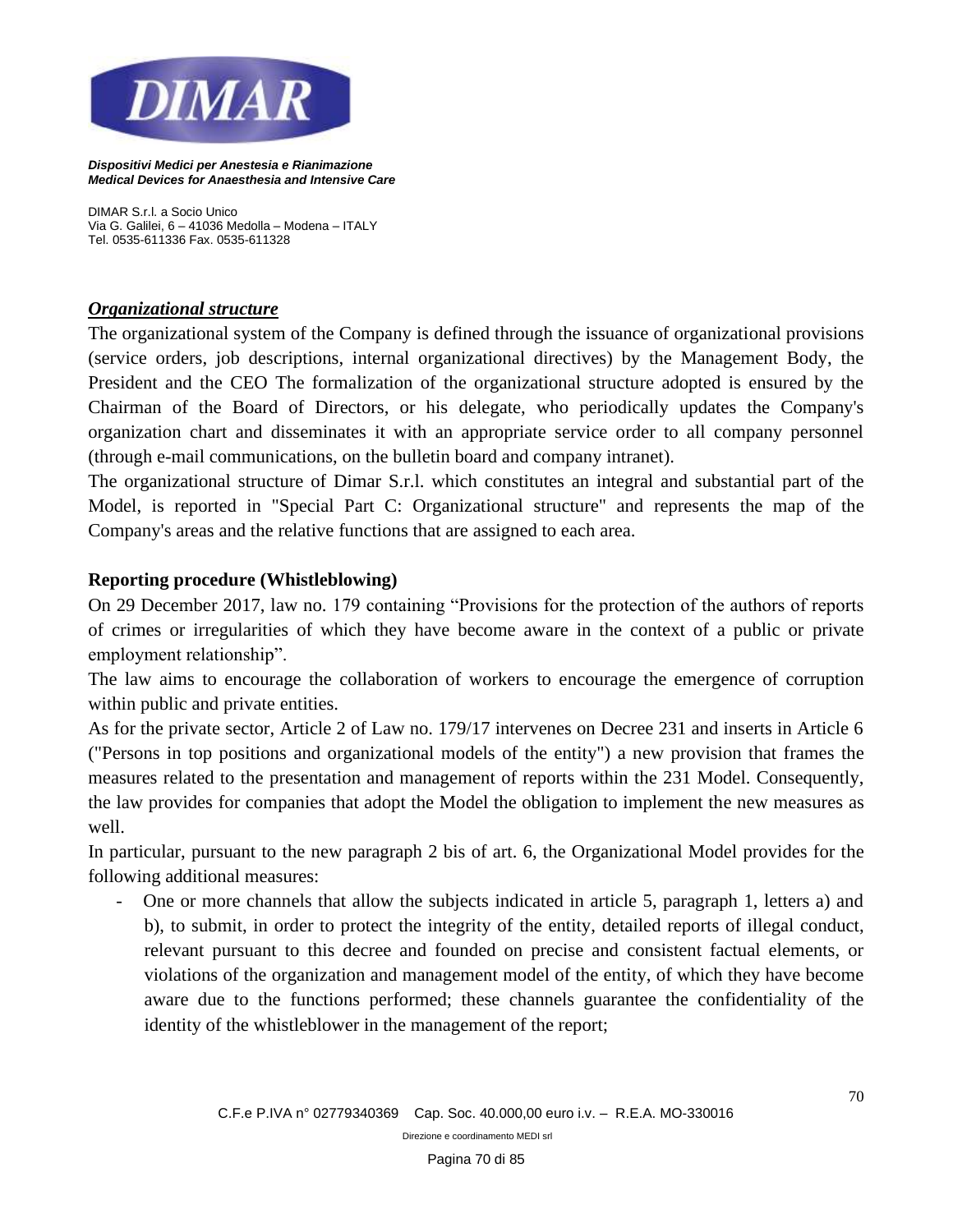

*DIMAR S.r.l. a Socio Unico Via G. Galilei, 6 – 41036 Medolla – Modena – ITALY Tel. 0535-611336 Fax. 0535-611328*

- At least one alternative reporting channel suitable for ensuring, with IT methods, the confidentiality of the identity of the whistleblower  $(16)$ .
- The prohibition of retaliation or discriminatory acts, direct or indirect, against the whistleblower for reasons connected, directly or indirectly, to the report;
- In the disciplinary system adopted pursuant to paragraph 2, letter e), adequate sanctions against those who violate the aforementioned protection measures for the whistleblower as well as those who make reports, with willful misconduct or gross negligence, that prove to be unfounded; in fact, where the criminal liability of the whistleblower for slander or defamation or in any case for crimes committed with the whistleblower's complaints or his civil liability is ascertained - even only with a first-degree sentence - in cases of willful misconduct or gross negligence the exclusion of the aforementioned protections

Art. 6 paragraph 2 ter D.lgs 231/2001 also provides that the adoption of discriminatory measures against reporting subjects can be reported to the National Labor Inspectorate, for the measures within its competence, as well as by the reporting party, also by the trade union organization indicated by the same.

Finally, art. 6 paragraph 2 quater provides for an anti - retaliation measure and establishes the nullity of the retaliatory or discriminatory dismissal of the whistleblower: the rule also establishes the nullity of the change of duties pursuant to art. 2013 of the Italian Civil Code, as well as any other retaliatory or discriminatory measure adopted against the whistleblower.

Furthermore, it is envisaged that in the event of disputes related to the imposition of disciplinary sanctions or the adoption of further organizational measures with negative effects on the reporting party's working conditions (demotion; dismissals; transfers), the burden of prove that they are based on reasons unrelated to the report itself

<sup>&</sup>lt;sup>16</sup> With regard to the confidentiality of the whistleblower's identity, it should be noted that it is necessary to distinguish this profile from that of anonymity: in fact, to guarantee the complainant adequate protection, also in terms of identity confidentiality, it must be recognizable.

However, the organizational models may also include channels for making anonymous reports, the validity of which will certainly be more complex to verify, with the risk of fueling unfounded complaints and mere grievances that deviate from the objective of protecting the integrity of the entity.

To contain this risk, for example, it can be envisaged that they are adequately documented or rendered in great detail and "able to bring out facts and situations by relating them to specific contexts" (see ANAC Determination no. 6 of 28 April 2015 - Guidelines guide on the protection of civil servants who report offenses ").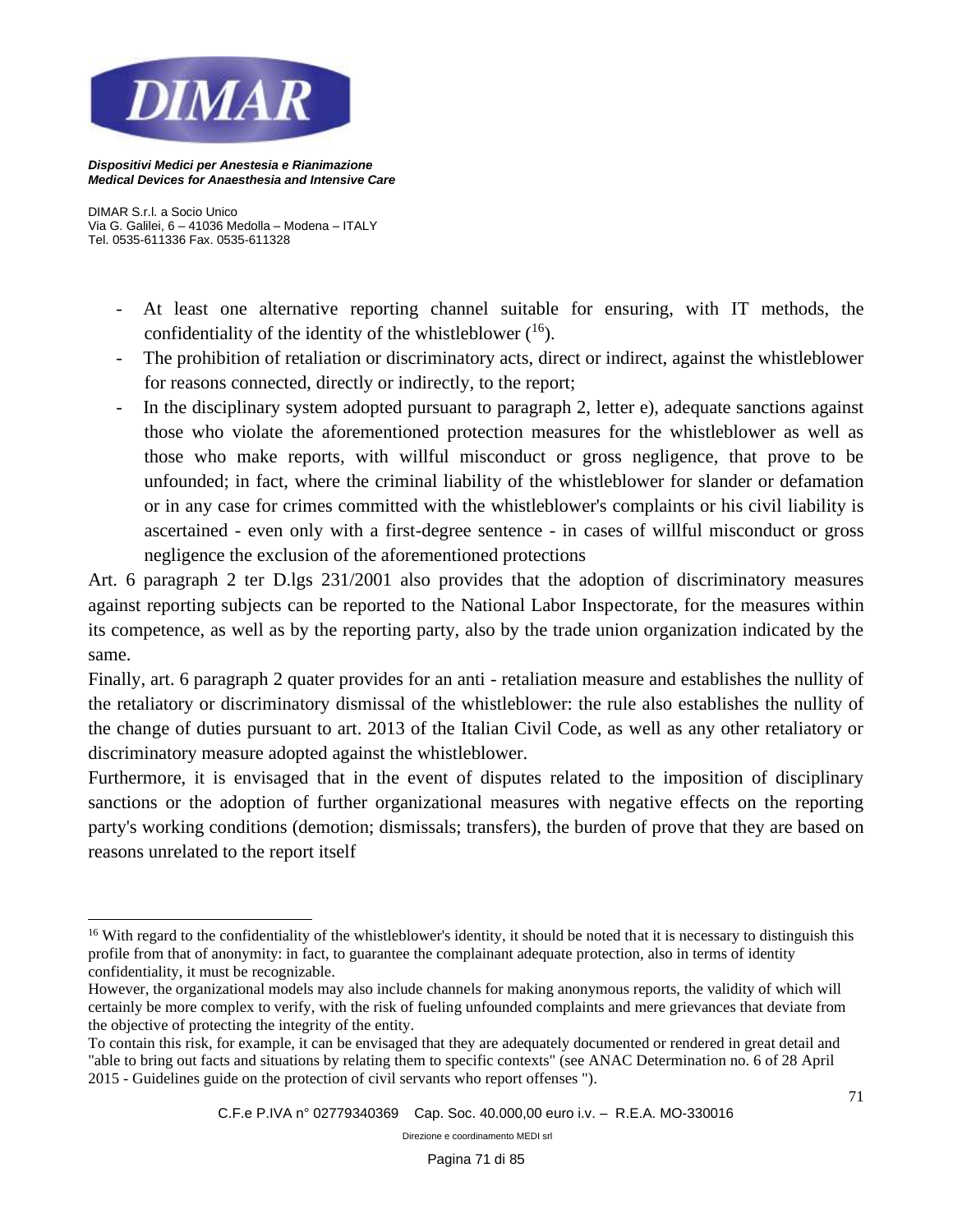

*DIMAR S.r.l. a Socio Unico Via G. Galilei, 6 – 41036 Medolla – Modena – ITALY Tel. 0535-611336 Fax. 0535-611328*

The adoption of discriminatory measures - such as sanctions, demotion, dismissals, transfers, or in any case subject to other organizational measures having direct or indirect negative effects on the working conditions - towards the subjects who make the reports is communicated in any case to the ANAC by the interested party or by the most representative trade union organizations in the administration in which they were set up. ANAC (Italian anti-corruption authority) informs the Department of Public Administration of the Presidency of the Council of Ministers or the other guarantee or disciplinary bodies for the activities and any provisions of competence. In the event that the reporter's dismissal is proven for facts related to the report, the same will have the right to reintegrate into the workplace pursuant to art. 2 D.lgs No. 23 of 2015 (Article 1 paragraph 8).

From another point of view, based on art. 1 paragraph 7 of the law n. 179/2017, the burden of proving that any discriminatory or retaliatory measures adopted against the whistleblower are motivated by reasons unrelated to the report is borne by the entity; where not justified, the aforementioned acts are to be considered null and void.

In light of the regulatory changes described above, as well as on the basis of the indications provided in the explanatory note of Confindustria of January 2018 and in the Assonime circular of 28 June 2018, the 231 Model will have to contemplate a specific Whistleblowing procedure, which will have to determine ad hoc channels that allow to submit any reports, based on precise and consistent factual elements, guaranteeing the confidentiality of the identity of the whistleblower. Furthermore, the procedure must also take into consideration the following measures:

- The identification of a management system for reports of violations that makes it possible to guarantee the anonymity of the so-called whistleblower;
- The specific training of senior managers, as well as those subordinated to them;
- The integration of the disciplinary system established by Model 231, with the inclusion of sanctions against those who violate the protection measures of the whistleblower, as well as those who make reports with willful misconduct or gross negligence that prove to be unfounded.

The employee who made the report or report cannot be sanctioned, demoted, fired, transferred, or subjected to any other organizational measure having direct or indirect negative effects on the working conditions determined by the report.

**The procedure for reporting to the Supervisory Body ("Whistleblowing") is reported in the " PROCEDURE FOR REPORTING THE SUPERVISORY AUTHORITY (" Whistleblowing ").** 

*C.F.e P.IVA n° 02779340369 Cap. Soc. 40.000,00 euro i.v. – R.E.A. MO-330016* 

*Direzione e coordinamento MEDI srl*

72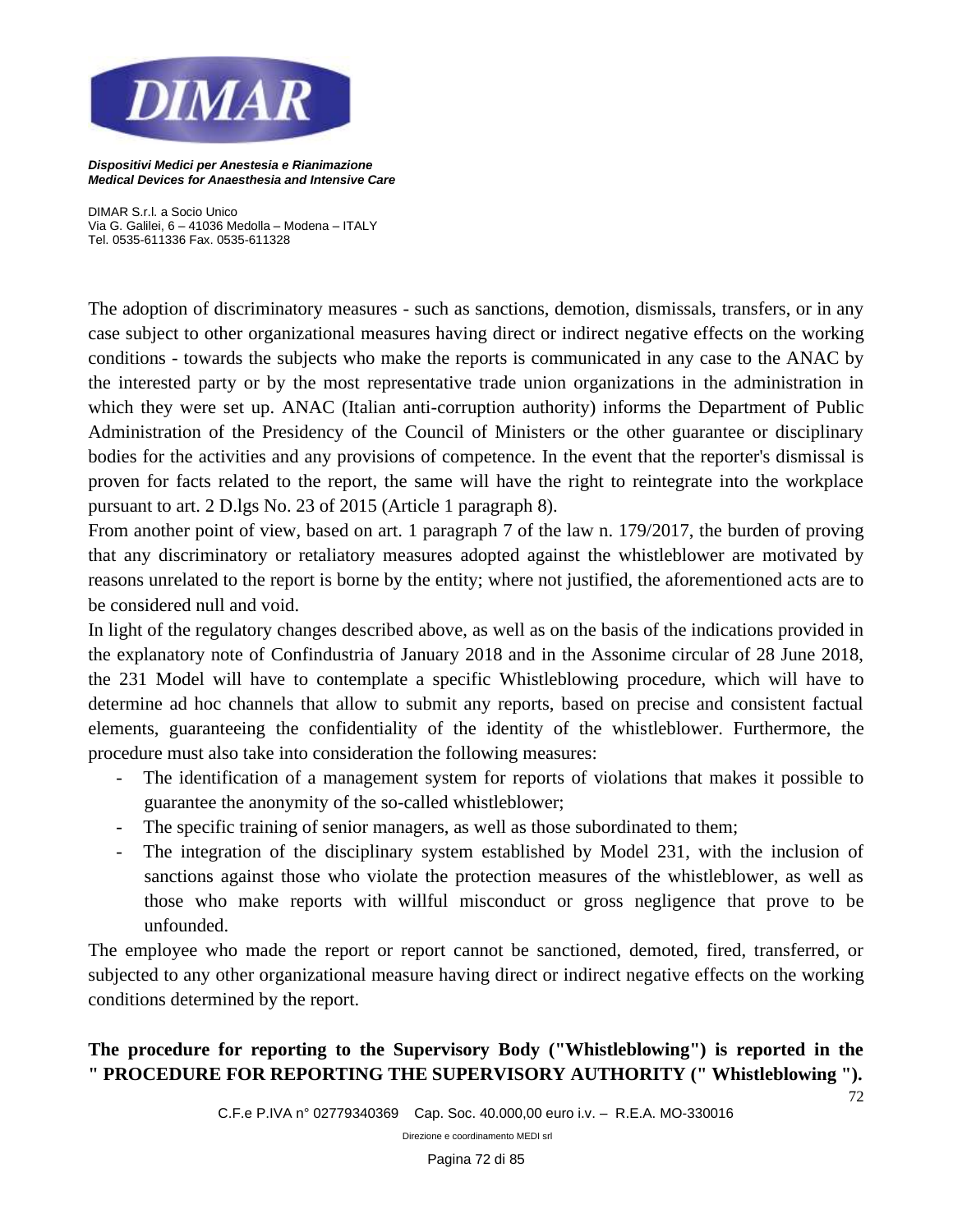

*DIMAR S.r.l. a Socio Unico Via G. Galilei, 6 – 41036 Medolla – Modena – ITALY Tel. 0535-611336 Fax. 0535-611328*

#### *Areas of sensitive activities, instrumental processes and decision making*

The following are the main sensitive activities and the main instrumental processes, subject to detailed analysis in the related special parts.

For crimes against the Public Administration and against the State:

sensitive macro activities: omitted

instrumental processes: omitted

For crimes relating to forgery of coins, public credit cards, revenue stamps and identification tools or signs

sensitive macro activities: omitted

instrumental processes: omitted

For corporate offenses

sensitive macro activities: omitted

instrumental processes: omitted

For crimes against the individual

sensitive macro activities:

*C.F.e P.IVA n° 02779340369 Cap. Soc. 40.000,00 euro i.v. – R.E.A. MO-330016* 

*Direzione e coordinamento MEDI srl*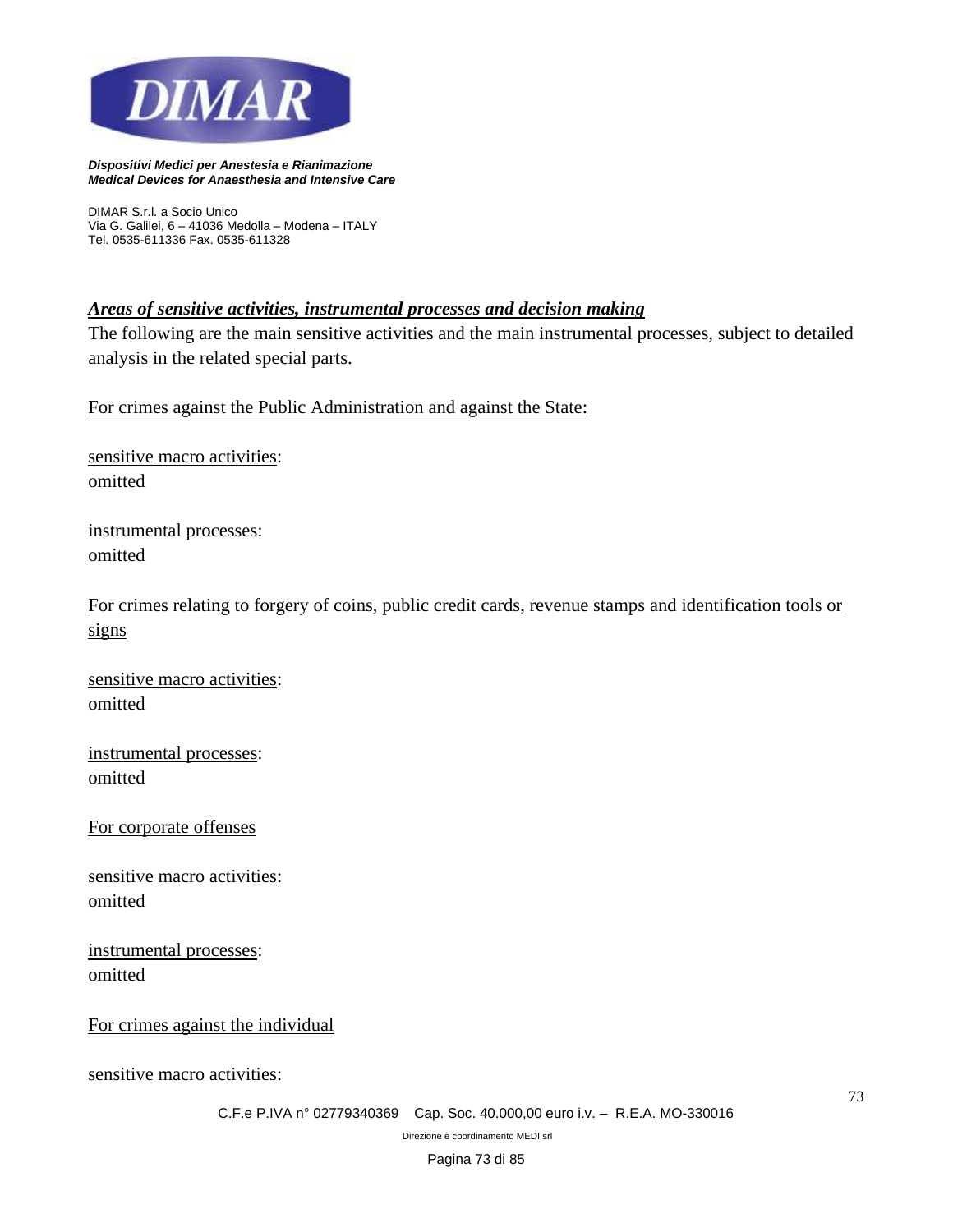

*DIMAR S.r.l. a Socio Unico Via G. Galilei, 6 – 41036 Medolla – Modena – ITALY Tel. 0535-611336 Fax. 0535-611328*

omitted

instrumental processes: omitted

For crimes relating to receiving, laundering and use of money, goods or benefits of illicit origin, as well as self-laundering

sensitive macro activities: omitted

instrumental processes: omitted

For crimes relating to safety in the workplace

sensitive macro activities: omitted

For offenses relating to organized crime

sensitive macro activities: omitted

instrumental processes: omitted

For transnational crimes

sensitive macro activities: omitted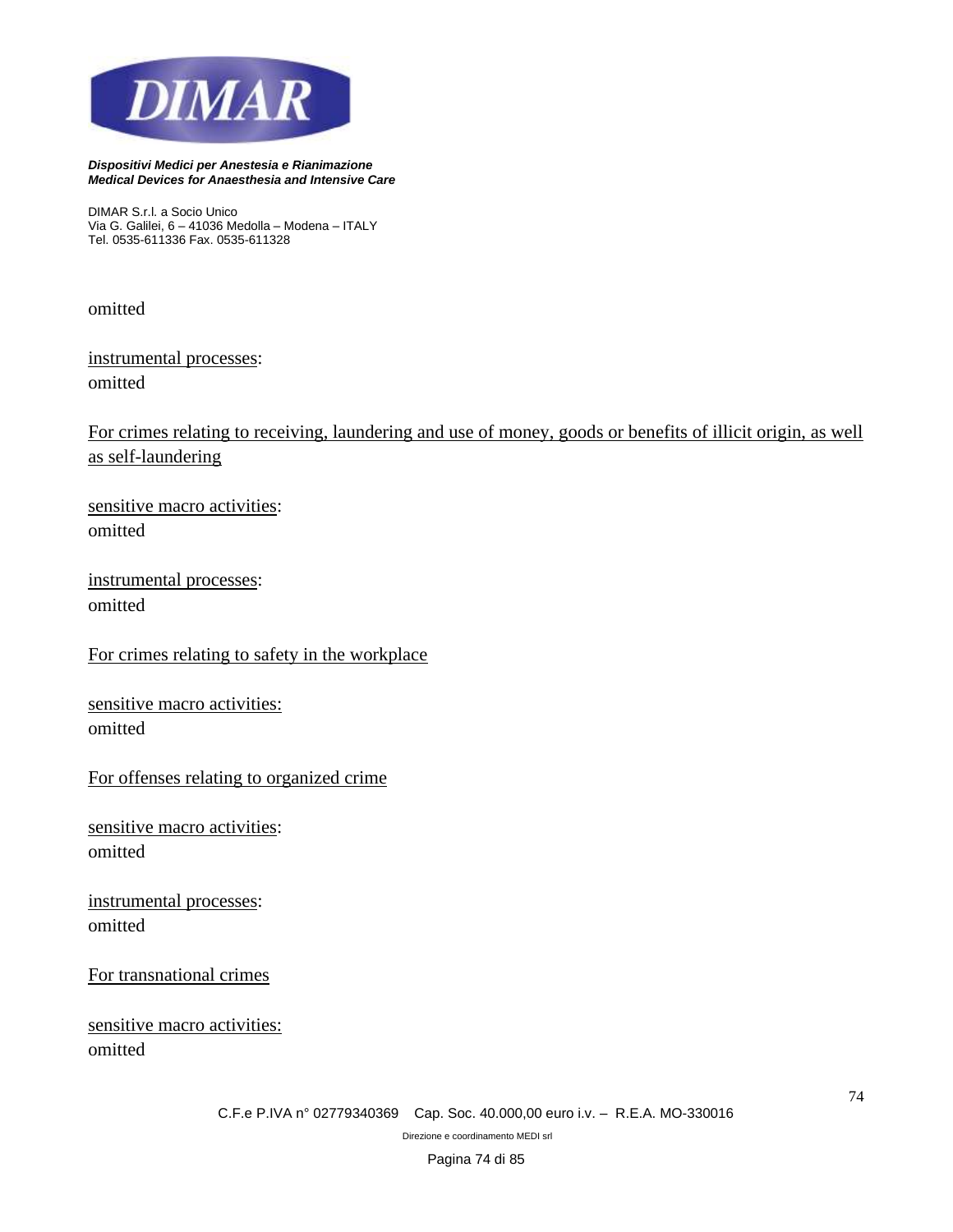

*DIMAR S.r.l. a Socio Unico Via G. Galilei, 6 – 41036 Medolla – Modena – ITALY Tel. 0535-611336 Fax. 0535-611328*

instrumental processes: omitted

For crimes relating to cybercrime and unlawful data processing

sensitive macro activities: omitted

instrumental processes: omitted

For crimes relating to the violation of copyright

sensitive macro activities: omitted

instrumental processes: omitted

For crimes against industry and trade

sensitive macro activities: omitted

instrumental processes: omitted

For the crime referred to in art. 377 bis c.p.

sensitive macro activities: omitted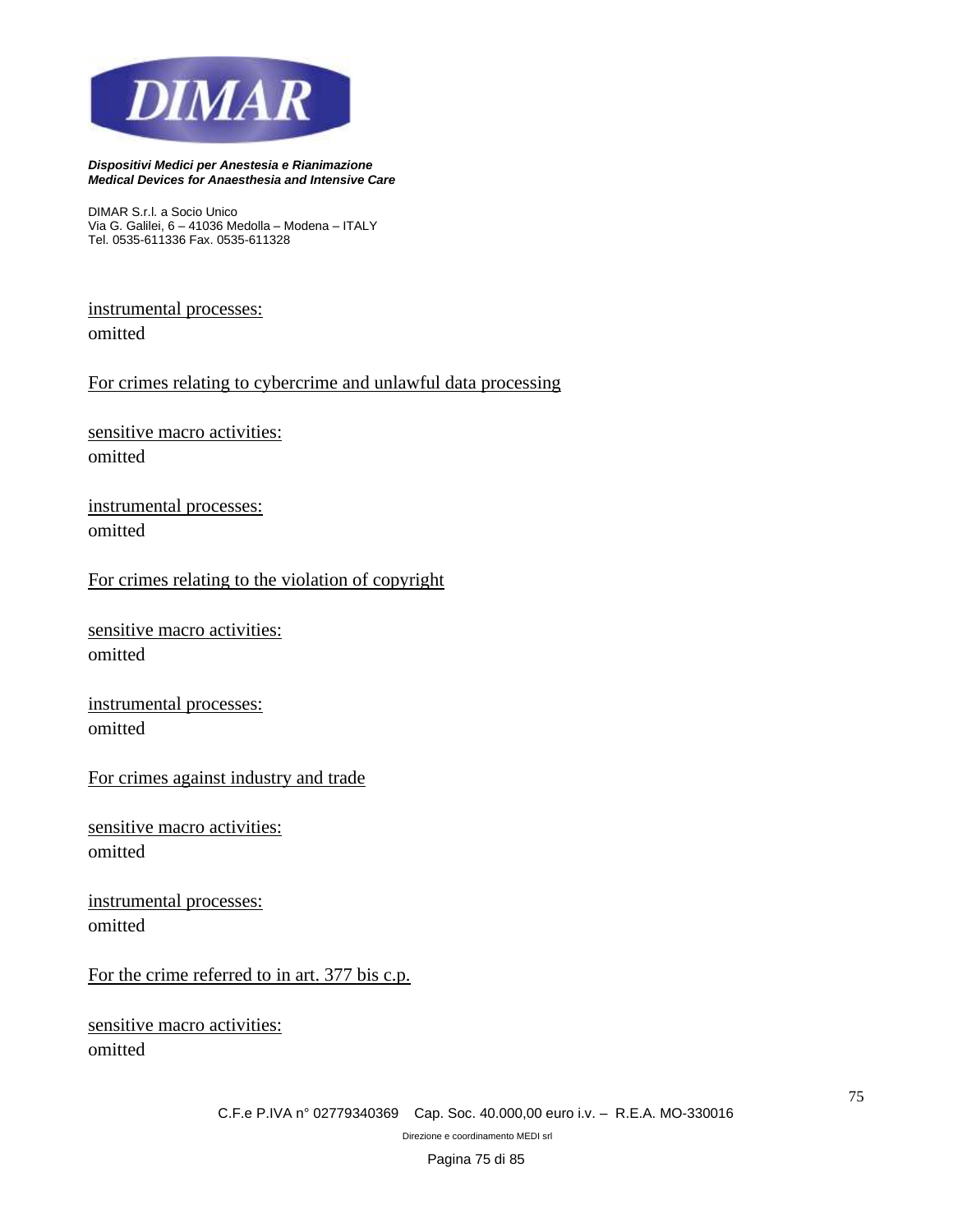

*DIMAR S.r.l. a Socio Unico Via G. Galilei, 6 – 41036 Medolla – Modena – ITALY Tel. 0535-611336 Fax. 0535-611328*

instrumental processes: omitted

For the Crime of employment of citizens of third countries whose stay is irregular

sensitive macro activities: omitted

For environmental crimes

sensitive macro activities: omitted

For tax offenses

sensitive macro activities: omitted

instrumental processes: omitted

For the crime of smuggling:

sensitive macro activities: omitted

instrumental processes: omitted

As regards

− Crimes with the purpose of terrorism or subversion of the democratic order (Article 25 quater of the Decree),

*C.F.e P.IVA n° 02779340369 Cap. Soc. 40.000,00 euro i.v. – R.E.A. MO-330016* 

*Direzione e coordinamento MEDI srl*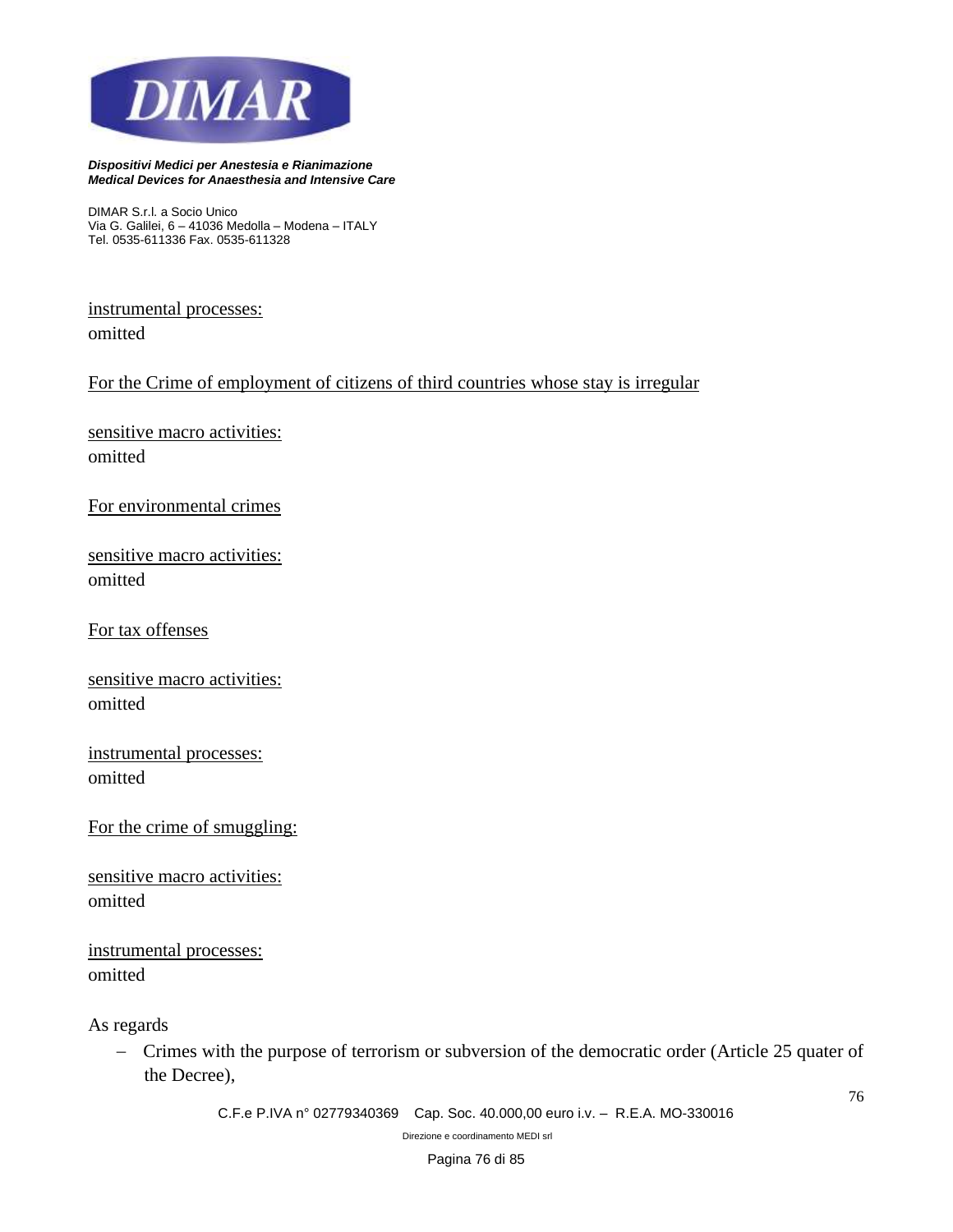

*DIMAR S.r.l. a Socio Unico Via G. Galilei, 6 – 41036 Medolla – Modena – ITALY Tel. 0535-611336 Fax. 0535-611328*

- Offenses consisting in the practice of mutilation of female genital organs (art. 25 quater. 1 of the Decree),
- Market abuse offenses (Article 25 sexies of the Decree),
- Offenses of racism and xenophobia (Article 25 terdecies of the Decree),
- Crimes of fraud in sporting competitions, abusive exercise of gambling or betting and gambling carried out by means of prohibited devices (Article 25 quaterdecies of the Decree),

it was considered that the specific activity carried out by the company does not present risk profiles such as to reasonably justify the possibility of their commission in the interest or to the advantage of the same.

In this regard, the reference to the principles contained in this General Part of the Model and in the Code of Ethics, which bind the Recipients of the Model to compliance with the values of solidarity, morality, compliance with the law and fairness, is therefore considered to be exhaustive.

## *Archiving of documentation*

The activities carried out as part of the Sensitive Processes are adequately formalized, with particular reference to the prepared documentation.

As part of the realization of the same, the documentation outlined above, produced and / or available on paper or electronic support, is filed in an orderly and systematic manner by the functions involved in them, or specifically identified in procedures or detailed work instructions. .

To safeguard the corporate documentary and information assets, adequate security measures are envisaged to protect against the risk of loss and / or alteration of the documentation relating to Sensitive Processes or of unwanted access to data / documents.

## *Information systems and computer applications*

The presence and '' operation of:

- User profiling systems in relation to access to modules or environments;
- Rules for the correct use of company IT systems and aids (hardware and software supports);
- Automated access control mechanisms to systems;
- Automated blocking or inhibiting access mechanisms.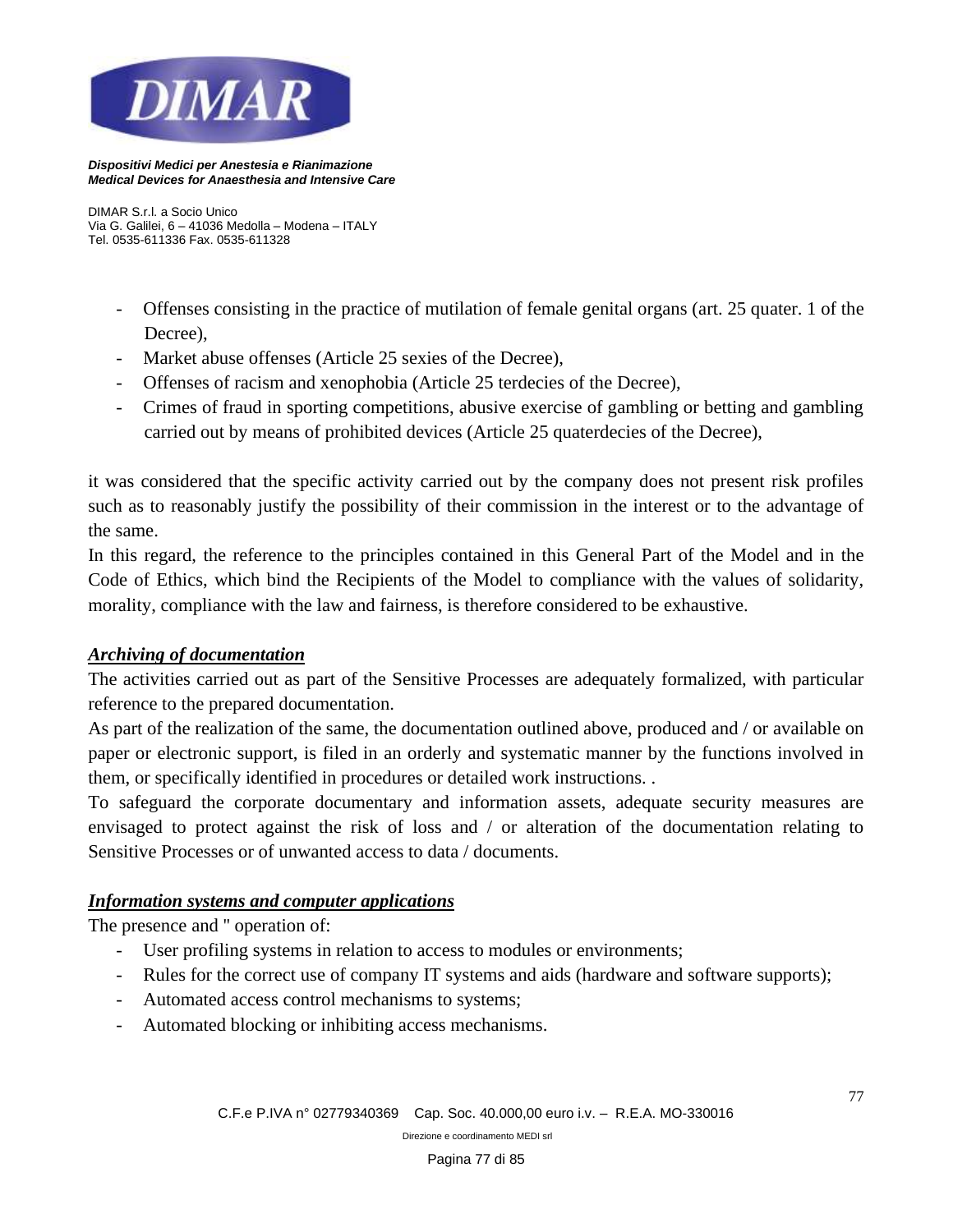

*DIMAR S.r.l. a Socio Unico Via G. Galilei, 6 – 41036 Medolla – Modena – ITALY Tel. 0535-611336 Fax. 0535-611328*

## *Procedures and operating instructions*

The Company has adopted a structure of formalized procedures governing the main activities, available to all employees on the company intranet.

omitted

For each procedure, the function responsible for its preparation, verification and approval has been clearly identified.

The authorization process to which the same procedures must be subjected before they can be officially released was also regulated.

## *Request to create a procedure*

The request for issuing a procedure can reach the Management from anyone who is part of the company organization. The convenience of issuing a document is assessed by the Management together with the Head of the sector concerned.

Once an analysis on the feasibility of the request has been carried out, if the result is negative, the request is archived or discarded. If the analysis is followed by a positive result, the person in charge of drafting the document is defined and therefore the person in charge of verification / approval, and the drafting of the document is started.

When the document has been processed, the person responsible for drafting it signs a copy and shows it to the verification / approval manager. If the document is negatively evaluated by this latter manager, it returns to the editorial manager for appropriate corrections.

At this point the process is repeated until the consent of the verification / approval manager is obtained, which then starts the distribution.

## *Amendments and revisions of procedures*

The changes and revisions of the procedures follow the same procedure as the first issue of the document.

The revision is delegated to the body that issued the original document.

## *Sanctioning system*

As already underlined, the effective implementation of the MOG requires, among other things, the adoption of a "Disciplinary System suitable for sanctioning non-compliance with the measures

*Direzione e coordinamento MEDI srl*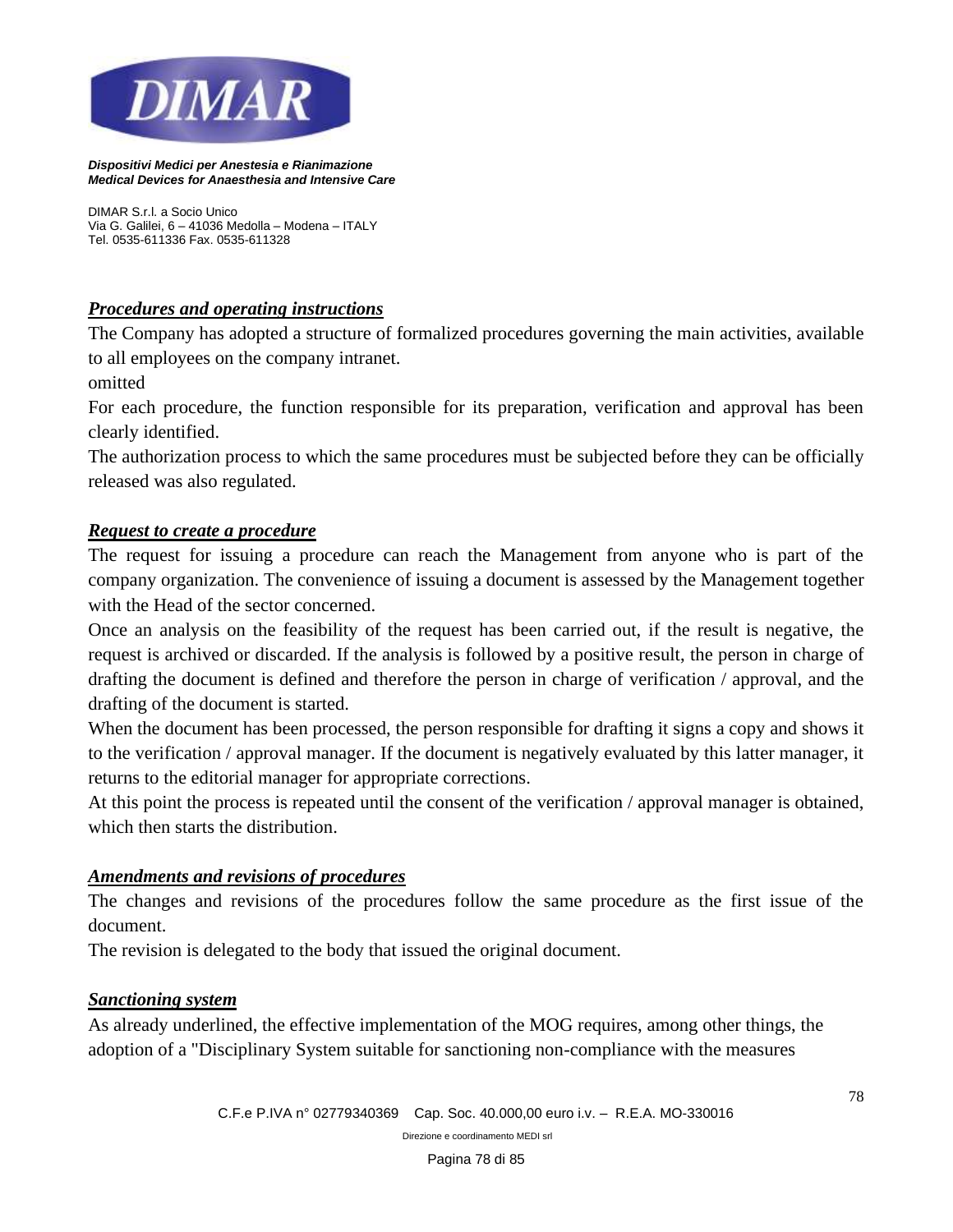

*DIMAR S.r.l. a Socio Unico Via G. Galilei, 6 – 41036 Medolla – Modena – ITALY Tel. 0535-611336 Fax. 0535-611328*

indicated in the model", both in relation to subjects in top positions (Article 6, paragraph 2, letter e), with regard to subjects subject to the management of others (Article 7, paragraph 4, letter b). This provision is of great importance as it represents one of the elements that differentiates the Model pursuant to D.lgs 231/2001 from other types of organizational systems.

The requirement established by the law was also confirmed by Jurisprudence, where, for example, the unsuitability of the OMM was sanctioned due to the failure to prepare a disciplinary system capable of sanctioning possible violations. An adequate Disciplinary System, in general, cannot disregard compliance with current legislation and must be structured in compliance with the principle of graduality, providing for sanctions proportionate to the role played in the company organization by the perpetrator of the infringement, to the infringement itself and to the impact that this entails for the company in terms of exposure to the risk of crime.

The main doctrinal and jurisprudential indications state that the Disciplinary System:

- It must be prepared in writing and adequately disseminated, constituting an integral part of the effective implementation of the Model through adequate information and training of the recipients;
- It supports the external one (criminal or administrative), aimed at sanctioning the transgressor of the Organizational Model regardless of the fact that the commission of a crime resulted from that violation;
- It must be compatible with the legislative and contractual rules that regulate the relationships maintained by the Entity with each of the subjects to whom the Model applies;
- It provides for sanctions to be imposed in compliance with the principles of specificity, timeliness and immediacy, as well as suitability to carry out an effectively deterrent action, having a specific preventive function and not merely and exclusively punitive;
- It must guarantee the cross-examination, that is the possibility in favor of the person whose behavior has been contested to propose, with reasonable certainty, arguments in his defense.

More specifically, a Disciplinary System, referring to Model 231/2001, must contain:

- The list of sanctionable violations:
- The list of sanctions, to be graded and distinguished also on the basis of the perpetrator of the offense (employees, external collaborators and partners);
- The recipients of the sanctions;
- The procedures for applying sanctions, identifying the person in charge of their imposition and in general supervising the observance, application and updating of the sanction system;

*C.F.e P.IVA n° 02779340369 Cap. Soc. 40.000,00 euro i.v. – R.E.A. MO-330016* 

*Direzione e coordinamento MEDI srl*

79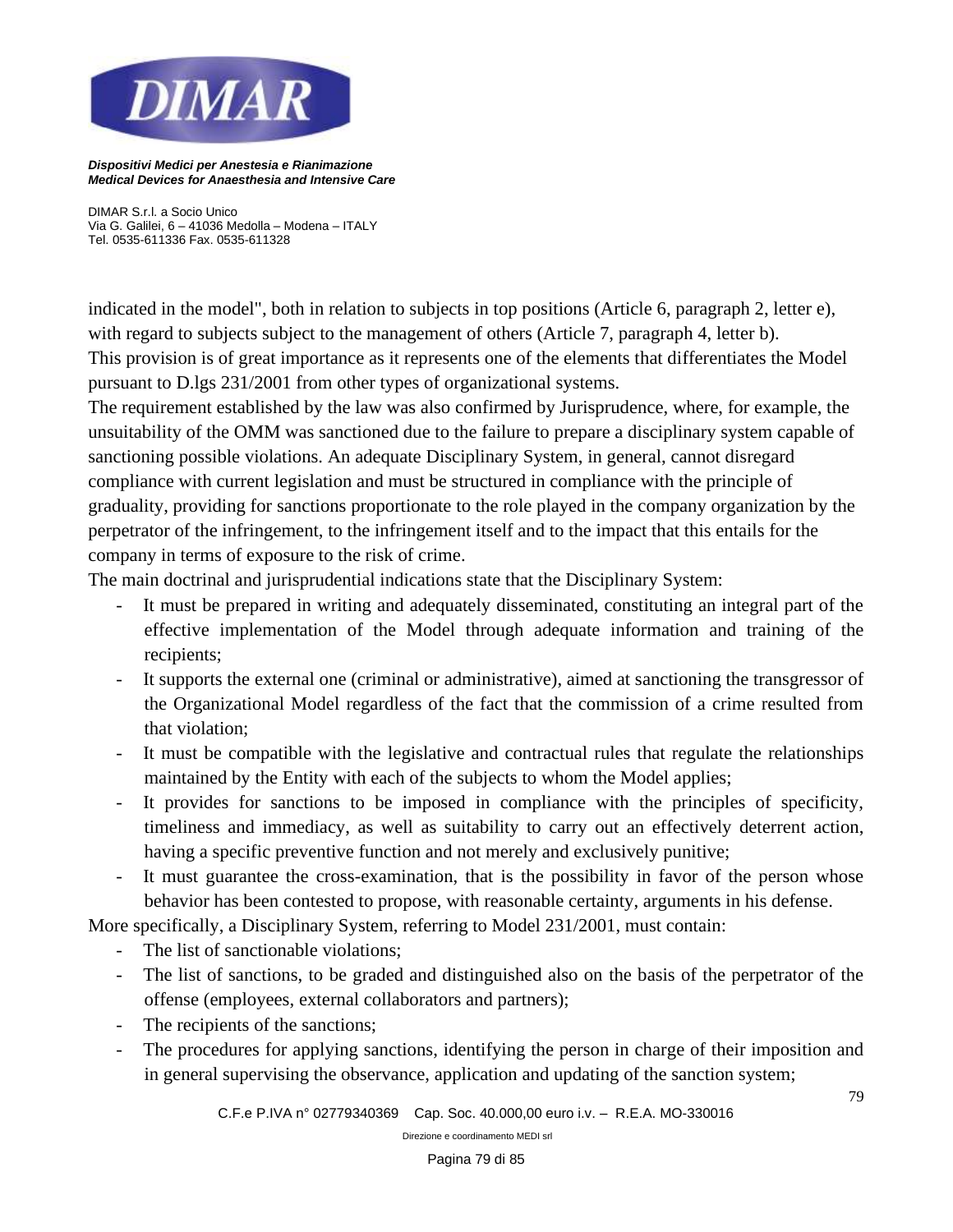

*DIMAR S.r.l. a Socio Unico Via G. Galilei, 6 – 41036 Medolla – Modena – ITALY Tel. 0535-611336 Fax. 0535-611328*

- Suitable methods of publication and dissemination;
- Sanctions against those who violate the protection measures of the person making a report pursuant to the whistleblowing procedure, as well as those who make reports with willful misconduct or gross negligence that turn out to be unfounded.

The disciplinary system set up in order to implement the Decree is based on the principles derived from art. 7 of the Workers' Statute (Law n ° 300/70), and by the C.C.N.L. adopted by Dimar S.r.l.

Dimar S.r.l. has drawn up and applied the sanction system in accordance with the above principles, which forms an integral and substantial part of the model as "Special Part E".

## **Information and training**

Dimar S.r.l. intends to ensure correct and complete knowledge of the Model and the content D.lgs no. 231/2001 and the obligations deriving from the same.

Training and information is managed by the competent corporate functions under the control of the Supervisory Body, in close coordination with the managers of the areas / functions involved in the application of the Model.

This training and information effort is also extended to all those subjects who, although not belonging to the company structure, still operate in the interest and / or to the advantage of Dimar S.r.l.

#### *Informative*

The Model is disseminated by e-mail communication to employees whose contents essentially concern:

- Information of a general nature relating to the Decree;
- Structure and main operating provisions of the Model adopted;
- Procedure for reporting to the Supervisory Body for communication by the employee of any behavior, other employees or third parties, deemed potentially in conflict with the contents of the Model, by opening a specific e-mail box.

The adoption of this document is communicated to all those who work for and in the name of the Company at the time of its adoption.

All employees and top management must sign a specific form through which they certify their knowledge and acceptance of the Model, of which they have a hard copy or computerized copy available.

New hires are given an information set containing the Model, including the Code of Ethics and the text D.lgs no. 231/2001, with which they are ensured the knowledge considered of primary importance.

80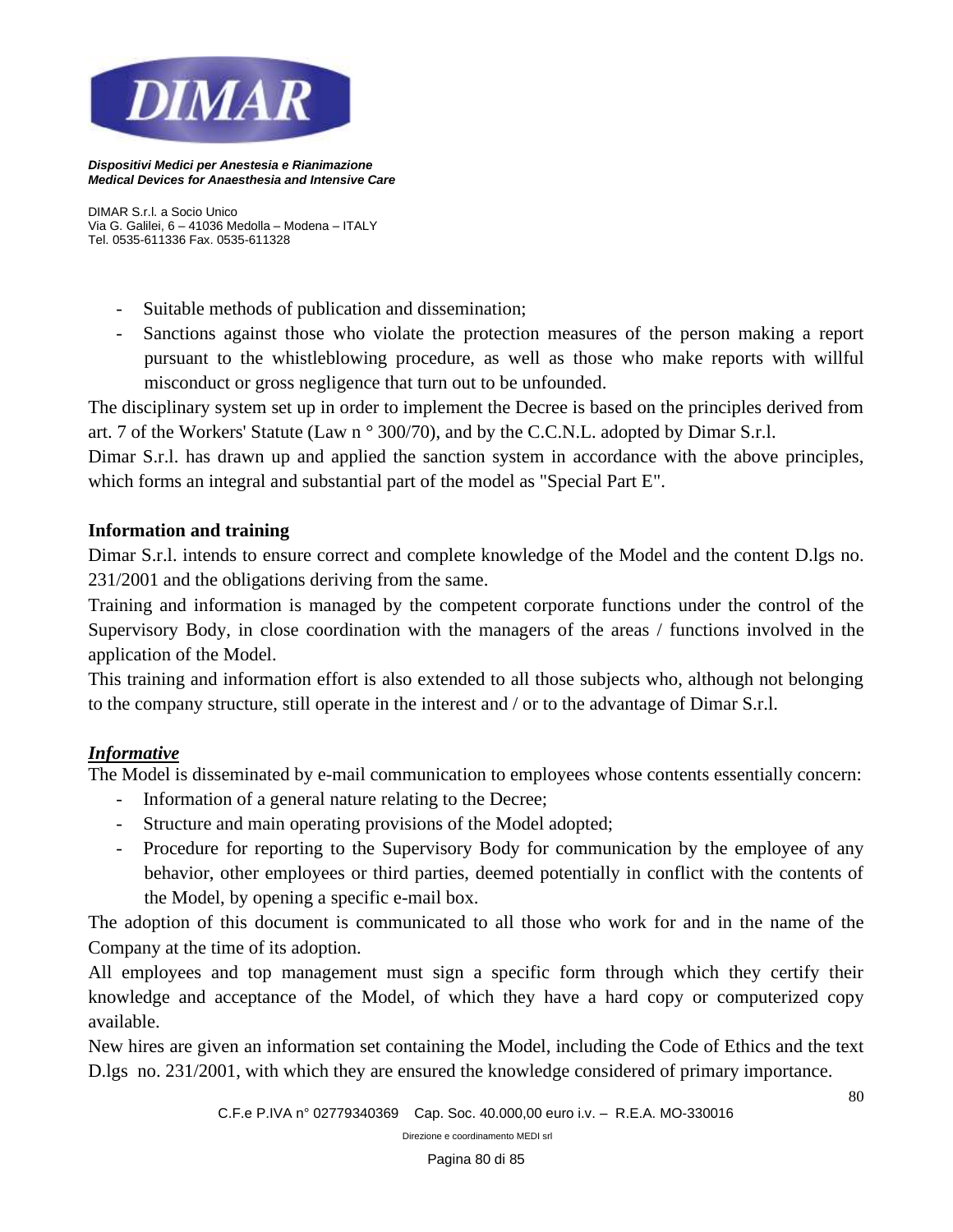

*DIMAR S.r.l. a Socio Unico Via G. Galilei, 6 – 41036 Medolla – Modena – ITALY Tel. 0535-611336 Fax. 0535-611328*

## *Information to external collaborators, partners and third parties in general*

Further Recipients, in particular suppliers and consultants, are provided by the corporate functions having institutional contacts with them, specific information on the policies and procedures adopted by Dimar S.r.l. on the basis of the Model, as well as on the consequences that conduct contrary to the provisions of the Model or to current legislation may have with regard to contractual relationships. In any case, the contracts that regulate relations with these subjects must include specific clauses that indicate clear responsibilities regarding the non-compliance with the business policies of Dimar S.r.l., the Code of Ethics and this Model.

# *Training*

Continuous training and refresher courses are organized by the competent corporate functions under the supervision of the Supervisory Body, making use of compulsory periodic meetings, modulated in terms of content and frequency, according to the qualification of the Recipients and the function covered by them. .

If deemed necessary by the OdV, external professionals with specific expertise on the subject of crimes attributable to the Company, the analysis of organizational procedures and processes, as well as the general principles on compliance legislation and related controls will take part in the meetings.

Refresher interventions and specific training, including through participation in conferences and seminars, also periodically involve the members of the OdV and the subjects it uses in the performance of its functions.

Formal records must be kept of the training.

In general, the training can also be held online or, in relation to those employees who cannot be reached by computer, even by means of cards in paper format.

Staff training aims to raise awareness of the Model adopted by Dimar S.r.l. and to adequately support all those involved in carrying out activities in the Risk Areas.

In this regard, the competent function periodically prepares, with the collaboration of the OdV, a training plan that takes into account the many variables present in the reference context; in particular:

- The targets (eg the recipients of the interventions, their level and organizational role, etc.);
- The contents (e.g. relevant topics in relation to the recipients, etc.);
- The delivery tools (eg classroom courses, e-learning, etc.);

81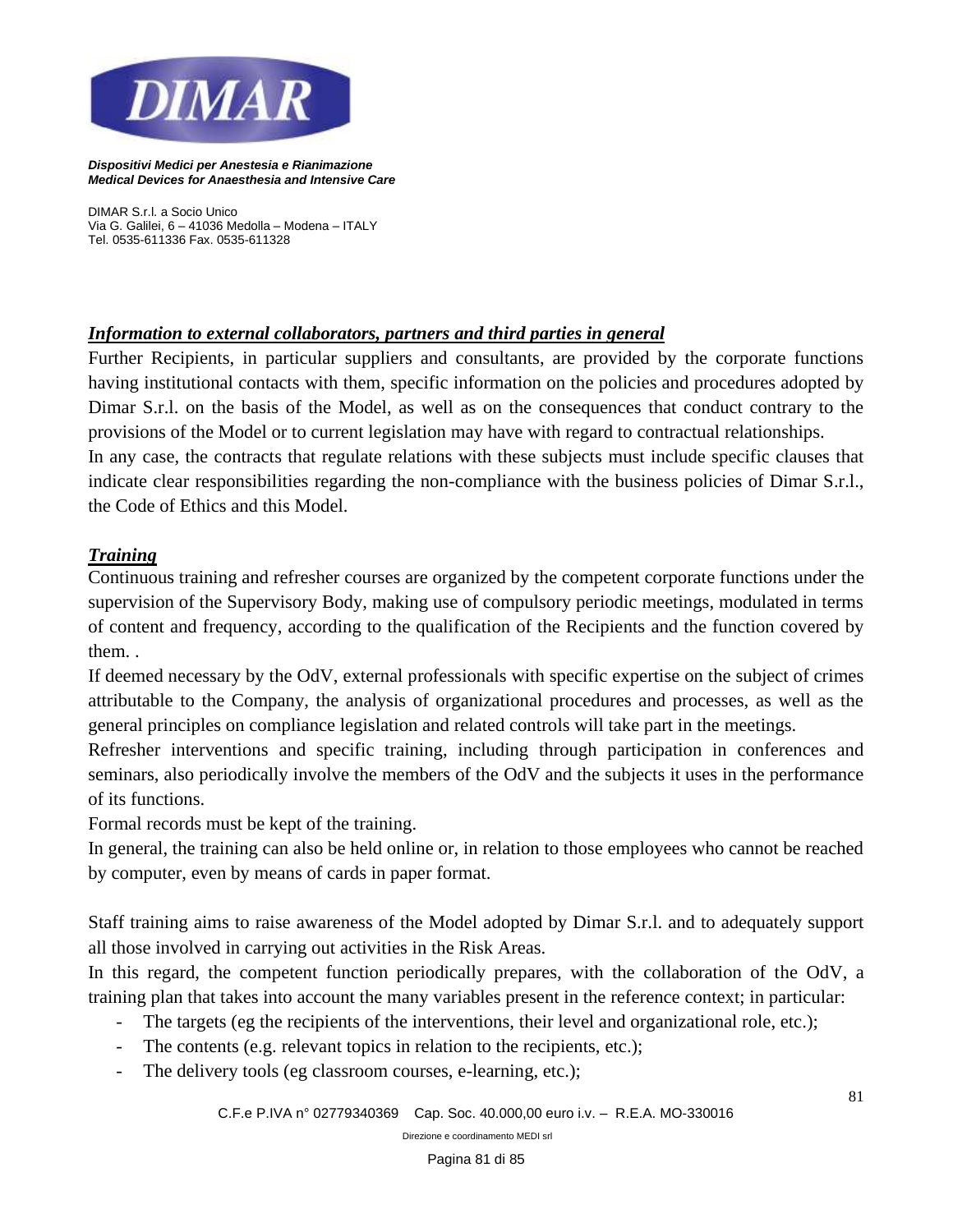

*DIMAR S.r.l. a Socio Unico Via G. Galilei, 6 – 41036 Medolla – Modena – ITALY Tel. 0535-611336 Fax. 0535-611328*

- Delivery and implementation times (eg preparation and duration of interventions, etc.);
- The commitment required of recipients (eg. Usage times, etc.);
- The actions necessary for the proper support of the intervention (eg promotion, support of leaders, etc.);
- Specific needs emerged in relation to the specific business operations of reference, possibly also reported by the supervisory bodies.

The plan must include:

- Basic e-learning training for Employees;
- Specific classroom interventions for people who work in structures where the risk of unlawful conduct is greater as well as targeted meetings with management and members of the Supervisory Body.

Usually the training interventions have as their object the reference regulatory framework and the Organization, Management and Control Model as a whole, but the level of detail is modulated in relation to the qualification of the recipients and the different level of involvement of the same in sensitive activities. The training contents are updated in relation to the evolution of the legislation and the Model: therefore, if significant changes occur (e.g. extension of the administrative liability of the Entities to new types of crimes), a coherent integration of the contents is carried out, also ensuring their fruition.

Participation in training activities will be monitored through an attendance detection system.

The main contents of the rules of conduct as well as clarified the potential consequences, both individual and corporate, deriving from any conduct having a criminal relevance.

At the end of each training course, the participants will be subjected to a test aimed at assessing the degree of behavior achieved and to guide further training interventions.

The training courses prepared for Employees must have compulsory attendance: it is the task of the dedicated function of Dimar S.r.l. inform the OdV about the results - in terms of adherence - of these courses, with the collaboration of the Managers at the various levels who must guarantee, in particular, the use of "remote" products by their collaborators.

The repeated unjustified non-participation in the aforementioned training programs by the Employees will result in the imposition of a disciplinary sanction which will be imposed according to the rules indicated in this Model.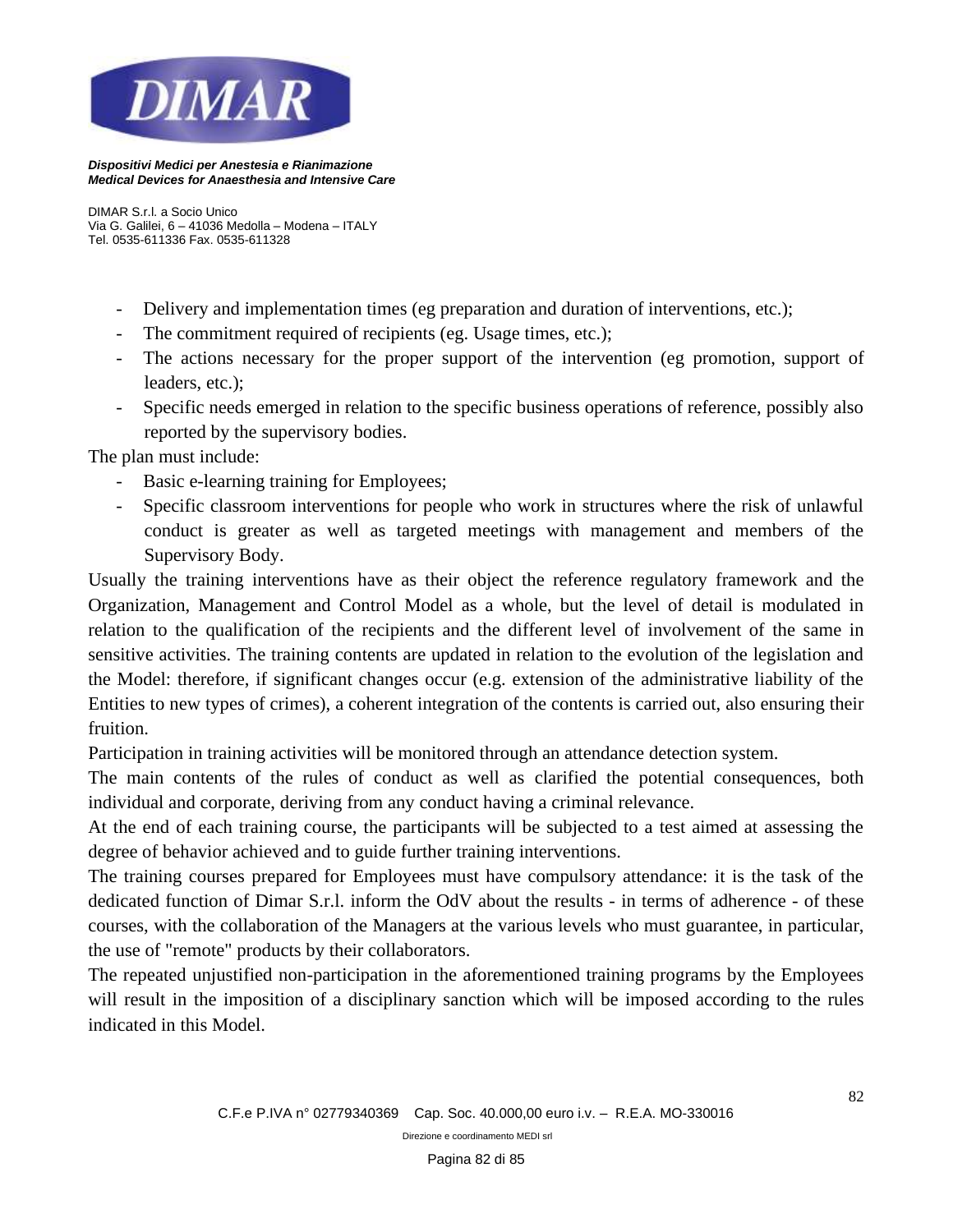

*DIMAR S.r.l. a Socio Unico Via G. Galilei, 6 – 41036 Medolla – Modena – ITALY Tel. 0535-611336 Fax. 0535-611328*

The Supervisory Body periodically checks the state of implementation of the training plan and has the right to request periodic checks on the level of knowledge, by the Employees, of the Decree, of the Model.

#### *Management control and financial flows*

Art. 6, lett. c of the Decree explicitly states that the Model must "identify methods for managing financial resources suitable for preventing the commission of offenses". For this purpose, the management control system adopted by Dimar S.r.l. is divided into the various stages of preparation of the annual budget, analysis of periodic final balances and preparation of forecasts at the Company level.

The system guarantees that:

- − All operations related to financial management must be performed through the use of the Company's bank current accounts;
- − There is a specific formalized procedure for opening, using, checking and closing current accounts;
- − There is a plurality of subjects involved, in terms of adequate segregation of functions for the processing and transmission of information;
- − There is the ability to provide timely reporting of the existence and occurrence of critical situations through an adequate and timely system of information and reporting flows;
- − Check balances and cash transactions are periodically carried out;

With specific regard to invoice payments and expense commitments, the Company requires that:

- o all invoices received must have attached the purchase order issued by the competent office authorized to issue; this order must be countersigned by the person in charge with adequate powers;
- o the invoice is checked in all its aspects (correspondence, calculations, taxation, receipt of goods or services);
- o the invoice is recorded independently by the accounting and payment is not made without the specific authorization of the head of the administration and finance office as well as the ordering function;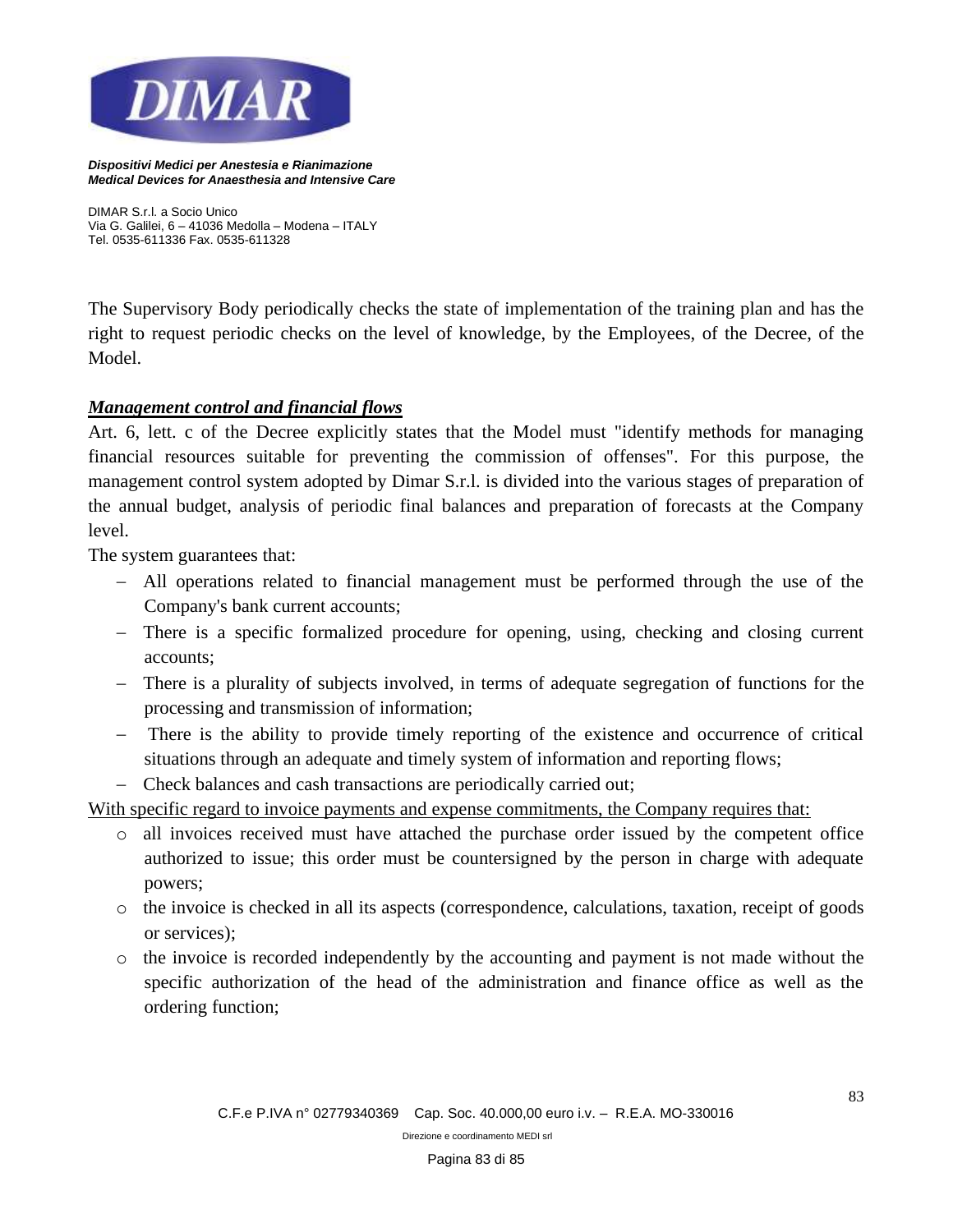

*DIMAR S.r.l. a Socio Unico Via G. Galilei, 6 – 41036 Medolla – Modena – ITALY Tel. 0535-611336 Fax. 0535-611328*

The Company establishes the controls, the recording methods and the management of anomalies to be followed during the settlement process of the payable invoices in the event of anomalies in the payment procedure.

With specific reference to the management of expense reimbursements, the Company establishes the conditions to be able to grant financial advances to employees, reporting and verifying the expenses incurred by them in the performance of their duties.

With reference to the credit cards used by employees, the Company defines the methods for managing the nominal credit cards granted to employees.

With reference to the management of financial accounts, the Company establishes the rules to be followed to verify the control of its bank and financial accounts.

With particular reference to the management of financial resources in the field of safety in the workplace - in addition to the provisions set out above, to be considered applicable also in the context considered here -, the Company undertakes, in the course of the management review carried out annually pursuant to art. 30 D.lgs no. 81/2008, to put in place: the safety objectives program for the following year, in which the actions and interventions to be implemented are defined (detailed with the specification of the various priorities), with the provision of the necessary resources and the estimate of the costs to be faced. Estimation of the costs that will concern either the expenses related to human resources (also in the field of information / training) or the expenses related to the economic resources necessary for the achievement of the objectives of an objective nature. The budget that emerges from the aforementioned forecast will be established by the Sole Administrator and made available for ordinary expenses relating to safety in the workplace and will be freely managed by the employer.

Finally, liquidity management is inspired by asset conservation criteria, with the associated prohibition on carrying out financial transactions at risk, and possible double signature for the use of liquidity for amounts exceeding predetermined thresholds..

#### *Supervisory body*

In compliance with the provisions of art. 6 paragraph 1, lett. b, of the Decree, which envisages that the task of supervising the functioning of and compliance with the Model and taking care of its relative updating, is entrusted to a body of the Company, endowed with autonomous powers of initiative and control, called the Supervisory Body, the Company has identified and appointed this Body. For details see "Special Section D: Regulations of the Supervisory Body".